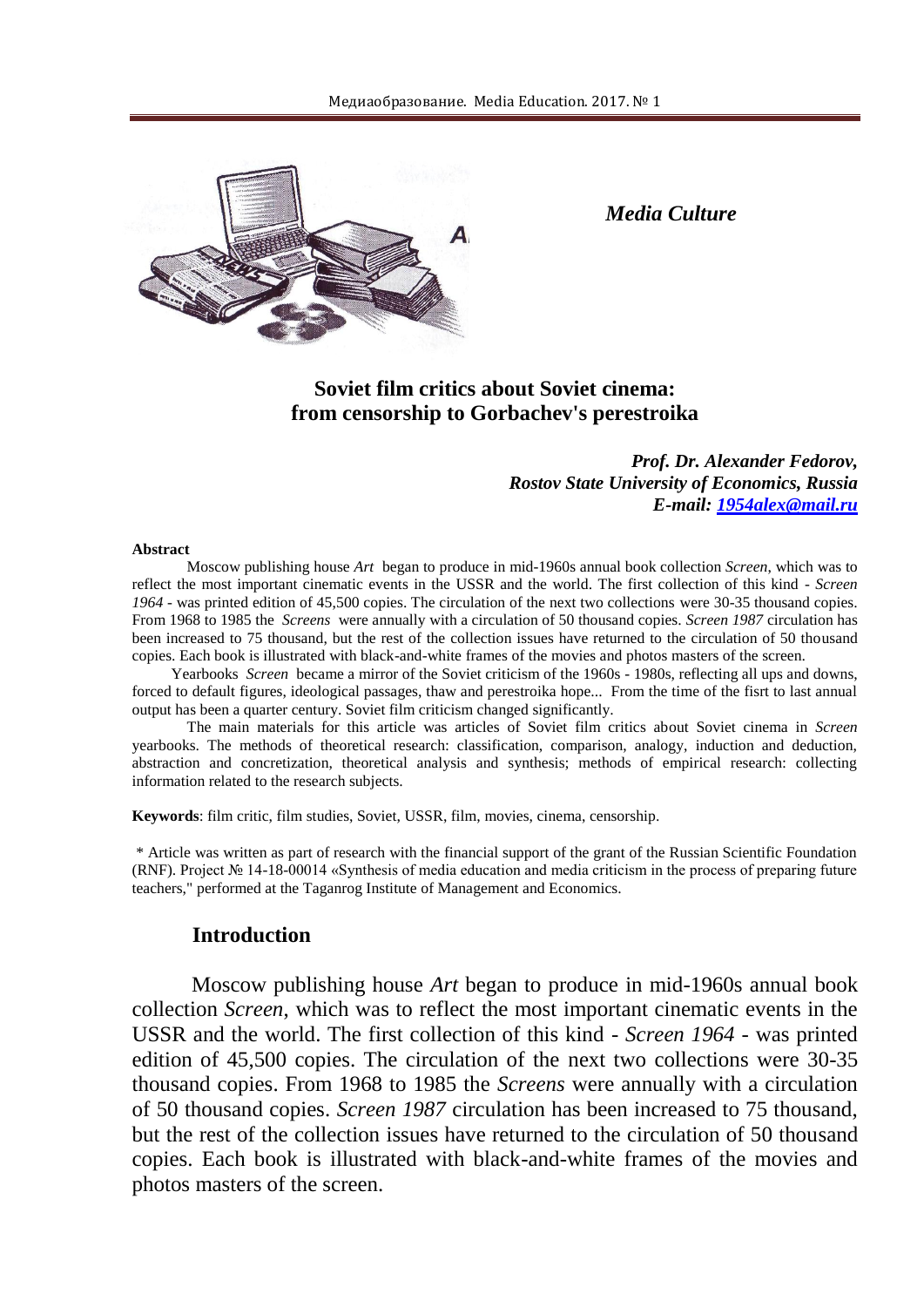However, based on the stated theme, our analysis is limited to only articles about Soviet feature films (Such collection had 15-20 about). I have not analyzed: 1) interviews; 2) reports from film sets; 3) articles written not by film critics; 4) articles about the documentary, animation and foreign films (how foreign cinema was reflected in the mirror of the Soviet critics, please, see: Fedorov, 2016).

So, these Yearbooks published (from 1965 to 1990) over four hundred articles on the Soviet cinema.

#### **Materials and methods**

The main materials for this article was articles of Soviet film critics about Soviet cinema. The methods of theoretical research: classification, comparison, analogy, induction and deduction, abstraction and concretization, theoretical analysis and synthesis; methods of empirical research: collecting information related to the research subjects. The effectiveness of such methods has been proven as the Western (R. Taylor, D. Youngblood, A. Lawton et al.), and Russian (N. Zorkaya, M. Turovskaya) researchers. I used also the method of hermeneutic analysis of the cultural context of media texts (Eco, 1976; Silverblatt, 2001).

#### **Discussion**

#### *Screen 1964 (published in 1965, put a set in April 1965)*

The first issue of the yearbook' collection - *Screen 1964* - was distinctly "thaw", although its materials, of course, influenced the guiding line of the Soviet Communist Party Central Committee Resolutions: "On measures to improve the management of the art of cinematography development" (1962), "Immediate Tasks party's ideological work" (1963) and "On the "Mosfilm" (1964). The latter document, for example, said that filmmakers should "produce movies that reveal the Soviet way of thinking and acting, the Soviet way of life; recreate on screen the story of the struggle of the Communist Party and the Soviet people for the victory of socialism and communism in our country; produce films, exposing the bourgeois way of life, to help the party in its struggle for the triumph of communist ideology" [Resolution..., 1964].

However, *Screen 1964* in general looked quite balanced despite all these Resulutions: the materials of the Soviet cinema combined with a large, saturated section of foreign films, festivals and stars, and even with the polemical articles.

For example, very noticeable at the time critics E. Surkov and M. Kuznetsov were the authors of reviews about the film *Chairman* by Y. Nagibin and A. Saltykov. Actor Mikhail Ulyanov very imressive played the role of Trubnikov the chairman of one of the post-war collective farms. And E. Surkov (1915-1988) claimed that "those who conciders Trubnikov on the ideal of modern standards of the collective farm manager, is unlikely to do the right thing. ... In order to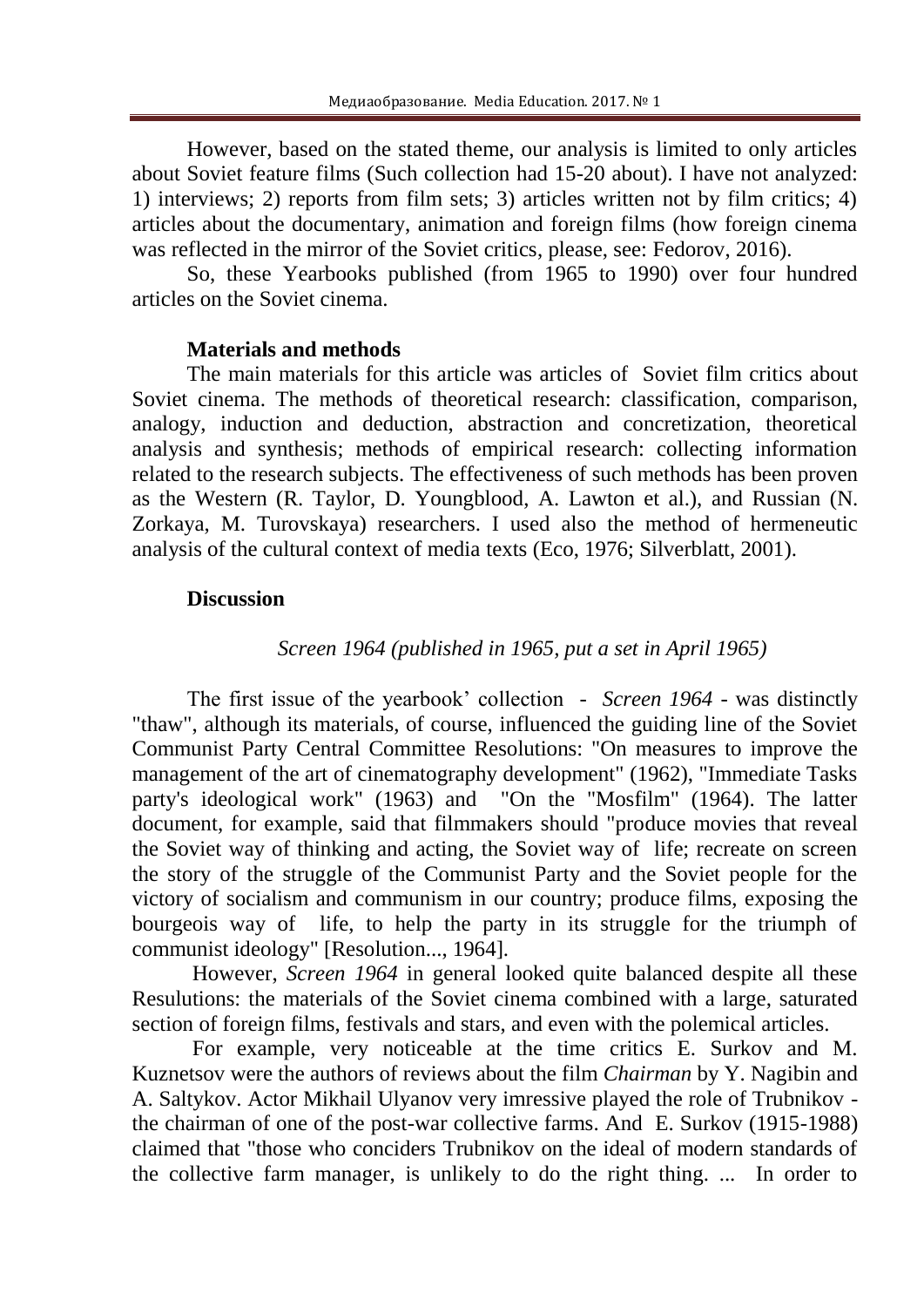understand Trubnikov, we must not forget that he is a man, not some ideal personification of some abstractly formulated virtues" [Surkov, 1965, p.36].

M. Kuznetsov (1914-1980) to argue with positive view of E. Surkov: "It is very difficult to understand how such a talented writer as Y. Nagibin ... have lost all sense of proportion, and gave himself entirely to the power of the illustrative flow? And why is the young director Alexey Saltykov, whose work is very rough, but sometimes shows a clear talent, too, succumbed to this?" [Kuznetsov, 1965, p. 42].

Here I must say that have not been yet untouchable Soviet "cinematic generals" with untouchable "state significant topics" in the 1960s. Therefore, it was possible (of course, within the ruling ideology) relatively freely express their opinions. So E. Surkov, even positively assessed *Chairman*, noting that " the first part of the film is especially good, solid and perfected, but the second part, unfortunately, is not so equivalent. Especially towards the end of the film when the director and screenwriter, wanting to show the changes that have occurred on the farm, do it purely illustrative externally. ... I felt in the final episode of the film even some complacency, as if the authors would have us believe then that all the problems now resolved" [Surkov, 1965, pp. 38-39].

M. Semenov's article about the film *Space Alloy* by the future "cinematic general of era of stagnation" T. Levchuk (1912-1998) was very caustic and (rightly so!) absolutely ruthless: "The appearance of the film was preceded by broadcast advertising. It was emphasized that it is not a simple cinematographic, it is a plan of how the hymn "glorious working class." But we can see instead the weak song, even with fake notes. ... No real life, not living people. Instead, we meet with mannequins" [Semenov, 1965, p. 66-67, 71].

Probably, the title *The Regional Secretary of Communist Party* would be a strong anti-critical indulgence for any film, even the lowest professional level in the 1970s - the first half of the 1980s. But at the beginning of the Brezhnev's era, "the party-ideological" title and topic has not been saved opportunistic opus by V. Chebotarev (1921-2010) from the just verdict of V. Kardin (1921-2008). This critic accused this film in the absence of the real life's traces [Kardin, 1965, p. 69-72].

The yearbook scolded (and again - for good reason) and movies on the socalled historical-revolutionary theme. For example, K. Scherbakov ironically remarked that films *Mandate* and *In the Name of Revolution* exploit the "moves and situations, images and techniques of expression, which are now, repeating many times, become empty, jaded, commonplace. ... I am far from being able to accuse the authors of *Mandate* and *In the Name of Revolution* of plagiarism ... But the lack of their own vision of art sometimes brings such bitter fruit, which does not know and direct borrowing" [Shcherbakov, 1965, pp. 86-87].

It is curious that, thanks to the "thaw", the critic J. Warsawsky (1911-2000) was still able to tell the yearbook the readers even that film *I am 20 years* has undergone alterations and, therefore, did not immediately came out on the screen: "I've seen all the options this film, and the early and final. What is the essence of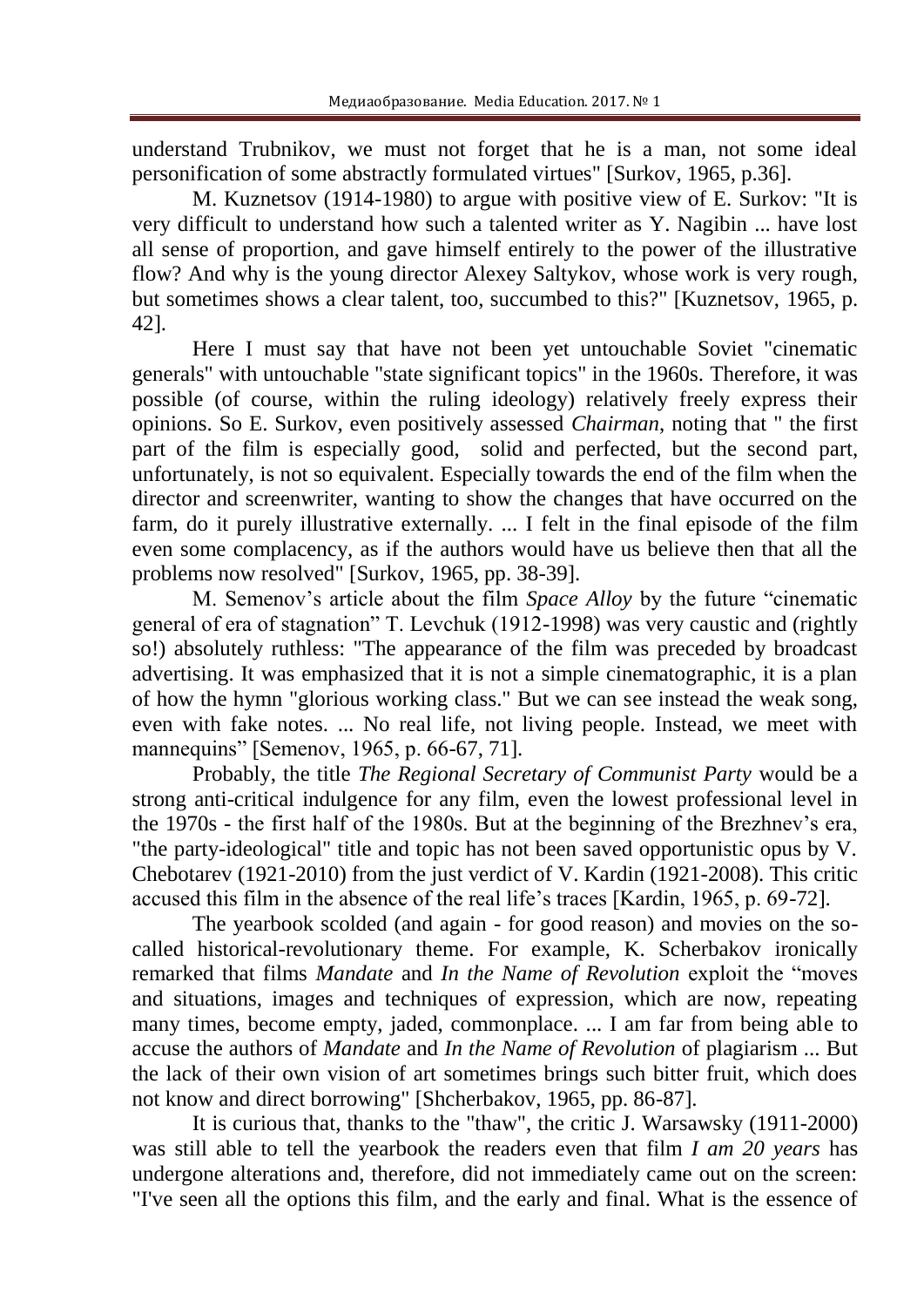reshoots? ... Of course, as always with the alterations do not guard themselves against losses, more or less offensive. Perhaps the most annoying is too cut scene performances of poets at the Polytechnic Museum" [Warsawsky, 1965, p.45].

Analyzing this film of M. Khutsiev, film critic used fairly typical for the 1960s protective method: a reference to the faithfulness of goodies "light Leninist ideals" [Warsawsky, 1965, p.50].

However, realizing that even this ideological link, perhaps, not at all will make an impression, J. Warsawsky completed his article one more polemical thesis: "You do not agree with me, dear reader? Let us not rush to conclusions, let's see it again, make sure what impact it on our young cinema, on the minds of a new generation of artists and audiences. This film has slow, but powerful steps" [Warsawsky, 1965, p.52].

And J. Warsawsky, as time has shown, proved to be completely right: M. Khutsiev's talented film, in fact, turned out to be "long-playing", designed for decades of thinking about the thaw era...

Bright and figuratively review was written by N. Zorkaya (1924-2006) about the satirical comedy by E. Klimov *Welcome, or No Trespassing.* N. Zorkaya reasonably argued that many of the "troubles come from dogmatism and lack of talent, who are always together and prop each other, although apparently not similar, although dogmatism important inflated, pretends to be a scientist... The film *Welcome, or No Trespassing* is talented, cheerful and mischievous work of like-minded artists. ... Professional hand, precise installation, master's sense of material: it's all there in Klimov's film" [Zorkaya, 1965, pp. 52-55].

M. Kvasnetskaya (1925-2008) wrote a good review about *Competition:* "This film is not only creative debut of young director B. Mansurov, and the approval of his peculiar talent - clever and poetic" [Kvasnetskaya 1965, p.63]. And I. Levshina (1932-2009) was convinced that *Competition* is not only deserves accolades, but this film is so rich and complex, so difficult for the viewer's perception that the conversation about him should go to some fundamental questions. I saw in the *Competition* deeply national cinema" [Levshina, 1965, p.60- 61].

M. Kuznetsov wrote very warm and shrewdly article about the directorial film debut of V.Shukshin *This Guy Lives:* "Not all perfect in this film, there is something to reproach not only actors, but above all the author, even reproach, but from all admiring heart. However, this uneven film has an amazing, rare integrity, and in addition, V. Shukshin achieved victory in such a difficult area as the problem of the hero. ... That's why this debut is not only successful itself, but promises even more in the future. I think not mistaken to predict that we will happy to meet V.Shukshin and on the pages of magazines and books, and in the cinema" [Kuznetsov, 1965, p.137, 142].

The next section of the book dealt with the creative portraits of filmmakers.

For example, I. Solovyova wrote that "Innokenty Smoktunovsky's play in *Hamlet* leaves a wonderful feeling: it seems that the role is changing from time to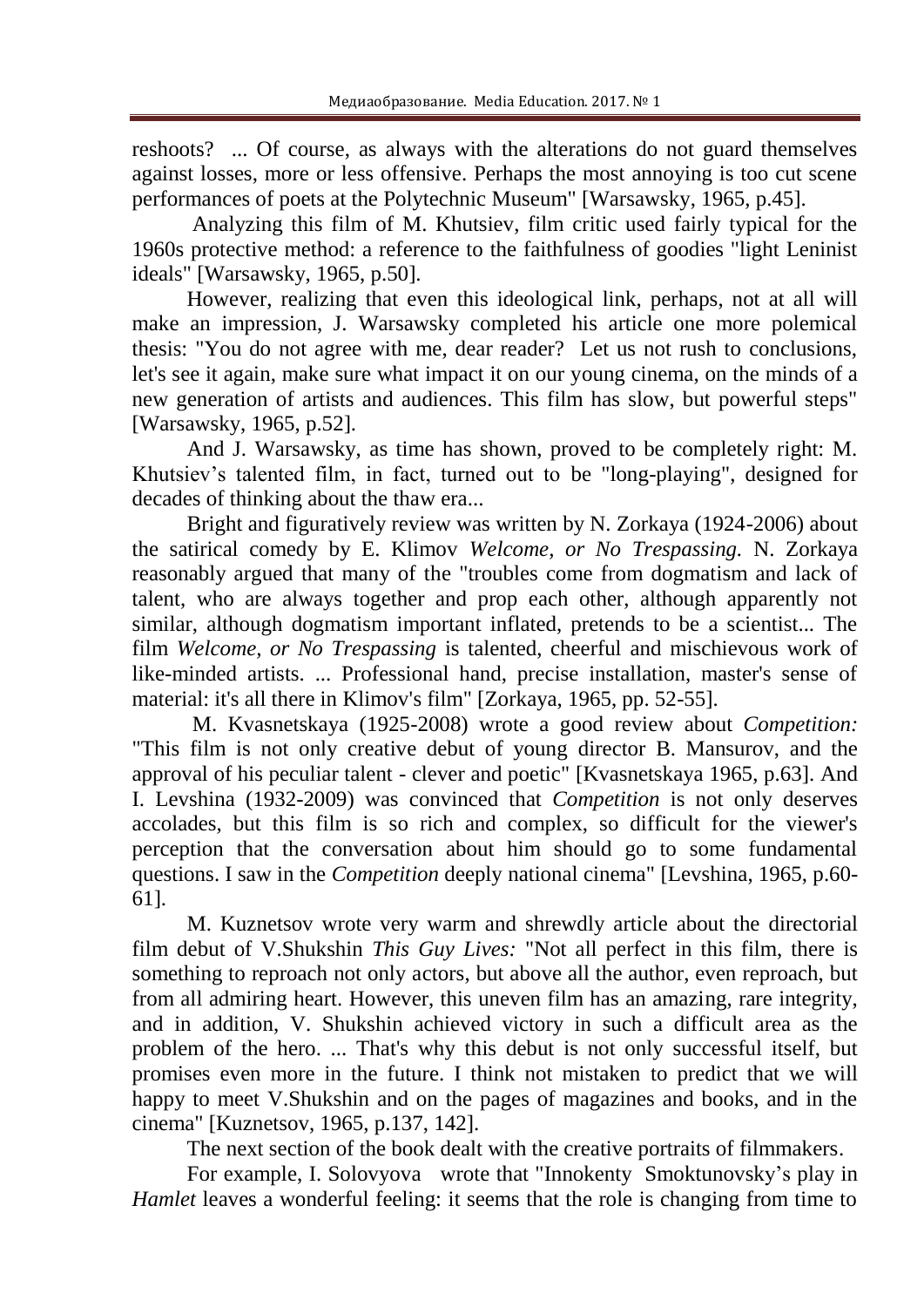time, as it can not be changed in the movie, and as happens only in the theater" [Solovieva, 1965, p. 99].

Perhaps the only discordant note in a very successful book, was the boring article of D. Pisarevsky (1912-1990), the chief editor of *Soviet Screen* magazine, who wrote that Vasilyev brothers' *Chapaev* "is one of pictures-titans, in which each new generation of viewers and artists draws spiritual riches and opens its consonant with time. He became part of the lives of the people, a true companion generations" [Pisarevsky, 1965, p.219].

## *Screen 1965 (published in 1966, put in a set in October 1966)*

The well-known film critic M. Bleyman (1904-1973) published in 1970 the article *Archaists or innovators?* [Bleyman, 1970], which served as a pretext for Soviet film bosses defeat of Ukrainian poetic cinema. But *Screen 1965* could still to publish a positive article about the film S. Parajanov (1924-1990) *Shadows of Forgotten Ancestors*. This masterpiece was evaluated as "explosion of many canons, disturbing many hardened tastes and concepts. And so I want to believe that this is not a coincidence, but a brilliant beginning of a new stage in the life of Ukrainian cinema. ... Talent director Parajanov finally found their true value, slipped to a truly artistic expression. It seems that reel of film will not sustain such a frenzied pressure of the director/operator' fantasy, but this is artistic revelationin. ... Director of Photography Y. Ilienko deserves the highest praise for the highest measure accurate, ubiquitous, bottomless ingenuity. Union of director and cameraman in this film is so indivisible that it is difficult to imagine a more "ground-in" in modern cinema" [Drach, 1966, p. 29, 32].

A number of books' articles was devoted to the poetic cinema. Critics pointed out that in V. Derbenev's *Last Month of Autumn* "reigns light lyrical intonation and it is all full of poetry" [Ignatieva, 1966, p.52], and *Girl and the Echo* has a different artistic purpose than preaching: be able to see the world grow a purity and transparency of the soul, and then everything will open and you will respond ... The film does not proclaim anything, but this is a miracle of poetry"[Inovertseva, 1966, p.35]. And the article's title about poetic parable M. Kobakhidze *The Wedding* was, in fact, an exhaustive: *Small Masterpiece* [Semenov, 1966, p.138-139].

This, of course, does not mean that the annual book automatically Screens the poetic cinema of critics zone. For example, I. Rubanova rather sternly wrote about the debut work of B. Grigoriev (1935-2012) and Y. Shvyrev (1932-2013) *First Snow* and the *Clean Ponds* by A. Sakharov (1934-1999) [Rubanova 1966, p. 68].

And Z. Paperny (1919-1996) was not thrilled with the movie of A. Manasarova (1925-1986) *Twenty Years Later:* "A good picture, a professional job. Just an example of a purely "cinematic" movie, which says on its "brutal" language, not only listening to the language of the writer" [Paperny, 1966, p.117].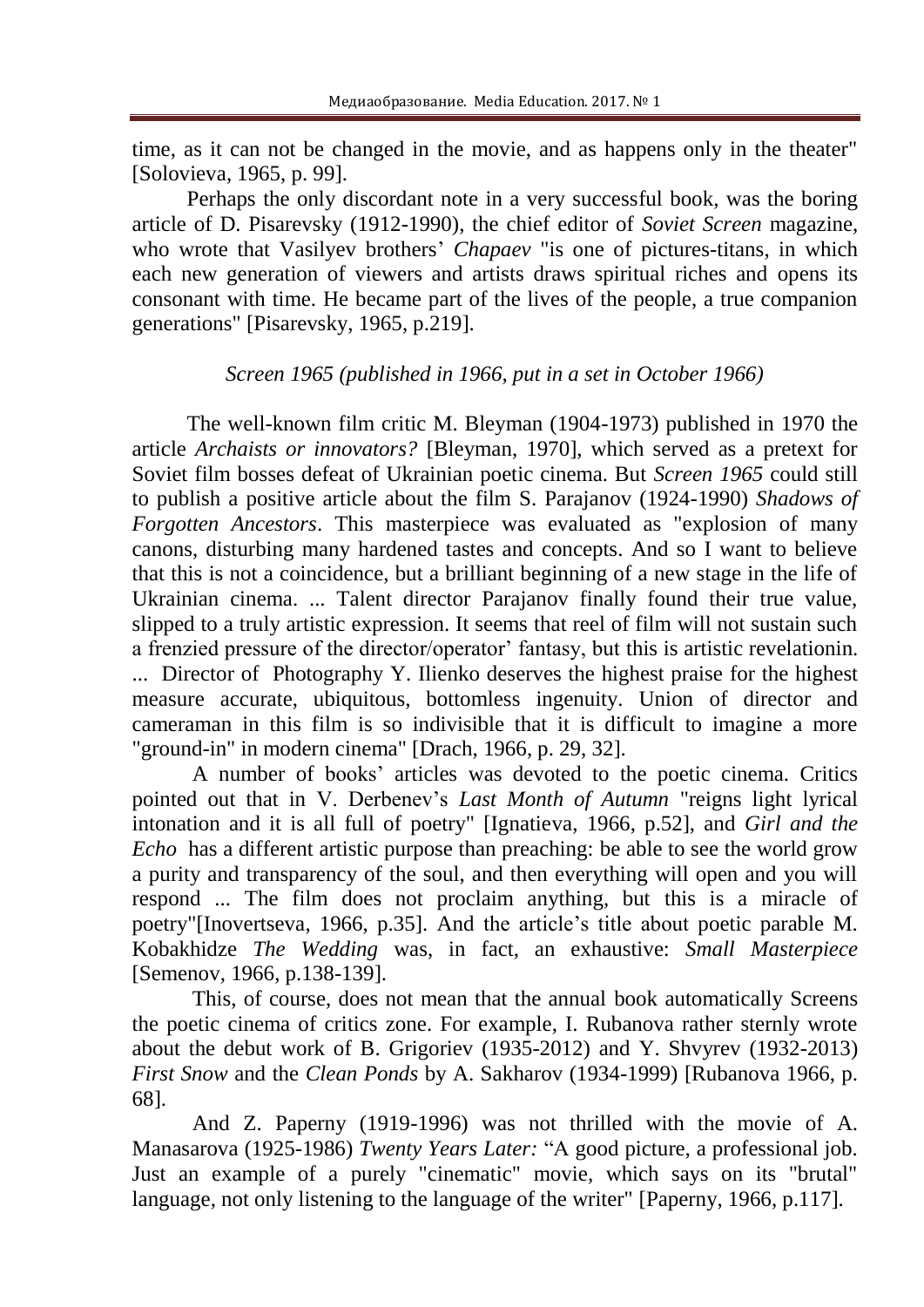The polemic yearbook's section included the debate about the comedy genre. B. Medvedev (1920-1969) did not skimp on praise for the comedy of K.Voinov (1918-1995) *Bal'zaminov's Marriage,* admitting that his "dreampantomime conquered, drew courage director" [Medvedev, 1966, p. 95]. E. Kholodov (1915-1981) forcefully argued with him, regretting that "fine man replaced by the movie theme of the little man" [Kholodov, 1966, p.97].

The satirical comedy *33* displeased Soviet cinema officials. But T. Khloplyankina not afraid to speak out in defense of thes comedy: "This is a film that is the first time in many years, does not hesitate to be a satire and does not apologize for the fact that this is a satire. Negative characters in it much more than positive… It is very sharp and angry film, but where and when satire've been good? It is, finally, a film that boldly uses hyperbole, exaggeration, but where and when the satire of rejected it?" [Khloplyankina, 1966, p.105].

She also highly appreciated the eccentric comedy of Leonid Gaidai (1923- 1993) *Operation 'Y'*: "Comedy seemed to be shook off the fatigue acquired during the years sitting in a society uninteresting people. … It can revive old and show a cascade of mind-blowing tricks, but it is oriented perfectly in modern interiors. It is capable of equipping their goodies uncanny ease and ruthlessly confound negative, but both of them did not seem to us conditional figures" [Khloplyankina 1966, p. 100].

Another well-known film critic G. Kremlev (1905-1975) was fully agree with T. Khloplyankina: "In order to put the comedy, and even more so - the comic, not enough to be a good director, you must have a special calling. But this is not enough. It was necessary to have the quality of a religious fanatic, martyr. All these qualities are happily combined in Leonid Gaidai" [Kremlev 1966, pp. 109-110].

V. Orlov devoted his article to comedies *Give Me a Complaints Book* and *Sleeping Lion*, rightly arguing that "the everyday life presents new conflicts and new clothes evil… But these comedies are still struggling with the cartoons in gabardine raincoats" [Orlov 1966, p.114].

Articles of I. Lishchinsky and G. Kapralov (1921-2010) were about the film by G. Kalatozov (1903-1973) and S. Urusevsky (1908-1974) *I am Cuba.* I. Lishchinsky noted that "the camera in the hands of Urusevsky free and is animated. She took from the operator of his impetuosity, his emotion, his impulse. The viewer taken away immutable point of view of the observer. The camera leads him along. Every second frame can enter something new and unexpected. The audience watching the movie in the rhythm of the film. The audience must be active for the movies of Kalatozov & Urusevsky" [Lishchinsky, 1966, p.80].

But the opinion of G. Kapralov was much more restrained: "I remember the previous film of Mikhail Kalatozov and Sergey Urusevsky - *Unsent Letter.* The criticism, polemics around the movie ultimately correct answer to the question why such a remarkable direction with which we met in some episodes of this work, and a brilliant cinematography, which marked virtually every frame, suddenly triggered largely in vain: the film there was no real drama. And in the new Kalatozov &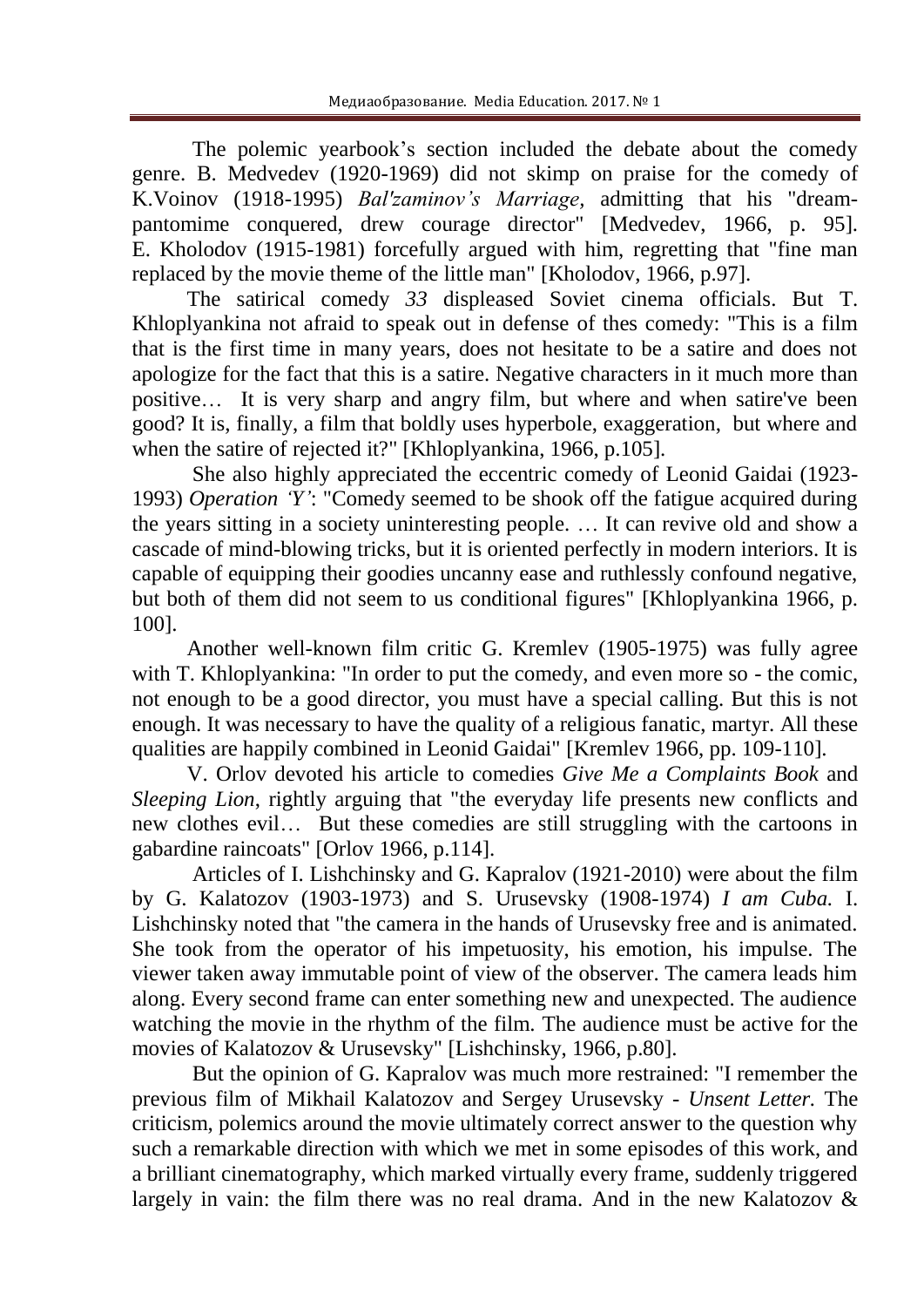Urusevsky' work we see the same error... It is very disappointing for me that *I am Cuba* with all brilliant fireworks skill did not work in the artistic scale, which of it was to be expected"[Kapralov, 1966, p.82, 84].

It seems that these two views are quite representative of the perception of *I am Cuba*, not only for film critics but the ordinary audience: today this movie is also controversial...

It is interesting today to read the discussion of the O. Efremov's longforgotten drama *Build Bridge.* I. Levshina considered that "theater has come to the cinema not for that, to show filmmakers how to make movies. The theater went to the cinema to get a platform to express their beliefs, and brought with them a culture of its theatrical thinking. With its artistic and civil credo, his method of thinking, you can agree or disagree, but to ignore them you can not" [Levshina, 1966]. And this is more convincing opinion of B. Kardin: "I do not think that the authors of the film *Build Bridge* consciously wanted to refurbish old plot... leaning on life, they missed something in life" [лardin 1966, p.90].

The *Screen 1965* published an interview with A. Tarkovsky (1932-1986) on the set of *Andrei Rublev.* This film for several years has been put "on the shelf". But this interview was possible in 1965...

Yaerbook published also the article about A. Konchalovsky's *The First Teacher.* N. Lordkipanidze (1925-2014) wrote that it is "difficult due to the complexity of the organic material. And sometimes deliberately hindered by virtue of congestion symbolic imagery. ... It has all the luxuries debut, perseverance in the "statement of self", coming from the fear of being trivial. But the film is serious in the main. And it is indeed the new artist coming into the art" [Lordkipanidze 1966, p.137].

D. Pisarevsky's assessment was basically positive about the drama *Hello, It's Me!* By F. Dovlatyan (1927-1997): "Can be heard accusations of unreliability of certain episodes. To some extent they are valid. But this is not important, because the whole movie is a bold exploration of modern theme. It's real art. Truthful, intelligent, emotional" [Pisarevsky, 1966, p.140].

And as usual, the Yearbook presents readers benevolent portraits of Russian filmmakers: A. Volodin [Warsawsky, 1966, p.124-132], I. Lapikov [Zelenko, 1966, p. 56-58], V. Receptor [Kolesnikova, 1966, pp.144-145], and others.

## *Screen 1966-1967 (1967, put in a set in April 1967)*

XXIII Congress of the Socien Communist Paty, held in March and April 1966, did not have a noticeable effect on the content of *Screen 1966-1967*: a time when the yearbook will publish articles officious critics, interspersed with quotations from the speeches at Communist party congresses, it was yet to come...

But an unprecedented event was in the life of Soviet critics in the late 1966: forty of them were sent a questionnaire, which were asked to choose: the best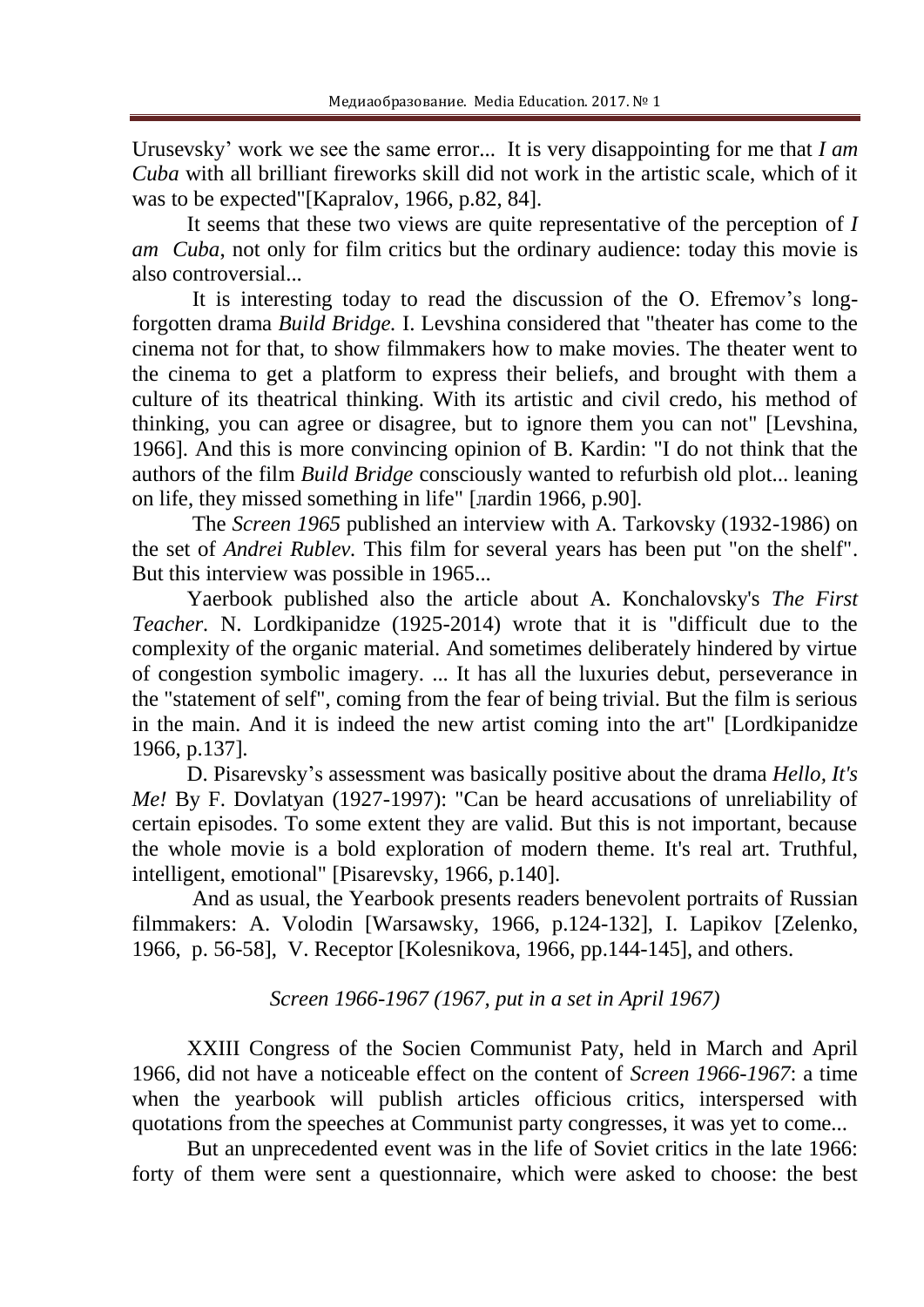Soviet film, director, cameraman, actress, actor in 1966 [Screen 1966-1967, pp. 12- 15].

Here is the list of these film critics: L. Anninsky, M. Augstkali, V. Baskakov (1921-1999), T. Bachelis (1918-1999), L. Belova (1921-1986), M. Bleyman (1904-1973), V. Bozhovich , I. Weissefeld (1909-2003), A. Vartanov, J. Warsawsky (1911-2000), M. Zak (1929-2011), N. Zorkaya (1924-2006), N. Ignatieva, A. Karaganov (1915 -2007), B. Kardin (1921-2008), G. Kapralov (1921- 2010), N. Klado (1909-1990), N. Kovarsky (1904-1974), I. Kozenkranius, L. Kopelev (1912-1997), I. Levshina (1932-2009), N. Lordkipanidze (1925-2014), M. Maltsene (1924-2014), J. Markulan (1920-1978), A. Macheret (1896-1979), L. Parfenov (1929-2004), D. Pisarevsky (1912-1990), L. Pogogeva (1913-1989), A. Romitsyn, S. Rassadin (1935-2012), K. Rudnicky (1920-1988), I. Solovyova , D. Teshabayev, K. Tsereteli, V. Shalunovsky (1918-1980), V. Shitova (1927-2002), I. Schneiderman (1919-1991), S. Freilich (1920-2005), Y. Khanyutin (1929 -1978), R. Yurenev (1912-2002).

For greater clarity, I counted the number of votes for each category and identified by three films and filmmakers who have received the maximum number of votes of forty critics in each category.

| Place in the | Best film               | The number of votes | The number of votes    |
|--------------|-------------------------|---------------------|------------------------|
| ranking      |                         | of film critics     | of film critics $(\%)$ |
|              | <b>Ordinary Fascism</b> |                     | 50,0                   |
|              | Nobody Wanted to Die    |                     |                        |
|              | The First Teacher       |                     | 10.0                   |

*Table 1. Top films, directors, cameramen, actors and actresses in 1966, according to critics of the Soviet \**

| Place in the | Best director   | The number of votes | The number of votes    |
|--------------|-----------------|---------------------|------------------------|
| ranking      |                 | of film critics     | of film critics $(\%)$ |
|              | V. Žalakevičius |                     |                        |
|              | S. Yutkevich    |                     |                        |
|              | A. Konchalovsky |                     |                        |

| Place in the | Best director of Photography | The number of votes | The number of votes    |
|--------------|------------------------------|---------------------|------------------------|
| ranking      |                              | of film critics     | of film critics $(\%)$ |
|              | L. Paatashvili               |                     | 32.5                   |
|              | J. Gricius                   |                     | 25,0                   |
|              | V. Derbenyov, D. Motorny     |                     |                        |

| Place in the | Best actors     | The number of votes | The number of votes    |
|--------------|-----------------|---------------------|------------------------|
| ranking      |                 | of film critics     | of film critics $(\%)$ |
|              | R. Bykov        |                     |                        |
|              | I. Smoktunovsky |                     |                        |
|              | D. Banionis     |                     |                        |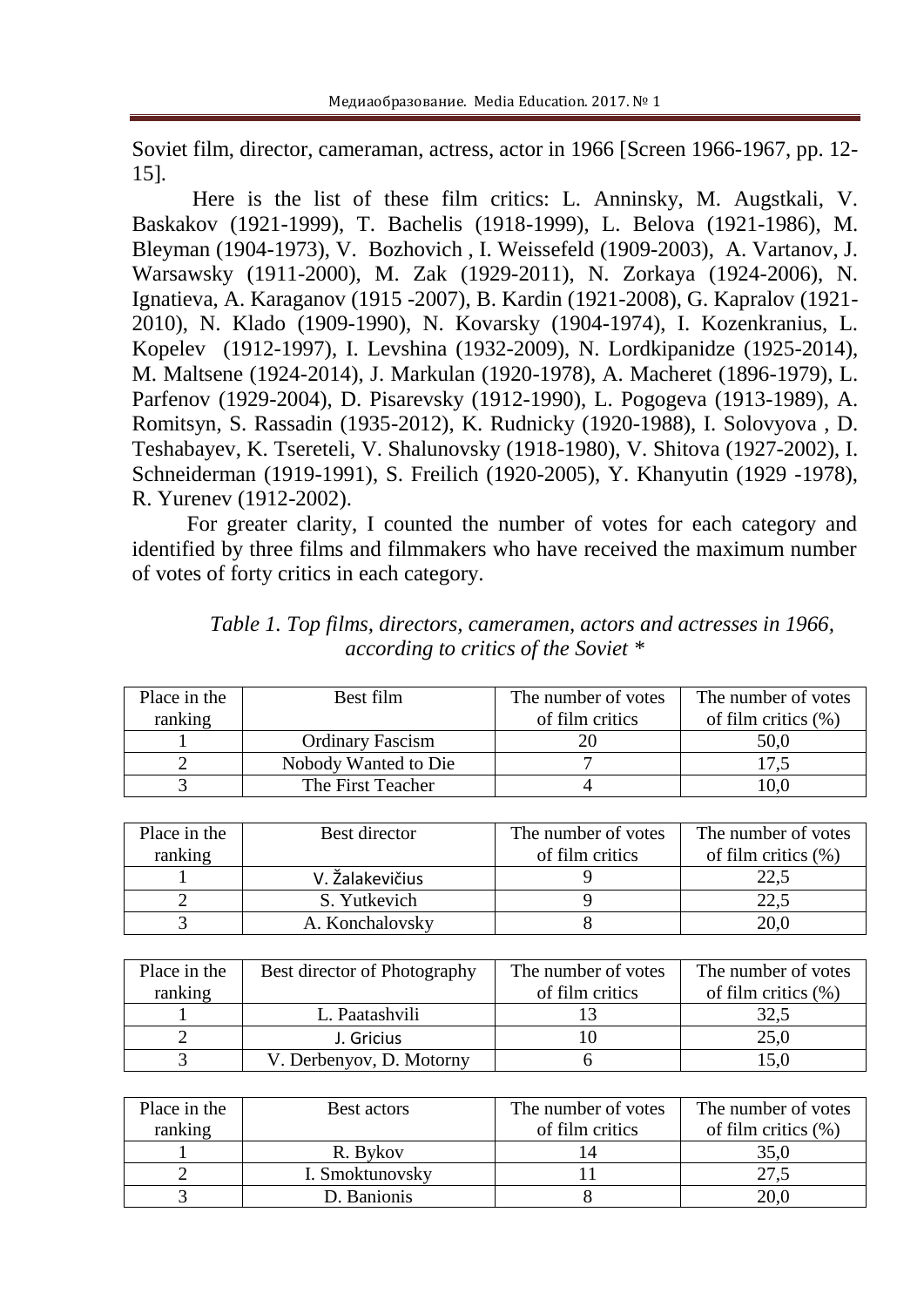| Place in the | Best actress               | The number of votes | The number of votes    |
|--------------|----------------------------|---------------------|------------------------|
| ranking      |                            | of film critics     | of film critics $(\%)$ |
|              | M. Bulgakova               | 29                  |                        |
| $2 - 3$      | N. Mordukova, I. Makarova, |                     |                        |
|              | L. Savelieva               |                     |                        |

\* some film critics as their favorites specify multiple movies and / or filmmakers.

Alas, this was only one interesting experiment without further continuation… Apparently, someone "above" thought that the opinions of film critics and film experts can very clearly be different from the preferences of the authorities and the "choice of the masses"... And further questioning of Soviet film critics were forbidden until the era of "perestroika", when in the second half of 1980 the newspaper *Week* dared to publish a table, where the leading film critics exhibited "star" for movie current repertoire.

But the polemical Yearbook's section still existed some years. And in the *Screen 1966-1967* film critics argued about the films *Your Son and Brother* by V. Shukshin (1929-1974) and *Long and Happy Life* by G. Shpalikov (1937-1974).

L. Anninsky with his usual deep insight into film context wrote that "cinema has revealed in the works of Shukshin deep moral theme running through all that it does. Shukshin's cinema has made clear to us the psychological and stylistic opening pertaining to our general psychological condition" [Anninsky 1967, p. 102].

But this does not convince experienced polemicist N. Klado (1909-1990). He cautiously admitted: "The world of the village depicted in this film, for me, is terrible. After all, Vera is the brightest in the village. But she was silent. She can not tell people. She did not want to hear" [Klado 1967, p.100].

I. Levshina's article about the film *Long and Happy Life* was no less controversial. This article began with a sudden sharp outburst against the very popular lyrical comedy *Walking the Streets of Moscow:* "I do not like this film (by director G. Danelia and screen writer G. Shpalikov. I do not like mainly due Shpalikov, because of the fact that the playwright, making the demonstration of his creative manner, and the film builds narcotic pagan sense of thoughtlessness as the standard of happiness ... I feel closer to Shpalikov "Happy Life", because here he grows up. He thinks in his manner, not giving a succinct breakdown. I support the idea that the viewer is invited to think, and as often as possible" [Levshina 1967, p.111].

Well, film critic not only rejects the "cult" thaw masterpiece *Walking the Streets of Moscow*, but also openly urged to think - filmmakers and the audience! I suppose, such film critic passage is almost impossible in the Soviet press in the 1970s - the first half of 1980s...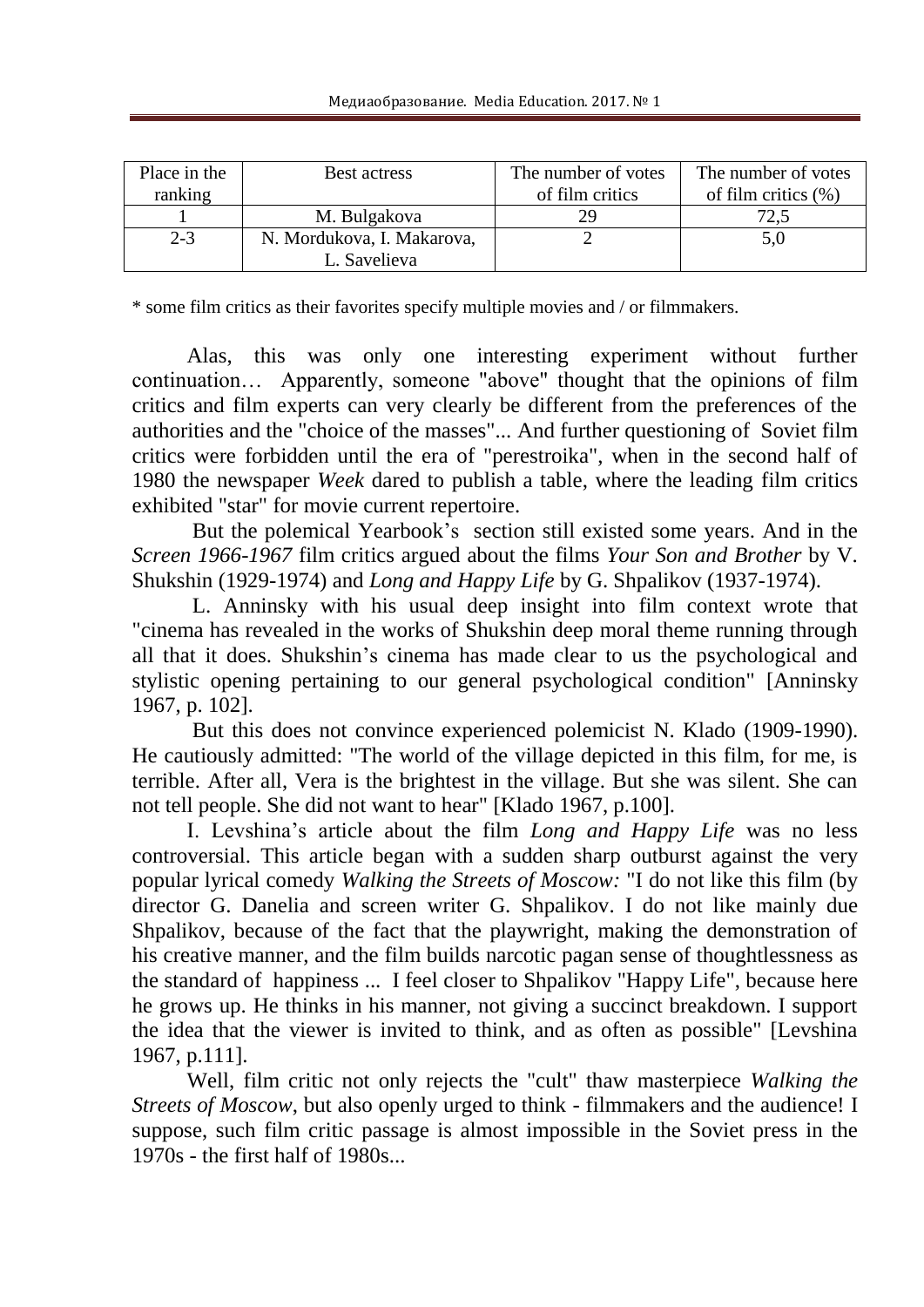J. Warsawsky argued I. Levshina, because he (as, indeed, many of the Soviet viewers) frankly did not like "Antonioni's style of *Long and Happy Life*: "But if it's a comedy, why the screen is so boring? And because the 'comedy of errors' occurred with the author. He did not understand that he wrote. And as a director, introduced in the film boring gravitas. ... Imaginary poetic form are now often penalized for shield contacts with the audience" [Warsawsky, 1967, p.110- 111].

M. Bleyman (1904-1973), in fact, completely joined Warsawsky's opinion: "Мery capable writer G. Shpalikov directed the film *Long and Happy Life*. This is a story about how a person loses his happiness as he was afraid of it. This is a simple story and simple, even an elementary idea. But he wore a surprisingly meaningful form, in the form of an abstract, which lost for the living subjects of our time, live data" [Bleyman 1967, p.168].

I. Lishchinsky actually continued Bleyman's reasoning, choosing, however, a different target - a film lyric *Two* by M. Bogin: "Simulation of modernity is not the only function of cinema Art Nouveau. ... "Modern" style tasked to facilitate people's lives, to heal the wounds. ... The drama is absorbed by the comfort of the Riga cafes, light music and tasteful clothing" [Lishchinsky, 1967, p. 172].

Today Lishchinsky's opinion seems the archaism of 'socialist logic': if a love story has been shown not in a cozy European Riga, but somewhere in the Russian provincial town, then, of course this story will be good...

Going from author cinema to cinema genre, the compilers of the Yearbook once again turned to comedy. Here E. Bauman wrote that "movies with the duty bureaucrats would not want to give his position on the screen. They immerse the viewer in the atmosphere of his fictional life, they create their own, special world, frozen in depressing immutability. And this artificially film comedies have bad taste, vulgarity and feigned cheerfulness... Yes, stereotypes coming from the film to film... They do not want to go and liberate places. And yet the breath of life bursts into the comedy genre, destroying stamps, sweeping circuit. Proof of this is talented, intelligent and funny comedy *Adventures of a Dentist,* 33, *Beware of the Car"* [Bauman 1967, p.173, 175].

K. Shcherbakov wrote the article about the weaknesses of Soviet film detectives. In particular, he correctly noted that *Game Without a Draw,* "has foreign spies, which look too obviously foreigners and spies. Soviet colonel, talking with his subordinates as if teaches classes at a school for disabled children. ... And execution of an innocent twist in the film is regarded as a moral failure, which to treason at hand" [Shcherbakov, 1967, p.177].

At the same time, keeping in mind the relevant guidelines of Soviet Party Resolutions, K. Shcherbakov not forget to link the arguments with ideological struggle on the screen: "Of course, the tasks of Soviet detective and detective bourgeois are fundamentally different. But why do we often put up with the fact that the bourgeois detective better fulfills its objectives, than our, Soviet" [Shcherbakov, 1967, p.176].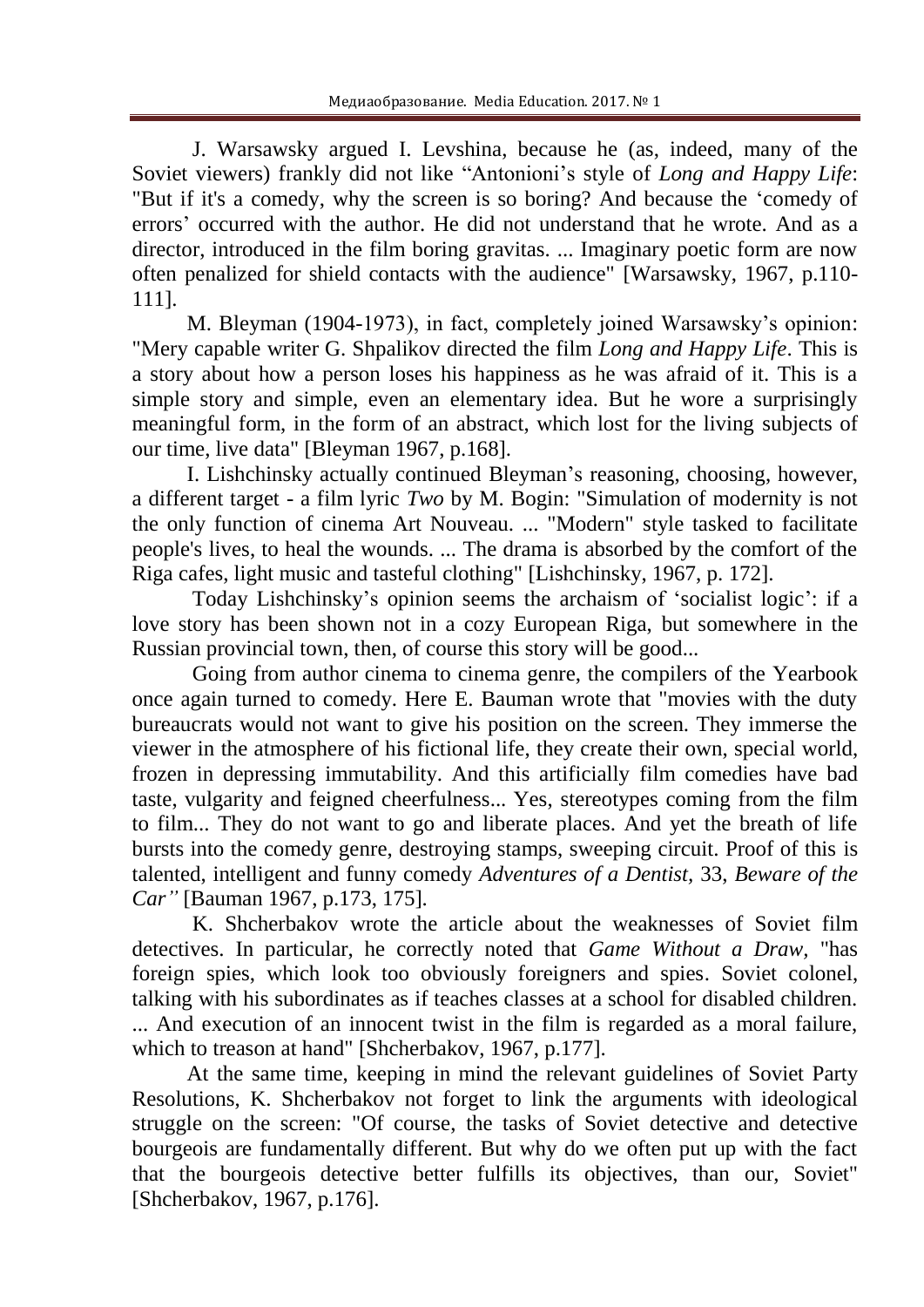In this regard, M. Bleyman thinking about stereotypes entertainment genres highlighted "detectives in which incredibly insightful scouts can easily cope with the incredibly clumsy spies, and comedy, in which the characters behave so stupidly that is lost even a minimum standard of compliance to the real characters. I will not list these movies. The fact that they are stereotypes, do not need to explain. This can be seen with the naked eye. Stereotype helpful and offers turnkey solutions, when the artist is not able to analyze the complex phenomenon of life. Stereotype insinuating, he invades the work unnoticed, when the artist is not fully aware of his purpose. Stereotype helpful and easily pretend to be art. ... But one thing is clear: the basis of the stereotype is the laziness of the artist, the inability or unwillingness to think about the vital phenomena that he describes and analyze" [Bleyman 1967, pp.169-170]. N. Lordkipanidze (1925-2014): also wrote about annoying clichés [Lordkipanidze 1967, c.181].

Many of the authors of the yearbook were unhappy and current adaptations of Russian classics.

S. Rassadin (1935-2012) wriote with all critical rigor about comedy *Uncle's Dream* by K.Voinov (1918-1995), because this is the simple vaudeville, but not Dostoevsky's world [Rassadin 1967, p.191].

And then the critic moved to, alas, then forbidden bitter satire *Nasty Anecdote* by A. Alova (1923-1983) and V. Naumov: "The authors do not play with the audience in the giveaway, their unexpected, inexhaustible, very talented means of expression designed for learning. And the authors do not always take into account the possibility of our perception. Even experienced. And we can not drink the pure essence, and it would be desirable solution. Overloaded ... Film and symbols are algebra art. This excessive algebraization pointedly, appealing to reason rather than to the heart, leading to harsh rationalistic" [Rassadin, 1967, p.192].

Analyzing *The Tale of Tsar Saltan* M. Dolinsky and S. Chertok noted with regret that, "how far A. Ptushko's film of tales by A. Pushkin. Pushkin's incompatible ease, swiftness of his verse, the perfect simplicity of shape, finally, the logic of creative thinking are absolutely not suitable for heavy-handedness of film design" [Dolinsky, Chertok, 1967, p. 208].

A. Dubrovin was very critical of the film adaptation of *A Hero of Our Time* by S. Rostotsky (1922-2001): "This film there are shots under the naturalism and 'modern'… As a result, the film disappeared Lermontov's intelligence, Lermontov's pain, Lermontov's depth" [Dubrovin 1967, p.203].

V. Ivanova (1937-2008) was dissatisfied with the screen adaptations of A. Tolstoy's *Viper* by V. Ivchenko (1912-1972) [Ivanova, 1967, p. 200]. Equally negative she said about *Hyperboloid of Engineer Garin* by A. Ginzburg (1907- 1972): "We saw an amazing meticulousness in his dull spectacle. ... Something from A. Tolstoy's scathing sarcasm shone only in the final for a moment. Peeped out and ... And in the hall light went on"[Ivanov, 1967, pp.199-200].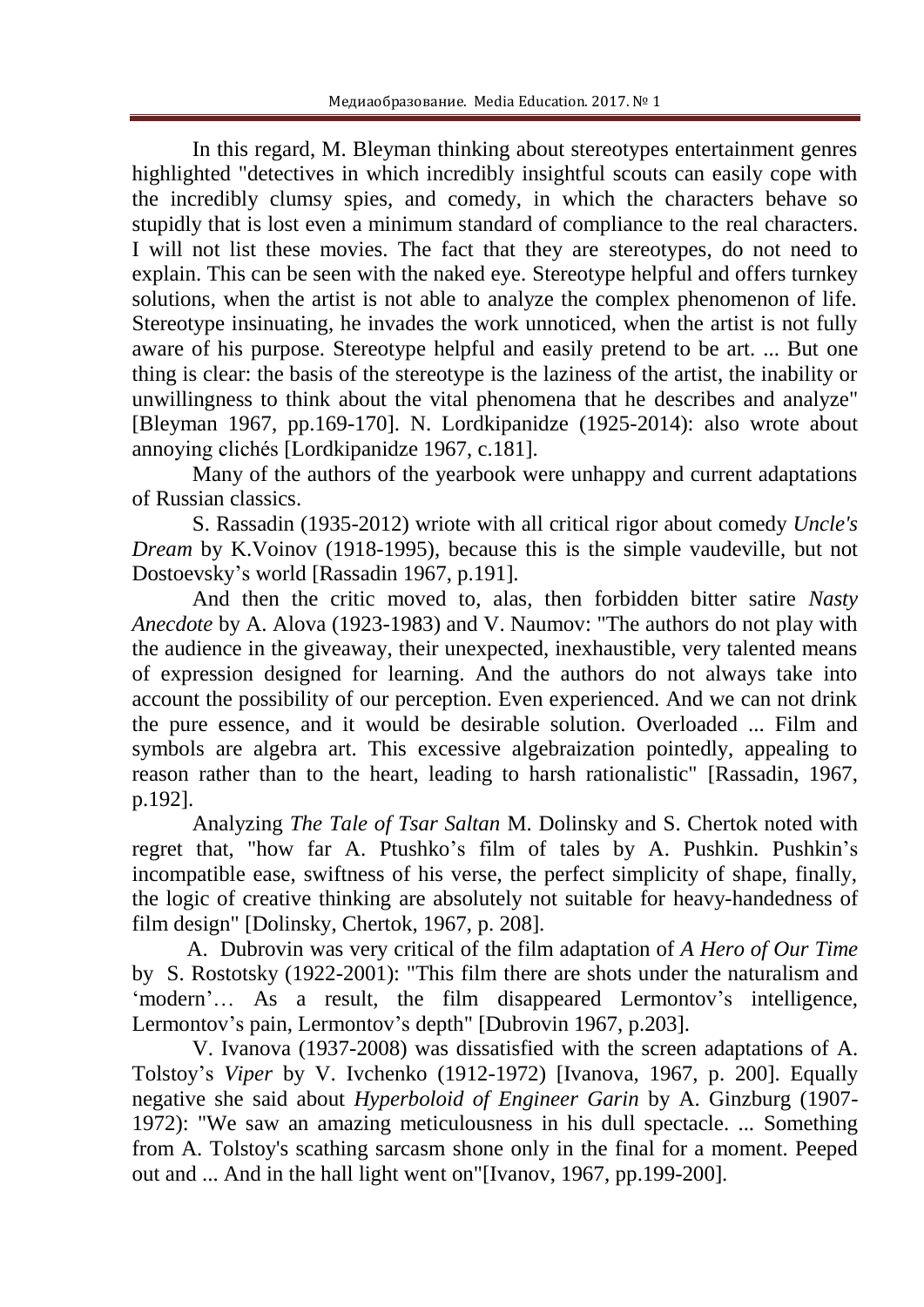Unfortunately, V. Ivanova apparently did not notice the exquisite visual solution of black and white of this film adaptation of *Hyperboloid of Engineer Garin* (1965), made in the spirit of film noir: the play with light and shade line in night scenes and contrasting extremes of black and white in the daytime scenes and the use of wide-angle lens, unusual camera angles, etc. I believe that the director A. Ginzburg, a former cameraman, deliberately put such a task before the talented cameraman A. Rybin (1935-2016). The visual style of the film was also a dynamic-nervous, the music is sometimes ironic. I think that the jury of the International Festival of Fantasy Films in Trieste (1966) was primarily evaluated these audiovisual solutions and originality and awarded the film A. Ginzburg main prize...

G. Kapralov presented maybe the most positive article about current adaptations of this time. Assessing the *Daily Stars* by I. Talankin, is based on the diaries of O. Bergholz, G. Kapralov wrote: "I predict that the ratio of this film will be contradictory. It has reticence and infringement of proportions. Comparison with 'open diary' with the richness of his thought and association gives one more reason for criticism. But I think the director, who is also the author of the script, had a right to their reading of the book, its subject, and what he said, it is said with piercing force" [Kapralov 1967, p.20].

Of course, analyzing the current repertoire, authors of *Screen 1966-1967* could not get past the films lead the aforementioned film critics' rating. *Wings, The First Teacher, Nobody Wanted to Die* received a positive evaluations [Warsawsky, 1967, p.24; Zinoviev, Markov, 1967, pp. 74-78; Pisarevsky, 1967, pp. 66-68].

For example, J. Warsawsky, reflecting on the drama *Wings,* wrote: "Larisa Shepitko came to an early mastery. Each frame of the film in its subordinate thoughts, develops the idea. It reminds us that the art director is primarily a thought..." [Warsawsky, 1967, p. 24].

## *Screen 1967-1968 (1968, put in a set in March 1968)*

The Resolution of the Soviet Communist Party Central Committee "On measures for further development of the social sciences and enhance their role in the building of communism" [Resolution..., 1967] full of standard phrases about the need to "increase" and "strengthen"... But pathetic celebration of the 50th anniversary of the 1917 revolution was the most important political event in the USSR preceding the release of *Screen 1967-1968.*

Yearbook *Screen 1967-1968* was put in a set in March 1968, i.e. a few months before the August invasion of Soviet troops in Czechoslovakia. But the "Prague Spring" is already in full flourish democratic hopes... And these hopes, I think, were the key to change the structure of the yearbook. Rigid administrative arm discarded any film critics' ratings, but gave way for ideologized materials.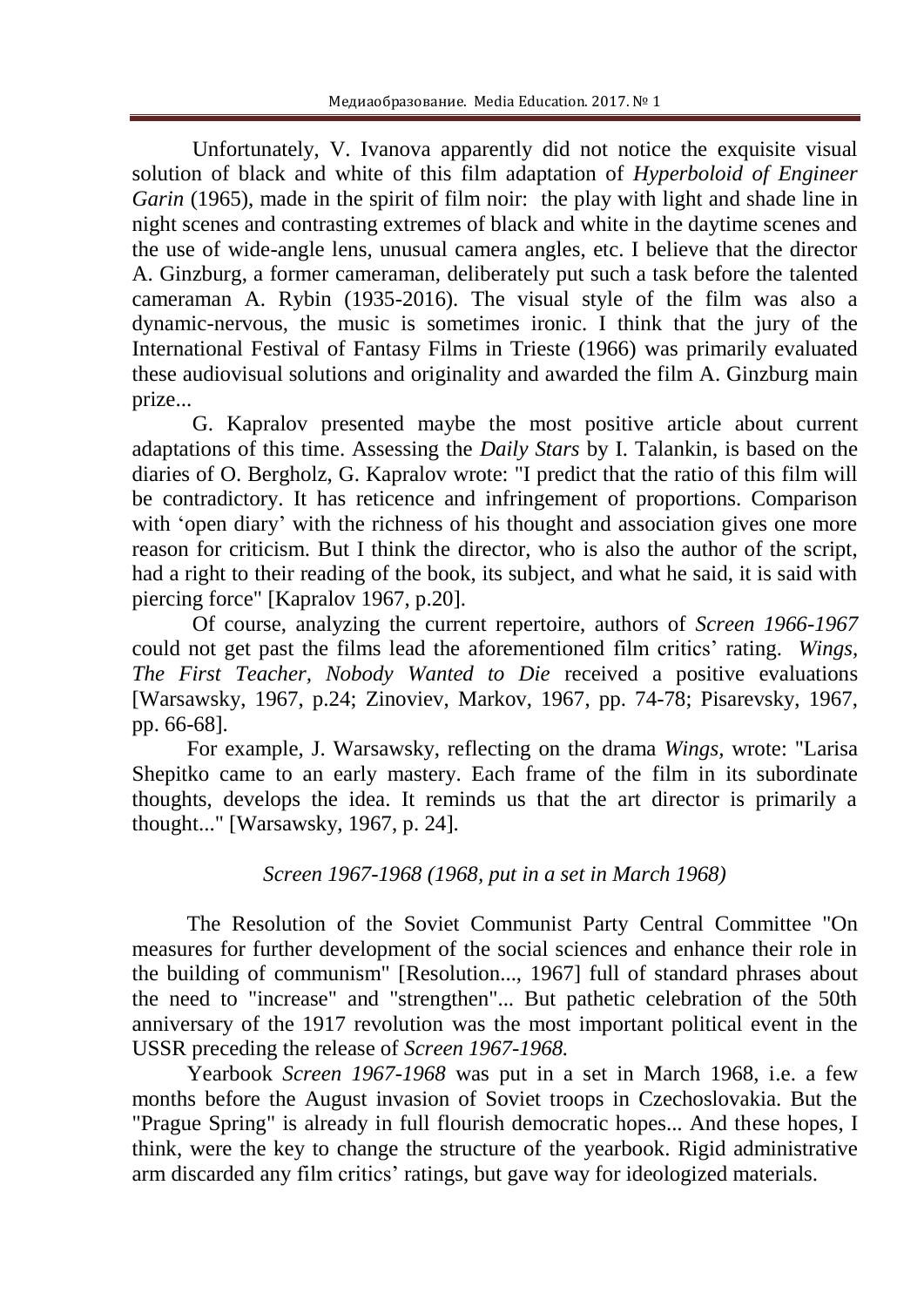For example, D. Pisarevsky stacked enthusiastic ode to the restored version of the film *October* (1927): "No, this film is not old, not lost the explosive power of this revolutionary art fiery epic! ... *October* sings the glory of victorious working class people and Leninist party" [Pisarevsky, 1968, pp.19-20]. And then D. Pisarevsky snobbish glorified "panorama of national heroism" in the "historical and revolutionary" film *Iron Stream* by E. Dzigan (1998-1981) [Pisarevsky, 1968, p. 23].

Jubilee Yearbook, of course, could not pass films about Lenin. V. Baskakov highlighted the "talent embodied the image of the genius of the revolution" [Baskakov, 1968, p.72] in the film *Lenin in Poland* by S. Yutkevich (1904-1985).

But in general, the compilers of the Yearbook still managed to keep film studies level and published, for example, of two wonderful articles of L. Anninsky.

In his review of the film G. Poloka (1930-2014) "The Republic of SHKID" L. Anninsky accurately wrote that "the theme of the film - Chekhov's hero, a man of the XIX century, an intellectual and humanist, caught in a situation of Sodom and Gomorrah. ... Old-fashioned competition, defenseless Culture with a young and ingenuous naivete takes ruthless nature of mutual mystification "[Anninsky, 1968, p.55].

L. Anninsky wrote a significant article about M. Khutsiev's masterpiece *July Rain.* The critic asked a very sharp at the time the question: "M. Khutsiev listen to the rhythm of the modern soul at the decisive moment of choice. The artist talks about spiritual culture, trust, humanity. … In essence, Khutsiev continues the meditation, which was first performed in the movie *I am 20 years old.* But now with a little more alert. Why?" [Anninsky, 1968, p.34].

L. Anninsky, of course, could not to answer this question directly, indicating director's feeling of 'thaw's collapse, for censorship reasons. Therefore, instead of a direct answer last sentence of Anninsky's review was truly a model of allegory [Anninsky, 1968, p. 34]...

S. Freilich (1920-2005) published a positive review about *Your Contemporary* by Y. Raisman (1903-1994): "This film it is a real battle, opponents do not play in the giveaway, there are broken destinies of people" [Freilich, 1968, p. 14].

Yearbook continued support of poetic cinema. I. Lishchinsky wrote about *Umbrella* by M. Kobakhidze that "the Georgian cinema is rich in young talent. In this ensemble M. Kobakhidze has original voice and its own melody: mocking, ironic, a little sad, but it is clearly distinguishable, and it is necessary to listen" [Lishchinsky, 1968, p. 63]. N. Lordkipanidze generally supported the poetic debut of E. Ishmuhamedov - *Tenderness*: "The picture is made with obvious, undisguised focus on people susceptible - and mentally, and artistically. If this susceptibility is not, you probably will be bored" [Lordkipanidze, 1968, p.61].

M. Bleyman's article about an eccentric in a movie (*Beware of the Car, Operation 'Y'," Prisoner of the Caucasus, 33*) [Bleyman 1967, p. 80-82] looks boring and banal today. But the article by Revich (1929-1997) on the fantasy genre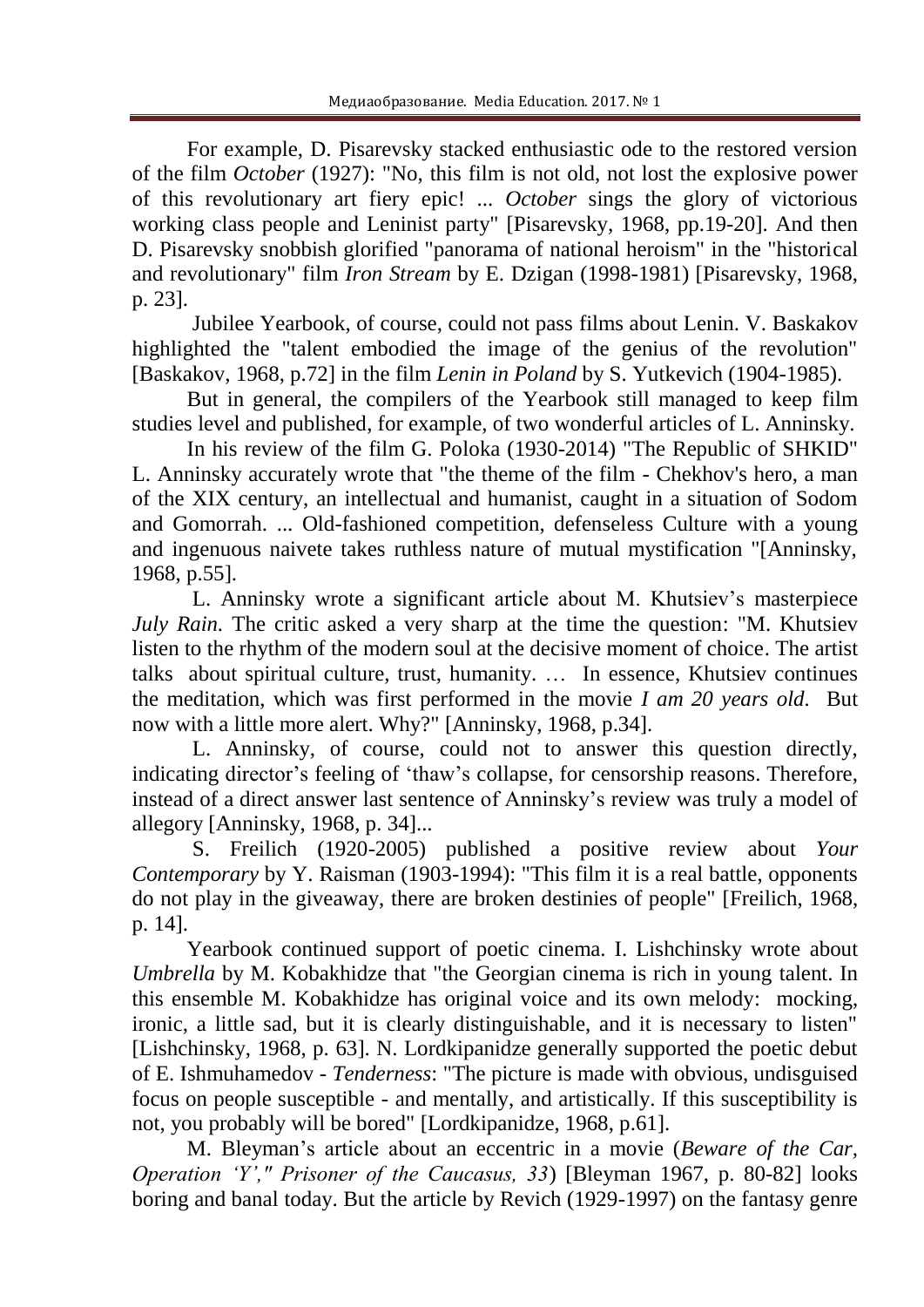[Revich 1967, p. 82-86], in my opinion, has not lost a polemical fervor. Box office champion and audience favorite, *Amphibian Man* by G. Kazansky (1910-1983) and V. Chebotarev (1921-2010) was the first critic's object for attack: "What about a A. Belyaev's novel? This is about tragedy of disillusionment in the society of businessmen and shopkeepers. What are the ideas of the film? Political kept to a depressing straightness, and the art became a melodramatic love triangle and tasteless Ichthyander-Tarzan walks on the roofs" [Revich 1968, p.83].

Here it is the typical anti-genre approach of ideologically socialist orientated critics, when Soviet criticism demanded a class-political conclusions from exotic folk and fairy tales, mixed with the bright melodramatic stories. As D. Gorelov correctly noted that *Amphibian Man* became "the first post-Stalin era super-blockbuster. ... A competent producer could see that ocean of gold ... But Chebotarev & Kazansky were in the wild, ugly, ruthless world of freedom, equality and fraternity, where financial profit meant nothing... Critics scolded them for their lightness and attraction... *Soviet Screen* Journal for the first time blatantly falsified the results of the annual reader's opinions, giving primacy gray and long since dead drama ..." [Gorelov, 2001].

V. Revich addressed all the same working class and political reproach to *Hyperboloid of Engineer Garin* by A. Ginzburg: "the novels's most powerful scientific, and social aspect is the mechanics of bourgeois relations, speculation, capitalist economy and morality. But the social side completely dropped out of the detective movie" [Revich, 1968, p.83].

V. Revich buckled the theme of the ideological confrontation with the West and in the article about the film *Mysterious Wall* because "the faith in the possibility of contact between all sentient beings is opposed to the concept of fashion in the West disunity people and spiritual isolation of man" [Revich 1968, p.84].

Film critic A. Svobodin (1922-1999) positive appreciated the adaptation of Leo Tolstoy's novel *Anna Karenina* directed by A. Zarkhi (1908-1997) [Svobodin, 1968, p.40].

The remaining number of pages of the yearbook, as always, took portraits of filmmakers: N. Mikhalkov [Zinoviev, Markov, 1968, p. 64-66] O. Iosseliani [Dolinsky, Chertok, 1968, p.41-45], S. Ursky, A. Batalov, P. Aleynikov, D. Banionis, T. Doronina, R. Bykov [Levshina 1968, p. 76-79].

# *Screen 1968-1969 (1969, put in a set in February 1969)*

A secret resolution of the Soviet Communist Party Central Committee "On increasing the responsibility of the heads of the press, radio and television, film, culture and art institutions for the ideological and political level of the published materials and repertoire" [Resolution ..., 1969] was adopted in response to the liberal events of the "Prague Spring": "Print workers, writers and artists must have more acute class and party positions to oppose all manifestations of bourgeois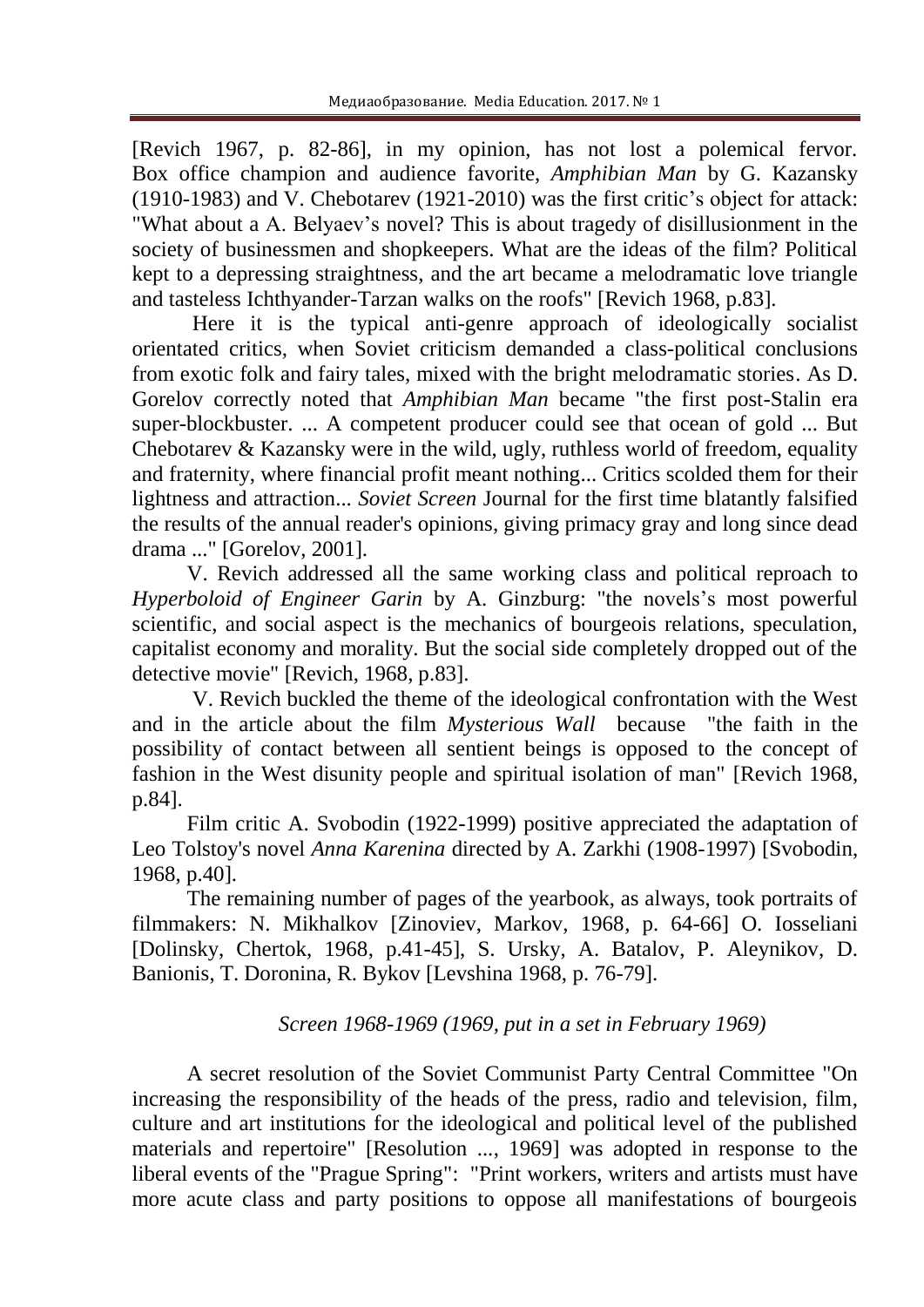ideology, they must actively and efficiently promote communist ideals, the advantages of socialism, the Soviet way of life, deeply analyze and expose the different kind of petty-bourgeois and revisionist currents. Meanwhile, some authors, and directors depart from the class criteria in assessing and highlighting the complex social and political problems, facts and events, and sometimes become carriers of the views that are alien to the ideology of socialist society. Attempts have been made unilaterally, subjectively evaluate the important periods of the history of the party and the state...

Some managers of publishing houses, press agencies, radio, television, institutions of culture and art do not take appropriate measures to prevent the publication of a false ideological works, do not work well with the authors, show flexibility and political unscrupulousness in matters of publication ideologically perverse material. ... The soviet Communist Party Central Committee considers it necessary to stress the special responsibility of the heads of organizations and departments and editorial teams for the ideological orientation" [Resolution…, 1969].

Yearbook *Screen 1968-1969* was put into set in February 1969, a month after this decision, and six months after the Soviet invasion in Czechoslovakia. Therefore, the books' compilers just had to take into account the current political situation. However, they still managed broad panorama the most striking phenomena of the national film industry.

The tighter censorship on the pages of the yearbook, of course, remain. For example, in the section *Close-up* [Screen 1968-1969, pp. 91-93] were initially placed reflections A. Konchalovsky about his film *Asya's Happiness*. But then, apparently due to pressure from "above" and shelf destiny of this movie, this text have been replaced by an article about actress A. Demidova. The film *Asya's Happiness* initially [Screen 1968-1969, p. 110-115] was in the discussion chapter *Controversy*, but later this material was sealed the black stars in the table of contents [Screen 1968-1969, p. 317] and replaced by the discussion about the film *Running on Waves* by P. Lyubimov (1938-2010).

It is clear there was no way to avoid ideological pathos in the yearbook. The book once again reminded to readers that *Mother* by V. Pudovkin "brought to the cinema powerful influence of socialist realism, merged the power of images Gorky's prose with the realistic performance of the actors, the highest achievements of film culture" [Pisarevsky 1969, p.19], and *The Sixth of July* is a major new step in the development of the Leninist theme. ... This victory is all the more important that the last time there were many films and performances, where most topics in the result only untalented performance compromise. *The Sixth of July* is not just a historical picture. It is living our present time. And today's struggle for communism requires reflection attacks rr-revolutionary demagogues, for the sake of playing phrases left the fate of nations" [Freilich, 1969, p.63].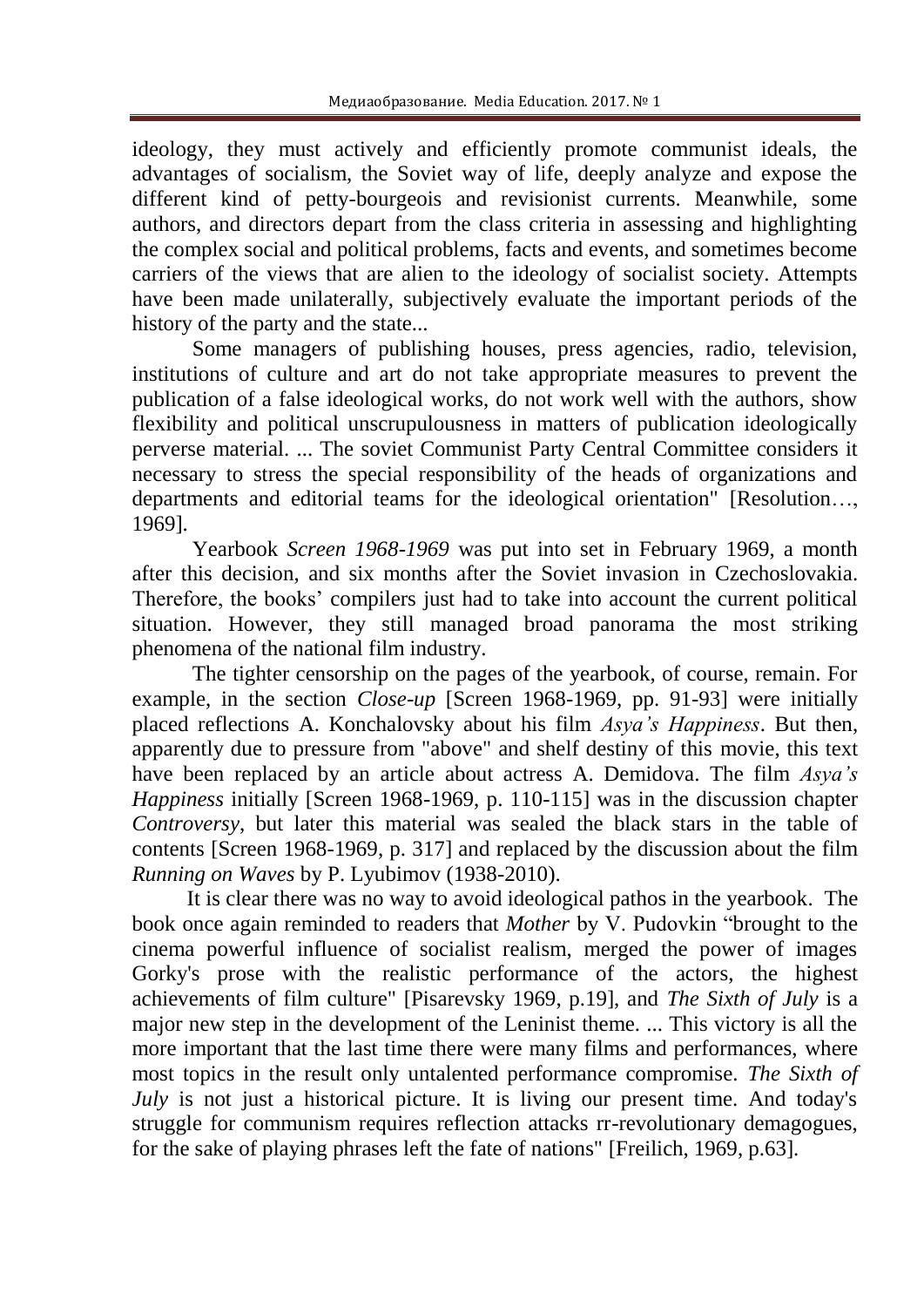On the other hand, only a few months left before the super-officious journals *Communist* and *Ogoniok* published sharply accusatory articles about *The Sixth of July* by M. Shatrov (1932 - 2010), and J. Karasik (1923-2015)

*The Sixth of July* was clearly on the side of "socialism with a human face." And the conservative *Ogoniok* wrote: "We are convinced that the film *The Sixth of July* does not serve the education of viewers. ... Historical truth is not on the side of film's authors. … This film violated historical truth: the main focus is not on Lenin's activity, but on the Left Socialist-Revolutionary rebellion, and their leader M. Spiridonova. We believe that the film *The Sixth of July* does not deserve Lenin Prize" [Savinchenko, Shirokov, 1970, p.25]

But the *Screen 1968-1969* supported not only *The Sixth of July*, but also a much more daring movie *No Path Through Fire* by G. Panfilov unvarnished spoke about civil war ruthlessly divided the nation into "red" and "white". This film "is a strong, very strong, and most importantly - this film is very impressive" [Rakhmanov, 1969, p.64].

T. Khloplyankina wrote on other notable film about civil background – *There Were Two Comrades* (writers Y. Dunsky and V. Fried, director E. Karelin) also very warmly. However the author did not say anything about a bitter essence of this wonderful film, practically openly speaking against the fratricidal civil war…

The analysis of films on "historical and revolutionary themes" (*Mysterious Monk, Emergency Order, The First Courier, Nikolay Bauman, The Seventh Companion, There Were Two Comrades, The Sixth of July*) in the article by A. Vartanov [Vartanov, 1969, pp. 134-138] was given in traditional for this time style.

*Screen 1968-1969* was able to afford to support again the Ukrainian poetic cinema, this time - *Evening on the eve Midsummer* by Y. Ilienko (1936-2010): "This is the scope of the director's fancy - fancy, inventive in each frame. … large, generous, sophisticated. ... The strong temperament of the master, even involuntary and unavoidable mistakes he has in many cases can be converted into victory, turned into discoveries" [Drach, 1969, p.88].

Yearbook's polemic section this time was devoted to films *Women Power* by Y. Nagibin (1920-1994) and A. Saltykov (1934-1993), The Golden Calf by M. Schweitzer (1920-2000), and (instead of *Asya's Happiness*) *Running on Waves* by P. Lyubimov.

After seeing *Women Power*, K. Shcherbakov come to the harsh conclusion: "Given an order to tell about the hard fate of the female, to portray life as it is, without fear of its cruel side, the authors, it seems to me, not imagined what outcome they want to extract. And artistically unselected, unthought conglomeration of naturalistic, difficult-to-eye episodes begins to avenge himself, turns the moral unscrupulousness and deafness, leads to a distortion of what we are accustomed to understand by the words "popular character" [Shcherbakov, 1969, p. 99].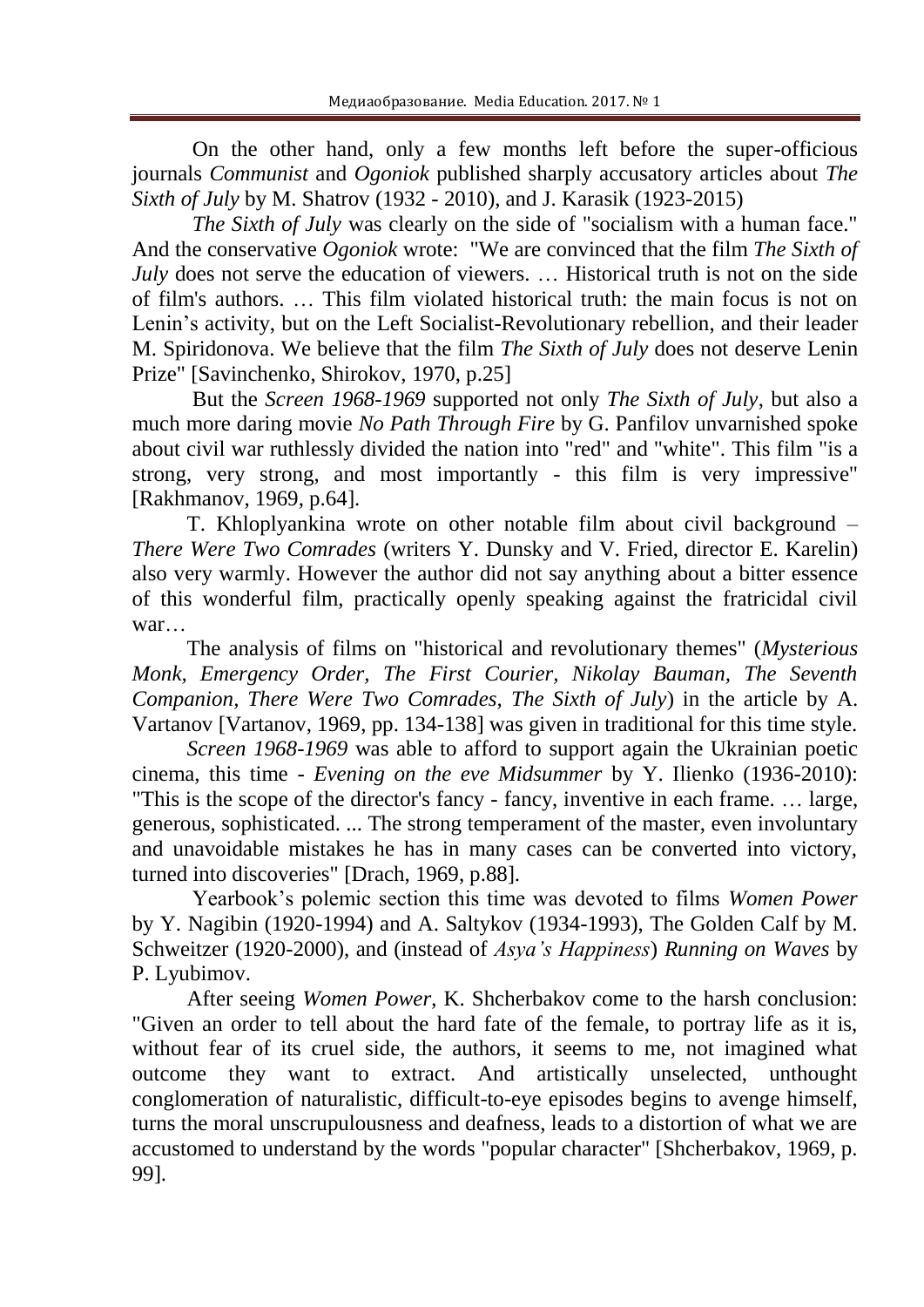N. Ilyina argued with K. Shcherbakov, insisting that the artistic quality of this film is quite high: "Naturalism? Some people say this about the film. … But if you hold the primordial meaning of the word, referring to "naturalism" rough and mechanical copying from nature, the work that is touching and shocking, can not be called naturalistic. ... The film *Women Power* has advantages and disadvantages. But one thing it is not - the indifference and lethargy" [Ilyina, 1969 pp. 103-104].

B. Galanov (1914-2000), of course, could not yet assume that the sad comedy of M. Schweitzer *The Golden Calf* deservedly become a kind of Russian "cult film" of our day, and, I think, did not understand the depth of this brilliant movie. Therefore B. Galanov complained that (unlike the eponymous book of I. Ilf and E. Petrov) "the laughter, if not completely disappeared, but turned slightly to drama on the screen. And Ostap Bender himself as the face of a dramatic, gained some importance. ... Whether or not whether to submit the rogue as a "great strategist" intellectual, a man with the eternal sad eyes?" [Galanov 1969, p.105].

In this context, M. Dolinsky & S. Chertok gave clear and reasoned response to B. Galanov: *The Golden Calf* presented "Bender outstanding, talented person who is at odds with the times and have chosen this path, can be as just because of this disorder. ... Crashing superior man. Is this funny? And M. Schweitzer rights, which, by sacrificing some fun stakes, giving up many winning situations, created the film, not only equipped with wit, but also imbued with sadness" [Dolinsky, Chertok, 1969, p.109].

Literary critic V. Turbin (1927-1993) was unhappy with the adaptation of A. Green's novel *Running on Waves.* He insisted that "Green's novel is easy, laidback, and the film is heavy, full of massive suggestiveness" [Turbin, 1969, pp.110- 111]. However Y. Khanyutin (1929-1978) was on the side of the authors of this film: "Much of the script and the film was not so, as in Green's novel, but, I think, more interesting ... In short, a tragedy has already unfulfilled in the film has turned out sharper than the happiness of searches that can still happen" [Khanyutin, 1969, pp. 113-115].

M. Bleyman's article also was dedicated to film adaptations. The film critic thought that the "creative challenge for adaptation is to find stylistic originality means to realize other art on the screen" [Bleyman, 1969, p. 147].

And A. Macheret (1996-1979), basically agreeing with M. Bleyman, came to the conclusion that I. Pyrev managed to adequately approach to the novel *The Brothers Karamazov:* "Pyrev's personal creative features properties of artistic talent found in the film adaptation of the great Dostoyevsky's most fertile, mate them to the basis for its higher manifestations" [Macheret, 1969, p. 150].

I. Levshina wrote consistently negative review on the adaptation of the play by E. Radzinsky *104 pages about love*. She very convincingly argued that "artistic and moral potential of the film *Once Again About Love* and remained at the level of everyday history. The huge box-office success does not prevent this film become for us an example of failure in art. ... The reasons for the failure of the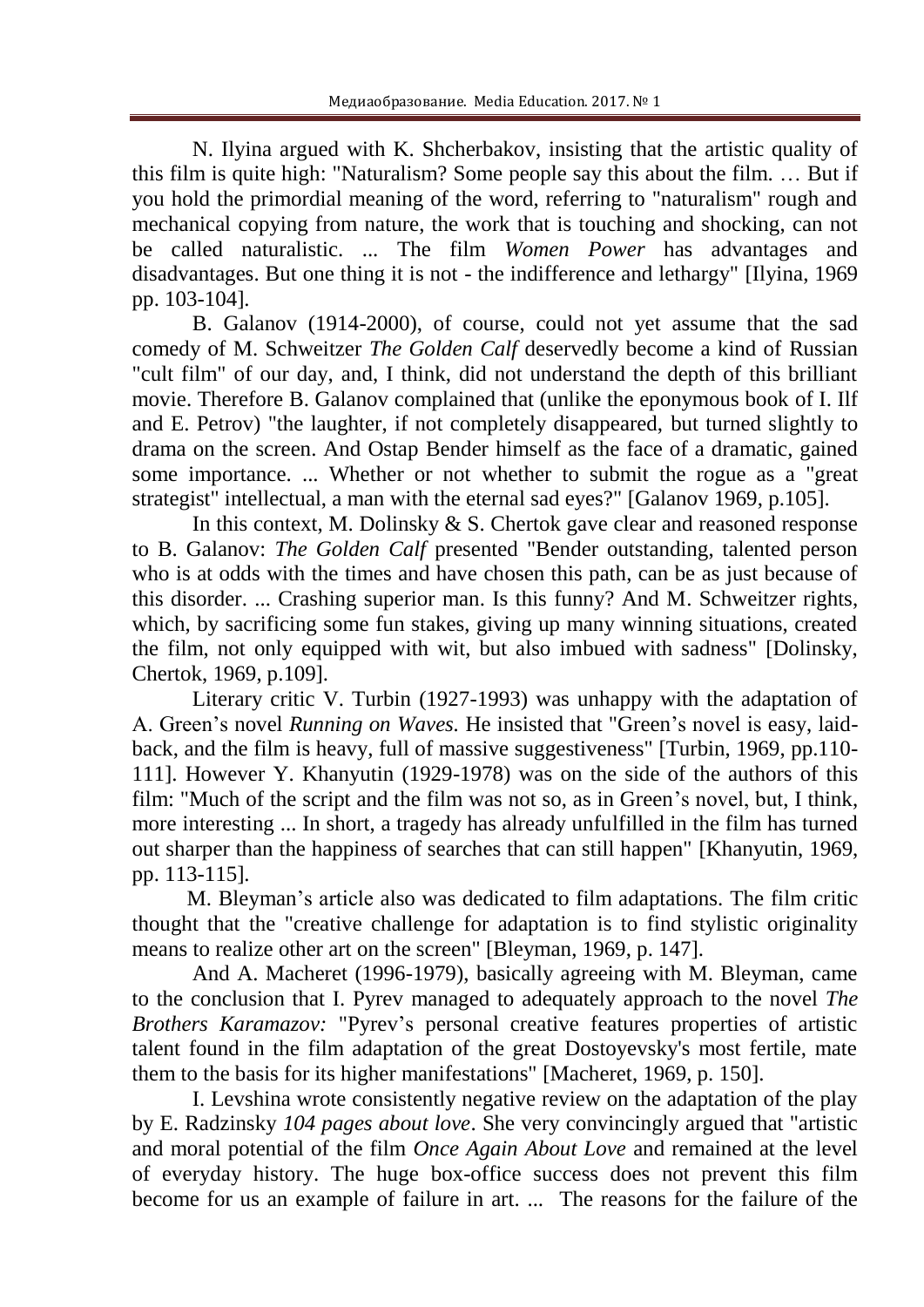film are the complete absence of at least some independent thought, at least some of the image, at least some of the director's attempts, cinematic reading of the play" [Levshina, 1969, pp.148-149].

Specialist in the analysis of science fiction and adventure, V. Revich this time published an article about the spy cinema: "The main complaint, which is usually presented "detective" movies, is that the frantic pace of the action, the rapid twists, in which captures the spirit of the audience, press down psychology, characters, images. And if the hero can do to show individuality in such conditions? I must admit that, perhaps, no other kind of film genre not put his character in such a rigid framework. Most of the time he is in exceptional psychological situation - on a knife edge. Of course, the story sharpness about the man who all the time is under threat of death is very essential aspect of the film, but the sharpness is worth nothing if we can not see the interesting character. ... The human image creation on such a narrow space surround is always difficult artistic task, and the list of failures is much higher than the premium sheet" [Revich 1969, p.140].

V. Revich wrote in this context about extremely popular at that time adventure war film *Shield and Sword:* "The authors often put their characters in a situation clearly implausible. Hard to believe that Soviet aircraft could have easily landed and take off in wartime Germany, and underground groups, in broad daylight, could have grab the train and prison" [Revich, 1969, p.141].

As always, a large number of pages of the yearbook was dedicated to the topic of contemporary cinema. And here it is possible to note a positive review N. Lordkipanidze devoted to the analysis of one of the most acute social Soviet films - *Three Days of Victor Chernyshev* (writer E. Grigoriev, director M. Osepyan). Of course, this article is not touch to the serious social generalizations relating to talented critical interpretation of the image "representative of the working class". N. Lordkipanidze dared only to write that "passivity is the main thing that will not accept the authors in his character; passive attitude towards certain phenomena of reality" [Lordkipanidze, 1969, p.85], but she did not go farther inland (most likely, for censorship reasons)...

J. Warsawsky wrote his review of the school drama *We'll Live Till Monday* (screenwriter G. Polonsky, director S. Rostotsky) in a similar spirit. The film earned a warm assessment, but without any attention to all the possible sharp edges of Soviet school problems...

L. Anninsky, I think, revealed the creative concept of *Triangle* by G. Malyan (1925-1988) more deeply and convincingly, stressing that "the essence of the film is not in the traditional life, but in the sense of the uniqueness of the life, its irreplaceable uniqueness" [Anninsky, 1969, p.81].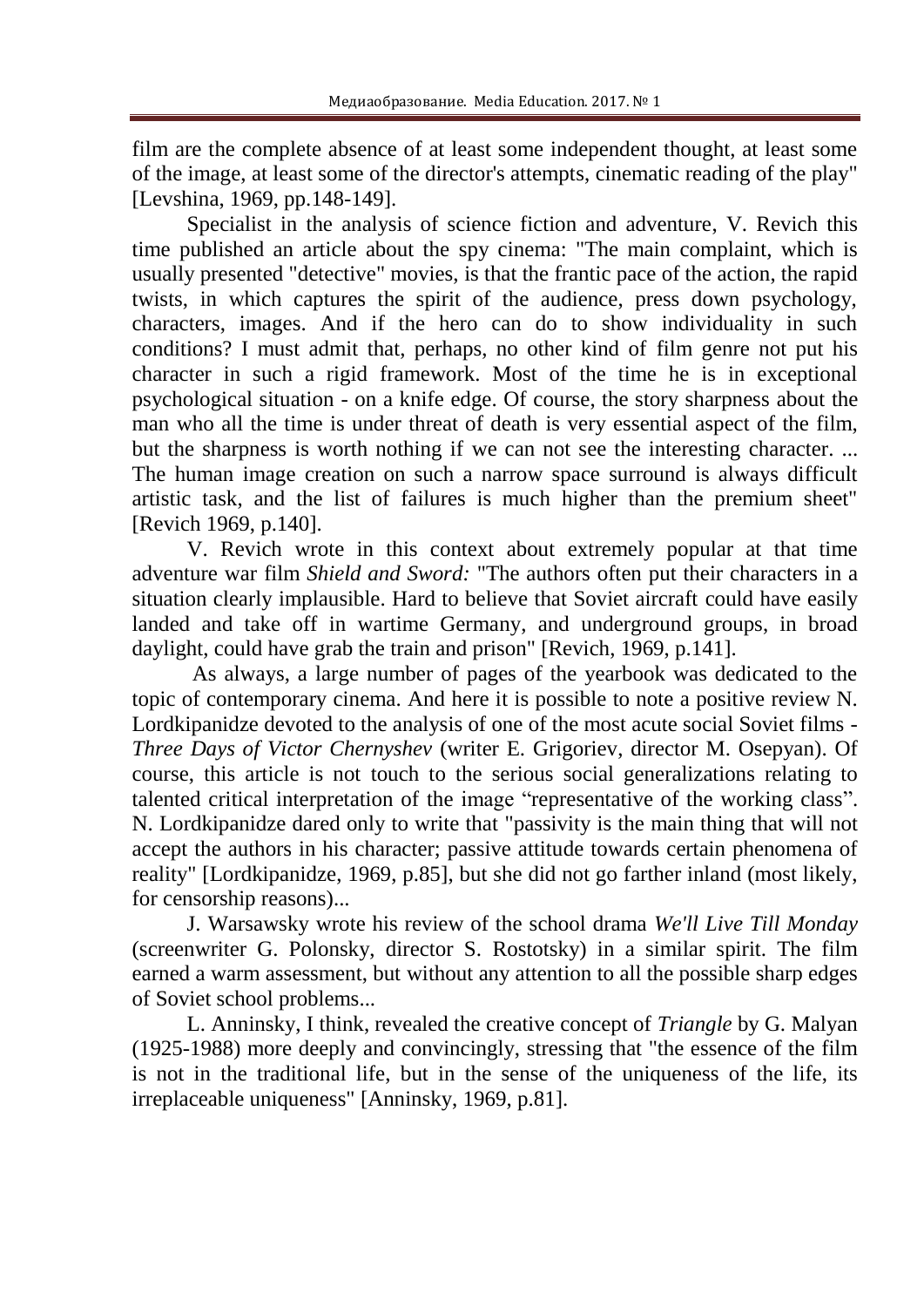# *Screen 1969-1970 (1970, put in a set in March 1970)*

This Yearbook was released in the year a centenary "leader of world proletariat" V.I. Lenin, therefore, the first forty pages of text were filled with a collection of most tedious officious materials dedicated to this date.

But after that Yearbook returned to the usual format: deservedly praised poetic melodrama *Lovers* by I. Ishmuhamedov [Kazakova, 1970, p.44] and sad comedy *Do not worry!* by G. Danelia [Lipkov, 1970, p. 46-49]. In particular, A. Lipkov (1936-2007) claimed with good reason that "it is the same Danelia, who knows how to treat his characters with a smile, to forgive their weaknesses, admire their merits, in short, who knows how to love their heroes and infect his love of the audience. Properties of the artist's talent has always embodied that it creates. In the film *Do not worry!* We can see the main feature of the authors: generosity" [Lipkov, 1970, p.46].

Critics praised the film adaptation of novels of Chingiz Aitmatov (1928- 2008). A. Zorky (1935-2006), analyzing the film *Running Pacer* by S. Urusevsky, answered for this question: "How still relate to each other and the film and story of Chingiz Aitmatov? So, as the lyric poem may be related to the social novel. A lyrical poem written by the hand of a talented like-minded" [Zorky, 1970, p. 55].

A. Troshin (1942-2008) was very positive to the movie *Jamila* by M. Poplavskaya (1924-2012): "Sincerity tone is one of the qualities of Aitmatov's prose, which the film adaptation found in of cinematic equivalent" [Troshin, 1970, p. 58].

D. Pisarevsky wrote good review about the best L. Gaidai (1923-1993) comedy *Diamond Hand:* "genre fusion experiment was a success. Color and widescreen movie is action and entertaining, funny and ironic. ... The film is fun, mischievously, in a rapid pace with literally staggering cascades of plot surprises" [Pisarevsky, 1970, p.58].

But Yearbook struck suddenly (as we recall, earlier *Screen* positively evaluated of poetic genre) on the poetic parable *Eastern Corridor* by V. Vinogradov (1933-2011). The article of T. Ivanova was not written specifically for the Yearbook, but reprinted from the December issue of the magazine *Soviet Screen* [Ivanova, 1969]. Therefore, T. Ivanova, in my opinion, was rhe first Soviet film critic who wrote the harsh criticism about poetic parable cinema. However, I do not think that T. Ivanova wrote an article under the direct influence of some censorship "decisions" and "valuable suggestions". But cinema authority skillfully used this article (as M. Bleyman's article) for their own censorship's purposes.

T. Ivanova claimed that the "difficulty", "incomprehensible" film language, widely used, is the quality seemed to be self-valuable, "necessary" a sign of good cinematic tone. And *Eastern Corridor* it seems almost standard in this regard. ... From the very beginning of this film V. Vinogradov introduces the viewer to a special circle in a special atmosphere. The authors make every effort not only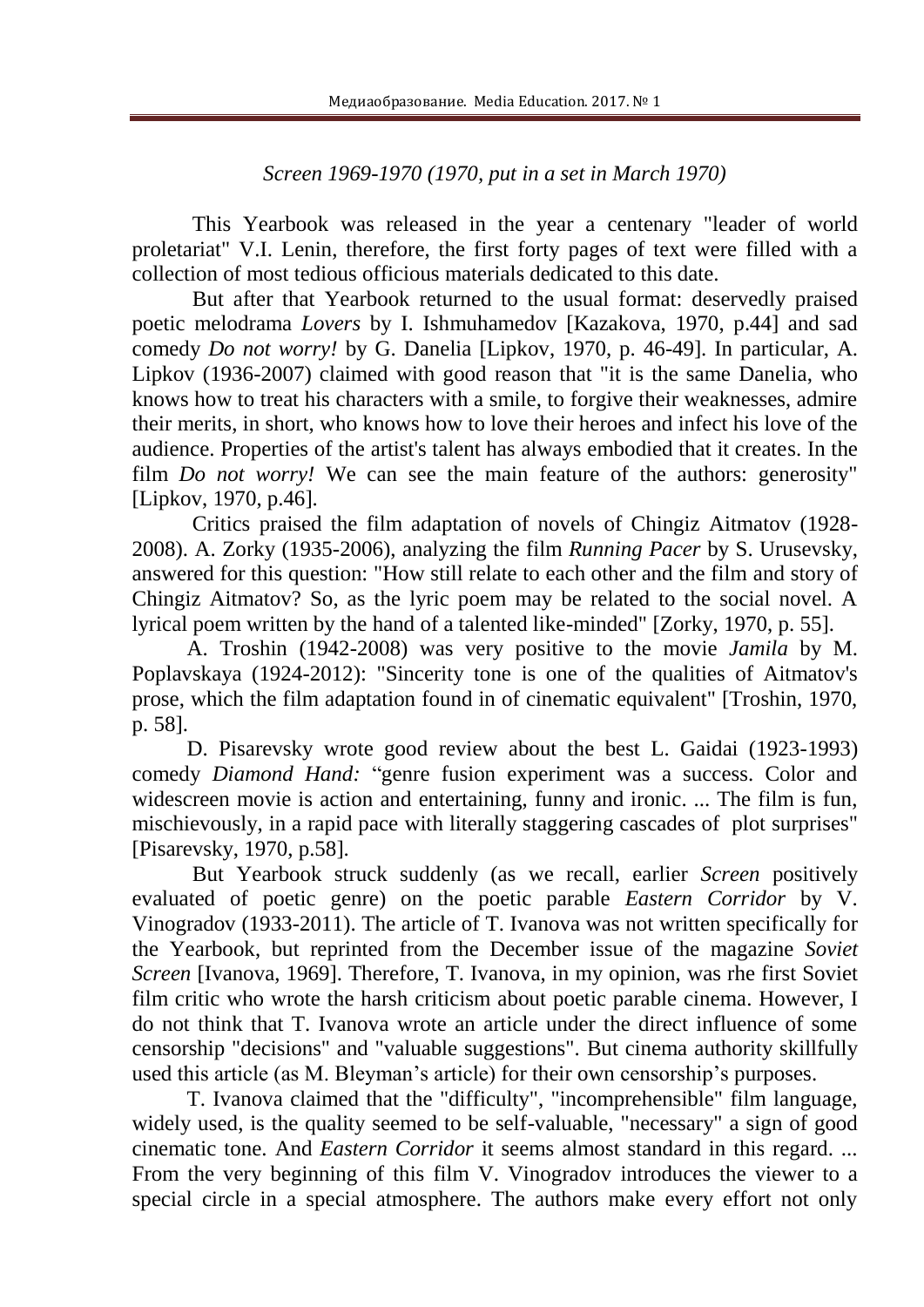exacerbate, but also complicate the subject, action, conflict… *Eastern Corridor* is one of those movies, after watching that there is a need to look into the abstract: to understand the sequence of events, just to find out what's what. As if some simple picture is cut into many pieces, large and small, carefully mixed, shaken and put a new curlicue puzzle. This is the general compositional structure and is the same solution, even a purely visual, every single episode. … The puzzle in the puzzle, … the cruel mixture of naturalism and graphic sophistication prevails on the screen. … This if abundance of cruel effects and extravagant entourage. This if sophisticated operator skill. All taken together this is aestheticization naturalism. But there is and the ethical aspect. It seems that people are acting in this film live in a unique country and terrible world, swept away by their feelings, strung up, crushed, they themselves hysterically and tragically exalted. And there comes a time when pumped emotional temperature of the film begins to give birth to a protest" [Ivanova, 1970, p. 93-94].

I think this piece of article strongly suggests that T. Ivanova did not understand the essence of vivid imagery this outstanding film-parable. In my opinion, cinemateque quotes (early motifs from films of A. Wajda and M. Jancso, andthe Czech "new wave") organically entered in the film of V. Vinogradov. Plus philosophical, religious and visual originality of this movie (more about *Eastern Corridor* you can read in the articles: Gershezon, 2011, pp. 136-144; Fedorov, 2011, pp. 110-116)...

By the way, the negative reaction of the Soviet critics of Vinogradov's film and many famous movies of the Czech "New Wave" of the 1960s on the war topic was very similar. For example, S. Komarov wrote about *Diamonds of the Night* (1964) by Czech director J. Nemec: "Surreal world of Kafka is embodied with a more impressive force. Operators J. Kucera and M. Ondrzhichek invested in this work an important contribution. … This film won wide acclaim from critics of the capitalist countries, and a number of awards at international festivals, but there crush sober voice, expressing his surprise at the creation of the film in one of the socialist countries" [Komarov, 1974, p. 62].

Against this background, it is surprising that the *Eastern Corridor* still came out (albeit briefly) in the Soviet cinemas...

But back to T. Ivanova's article. Having finished with the *Eastern Corridor*, she moved to the poetic parables of Y. Ilienko (*Evening on the eve of Ivan Kupala*) and T. Abuladze (*Prayer*): "The need to be understood, inherent in every person, especially for an artist. … It is difficult to make "difficult" films. And *Prayer* and *Evening on the eve of Ivan Kupala* preserve traces of the difficult art of searching and overcoming. But one thing seems to have been abandoned by the authors neglected: searches for clarity" [Ivanova, 1970, p.95].

Perhaps T. Ivanova's article was one of the most polemical sharp in the *Screen* yearbooks' history. Other materials of *Screen 1969-1970* were much more ordinary...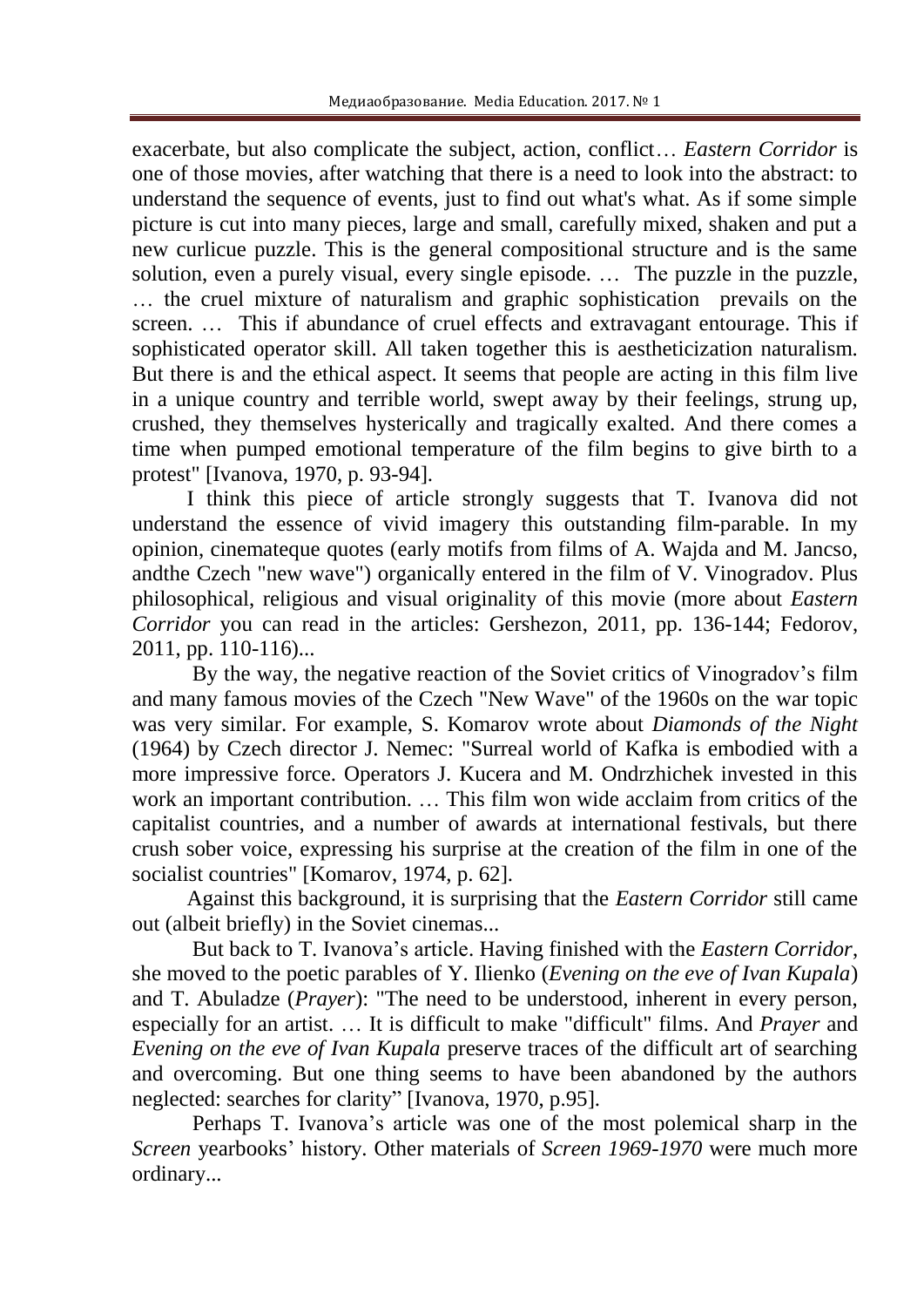# *Screen 1970-1971 (1971, put in a set in February 1971)*

In 1970, the USSR was celebrated not only the 100th anniversary of V.I. Lenin, but also the 25th anniversary of victory over Nazi Germany. Hence it is clear that this yearbook published many articles on the military film topic. For example, V. Fomin did not stint on the praise for the remarkable film *It was the month of May* by M. Khutsiev: "This film, organically combining in-depth with the scale of the image is psychological, modest grounded narrative style with an open and emotional pathos" [Fomin, 1971, p.27].

Several articles were devoted to the films about the Civil War. Here Y. Warsawsky initially quite reasonably wrote that "the civil war is main topic a lot of movies. But these films often written and directed as adventurous. Reds… Whites... What decides the victory in such films? Who will outwit. Who shoots better, faster rides on horseback. ... and then the dramatic events of the civil war turned only amusing adventure" [Warsawsky, 1971, p.92].

But then the critic, alas, went on to openly communist propaganda*:* "Lenin wrote on the festive energy revolution! ... There are new generations of viewers, they should see a revolution on the screen and emotionally survive, like commissars: wise, pure, honest, fai" [Warsawsky, 1971, p. 92].

A. Karaganov (1915-2007), a very influential at that time film critic, wrote the article devoted to one of the most remarkable films about the civil war - *Run* by A. Alov and V. Naumov. He stressed that "movie camera "sees" Russian landscapes through the eyes not only of those who are fighting for a new life, but also those who are in love with the old life, fighting for it" [Karaganov, 1971, p. 60].

But then (like J. Warsawsky) A. Karaganov followed by communist ideologically passage: "In many of the current foreign films corruption of human characters are portrayed as a process and as a state that expresses the total human defeat, his eternal depravity, a fatal inability to live like human beings. But dehumanization of man stands concretely and historically and socially in *Run.* The characters are exposed deformation caused by violation of organic links with their homeland, butchery against the people, the service for historically unrighteous case" [Karaganov, 1971, p.62].

The yearbook positively evaluated and other famous film on the topic of civil war - *The adjutant of his excellency.* V. Revich wrote about the innovative approach of the authors to the image of the White Guard General: "Kovalevsky is far from the popular image of "Whites". He is smart, intelligent, gentle and kind, even to the extent possible for the military" [Revich 1971, p.104].

... Red spy Koltsov, intelligent and clever, at the White Guard General Kovalevsky. The psychological duel between Koltsov and General Kovalevsky also the smartest and intelligent... This situation was unusual story for the audience, educated *Chapayev,* where Whites (or their sympathizers) was the cruel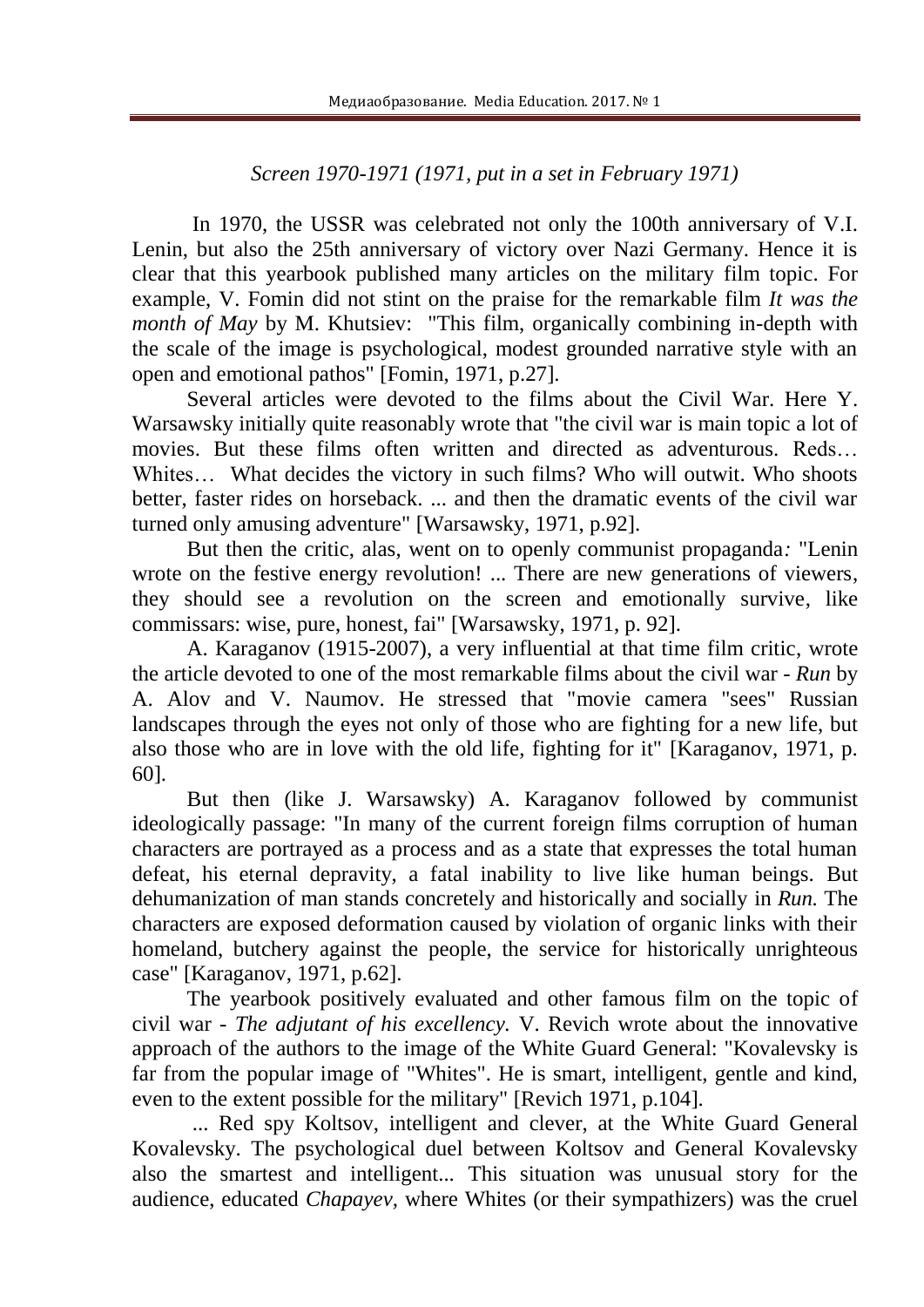enemies... Of course, *The adjutant of his excellency* (directed by E. Tashkov) primarily attracted detective intrigue. But having a partner-opponent such as General Kovalevsky, Koltsov, undoubtedly gaining extra points at a mass audience. General was imposing, impressive, clever, ironic. I would say more, Kovalevsky even then, at the end of 1960, aroused sympathy and empathy.

A. Lipkov also gave the positive opinion for another film about civil war - *The White Sun of the Desert* by V. Motyl: "The history of real events - revolution, civil war in Central Asia - represent only the background of the events, they left behind the scenes, but the narrative and fiction triumphs of this film is good ironic comedy" [Lipkov, 1971, p. 94].

As usual, the yearbook analyzed the most notable movies. For example, the film *Crime and Punishment* by L. Kulidzhanov (1923-2002): "The director read F. Dostoevsky's novel seriously, quietly, carefully. ... Read without any attempts to modernize the problems... This is a talented, serious and deep film. ... Maybe the director and the actors let something controversial, but highly interesting" [Pogozheva 1971, p.78, 83].

A. Lipkov was stressed the originality of *King Lear* by G. Kozintsev: "This film is not trying to improve Shakespeare, retouch the world of his tragedy. The director is faithful and does not fit into any canonical frameworks" [Lipkov, 1971, p. 64].

Ther biographical drama *Tchaikovsky* received a more critical assessment, although the film critic noted at the same time that "I. Talankin in the best scenes of the film showed the taste and skill of the director" [Ryzhov, 1971, p. 90].

*The Beginning* by G. Panfilov earned the highest praise (and absolutely deserved) between the films on contemporary topics: "Reading the press on *The Beginning*, you see that 99 percent of it consists of admirable actor's work I. Chourikova. You may think that *The Beginning* it is just Churikova. But with all our surprise the brilliant performance of this extraordinary actress, *The Beginning* is primarily G. Panfilov" [Sobolev, 1971, p.72]. Y. Khanutin and A. Troshin also wote about the mastery and talent of G. Panfilov and I. Churikova [Khanyutin, 1971, pp. 116-122; Troshin, 1971, pp. 75-77].

Another very acute at the time of 1960s was the crime drama *Accused of Murder* by B. Volchek (1905-1974). And Yearbook published very impornent conclusion: "This film is strongly convinces us that man, trampling the rights of others, to humiliate him, not reveres his dignity, condemns himself to an animal existence, deprives himself of the right to be called a man" [Ostrovsky, 1971, p.87].

The detailed article of A. Vartanov was devoted to television language [Vartanov, 1971, pp. 128-134].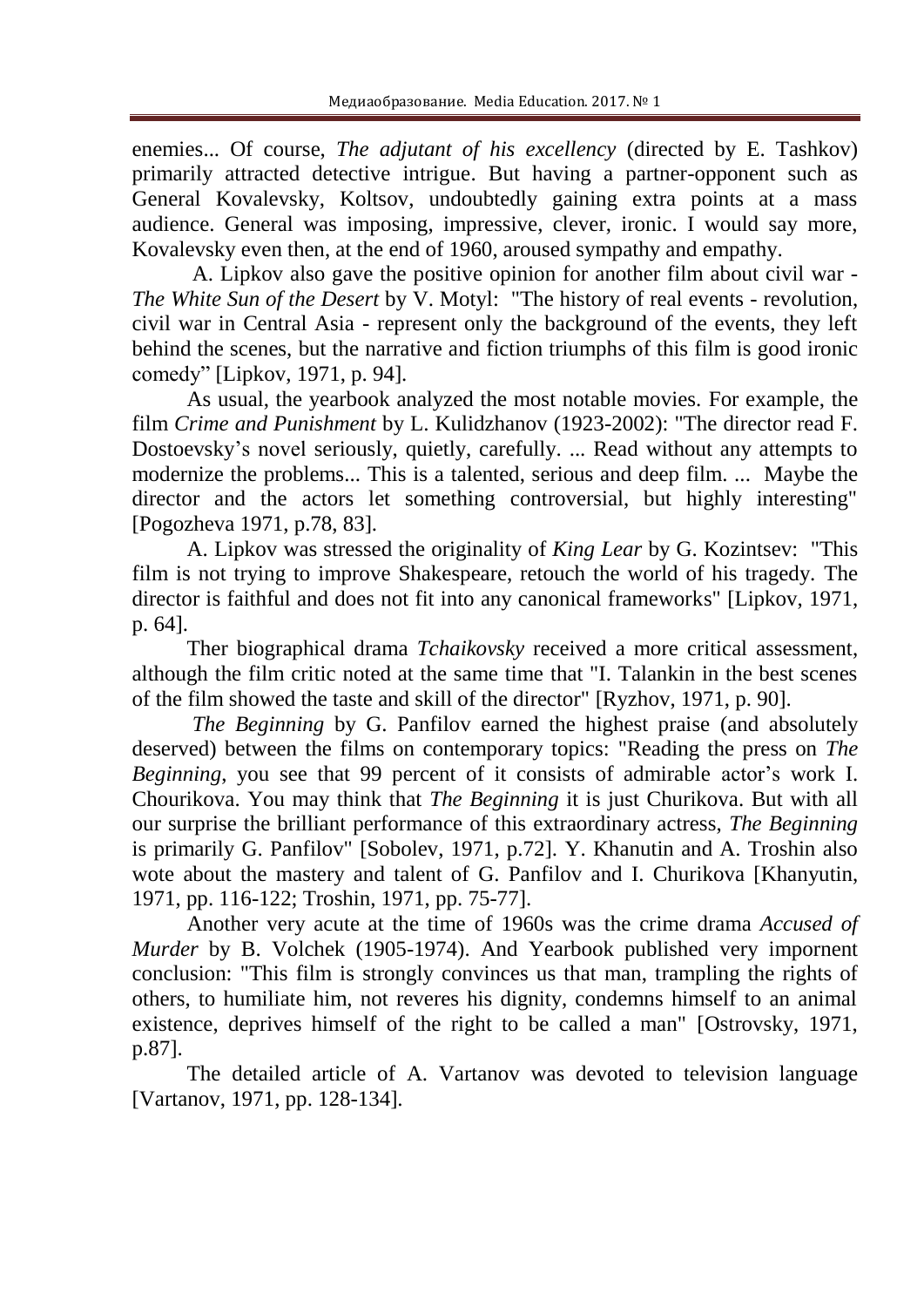# *Screen 1971-1972 (1972, put in a set in March 1972)*

The most influential actions of these times were The XXIV Soviet Communist Party Congress (1971) and the year of the 50th anniversary of the USSR. And new censorship requirements in relation to the Soviet film and literature press were in the new Resolution of the Soviet Communist Party Central Committee *On Literary Criticism* (January 21, 1972), which was in unison with Resolution of the Soviet Communist Party Central Committee "On increasing the responsibility of the heads of the press, radio and television, film, culture and art institutions for the ideological and political level of the published materials and repertoire" [Resolution..., 1969].

This is the significal part of this new Resolution: "The state of the criticism has not yet fully meet the requirements, which are determined by the increasing role of artistic culture in communist construction. ... Soviet critics sometimes published materials, which gives the wrong picture of the history of Soviet and pre-revolutionary art... Criticism is still not active and consistent in approving revolutionary, humanistic ideals of the art of socialist realism, in exposing the reactionary nature of the bourgeois "mass culture" and decadent currents in dealing with various kinds of non-Marxist views on literature and art, revisionist aesthetic concepts. ... The duty of criticism is deeply analyze the phenomenon, trends and patterns of contemporary artistic process, and to help strengthen the Leninist principles of party and nation, to fight for a high ideological and aesthetic level in Soviet art, consistently oppose bourgeois ideology. Literary and art criticism is intended to contribute to the expansion of the ideological outlook of the artist and the improvement of his skills. Building on the tradition of Marxist-Leninist aesthetics, Soviet literary and art criticism must combine precision ideological evaluations, depth social analysis aesthetically exacting, careful attitude to the talent to be fruitful creative research"[Resolution ..., 1972].

Of course, the Yearbook could not ignore these guiding instructions. However, the *Screen 1971-1972* was set in March 1972, that is only a few months after the publication *On Literary Criticism* and, therefore, essentially composed in 1971. Hence it is clear that a polemical column survived (although the last time in the pre-perestroika era), and in the ratio of pages' number allocated for materials about the Soviet and foreign films, the latter percentage was "seditious" (but also the last time) is overvalued (47% articles about foreign films vs. 44% articles about soviet films).

However, crowded of propaganda and ideological cliches A. Karaganov's article under the eloquent title *Responsibility of criticism* was real respond to Comminist Paty Resolution: "The good film critic review, actively and skillfully conducting the Party's line, it may be an effective means not only aesthetic, but also the political education of the working people, a powerful weapon of ideological struggle; Party purposeful, smart, aesthetically soulful conversation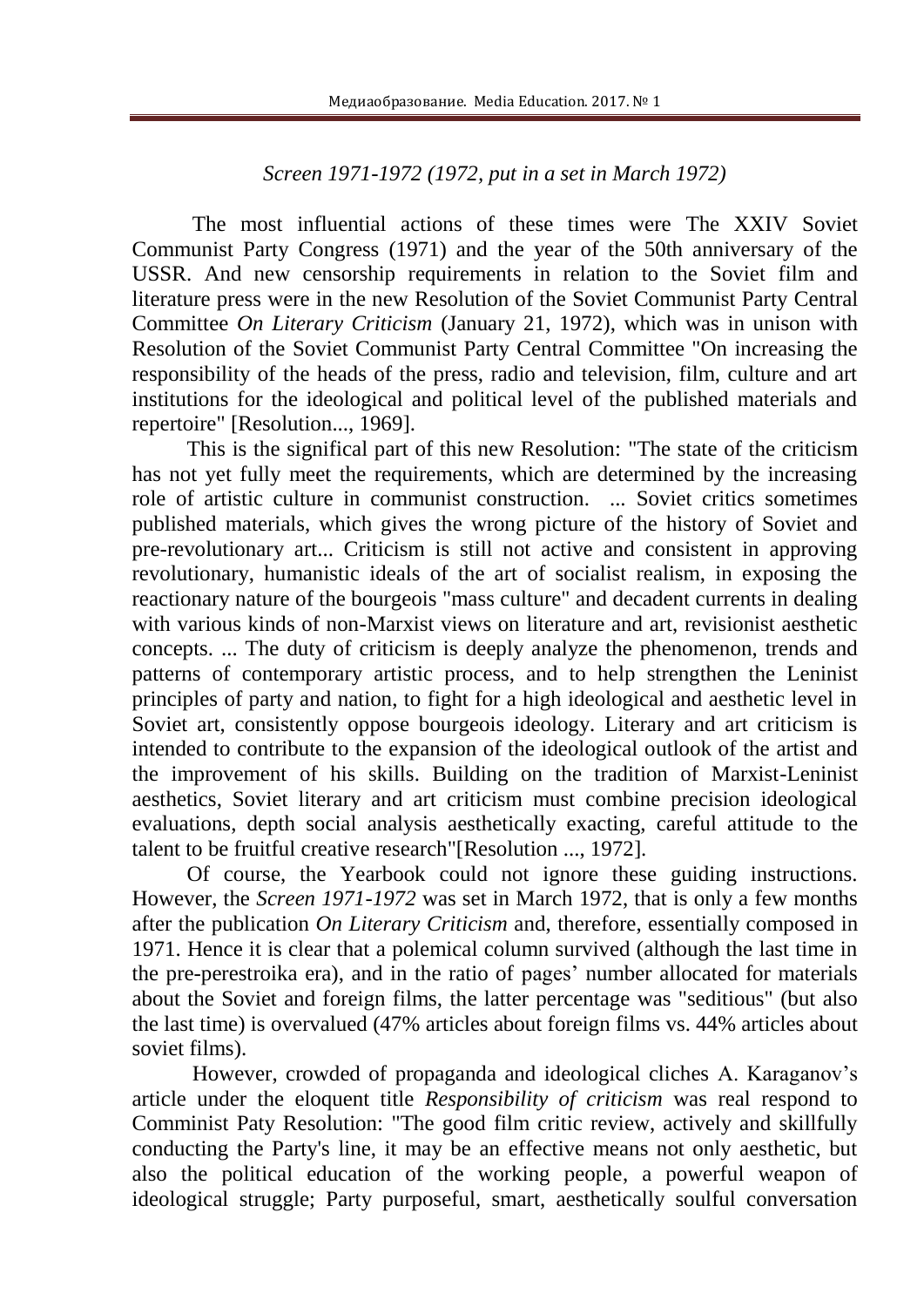about the film helps a person to know better, deeper understanding of art, life, politics, helps the formation of communist convictions, the education culture of feelings and thoughts. ... Criticism is designed to consistently assert the Leninist principles of party and nation, determining the direction of cinematography socialist realism. ... It is impossible not to see that our film critic has not yet risen to the level of the tasks dictated by modernity. The press still often publish articles about movies that lack of party principles, the class approach to the realities of art and life, combat offensive spirit in the fight against a hostile ideology and its influence. ... Our film critic insufficiently active in the fight against the ideological and artistic marriage" [Karaganov, 1972, pp. 92-93].

Overall, however, the inertia of the publishing industry has affected the *Screen 1971-1972* positive content. Moreover, V. Fomin's courageous article *The sublime and the earthly*, in fact, opposed the official criticism hounding a poetic parable and cinema. V. Fomin wrote: "Movies of Parajanov, Abuladze, Ilienko, Mansurov in its stylistic decision defiantly opposed the the usual rate, polemically rejected the authenticity of aesthetics. The expressive figurative form openly stands out sharply at in these films with lush and sophisticated system of imagery, lyrical and romantic actions" [Fomin, 1972, p.98].

Contrary to the Resolution's wishes "to support movies about the working class", V. Revich, criticized the "working class" movies *Night Shift, Anthracite, Cool Horizon*, remarking that "the filmmakers would be very easy live if the seriousness of the plan could at least to some extent compensate for the weakness of films" [Revich, 1972, pp. 85-86].

Film critics argued in the polemical section about the comedy *12 Chairs* by L. Gaidai and melodrama *About Love* by M. Bogin.

V. Shitova severely (and, I think, too harshly) summarized that "colorful film directed by Leonid Gaidai is none other than the dummy's novel. That is to say, a body without a soul. … And as a result of film *12 Chairs* as a spectacle sluggish, and sometimes simply boring" [Shitova, 1972, pp. 70-71]. But G. Kozhukhova insisted that "Gaidai is the master of eccentric and entertaining comedy" [Kozhukhova, 1972, p.73].

Speaking about the film *About Love,* T. Khloplyankina generally very warmly reacted to this exquisitely lyrical works with latent intonation of "moral anxiety": "May be this line expressed not as loud as it should be: the author does not burst, no anger, no pain, but only a certain melancholy. That is why the film has several monophonic melody, reminiscent of the sad motif consisting of a repeat of the same musical phrase. But it is not false. … And, really, we need to listen to this music..." [Khloplyankina, 1972, p.77].

But A. Zorky, in my opinion, was not able to penetrate into the fine M. Bogin's poetic watercolors: "Man in the elegant environment… It is still a symbol, not transported in life" [Zorky, 1972, p.79].

An article E. Gromov (1931-2005) was devoted to personal aspect in modern topic on the screen: *The Beginning* and *Near the Lake* "is touched a very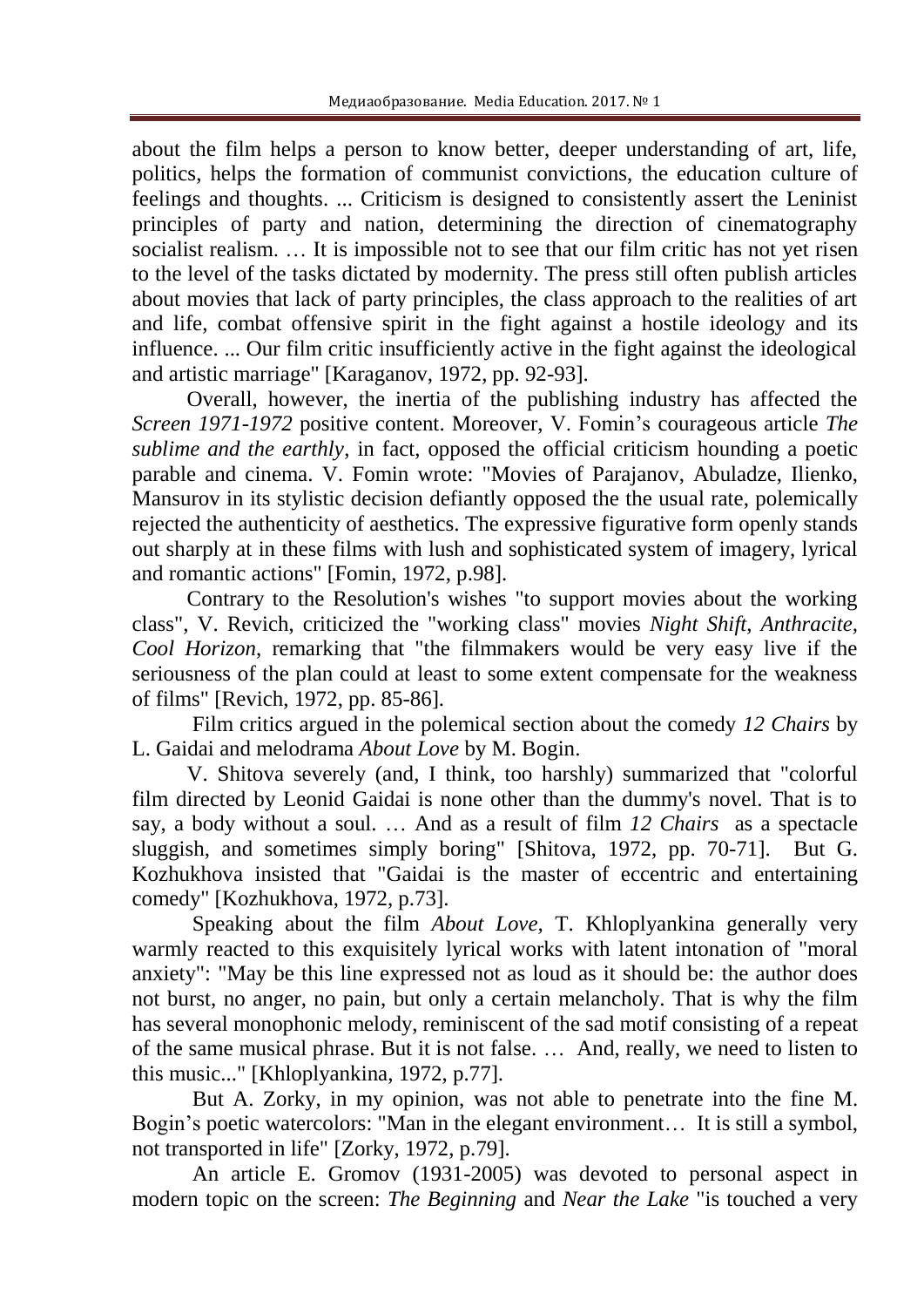important topic, which is in the air. This is the theme of emotional wealth of personality, intellectualism and rationalism in an age of rapid scientific and technological progress" [Gromov, 1972, p.88]. But in the *Young* By N. Moskalenko (1926-1974) is example of a "characters' depersonalization. None of them, not only is not a person, but not even it tends to become" [Gromov, 1972, p. 91].

Unfortunately, E. Gromov unable to appreciate the artistic level of *Urban Romance* by P. Todorovsky (1925-2013): "The director P. Todorovsky and screenwriter F. Mironer groped acute actual conflict situation. But, alas, the ore did not turn into metal. Drama turned into a melodrama" [Gromov, 1972, p.89].

The section devoted to adaptations presents *Carousel* by M. Schweitzer, *Uncle Vanya* by A. Konchalovsky and *The Seagull* by Y. Karasik.

A. Lipkov wrote that sad comedy *Carousel* built "easily and gracefully, exactly freely addressing ironic stylisation, parody, cartoon extravaganza, grotesque. But this rainbow heap husked comedy arsenal at the viewer from the first frame appears and starts louder sound painfully poignant note" [Lipkov, 1972, p. 37]. And then he the bright and vividly spoke about the film adaptation of the play *Uncle Vanya:* "Konchalovsky reads Chekhov not only as a thin and quivering lyricism, not as sad contemplative human ills, and certainly not as a chronicler. Chekhov for his tragic artist, furious, desperate diseases tormented century. Heroes of *Uncle Vanya* inflamed unquenchable thirst for love, complicity, big present case" [Lipkov, 1972, p. 44]. *The Seagull* by Yuri Karasik was fairly valued much lower [Borodin, 1972, p. 45-46].

Chief editor of *Soviet Screen* D. Pisarevsky shared with readers arguments (and now not lost its relevance) about the results of the traditional competition in which the readers of the magazine evaluated the films of the year: "Movement of films and spectators to each other is a complex and dialectic process. And may increase the aesthetic tastes of the audience, pulling backward to the advanced level (and those, in turn, to a new, higher level), contributes to the real study of the audience and the entire system of educational work with the mass audience. It will be a school, and film club, and the mass cinema. But first and foremost, of course, by the works of film art" [Pisarevsky, 1972, p.103].

The authors of the yearbook also wrote positive articles about the films *Attention, Turtle!* [Levshina, 1972, pp. 36-38], *The End of Ataman* [Sulkin 1972, pp. 28-32], *We and Our Mountains* [Vartanov, 1972, pp. 47-49].

# *Screen 1973-1974 (1975, put in a set in February 1974)*

This Yearbook was the last compiler's work of S. Chertok. Then the cinema bosses apparently decided that his editorial policy to take a significant conflict with the Resolution of Soviet Communist Pary Central Committee *On Literary Criticism* (1972) and no longer corresponds to the current trend. Starting with the *Screen 1973-1974,* the foreign section of the yearbooks was the decline in volumes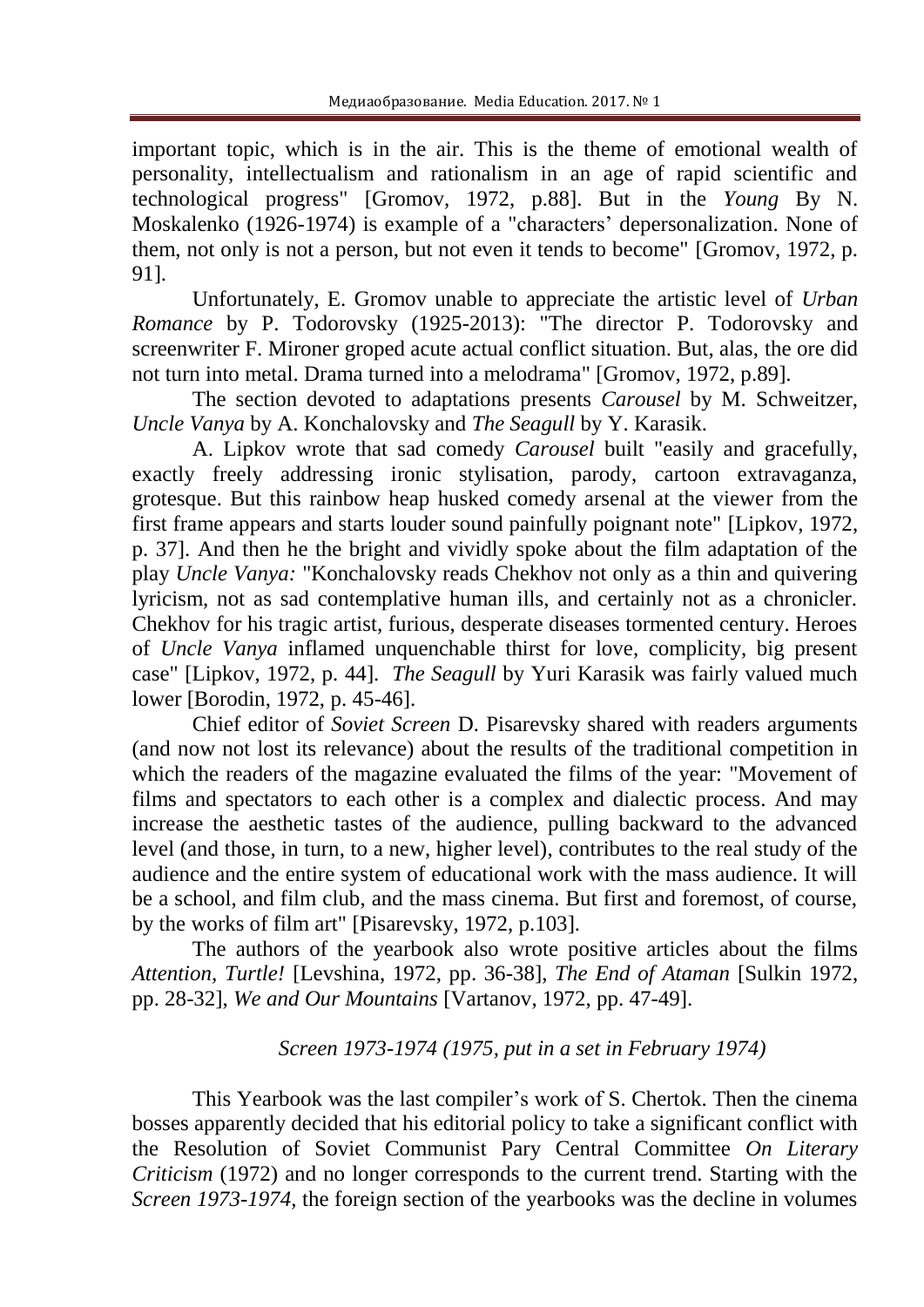and articles on Western movie stars gradually gave way to the "stars" of the "third world"…

Medvedev's article *Fifty-firstYear* was full of the ideological fervor in the spirit of Resolution: "When I remember the films 1973, I think that this year started in the joyful and exciting days of our holiday: the golden jubilee of the Union of Soviet Socialist Republics. New battle Kremlin chimes alerted the world about the beginning of a new history of half a century of unprecedented community of people, whose name - the Soviet people" [Medvedev, 1975, p.86].

Further there was a great quote from the report of L.I. Brezhnev *On the 50th Anniversary of the USSR*. No one critic had not allowed himself to this kind of quotes in the *Screen* Yearbooks...

But on the whole yearbook still trying to keep film studies brand. For example, analyzing a film *A Bad Good Man* by I. Kheifits (1905-1995), A. Lipkov wrote: "Chekhov saw the task of art is "to squeeze out of the slavery of man - drop by drop." Kheifits' film inspires the same hatred of slavery - to rid the person of abstract ideas dogma, violence, physical and moral terror philistine environment. Man, with all its weaknesses and imperfections, fortunately, it is still not an ant, no termite, no beetle. He is a human. Bad or good, or even that more difficult - the 'bad good', but man" [Lipkov, 1975, p. 26].

I. Levshina heartily praised adaptation of Mark Twain's novel *Adventures of Huckleberry Finn*, set by G. Danelia titled *Hopelessly Lost:* "unexpectedly slow, achingly sad – this film seems deliberately circumvents many of the adventures" [Levshin, 1975, p.32].

V. Demin (1937-1993) favorably reacted to freestyle adaptation of the play by Mikhail Bulgakov: the comedy *Ivan Vasilievich changes his occupation* by L. Gaidai: "Today, our comedy can not boast a lot of luck... This alarming joke of L. Gaidai is unconditional and remarkable success" [Demin, 1975, p.81].

The Yearbook also singled out the most important films on contemporary topics: *Happy Go Lucky* by V.Shukshin and *Monologue* by I. Averbach.

V. Fomin wrote: "Shukshin still faithful to his character, he actively empathizes... Shukshin enamored looks at his Ivan Rastorguev, admires them and then quite ruthlessly punishes him for his obvious failures and weaknesses inherent in the nature" [Fomin, 1975, p.30].

But R. Yurenev was more strict in relation to the film *Monologue* because of Western influences: "The love of the people, attention to him, attention to the most seemingly ordinary and insignificant everyday problems - the priceless quality of the script E. Gabrilovich, well understood and generally successful implementation by I. Averbach. ... In the scene of the meeting of the old academician with ageless love of his youth I seen the influence of I. Bergman; in boys trumpeter – F. Fellini…" [Yurenev, 1975, p. 21].

After paying tribute to the actor's talent of M. Ulyanov (1927-2007), L. Pogozheva (1913-1989) wrote fairly restrained about his director's work *The Last Day*, noting that "the plot of this film is not new and is not original, but it is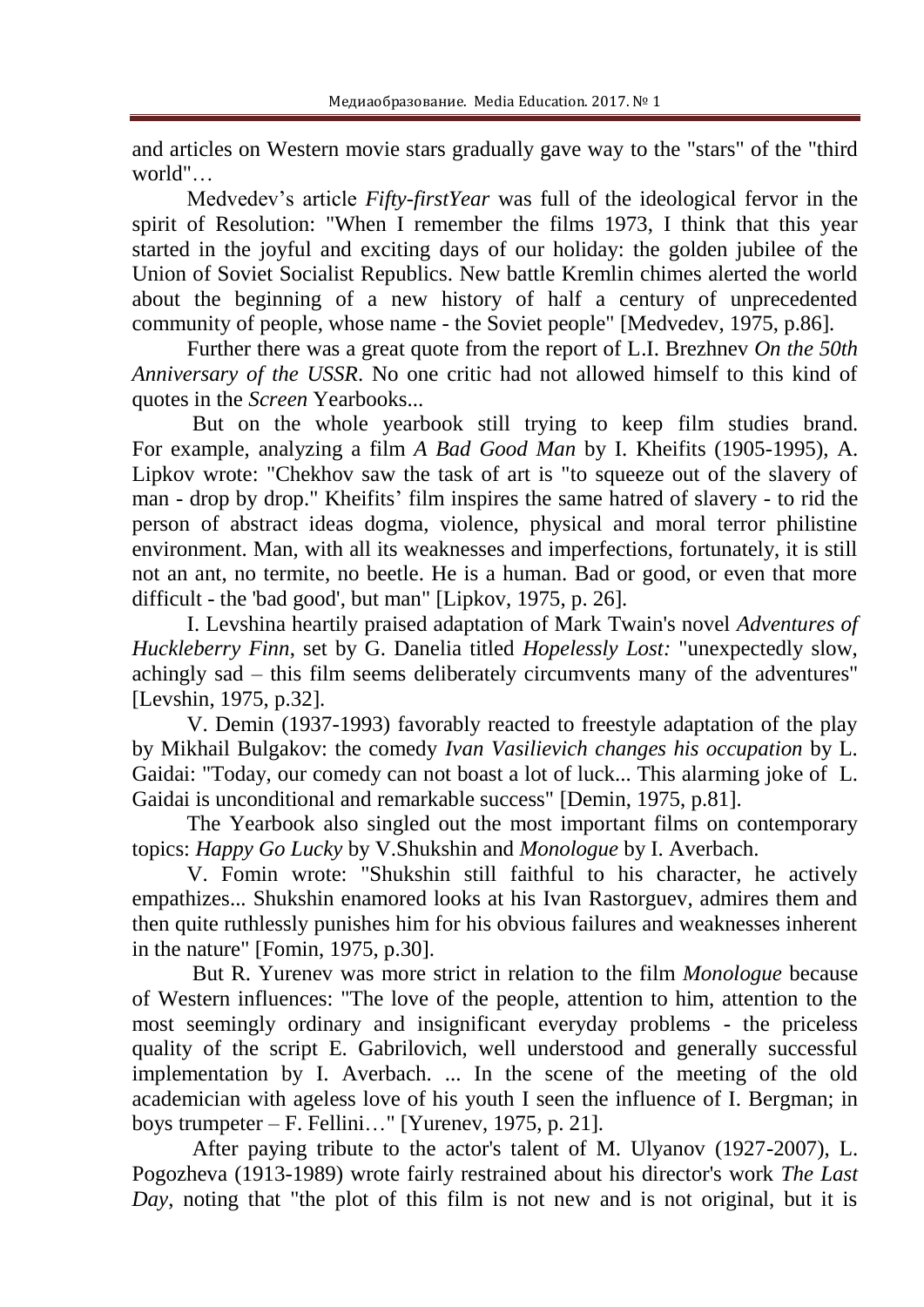interesting to watch. I think this is mainly due to the presence on the screen M. Ulyanov. His game is very well thought-out, very precise and absolutely reliable" [Pogozheva, 1975, p. 23].

A similar verdict was about the film *Hot Snow* by G. Egiazarov (1916- 1988) [Bocharov, 1975, p. 15]. In my opinion, extremely complementary reviews have been published on the films *Deep* [Sulkin, 1975, pp. 35-38], *Herkus Mantas* [Borodin, 1975, pp. 41-43], *Melodies of Veriysky Quarter* [Lordkipanidze, 1975, pp. 44-47], *And then I said: no...* [Gerber, 1975, pp. 39-40].

The Yearbook has not forgotten about the action movies. V. Revich rightly criticized feature weakness of detectives *Shah Queen of Diamonds* and *The Black Prince* [Revich, 1975, pp. 92-94.].

R. Sobolev (1926-1991) wrote a positive, but too traditional and boring review of the detective TV-series *Seventeen Moments of Spring* [Sobolev, 1975, pp. 52-54] by T. Lioznova (1924-2011).

Maybe the editor S. Chertok could venture out to reprint a brilliant review *Lessons 'Moments'* by V. Demin, published earlier in *Soviet Screen* [Demin, 1973, p9. 4-5]. But, firstly, D. Pisarevsky, the editor in chief of *Soviet Screen*, lost his job in 1975 because of "ill-advised" the publication of this brave article. And secondly, as the saying goes, better safe than sorry...

Although readers it would be useful to reflect on the following V. Demin's phrase: "The swastika, rituals fires and torchbearers, skulls as emblems - fascism was not averse to flirt eerie black symbols... The film does not indulge these claims. … What is there? There people crippled fascist order, accustomed to trust "the system" more than himself. But all the same people, not monsters. This is intriguing, and this is also should not be underestimated" [Demin, 1973].

T. Hloplyankina drew the attention of readers, that "films flirting with melodrama and at the same time carefully concealing this flirtation pretentious dialogue, speculation on the topic of modern film language, appear on the screen quite often. And it's a pity, because this genre, of course, the audience favorite, and always urging him feeling good, worthy of better treatment" [Hloplyankina, 1975, p. 96].

And D. Pisarevsky, yet not dismissed from his position, referring to the results of the survey of *Soviet Screen* readers, reasonably stated that "mass surveys the audience once again confirmed that box office and their true value and evaluation audience are very different things. Films that have received the highest evaluation of the audience, not all cases can be found in the box office top list, and the comedy and adventure movies that have gathered of millions audiences, often missing in the list of the best films of the year" [Pisarevsky, 1975, p. 99].

## *Screen 1974-1975 (1976, put in a set in November 1975)*

Yearbook changed the editor. The new editors E. Bauman and G. Dolmatovskaya were assigned instead fired S. Chertok (by the way, in one year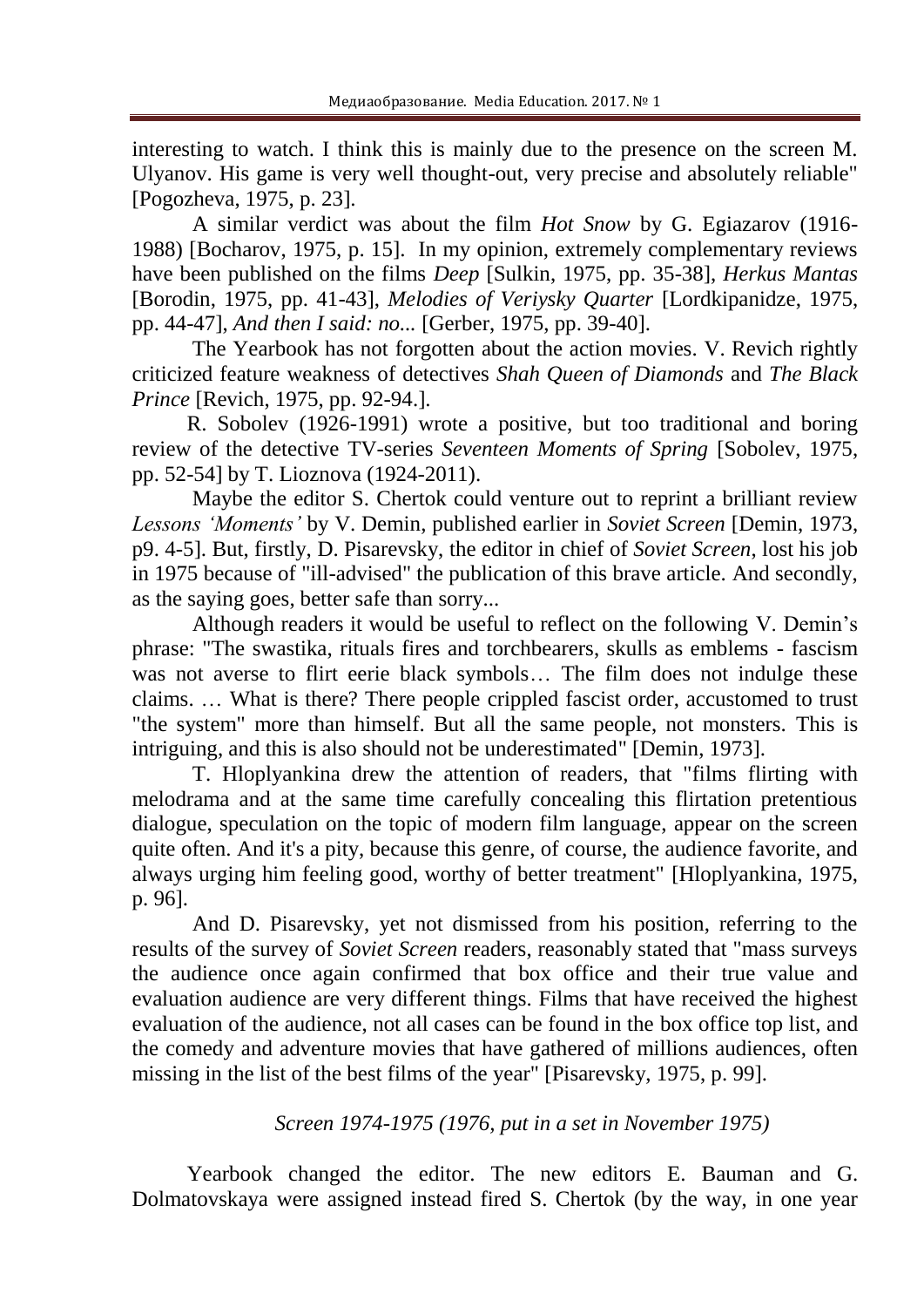with D. Pisarevsky). And *Screen 1974-1975* not only reduced the presence of foreign materials to an all-time low (19% of the total volume of materials collection), but also got rid of such talented, but "too free-thinking" authors like L. Anninsky, V. Demin, Y. Khanyutin, N. Zorkaya and I. Levshina...

In 1975, USSR celebrated the 30th anniversary of the victory over Nazi Germany, so the bulk of the material on the Soviet cinema was devoted to films about the war. Firstly *Liberation* by Y. Ozerov (1921-2001) and *They Fought for Their Motherland* by S. Bondarchuk (1920-1994).

V. Baskakov wrote: "Deep, bold, talented director Sergei Bondarchuk, wonderful actors, the whole shooting team embodied on the screen the ideas and images of Mikhail Sholokhov's novel *They Fought for Their Motherland*" [Baskakov, 1976, p. 24]. And A. Karaganov wrote that "S. Bondarchuk created a movie, endearing courageous truthfulness" [Karaganov, 1976, p.12]. But even he could not afford to respond as super positive about the rather loose and strained pathos of *Liberation:* "This film is not free of errors. ... But on the whole ... this is a remarkable work, endearing honesty and recreation events scale, purposefulness directorial solutions, carrier and the actor's art" [Karaganov, 1976, p. 11].

It seems that the updated Yearbook tried to show their loyalty to the precepts of the Resolution of the Soviet Communist Party Central Committee of the *On Literary Criticism: Screen 1974-1975* wrote positively even such mediocre movie on the military theme as *Ballad of Kovpak* [Kudin, 1976, pp. 38-42], *Flame*  [Shatsillo, 1976, pp. 42-46] and *High Rank* [Kazarinov, 1976, pp. 46-48]. Although all three reviews noted for the sake of decency "minor deficiencies", they always stressed that these films "have become a notable event"...

But T. Ivaniva's article about L. Bykov's wonderful film *Only old men go to fight* interesting to read. And it is difficult not to agree with the fact that "the director seems to not want to work it is required to look original, relishing the unexpected turns in the threads or exclusively modern film language. Apparently, he is not afraid to appear neither too traditional nor too sentimental" [Ivanova, 1976, p.49].

The Yearbook was again under the influence of *On Literary Criticism* reviewing working class drama *The Hottest Month* [Egorov, 1976, p.87]. But V. Mikhalkovich had a more sober view of the films on the working class topic [Mikhalkovich, 1976, p. 116-120].

The main part of the modern section of the Yearbook was given to the analysis of *Red Kalina* by V.Shukshin, *Romance for Lovers* by A. Konchalovsky, and *Daughters and Mothers* by S. Gerasimov and other notable works of the screen.

G. Kapralov's article was correct: "In the interpretation of the history of *Red Kalina* could become commonplace and criminal chronicle and cheap melodrama. But V. Shukshin raises it to the height of moral and philosophical thoughts about life, its true and false values" [Kapralov, 1976, p.76].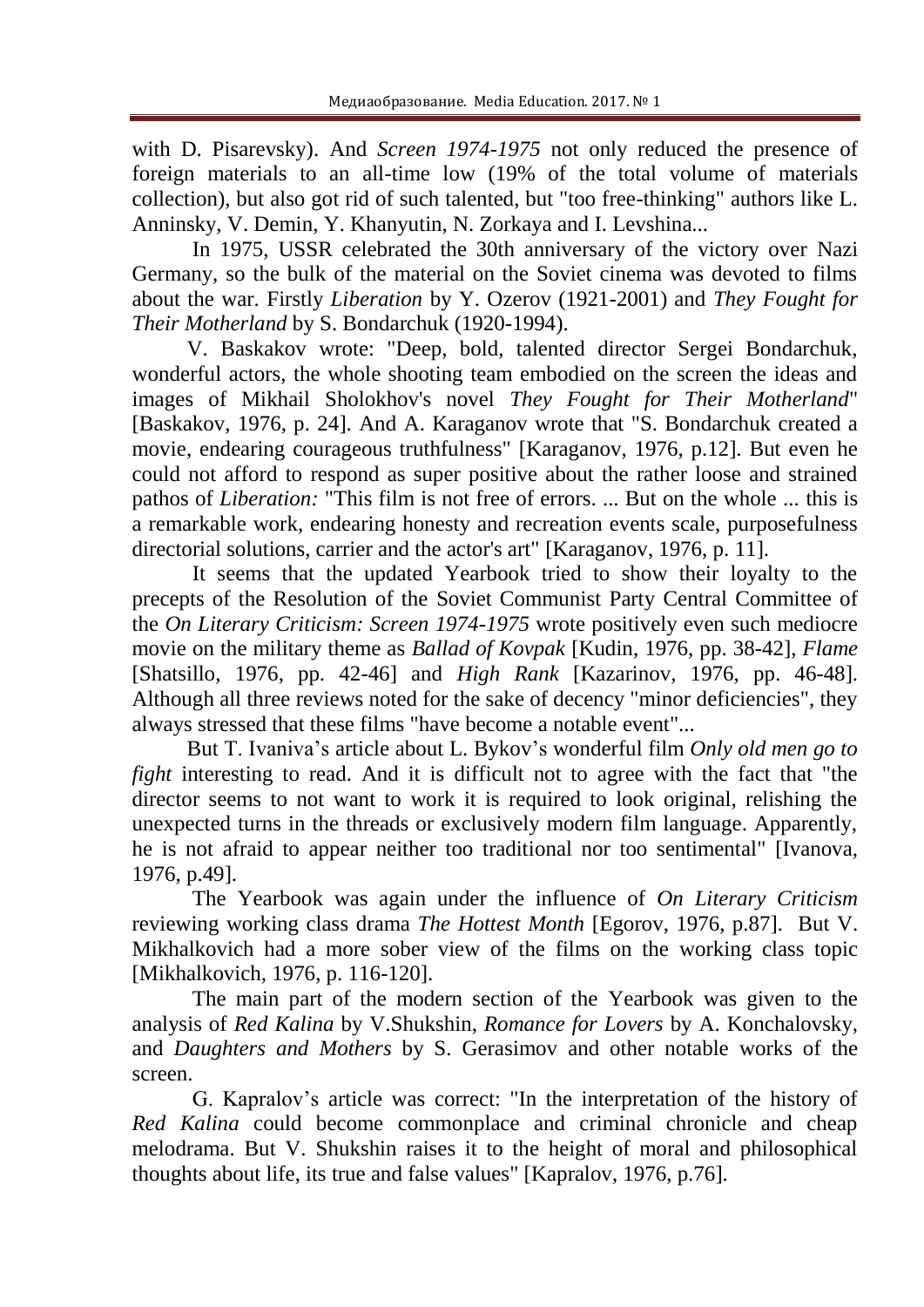L. Belova was no less convincing in his argument: "The heroic soul, ready to exploit in the name of goodness and justice, Olga Vasilyeva from the movie *Daughters and Mothers* in the same time is not a standard of positivity. ... The true value of her nature is dialectical, because its manifestations Olga also draws as little scary ... This film give us the chance to think" [Belova, 1976, p. 92].

E. Gromov wrote that the film *Romance for Lovers* "a truly talented and significant. This is a deeply poetic meditation on love and duty, the meaning of life" [Gromov, 1976, p. 82].

E. Bauman equally appreciated ironic parable *Jackass* By E. Shengelaja: "This film has many many unusual, striking the imagination and eccentricity paradoxical situations, characters, dialogue, unexpected plot and thinking of the author. This is a comedy in which intertwine the seriousness of the parable and slapstick mischief, which is juicy, a visible, tangible and yet inconceivable fantastic reality coexists with the reliability of a fantastic dream" [Bauman, 1976, p. 126].

Introducing readers to his reflections on the cinema, M. Zak (1929-2011) rightly pointed out that the film *Until the last minute* is "undisclosed political biography of the hero, because word-gun reduced to the level quotational journalism" [Zak, 1976, p. 115].

## *Screen 1975-1976 (1977, put in a set in August 1976)*

This is another issue, edited by E. Bauman and G. Dolmatovskaya.

XXV Congress of the Soviet Communist Party was held in February-March 1976. This Congress was one of the peaks in the "small cult of personality" of L.I. Brezhnev. This explains why the "report-inspiring" article by A. Kamshalov decorated the references to the report of the general secretary [Kamshalov, 1977, p. 28]. A. Kamshalov, in particular, didactically wrote: "A new stage of communist construction places high demands on literature and art, including the cinema. … Our party orients writers, artists, composers, filmmakers, television and the theater workers of the fact that the rich possibilities of art, exciting persuasiveness of artistic images used for the enrichment of moral people, to improve their spiritual potential. ... The devotion to communist ideals – that is the main thing that I would like to see in the way of the worker or collective farmer, a scientist or a warrior, leader or an ordinary party building a new life" [Kamshalov, 1977, pp. 23, 26].

I think after such a "seed" the quotation from Brezhnev logically looked and in an article on the movies' working class subject [Korobkov, 1977, p. 48].

The communist pathos of G. Kapralov's article about working class film *Prize* was in the same key: "Screen offers us a certain model, an example of how can and should be addressed sometimes some of the issues in a socialist society, where we have the party criticism and self-criticism. But this "model" is designed not speculative, not built artificially, but life itself is born... The story of Vasily Potapov and his team is not the last place in the chain of large and small events of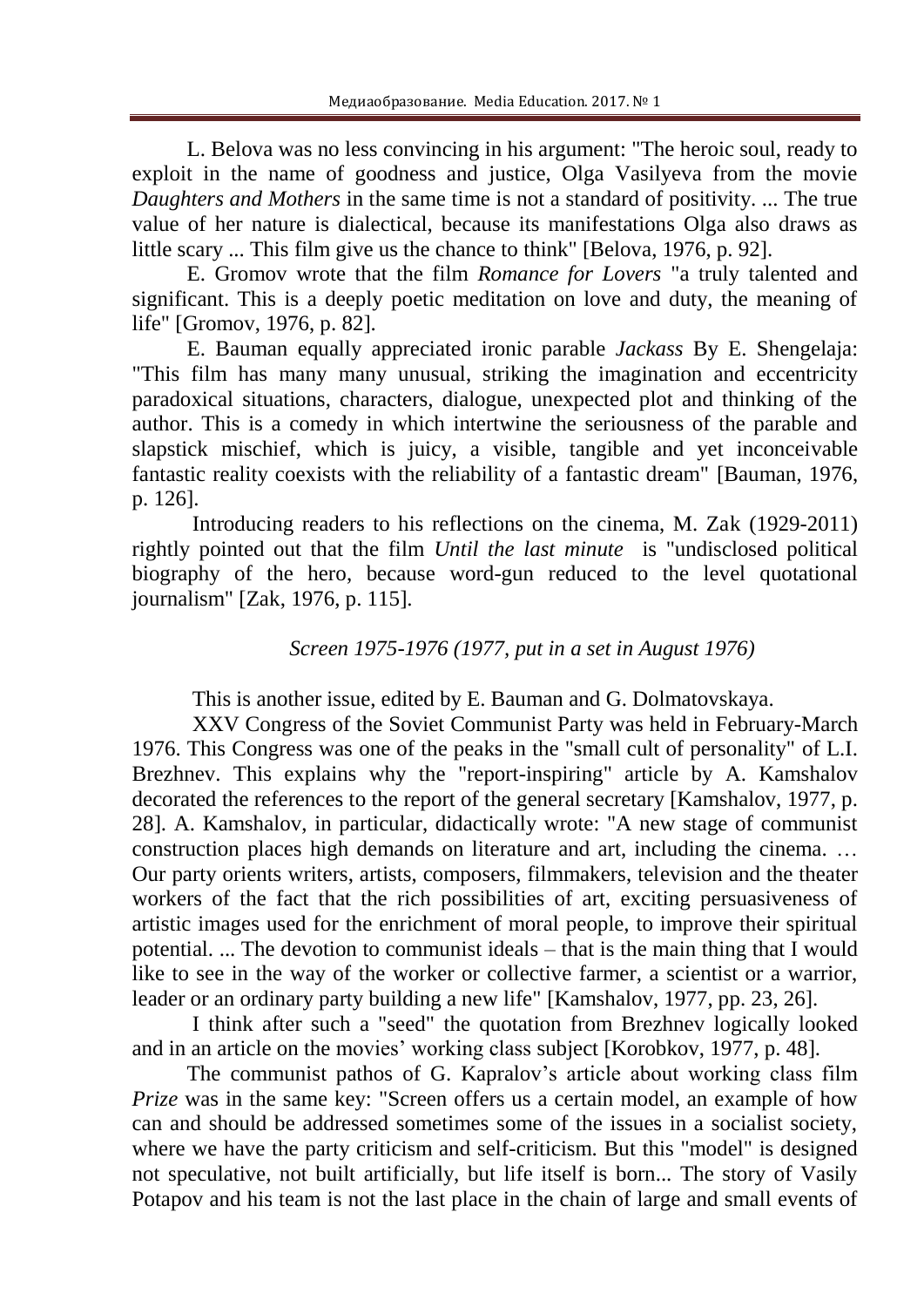everyday life that add up to the overall flow of our irresistible movement towards communism" [Kapralov, 1977, pp. 68-69].

The cinema and Communist party functionary D. Shatsillo spared no compliments regarding romanticized film biography of one of Communist leaders – G. Ordzhonikidze (*I accept*) [Shatsillo, 1977, pp. 87-91].

E. Bauman wrote equally rosy about another deservedly forgotten now film *Time of her sons*: "This is the story of the triumph of life, the happiness of peaceful labor, the great love of his native land. … the main idea sounds distinctly and clearly: this is the idea of man's responsibility to his country, ahead of its time" [Bauman, 1977, p.80].

And usually more thoughtful E. Gromov, alas, could not resist the praise of a mediocre film *Earthly Love,* which was shown "a man of modern times, the era of socialist, a communist, was acutely aware of the enormous challenges that were then in front of the party and the country" [Gromov, 1977, pp. 86-87].

But N. Sumenov (1938-2014) did not dare to sing a solemn hymn to working class drama *From dawn to dusk* by G. Egiazarov. Film critic rebuked this movie in edification, smoothing out conflicts and problems [Sumenov, 1977, p.75].

The rest of the annual reviews were written in a more analytical manner.

For example, V. Vilchek (1937-2006) gave an interesting analysis of the letters of moviegoers (especially on the comedy *Afonya* by by G. Danelia), which were not only clearly marked with different levels of perception, audience analysis of the film, but also stressed that the "naturalistic perception is a perception, dictated by lazy, consumer life experience; People just covered (truly deceiving himself) didactic reasons, they just want do not destroy their peace of minds" [Vilchek, 1977, p.62].

As a result, V. Vilchek reasonably come to the conclusion that "We need the concept of "integral film". That is, a film for everyone, able to satisfy the most different, even polar groups of the audience. It is anticipated that this film should have a multi-layer structure, so that each group of viewers might find it that searches and understands the art of one: interesting plot, the second: a fine plastic or of their idols, and others: deep philosophy, etc." [Vilchek, 1977, p. 63].

Yearbook praisedbook the film *Hundred days after childhood* by S. Soloviev. T. Ivanova wrote that "the very sophistication plot of this film, the game with motifs of classical works, lurked danger: to consider the region bookish reminiscences in the frame of quite closed experiment. The filmmakers were able to overcome this danger" [Ivanova, 1977, p. 95].

A historical and romantic melodrama *The Captivating Star of Happiness* by V. Motyl received a positive assessment from Y. Turin (1938-2016) [Turin, 1977, pp. 96-102]. Film critic L. Rybak (1923-1988) supported screen experiment of M. Schweitzer, who, the first time in the director's biography, turned to the genre fiction parable in the film *Escape of Mr. McKinley:* "This unusual movie built on extreme aesthetic principles; its action steeped in reality, this story is woven of fantastic events. … We see something unbelievable, inconceivable from the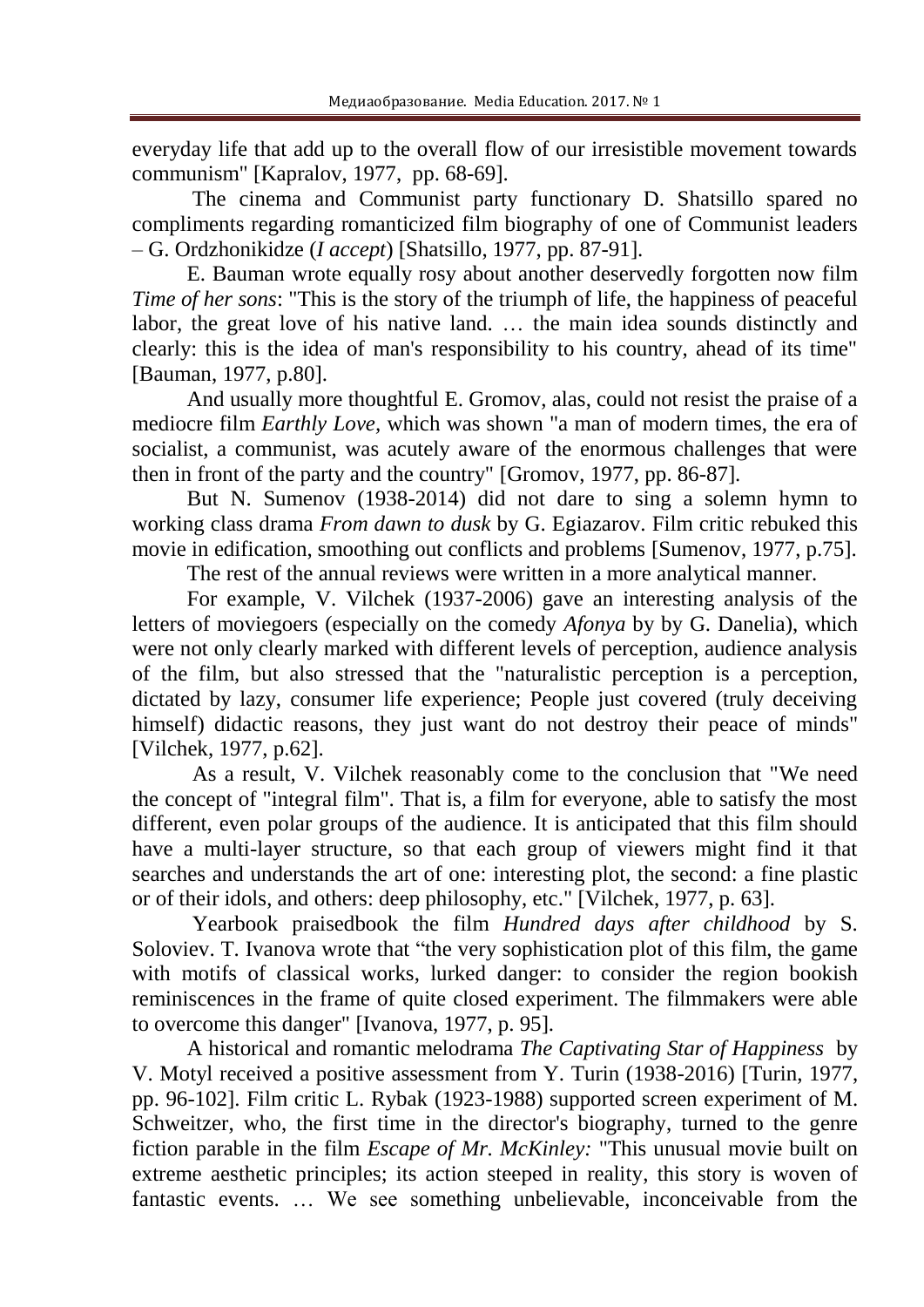standpoint of ordinary logic in realistic circumstances, but it is quite convincing as an artistic metaphor, true to his moral (or immoral) nature" [Rybak, 1977, p. 105].

# *Screen 1976-1977 (1978, put in a set in January 1978)*

This Yearbook changed one of the editors. New editors (until the last issue) became Y. Turin and G. Dolmatovskaya.

Of course, the diamond jubilee of the Soviet regime (1977) and the Resolution of the Soviet Communist Party Central Committee *On working with creative youth* (October, 1976) played a important role in Soviet film criticism process. V. Baskakov [1978, pp. 29-35] and M. Alexeev [Alexeev, 1978, p. 50] wrote about clearly and directly. N. Sumenov wrote: "*Liberation* by Y. Ozerov clearly reflected as a strike force of world imperialism were broken, met on his way a monolithic multi-ethnic state of workers and peasants who defended the war the freedom and independence of their country, Lenin's motherland, the motherland of the Great October. … *Soldiers of Freedom* shows not only the successes but also the dramatic pages of the people's liberation struggle. … And very good episode of this film, where L.I. Brezhnev (actor E. Matveev) speaks about communism with simple Czech workers. This episode is capacious and extremely important for the expression of the author's concept of dialogue as it sums up the film as a work of political cinema" [Sumenov, 1978, pp. 78-80].

It seems that everything has already been said in this "critical" passage... But, no: N. Sumenov with skillful pen of communist functionary added cold war sentence: "Bourgeois propagandists used up a lot of pages, arguing that the national liberation struggle, the people's democratic and socialist system in Europe was planted against the will of the peoples of these countries. Accessing historical facts refutes the malicious lies. In carrying out their internationalist duty, the Soviet Army liberated from fascism, not only his country, but also the people of other European countries that have chosen the democratic path of development. Our ideological opponents, ideological means fighting against the socialist community of nations now rely on inciting nationalist sentiment. They are trying to drive a wedge between the peoples, to oppose one another nation, to split the unity of our country. That is why today is so important political picture, excitedly and earnestly preaching the ideals of proletarian internationalism. It is no exaggeration to say that internationalism becomes the main theme of the film *Soldiers of Freedom*, its most important task" [Sumenov, 1978, p.83].

The articles about Leninist films *Trust* [Zaitsev, 1978, pp. 84-86] and *October* [Pustynsky 1978, pp. 132-133] were additional plus to Soviet anniversary.

The alternative approach to the official analysis of war films was presented in M. Zak's article. He, not fearing the religious foundation, gave the high praise for L. Shepitko's masterpiece *Ascension*: "The director is harsh and intransigence in the image of suffering, intransigence in relation to the viewer's perception, which has its own thresholds. She leaves nothing behind the scenes, and the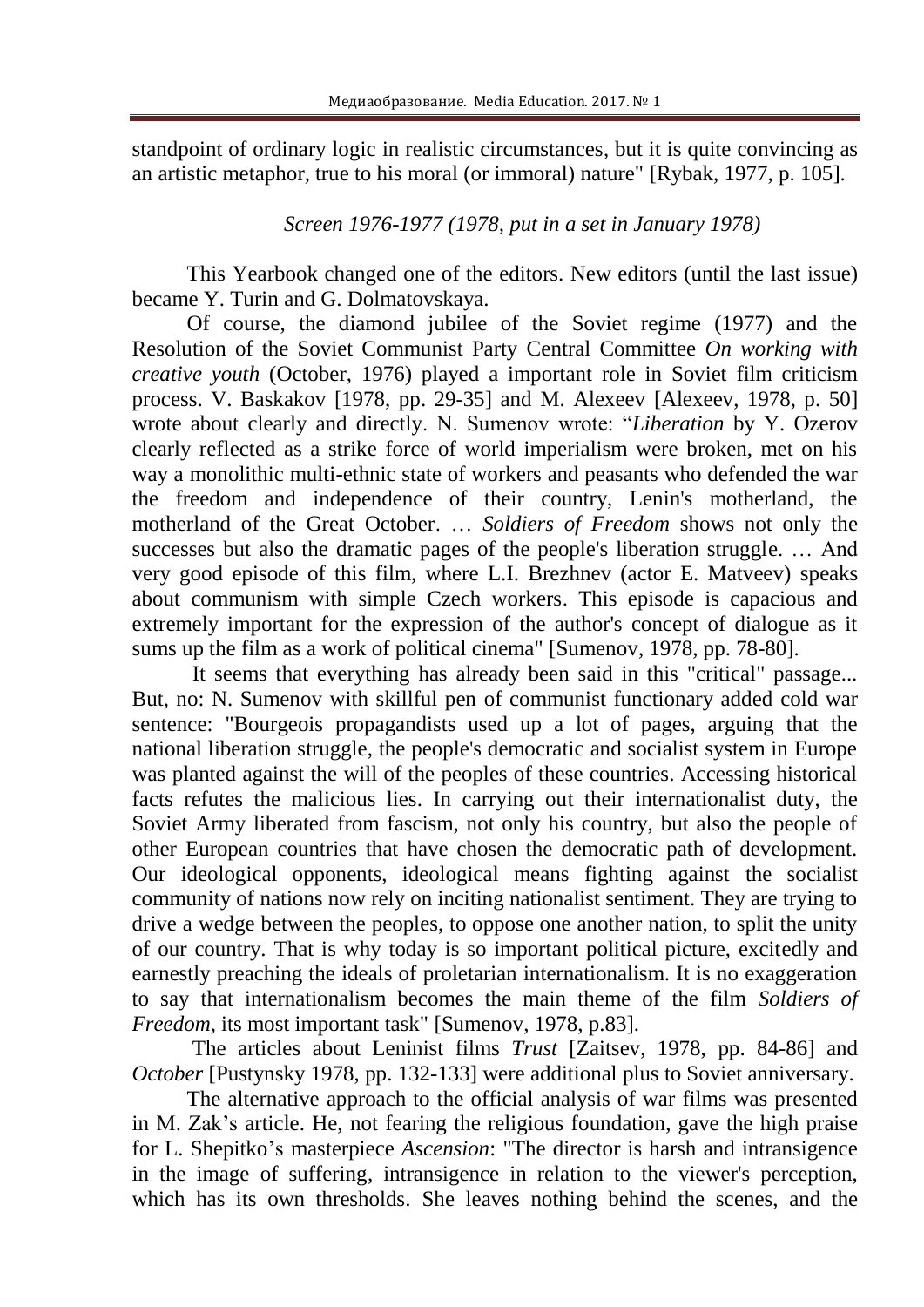spectators run with the hero all painful path… Mythological paint gradually slides over the screen. … the evangelical omposition openly establish themselves in the frame" [Zak, 1978, p. 68].

But M. Zak somehow confused realistic textures in the film *Twenty Days Without War*, typical of the director's style of A. German: "The efforts of the director sometimes seem excessive, particularly in the field of decorative arts" [Zak, 1978, p. 66].

The films on contemporary topics was also in focus of the Yearbook: *Mimino, Own Opinion, The White Ship, Only You, Hoax* and *Word of Protection.*

A. Zorky wrote about one of the best G. Danelia's film: "*Mimino* has everything which you can want in good movie: humor, honesty, simplicity, seriousness, the great script, mature craftsmanship, beautiful duet of actors" [Zorky, 1978, p. 209].

N. Savitsky quite convincingly argued that the *Own Opinion* "main character is too self-confident, the winner from the start. He appeared not to study, but teach. He almost does not make mistakes, and I can't trust him. ... This film has absolutely predominant declarative tone, journalistic style, emotionally depleted" [Savitsky, 1978, p. 96].

K. Rudnicky (1920-1988) was dissatisfied with the imbalance of a characters in a film of screenwriter A. Mindadze and director V. Abdrashitov *Word for Protection* because "the fate of main heroine Kostina, like a powerful magnet attracts all interest and takes in all the excitement of the audience. Conceived (and contrived!) parallel movement of the two female roles in the living reality of the film is replaced by a powerful movement of a single Kostina's drama" [Rudnicky, 1978, p.124].

Speaking about the melodrama *Only You* by I. Kheifits (1905-1995) M. Kuznetsov (1914-1980) was, in my opinion, overly didactic, emphasizing "how important it is for our contemporaries have the own culture of senses… And this controversial, somewhat uneven, but very interesting film devoted to this area of moral life" [Kuznetsov, 1978, p.104].

Reviewing musical melodrama about the school and school children *Hoax*, T. Kukarkina began with praise: "V. Menchov has chosen for his first directorial work of dynamic form of the narrative, catchy, bright, spectacular. Pop-music, beautiful person, elegant interiors, the plot tension overshadowed psychological thoroughness. The director focused on the incessant emotional impact. It is promoted and given rhythm and unique scene transitions, and the absence of general plans and panoramas. All large, brightly. And the film looks in one breath, he excites and makes empathize heroes" [Kukarkina, 1978, p.119]. But then T. Kukarkina made the negative conclusion, in my opinion, unreasonably harsh: "The stated problem, moral collision blurred, scattered in different semantic series, replacing the regulatory rules of ethics. ... The idea of the playwright essential to solve problems is obvious, but simplified to elementary commandments" [Kukarkin, 1978, p.121].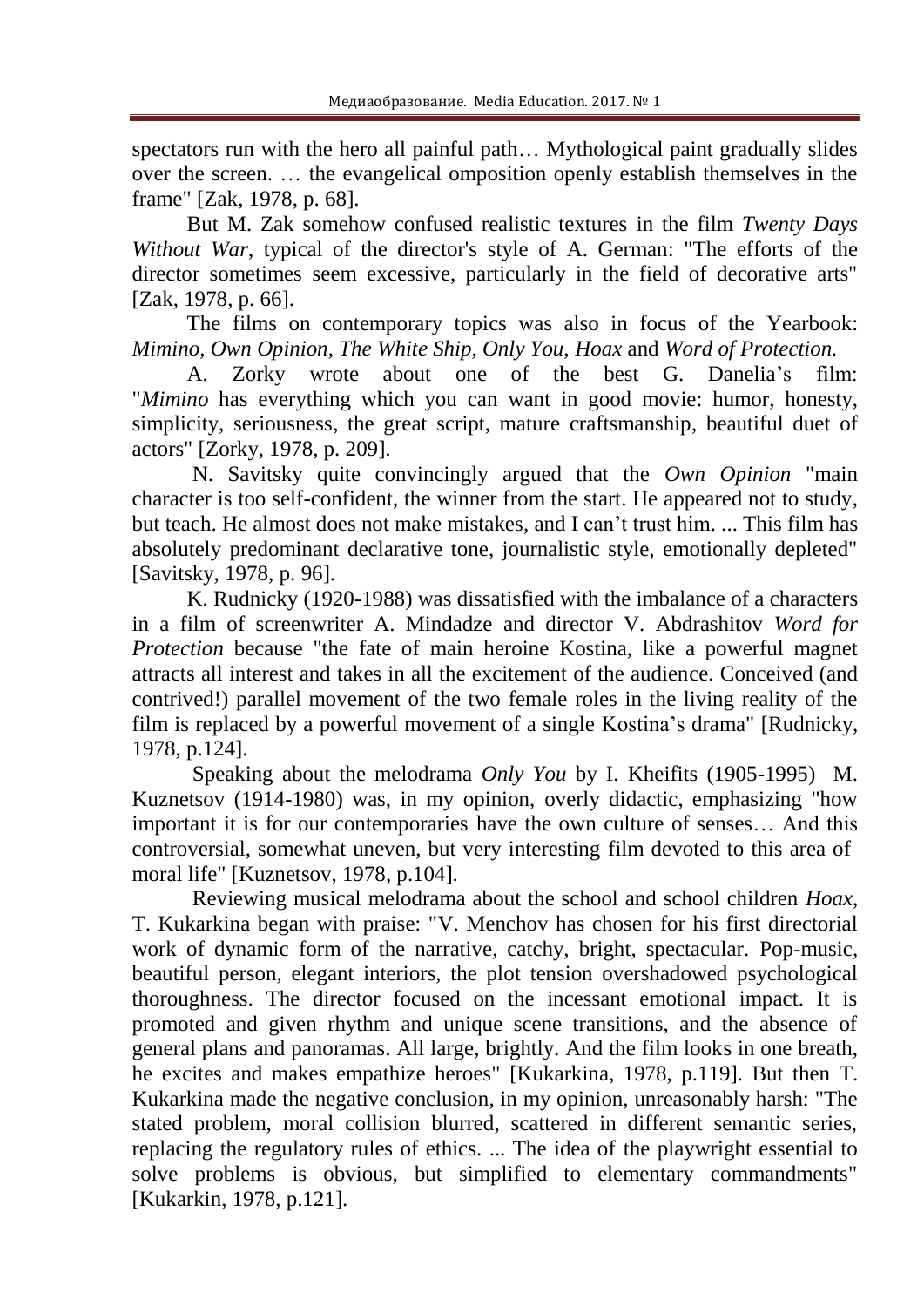The main article in the portrait gallery of the yearbook (articles about the work of actors Y. Solntseva, R. Adomaitis, I. Churikova, G. Burkov, E. Simonova) was the text of R. Yurenev. Remembering the *Kuban Cossacks* by I. Pyrev, film critic wrote that "of course, all the circumstances of this picture is not shown of collective life. There was no criticisms, no objective assessment of the life difficulties. But it was fun and joyful chanting of the collective-farm labor, a new morality, friendship and ardent love in the conventions of the genre of musical comedy and operetta" [Yurenev, 1978, p. 139]. But "modern dramatic Pyrev's movies *Our Mutual Friend, Light of Distant Star* were weaks, and quickly got off the screen"[Yurenev, 1978, p.139].

R. Yurenev thought the main Pyrev's artistic achievement *The Brothers Karamazov* where director "boldly sacrificed many lines, many novel ideas, focusing on the problem of realization of its main characters. And here and he showed courage, and taste, and a very deep and subtle understanding of the individual characteristics quite similar to each other actors" [Yurenev, 1978, p. 142].

## *Screen 1977-1978 (1979, put in a set in November 1978)*

*Screen 1977-1978* continued the theme of the 60th anniversary of the Sosialist revolutionary. A. Novogrudsky (1911-1996) wrote an article under the eloquent title *Under the Sign of the October Revolution*: "Why is the bourgeois film researchers praise the first Soviet revolutionary cinema masterpieces (even emasculating their ideological content and focusing on the purely aesthetic categories)? The answer is quite simple: to build the anti-scientific scheme of "attenuation" of Soviet cinema, to belittle the significance of such great works as *Chapaev*, a trilogy about Maxim and other outstanding films, declared "nonexistent" creative achievements of Soviet filmmakers after 1920s. The Western cinema books repeated this false scheme with the dogmatic obstinacy pseudoscientific treatises ... Another false is the accusation of socialist realism in the canons of censorship"[Novogrudsky, 1979, p. 28].

It is clear that the Novogrudsky's arguments look mildly, unconvincing, because the Western festival movement and Western film studies, actually rejecting the ideology of "socialist realism" (like the 1930s and subsequent years), always supported talented Soviet movies of post-Stalin era (including many films of M. Kalatozov, A. Konchalovsky, S. Parajanov, A. Tarkovsky, G. Chuhraj, M. Khutsiev and other masters).

A. Medvedev presented his article *The feat of the people, the fate of the People,* which he wrote about very mediocre "socialist realism" films *Carpathian Mountains ...* by T. Levchuk and *Destiny* by E. Matveyev: "Much of these works is debatable. However, I would like to emphasize the important thing in the film chronicle of the national artistic feat of new lines are written, enriching our memory, spreading its horizon" [Medvedev, 1979, p. 46].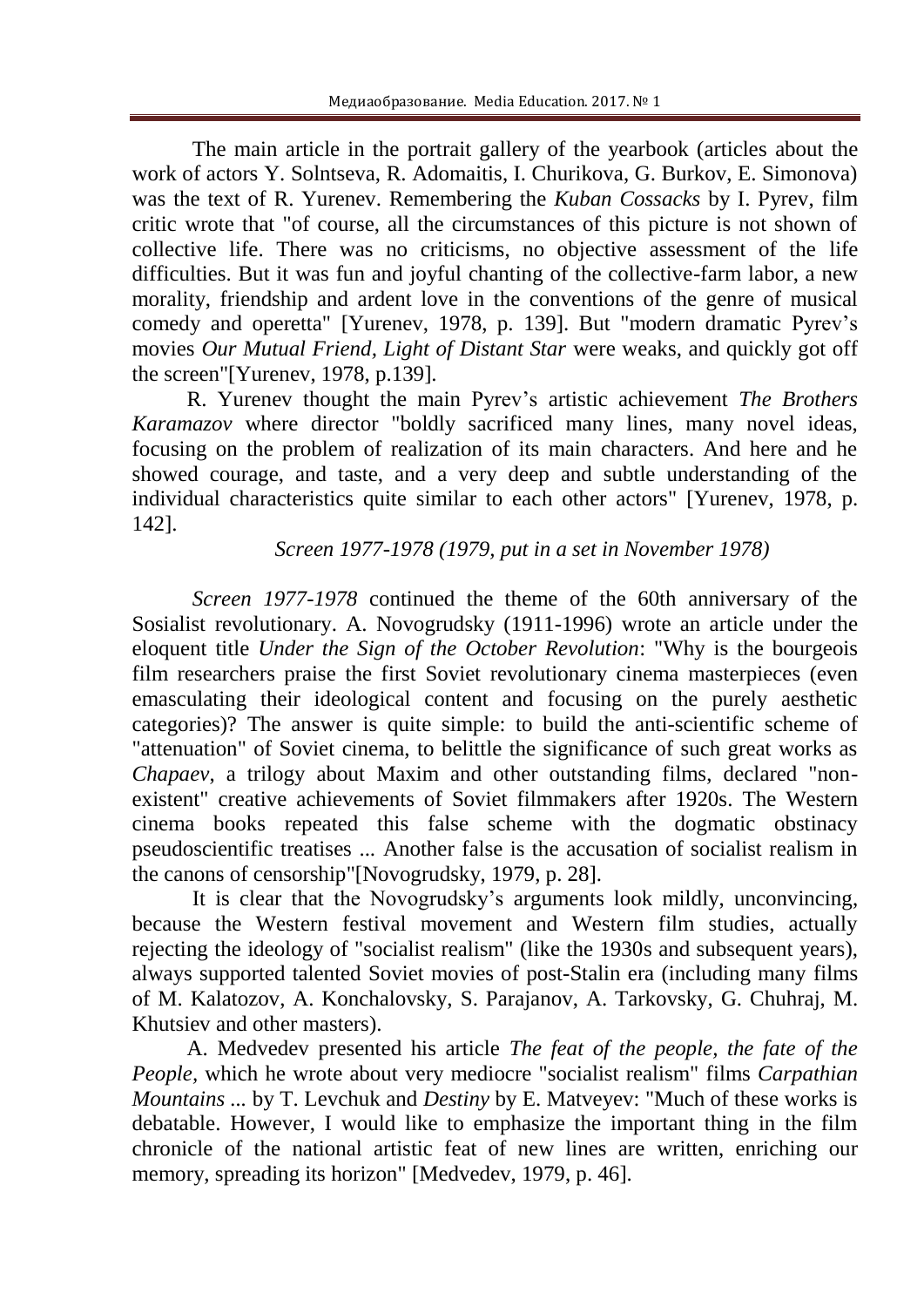N. Savitsky published anoter positive-boring article about the drama on the workin class topic - *Feedback* by V. Tregubovich [Savitsky, 1979, pp. 87-92].

Reflecting on the movie *Call me in the distance light* by S. Lubshin and G. Lavrov, E. Bauman wrote that "the film carefully and clearly conveyed Shukshin's intonations, Shukshin's thoughts. And a huge credit for this belongs to the ensemble cast"[Bauman, 1979, p. 102].

But Y. Turin very severely appreciated the talented drama *Wounded Game* (*The Orphans*) by N. Gubenko: "The main character fell apart in every sense of the word into two parts: his childhood was promised a great personality, but the maturity has been deprived of concreteness, the flesh. Here the main failure of the movie. Bartenev was forty years in the present tense only eyewitness and participant in the events does not unlike Bartenev-child wounded" [Turin, 1979, p. 97].

Surprisingly, but the *Screen 1977-1978* dared (and I think rightly) criticize S. Rostotsky, logged by this time the cohort of "untouchables directors". His adaptation of the novel *White Bim Black Ear* had a huge success with audiences, but the Yearbook published the following opinion: "The filmmakers removed the the air, breath of prose. Hard film in some of its parts has become cruel, almost tortured nerves of the audience" [Marchenko, 1979, p. 101].

Portrait Gallery of *Screen 1977-1978* was extensive [Zakrzhevskaya 1979, pp. 114-120; Lagina, 1979, pp. 121-126; Yurenev, 1979, pp. 145-147; Krivitsky, pp. 147-153; Tarasenko, 1979, pp. 136-141; Khanyutin, 1979, pp. 131-136; Vladimirova, 1979, pp. 154-157].

Summarizing the results of a creative way of film director I. Talankin (1927- 2010), E. Vladimirova rightly noted that "diversity is the main quality of his work, his films is open for the emotionality, for the viewer's heart" [Vladimirova, 1979, p. 157].

Y. Khanyutin (1929-1978) wrote one of his brilliant articles: "N. Mikhalkov made his debut in directing as a secular dandy on Opening Day, with noisy, fun, dazzling cascade of film techniques. His first film *At Home Among Strangers…* has fairy-tale characters, act according to the laws of natural justice and faith in their triumph. And the director also believes with them. Negative character desperately asks: "My God, my God, why are you helping this cretin, not me?". "Because you're a greedy", - meets the positive hero of this film. As in fairy tales: brave and noble hero wins and punished negative character" [Khanyutin, 1979, pp. 131-132].

Turning to the analysis of the second work of N. Mikhalkov, Y. Khanyutin gave an exhaustive answer to the question of why the *Slave of Love* had no total box-office success: "The director chose exactly the genre corresponding to the subject: melodrama. But, it seems, he made a fatal mistake in relation to the selected genre. He puts the film with a certain ironic distance towards the character. And the romance can not tolerate distance, she can not live without the immediacy and simplicity. And the lack of sensitivity are not compensated by the exquisite interiors, an elegant stylized fashion and costumes and even a soft smile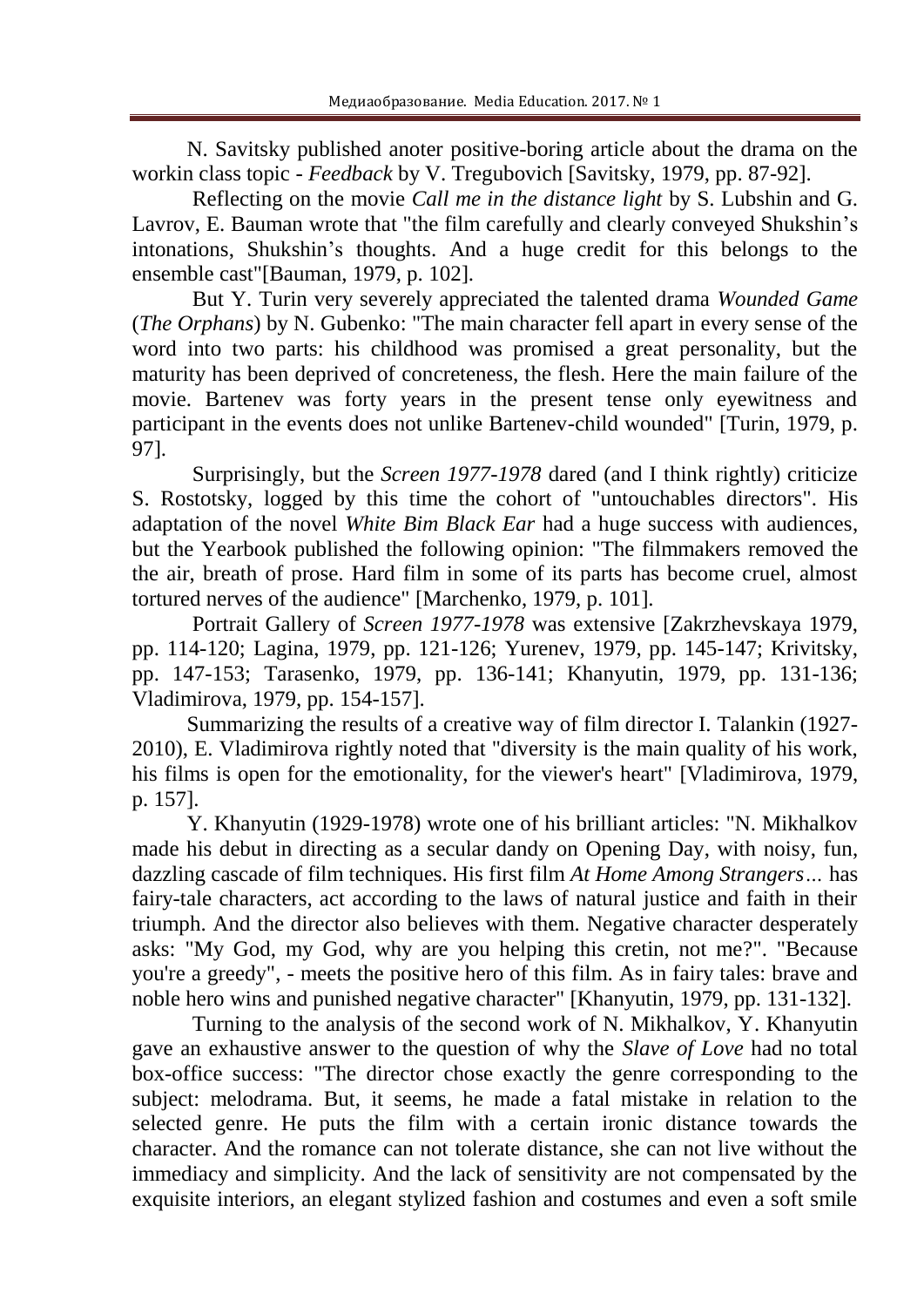of the author in relation to the figures of the cinema. Perhaps the lack of spontaneity prevented the *Slave of Love* to win the success with the audience" [Khanyutin, 1979, p. 132].

Mikhalkov's *Unfinished Piece for Mechanical Piano* (on motives of the early play of Anton Chekhov, known as *Platonov*) received the highest evaluation from Y. Khanyutin: "He started (in *At Home Among Strangers…* and *Slave of Love*) in easy and artistic author's style with elegant and slightly retro. But now cutesy shell of the century is replaced by the director of a thoughtful and unhurried, develops relationships of characters, exposes the complexity of their relationships, the depth of subtext. ... Mikhalkov away from traditional interpretations of Chekhov, from the elegiac, muted emotions, halftones. This film presents Chekhov sarcastic, bitter, merciless, built on the dramatic tension, catastrophic drops, breakdowns from tragedy to farce. ... The film unfolds slowly, there is a feeling that his exposition, where it turns out "who's who" tightened. There are the shock episodes, designed for immediate impact, that were in the first Mikhalkov's film. But gradually you enter into the world of movie, and this film powerfully addictive you. This is one of those works of art that have a strong impact in the end and leave a long period of "aftertaste", the desire to think about the film and its characters. Probably, this is the quality of this serious work. No, not dapper professional, not a brilliant actor gets out of the frame of the film. This is the artist's deep penetratition into the essence of phenomena, the invitation the viewer to thinking" [Khanyutin, 1979, p.132, 136].

## *Screen 1978-1979 (1981, put in a set in July 1980)*

Yearbook *Screen 1978-1979* was put into set in July 1980, after the Soviet invasion of Afghanistan, in response to which the United States has announced a boycott of the Moscow Olympics, and an embargo on the Soviet Union in modern technologies and grain. And Soviet communist Party Central Committee Resolution "On further improve the ideological and political education work" (April 1979) adopted a year earlier: "The Communist Party organizations, agencies of culture, ideological institutions, creative unions have the task of improving ideological and political Marxist-Leninist education of the artistic intelligentsia" [Resolution ..., 1979].

In short, a "discharge" policy was ended and new peak of the cold war started. And only one month left before resuming jamming broadcasts *Voice of America* and other Western radio stations in the USSR (20-21 August 1980)...

Article of V. Drobashenko (1921-2012) [Drobashenko, 1981, pp. 11-17] and Y. Cherepanov [Cherepanov, 1981, pp. 72-75], N. Zaitsev [Zaitsev, 1981, p. 77, 80], N. Sumenov [Sumenov, 1981, pp. 80-83] were the responses to the Communist Party Resolution.

In particular, Y. Cherepanov, without the slightest shadow of a doubt, wrote that all in the film *The taste of bread* "taken from life, everything is authentic, all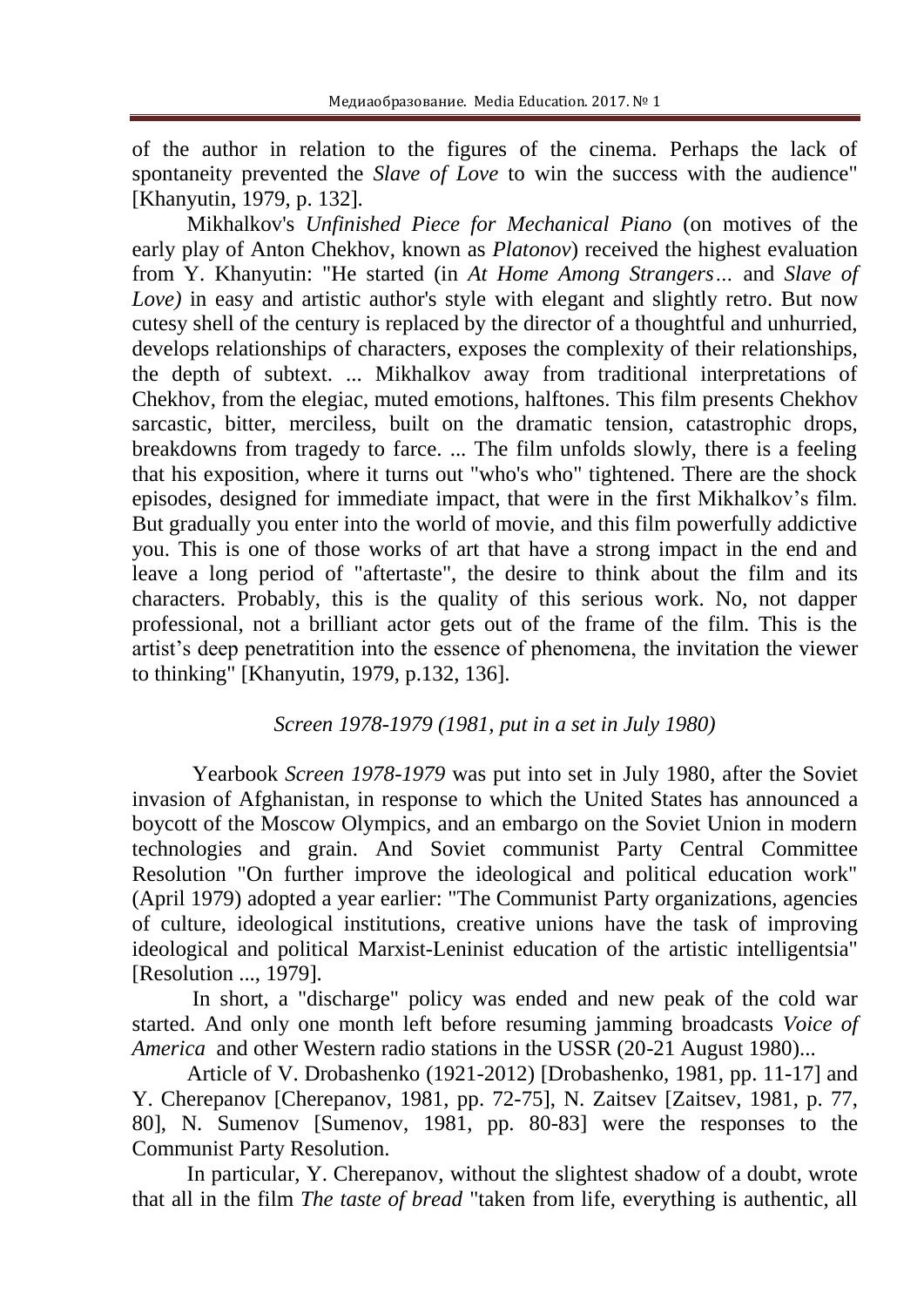carefully calibrated almost scientific precision, especially for the reader who is familiar with L.I. Brezhnev's book *Virgin Lands"* [Cherepanov, 1981, p.72].

The most interesting part of this Yearbook was devoted to a school topic in the movie. Here E. Gromov correctly noted that "we can see the school life mostly on the side of the adult position. … Oh, what are they bold and uninhibited! The creators of the films about school are often lose critical, realistic view relevant to the younger generation. … It is, however, a long-standing problem of our children and youth film: no one had achieved the severity level of youth estimates that existed in the film *Three Days of Victor Chernyshov*" [Gromov, 1981, pp. 33, 36].

However, further critic convincingly argued that the situation in the children's and youth film at the turn of the 1980s, "in many ways better, more vital than existed a few years ago, when the main charge of emotion and admiration spent on teachers... And otherwise, a negative image of the teacher often met with hostility. Now, the teachers began to show a wide variety: from very good, almost perfect, to the purely negative. Sometimes a critical attitude to the teacher even prevails over the claim that is also not terrible. No need to worry too much about a strictly balance, if the cinema school has vivid teachers personalities in the films *Diary of School's Director, Aliens Letters, Betrayed* ... We are proud of its achievements in the field of youth and children's movies. But also see their weaknesses and unsolved problems" [Gromov, 1981, p.35].

E. Gromov rather sharply criticized the talented film *The key is not transferable* By D. Asanova (1942-1985), insisting that "one way or another, but the teacher Marina Maximovna consciously unconsciously creates a closed microcosm for only a gifted, bright, intelligent students. But what about those who are not talented? ... Talented Marina Maximovna, focusing only on the talented guys, perforce brings them pride, of which she is not deprived. From it only a step to the arrogant neglect of a rough, everyday work, and ordinary people" [Gromov, 1981, pp. 34-35]. And there are the final E. Gromov's conclusions: "The film touches on the difficult teenage problems are not easily solved, they hurt" [Gromov, 1981, pp.37-38].

The remaining sturdy and extensive positive reviews in the yearbook were devoted to films *Strange Woman* [ Gromov, 1981, p. 92], *Declaration of Love* [Zac 1981, pp. 92-95], *Nahapet* [Medvedev, 1981, pp. 95-97], *Biryuk* [Nedelin, 1981, pp. 97-99], *Centaurs* [Shilova, 1981, pp. 83-87], *Price's death ask the dead* [Belova, 1981, pp. 87-89], *Man, that was lucky* [Kuznetsov, 1981, pp. 99-102], *Father Sergius* [Bauman, 1981, pp. 149-151], *Rise* [Kapralov, 1981, pp. 188-190].

## *Screen 1979-1980 (1982, put in a set in November 1981)*

*Screen 1979-1980* put in to the set in November 1981, i.e. after the last Brezhnev's XXVI Congress of the Soviet Communist Party, which was once again told that "the manifestation of lack of ideology, ideological promiscuity, a departure from the clear class assessment of individual historical events and figures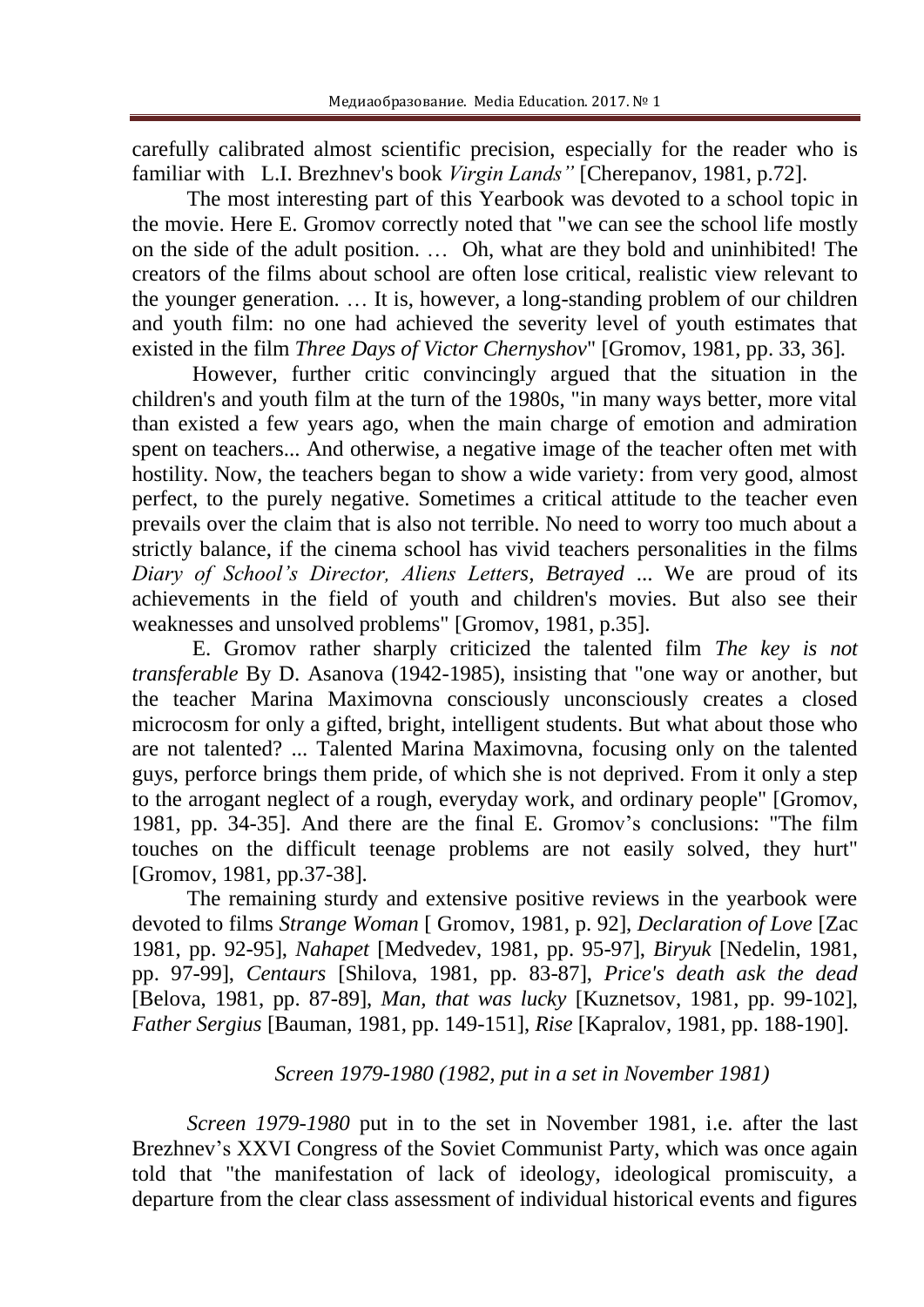can damage creativity even gifted people. Our critics, literary journals, creative unions and especially their Communist Party organizations should be able to correct those who puts in one direction or another. And, of course, the active principle to act in cases where there are works that damages our Soviet reality. Here we must be uncompromising. The Communist Party has not been and can not be indifferent to the ideological orientation of our art" [Proceedings of XXVI Congress of the soviet communist Party, 1981, pp. 61-63].

However, only one of all Soviet film critics dared to speak in the pages of the yearbook with a genuine Communist ideological position. It was tireless V. Baskakov with the article about film *Karl Marx. Young Years* by L. Kulidzhanov: "This film enriches our understanding about the life of the founder of scientific communism, it gives ample food for serious thought about the most important, most essential in the fate of mankind. ... Marx is the great thinker, scientist, leader of the world proletariat, he first pointed out the right path of revolutionary transformation of the world" [Baskakov, 1982, pp. 84, 88].

The rest of the film critics did not support this Communistic pathos, preferring to remain in traditional reviews.

Arguing about the image of the screen character, E. Gromov came to the right conclusion that "the history of art clearly shows that the vital credibility and the strength of the aesthetic impact of the image of the hero, in essence, almost independent of the presence or absence and his character shortcomings and weaknesses"[Gromov, 1982, p. 57].

E. Stishova dedicated her article to Soviet film debuts: "Historical events connected with the revolution, civil war, and even the World are increasingly becoming for the present generation of filmmakers the only reason for the creation of the adventure movies, where history easily sacrificed riot of imagination of the author and spectator demand for exciting dynamic spectacle" [Stishova, 1982, p. 78].

R. Yurenev was olso strict, by only in relation to *Five Evenings* by N. Mikhalkov: "I dare to accuse the director of the film in theatrical compositions. … It is necessary to destroy gravitating to the dramatic unities theatrical composition, build a free cinematic composition with multiple places of action" [Yurenev, 1982, p. 102].

A. Medvedev published one of his best reviews about the sad comedy *Autumn Marathon* by G. Danelia: "This is a pleasing example of the harmony of all its beginnings: drama, director, actor, visual, musical. It's all happily found each other and each is fully expressed himself" [Medvedev, 1982, p. 89].

L. Melville generally supported the poetic parable *Babylon-XX* by I. Mykolaychuk (1941-1987): "Fine fragmentary structure of the film at first glance may surprise… But we can see more and more that its creators based on eternity of life and folk culture. ... *Babylon-XX's* stylistic is aesthetic principle of popular culture, its moral and artistic syncretism. Beautiful is always good, and the good is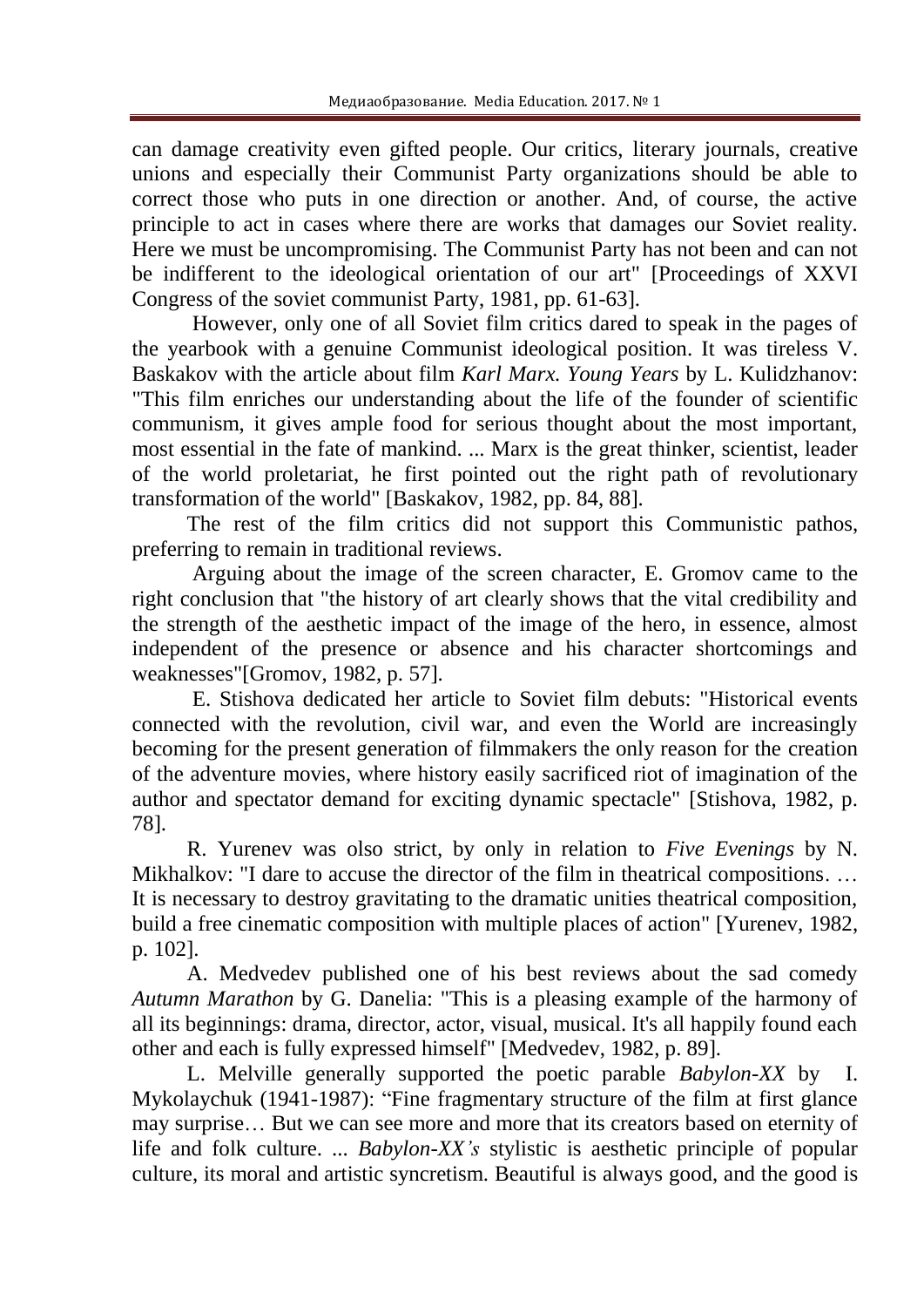the way to beautiful. ... We know the age-old tradition of native culture, always beautiful and good. The film keeps these traditions" [Melville, 1982, pp.112, 114].

Socio sharp detective *Interrogation* [Freilich, 1982, pp. 92-95], dramas *Early Cranes* [Zak, 1982, pp. 103-106] and *Several interviews on personal matters* [Sumenov, 1982, pp. 106-109] also received the support from the authors of the Yearbook.

Y, Turin's article about great Russian actor A. Solonitsyn (1934-1982) was the best among the actors' portraits. Here, perhaps, for the first time, the Yearbook so vividly and clearly published the analysis of the works of this outstanding actor, the main actor of A. Tarkovsky (1932-1986). Y. Turin wrote that *Stalker* "was for Solonitsyn and Tarkovsky a fantastic environment material, the nature of the mysterious, unknown world. … in general, purely earthly problems as a matter of priority: to heal the soul, a disturbed conscience, fix the personal balance. ... The film brings to the indissoluble triangle regulations humanism, technocracy and faith..." [Turin, 1982, pp.139-141]. And here Y. Turin rightly argued that the highrise Trakovsky's film compositions "resemble the crystal structure: proportionality and indispensability of each item, mathematically calculated harmony of all the parts" [Turin, 1982, p.138].

## *Screen 1980-1981 (1983, put in set in December 1982)*

July 30, 1982 was the time of the Soviet Communist Party Central Committee Resolution *On the creative connections literary journals with the practice of communist construction*, where Communist Party once again called for the tightening of ideological censorship and nuts.

*Screen 1980-1981* has been put in set in December 1982, already under the reign of Y. Andropov (1914-1984), so Yearbook's content was probably one of the most boring and unsuccessful.

I. Rachuk (1922-1985) was crowded of false pathos about politically conjunctural film *From Bug to the Vistula* by T. Levchuk T. (1912-1998): "This is struggle for communism"[Rachuk, 1983, p.76]. F. Kuznetsov similarly positive and pathetic wrote about as weak working class drama *Horses in midstream is not* by G. Egiazarov [Kuznetsov, 1983, p.68].

E. Gromov also was noted in the margin of the ideological front with respect to the communist orientated film *Your son, the land*: "What is the main result of the film, its principal novelty? A vital and artistically valid ideal hero, the perfect Communist party worker appeared on the screen" [Gromov, 1983, p.75].

V. Baskakov wrote another pathetic lines: "S. Gerasimov, one of the founders of the creative method of our cinema, highlights the kinship of this art with the most humane system of social relations: the system of socialismcommunism. This is an essential feature in the work of this artist" [Baskakov, 1983, p. 120].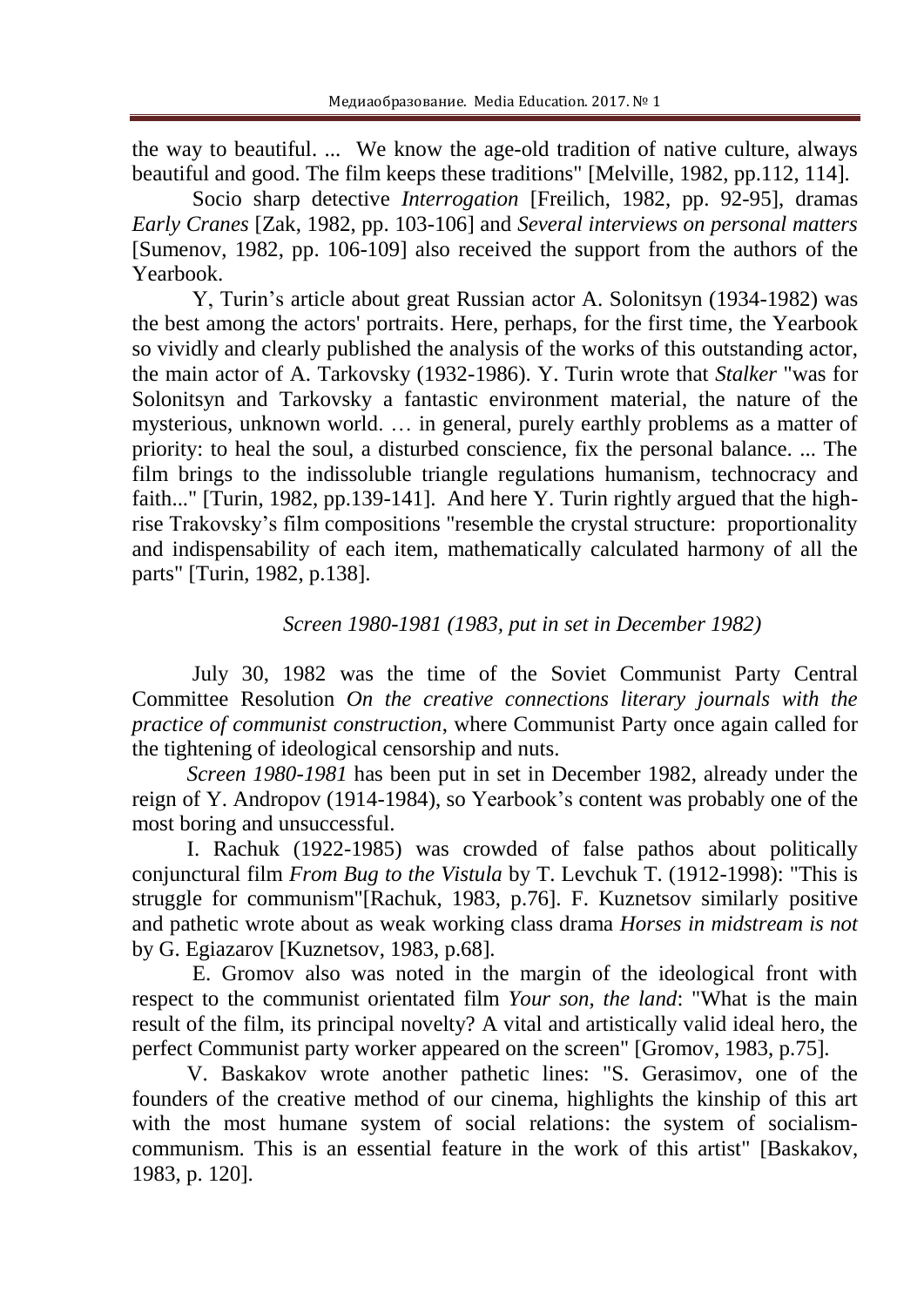Against this background, A. Romanenko's article looked much more attractive. First, she rightly wrote about how hard to find "a movie in our cinema, where talent truthfully described the all-consuming love, poetic and happiness, the dreams of young and mature people" [Romanenko, 1983, p.32]. And then, she sadly noted that "screen tale is transformed, changes the appearance, language, and most importantly - the address. It is increasingly becoming a holiday, which is fairy tale, but not for children" [Romanenko, 1983, p.34].

Y. Turin was a little more positive, but in relation to the historic theme: "We can see the existence of cinema, associated with the history of the peoples of our country. Although the force of inertia is still very high" [Turin, 1983, p.43].

R. Yurenev wrote the article about one of the Soviet box office leaders melodrama *Guys ..!* This article was actively supported the line of the Soviet State Committee for Cinematography for increasing screen entertainment: "*Guys ..!* clear expressed the idea alive and strong characters people and calm, reliable life. Melodrama win his love of the audience" [Yurenev, 1983, p.84].

# *Screen 1981-1982 (1984, put in set in December 1983)*

Shortly after the solemn celebration of the 60th anniversary of the Soviet Communist Party Central Committee published the Resolution *Topical issues of ideological and mass political work of the Communist party* (June, 1983). It is clear that the faithful soldiers of the ideological front, like, for example, V. Baskakov, respond to this demands: "There are vain efforts of the western film critics who are trying to impose their orientations to the Soviet cinema, their ideas how to rewrite the history of our new movies. We can do the cinema without the help of such advisers and well-wishers..." [Baskakov, 1984, p. 7].

Y. Cherepanov was also advocate of the Communist party topic: thinking about a weak film *Hope and Support,* he wrote: "This film reflects the topical problems of modern life, the important issues *State Food Program*" [Cherepanov, 1984, p.60].

E. Gromov praised very highly the film *Lenin in Paris*: "This work of our oldest masters S. Yutkevich and E. Gabrilovich passionately and convincingly reveals the deep modernity Lenin and Leninism. *Lenin in Paris* fundamentally enriches our Leninist cinema" [Gromov, 1984, p. 58].

As usual some Yerabook's articles dedicated to the military topic. Y. Turin wrote that the film *Fact* "extremely reliably demonstrated the bitter, harsh truth of the war without discounts for a range of events, with no allowances for the time it takes away even a hint of pacifism, forgiveness" [Turin, 1984, p.64]. And E. Bauman noted that "*Starfall* by I. Talankin is a very human and very sad movie. This film is permeated with bitterness about youth, war, love" [Bauman, 1984, p. 67].

A. Romanenko's article was about *The Night is Short*, the film with post-war childhood topic, where "the theme of domestic growth boy inscribed in the frame a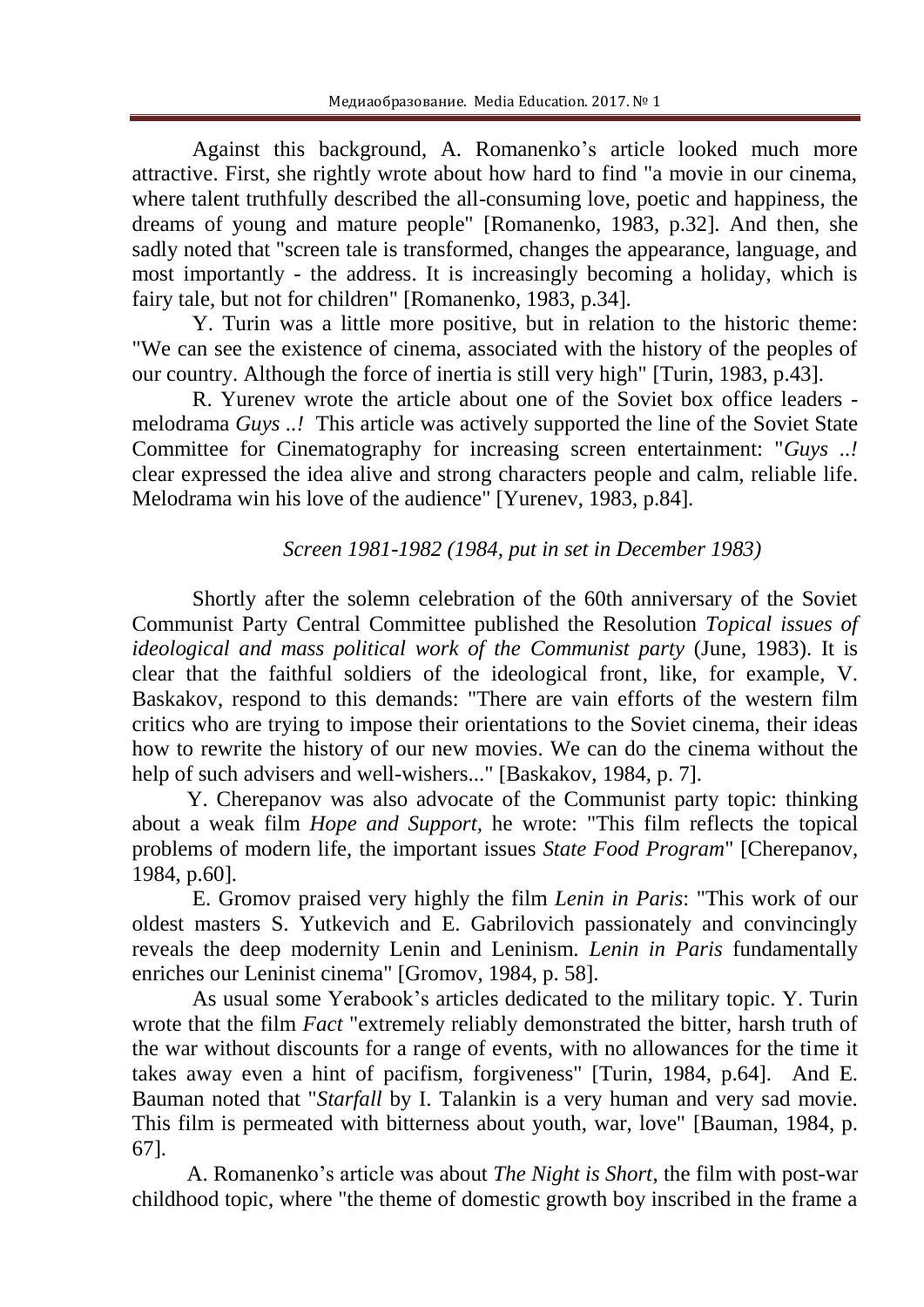true story, in harmony with the theme of the post-war renewal of life. ... This film acquires an epic breath in the final" [Romanenko, 1984, p.74].

E. Stishova presented the highly controversial thesis, arguing that "detectives and blockbuster, horror and disaster films have lost their absolute power over the spectators' hearts, but a modest life stories of ordinary, unremarkable women have, as it turned out, a huge attraction" [Stishova, 1984, p.32].

And, as if confirming this thesis, G. Dolmatovskaya explains the reasons for the success of melodrama *Beloved Woman of Mechanic Gavrilov*: "This film was conceived and written specifically for Ludmila Gurchenko. And she was generously rewarded for widely show her multi-colored iridescence talent, keeping a sense of proportion and tact" [Dolmatovskaya, 1984, p.76].

M. Vlasov (1932-2004) dedicated his article to the positive image of film critic R. Yurenev [Vlasov, 1984, p.103].

#### *Screen 1982-1983 (1985, put in a set in August 1984)*

*Screen 1982-1983* was put in the set already during the brief reign of K. Chernenko (1911-1985), in August 1984. The Cold War was still in full swing. And the Soviet Communist Party Central Committee published new Resolution (April 1984) *On measures to further improve the ideological and artistic quality of films and strengthen the material and technical basis of cinematography.*

Surprisingly, but the previously fairly sensitive to the Communist Party guidance, Yearbook limited the reaction only N. Sumenov's article *Loyalty to the truth of history* [Sumenov, 1985, p.80].

Most of the materials of the Soviet part of the yearbook were devoted to films on contemporary topics.

Tone M. Zak's reviews the film *Private Life* was restrained and neutral. Film critic point out that this movie "closer to the monodrama, much depends on the central role of the artist. Ulyanov translates the problem into the character … when the fate of the human break" [Zak, 1985, p.77].

The tragic film *Farewell* by E. Klimov got appreciation of Y. Turin: "This film not turned into a way of idealization of patriarchal heroes, but ... enriched our common memory, our conscience..."[Turin, 1985, p.89].

Y. Turin (under the pseudonym Samarin) gave same high mark to wonderful film *Boys* by D. Asanova: "Asanova is maximalist by nature. … She loves and knows how to think, to analyze and even risky. She believes in moral and hence aesthetic value in the spiritual screen power" [Samarin, 1985, p.93].

I. Shilova wrote the deep review about *Heiress Straight* by S. Solovyov: "The man in the face of life, people in the face of great culture, a man to himself there are Solovyov's films topics (*One hundred days after childhood, Lifeguard*). Soloviev is most ironic in the new work. Time makes its own amendments to the simple and clear relations, the artist not only feels them, but also offers the moral changes in his trilogy cardiogram" [Shilova, 1985, p.35].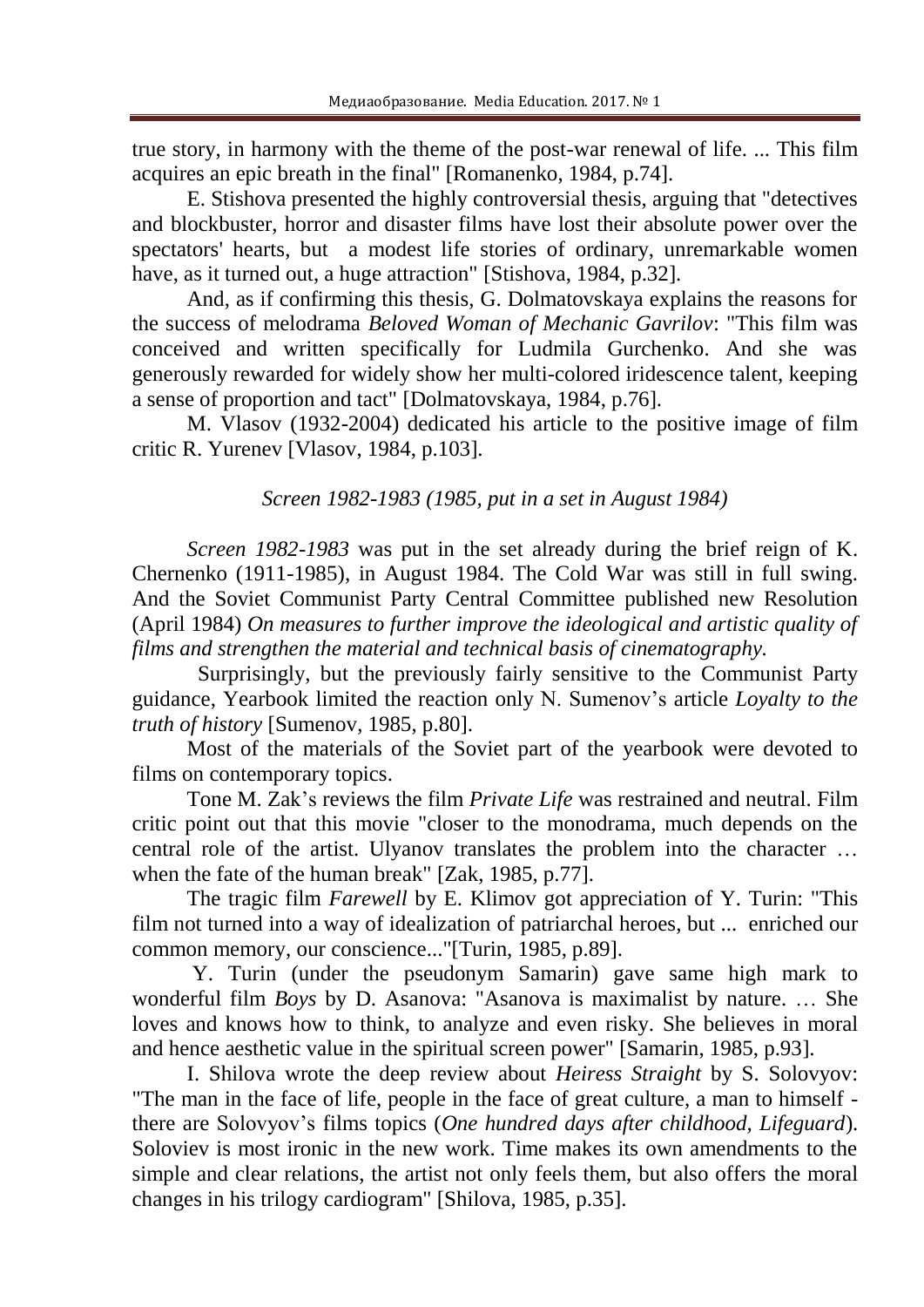E. Gromov and M. Kuznetsova devoted their review of the most notable comedies of those years: *Train Station for Two* by E. Ryazanov and *Native* by N. Mikhalkov.

E. Gromov wrote that *Train Station for Two* "looks tense, with great excitement. This is the comedy. Do not lyrical although it has a lyricism; not satirical, but it has a sarcasm and anger; not tragicomedy, although it has sorrow and grief. ... This is dramatic and conflict work, by causing laughter and fun high catharsis: cleansing, enlightenment, faith in life and hope for good luck" [Gromov, 1985, p.85].

M. Kuznetsova went to the *Native* with a retrospective point of view: "Previous Mikhalkov's films were the fireworks talents with the coldness of the mind. … In the *Native* director refused many means of cinematic expression: strict realism, no frills, sophisticated visual metaphors" [Kuznetsova, 1985, p.92].

*Screen 1983-1984 (1986, put in a set in September 1985)*

*Screen 1983-1984* was put into the set in September 1985, already in power times of M. Gorbachev, in the year of the 40th anniversary of victory over Nazism. Perestroika was still in its infancy, and so Yearbook could still afford even then very dubious assertion that *Victory* by E. Matveev and *Duma about Kovpak* by T. Levchuk gave the examples of how "deeper and more objective understanding of the history of the war in the cinematographic art" [Turin, 1986, p.56].

But in general, the content of *Screen 1983-1984* was significantly different for the better on a number of previous yearbooks.

And today I, of course, agree with the fact that "The film *Wartime Romance* by P. Todorovsky has the plaintive lyricism of memories when the wounds still bleeding in the hearts of people recently graduated from war" [Bauman, 1986, p.140] .

L. Anninsky appeared after a long absence from the pages of the Yearbook, in this case – with the analytical article of the film *Leo Tolstoy* by S. Gerasimov [Anninsky, 1986, s.82-87].

E. Gromov is not tempted by ideological rhetoric this time. He wrote that the film *Time of Desires* has "peculiar comic and satirical tone, which is particularly felt in the first half. This does not prevent, but rather helps to highlight the strikingly posed in the picture sharp social and psychological problems. ... As any Y. Raizman's film, his new movie is professionally perfect and talent, and most importantly - without the didactics"[Gromov, 1986, p. 90].

M. Zak compared the films *Without Witnesses* by N. Mikhalkov and *Epilogue* by M. Khutsiev: "There are movies-dialogues on the conflict basis. The conflict between humanistic positions and moral anomaly" [Zak, 1986, p. 37].

Drama *Life, Tears and Love* also received the high mark from the Yearbook: "This film has sophistication and beauty (landscape, music, expressions of human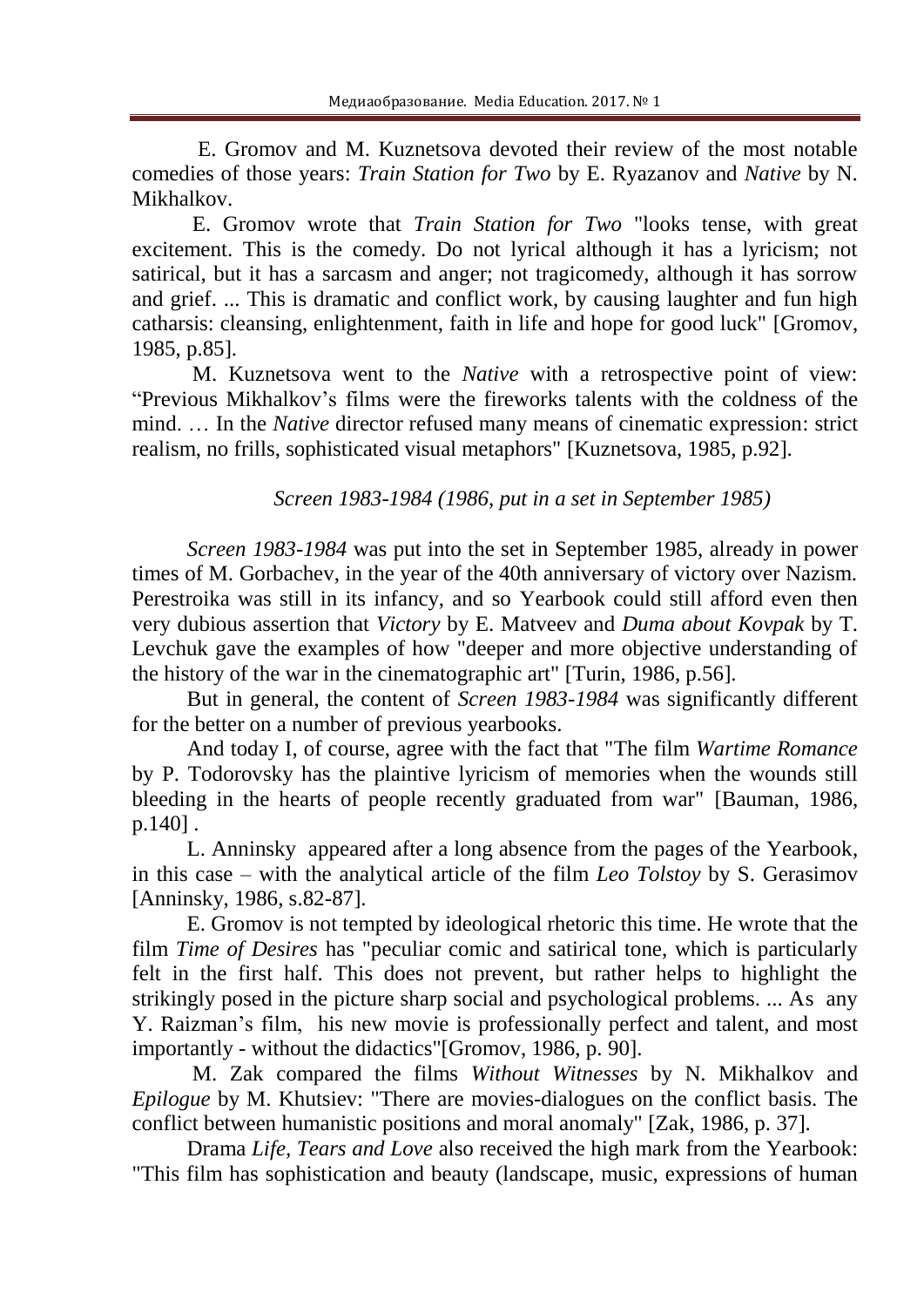faces), stylistically underlined. It is generally characteristic of the artistic handwriting of the director N. Gubenko" [Afanasyev, 1986, pp. 92-93].

A. Gerber wrote an excellent review about the parable *The Parade of Planets*: "Cinema world of V. Abdrashitov and A. Mindadze does require active participation from the audience. Live your life without thinking and without straining too, of course, possible. But if we remember that we live the last time, and other such case is no longer imagine involuntarily want to present to him the requirements higher than the simplest organism... We still belong to the world, and all the disasters in us. *The Parade of Planets*, in my opinion, just about it" [Gerber, 1986, p.97].

Young at that time film critic A. Erokhin (1954-2000) published perhaps his most traditional style review (on the crime drama *Joint Offenders*): "Do we always happen are attentive and sympathetic to the family and others? It always give the right to vote their conscience? Whether always you live as it should, as a decent man? That's what the film says" [Erokhin, 1986, p.103].

R. Yurenev was extremely strict and harsh against Y. Yevtushenko's poetic autobiography *Kindergarten*: "The main failure of the movie is cluttered, pretentious script. Its episodes are loosely coupled, multi-style, often imitative, secondary" [Yurenev, 1986, p.100].

#### *Screen 1987 (1987, put in a set in September 1986)*

At first glance, it seems strange that *Screen 1987* was published right after *Screen 1983-1984*. However, in reality everything is explained quite simply: the compilers of the Yearbook felt that the gap between the year indicated on the cover of the book and real year sales become too large. For example, *Screen 1983-1984*  came to buyers only in 1986. Thus, it was decided to "jump" a few years: *Screen 1987* arrived in bookstores in 1987.

Yes, *Screen 1987* reached readers in rough perestroika in 1987, but this Yearbook was put into a set in a relatively quiet 1986, and its content is still reminiscent of *Screen 1983-1984.*

Of course, the impact of the perestroika are already felt in the pages of *Screen 1987*. Obvious signs of this: no servile reactions critics on solutions of XXVII Soviet Communist Party Congress and the Resolution of the Soviet Communist Pary Central Committee *On the shortcomings in the practice of the acquisition or rental of foreign films.*

Yes, *Screen 1987* released the propagandist article of V. Baskakov about week film *Battle for Moscow*, arguing that "This movie is actively involved in the ideological struggle, fighting fakes and insinuations about the second world war, which threw a lot of screens western film market" [Baskakov, 1987, p. 90].

However, others trends dominated in this times. For example, E. Gromov published a positive review of the war drama *Come and See* by E. Klimov (he was elected the head of the Union of Cinematographers in May 1986): "If you plunge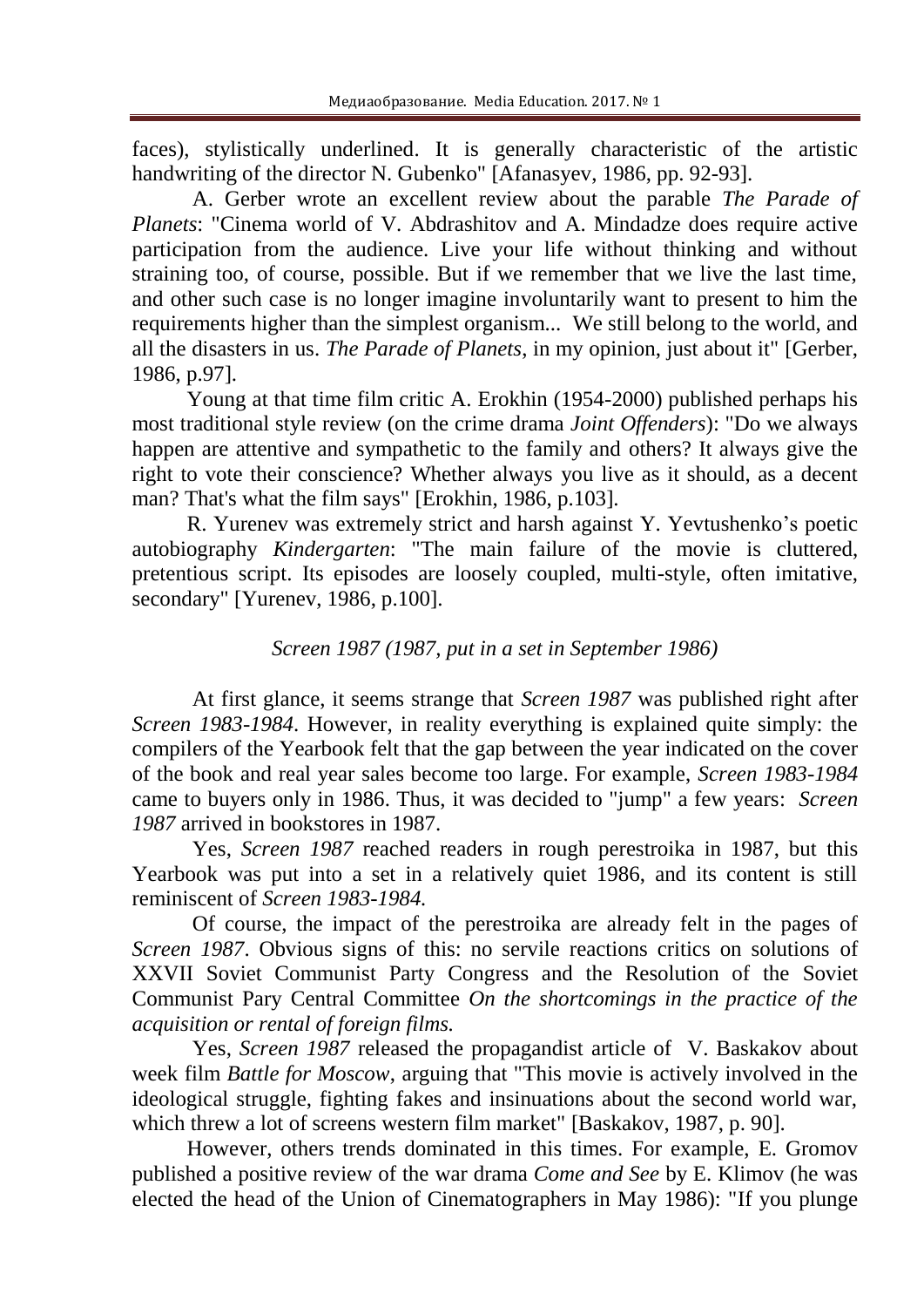into the atmosphere of the idea of the film, the more clearly realize the highest truth of the artist, who has decided to show the suffering of the people, the height of their spirit and lowlands fall as they were in their stark reality" [Gromov, 1987, p. 92].

E. Stishova gave the highest praise recently "bookshelf"'s masterpiece *My Friend Ivan Lapshin* by A. German, noting that "the density of this cinema world, such as in the third and fourth viewing, discover new details. The author controls every piece of cinematic, nothing is "just so". Each plan, each angle, every detail are associated with the concept, with the plan as closely as possible the past. There is nothing accidental, nothing official, drawn into the frame as a backup story" [Stishova, 1987, p.109]. L. Mamatova supported satirical film *The Blue Mountains* by E. Shengelaja [Mamatova, 1987, p. 106].

A. Plakhov wrote meaningful and thoughtful article on the relationship between film and literary classics. Reflecting on the S. Soloviev's films, A. Plakhov noted some "curious clash of the "two cultures" of moral and everyday behavior made in his teen trilogy. Drama emerging young soul is checked each time in the spirit of the classics, whether Lermontov, Tolstoy or Pushkin. And, there are (sometimes even contrary to the intentions of the author) reveal the cultural incompatibility of classic designs and the world hits, jeans, chewing gum" [Plakhov, 1987, p. 39].

Going further to the analysis of the film *A Few Days in the I.I. Oblomov's Life* A. Plakhov concluded that "this is the most complicated case of experiments with classics... The artistic consciousness of the director N. Mikhalkov with equal ease to adapt classical harmony, stylistic elegance of the forms and momentary, sometimes the surface tension builds. Doing *Oblomov*, he famously included the characters of the novel in the epicenter of the current talk about "business people"… This film is too relevant, in order to preserve the continuity of the thread with a Goncharov's masterpiece, but the movie turned out to be one of the possible interpretations and found novel characteristic of classical perfection" [Plakhov, 1987, p. 43].

In this context, A. Plakhov was convinced that *Vassa* by G. Panfilov "especially weighty in recent years confirms the intrinsic value of a specific type of film adaptation based on the inner, but not on a formal relationship with the classical primary source" [Plakhov, 1987, p. 43 ].

D. Urnov wrote about the screen versions of Russian classic play much more severely: criticizing *Cruel Romance* by E. Ryazanov: "Classic text does not allow for such treatment themselves. Text dies but does not surrender, and the "winner" received anything. And at the same time and the audience also left with nothing" [Urnov, 1987, p. 32].

A. Romanenko, in my view, correctly noted that film *We Were Young* by M. Belikov (1940-2012) "is a continuation of his film *The Night is Short.* But the style is fundamentally different. If there would be difficult to draw the line between lyrical feelings of the characters and the author's confession, the author here is not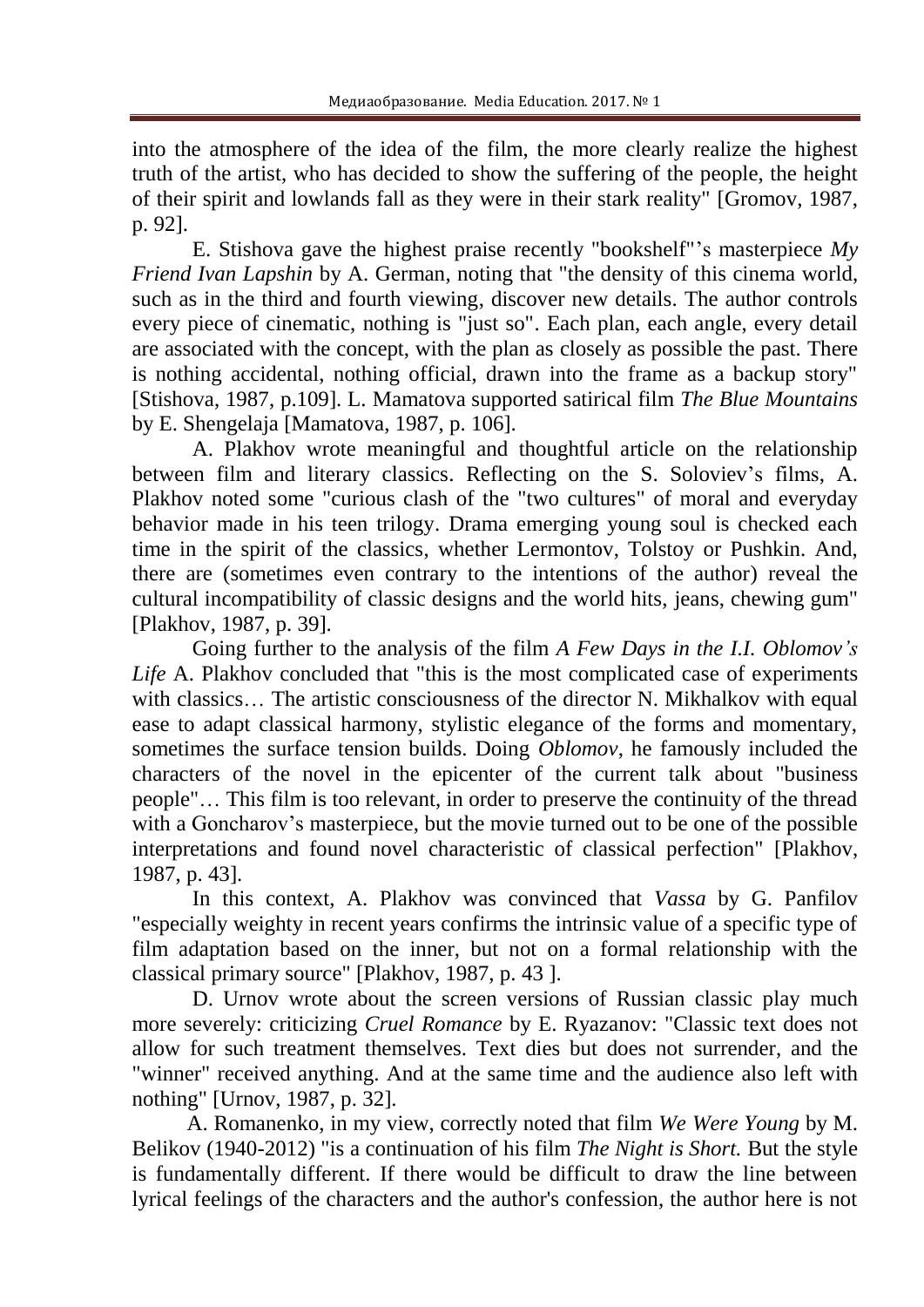so fused with their characters, not so frank, not in the least gives himself" [Romanenko, 1987, p.114].

S. Shumakov exactly defined the genre of comedy *Love and Pigeons* by V. Menshov: a tantalizing folk fantasy: "The authors passionately want to please their audience. ... The simplicity of *Love and Pigeons* is deceptive. Before us, of course, a splint, but it is quite modern" [Shumakov, 1987, p. 115].

*Screen 1988 (1988, put in a set in September 1987)*

*Screen 1988* was already really the product of perestroika. The first time the authors of this Yearbook wrote their articles without regard to censorship and even on the 70th anniversary of Soviet power.

L. Mamatova (1935-1996) gave the sharp critical intonation: "The landscape of cinema changed in the late 1970s and early 1980s... For example, about 360 movies on a contemporary topic was filmed in 1981-1985. And how many of them are phenomena of true art? There may be disputes: 5, 15 or 20. ... The others films escaped from the conflicts, in other words - from the problems of reality itself…" [Mamatova, 1988, p.20].

N. Zorkaya (1924-2006) presents the remarkable article dedicated to the main film person of cinema-perestroyka - T. Abuldaze (1924-1994). She considered his anti-totalitarian parable *Repentance* in the the frame of philosophical and poetic trilogy: "Film says convincingly historical and artistic truth - "evil, which came to power is a dead end." And "social evil is so destructive, that is able to destroy itself". This is the main idea of the film director. His creation, Screen terrible and absurd time, illuminated by faith and love, it inspires, gives a clue of hope" [Zorkaya, 1988, p.118].

K. Scherbakov wriote about another previously banned the film - *Tests on the Roads* by A. German: "Bitter that the film lay on the shelf for many years. Well, it turned out that the breath so long" [Shcherbakov, 1988, p. 90].

E. Gromov published a positive review of "shelving" drama *Theme* by G. Panfilov: "This film is unusual for our cinema... The main questions of art are questions not only aesthetic, but also ethical, ideological, universally valid... *Theme* is bold, bright, deeply patriotic film. ... Burned ice and fire of truth. Probably, and now the film there will be opponents. But I am convinced, the supporters will be immeasurably more" [Gromov, 1988, pp. 95-98].

G. Kapralov praised fantastic antiwar film *Dead Man's Letters* [Kapralov, 1988, p. 85]. A. Troshin praised the exquisite film *Keep me, my talisman* by R. Balayan [Troshin, 1988, p.108]. A. Romanenko highly commended the film *Games for children of school age*: "This film not only about the "difficult children", but also about the difficult fate of teenagers because they need love, affection and trust" [Romanenko, 1988, p.103].

S. Shumakov unexpectedly gave a sharply critical assessment of *Wild Pigeon* by S. Solovyov [Shumakov, 1988, p.101].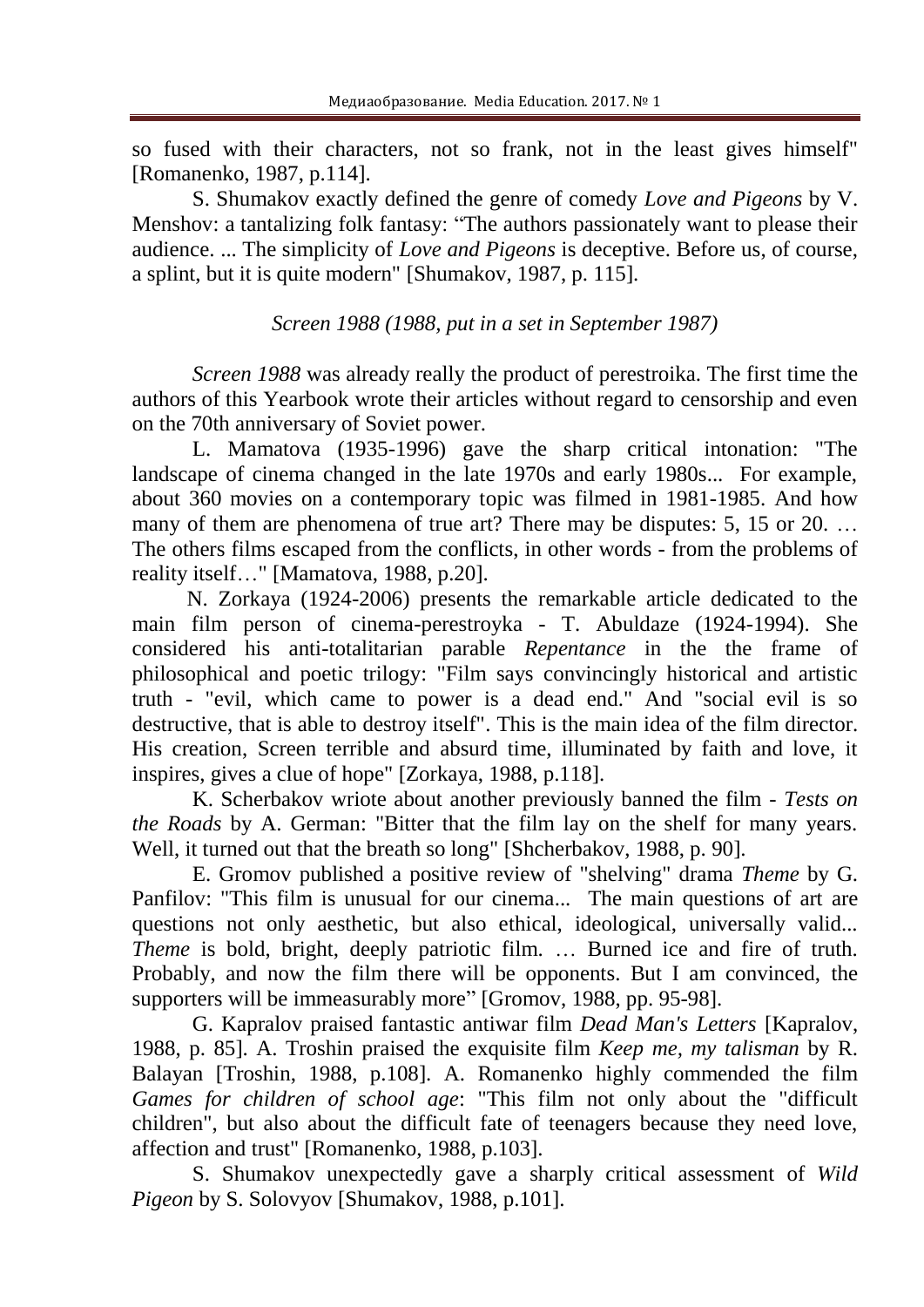It is interesting to note that *Screen 1988* has two articles devoted to the problems of film studies and film criticism.

S. Drobashenko began his article with the criticism of the situation in the Soviet film studies: "Film Studies has come to us in the mid-eighties as a narrative branch of knowledge. In fact there is a logic and historical reasons. Cinema science for a long time has been busy formulating their own methodology, collecting facts. Problem analysis (as more mature) stage is yet to come... After the war, it was, as before, with rare exceptions, inert, passive descriptive. ... And ultimately, film criticism lost a place in the public consciousness... The crisis began... because Soviet film studies is not trying (and never seriously tried) to identify patterns of vibrations level feature films in various stages of cinema, discover the causes of periodically increasing the flow of gray cinema"[Drobashenko, 1988, pp. 143- 144].

Next S. Drobashenko went on to criticize the publishing activities in the field of cinema: "In 1985 it was about 60 books on cinematography; for 1986 about the same. Fundamental research on the fundamental problems of history and theory of cinema has not been published at all in recent times. ... Film studies books, designed for professionals, as it turns out, is not profitable to publish: one continuous losses..." [Drobashenko, 1988, p. 146]. It seems that a lot of this has been true. But when S. Drobashenko passed to the examples, it is clear that his criticism was form yesterday's propaganda: "Truly scientific, uncompromising civic history of the Soviet cinema has not yet been written. ... Out of sight out of researchers and something more important: … on-screen interpretation of socialism as the leading, uniting the forces of society. And that's not film studies, but a serious ideological blunder" [Drobashenko, 1988, p. 145].

M. Zak expressed his opinion about the movie and film studies process, based on the more advanced position: "We must equally refers directly to the creative process and to estimates of ready-made films"[Zak, 1988, p.31].

# *Screen 1989 (1989, put in a set in September 1988)*

*Screen 1989* was put into a set in the autumn of 1988, when perestroika continued to gain momentum. And Yearbook published the analytical text about A. Tarkovsky (1932-1986): "His film *The Mirror* could be called even shorter word - *Home*… Home, family, holy trinity: mother, father, child are an echo of the *Andrei Rublev,* Tarkovsky's movie about the destruction, devastation of his native land, the destruction of the house and its reunification in the frescoes. Man, losing the house, leaving the house, cut off or break away from home, becomes a blade of grass in the wind, it blows in the world's oceans, and the oceans too sensitive to apostasy, to break away from the parental home, to the emptiness of the parental nest. Recall the final of *Solaris:* the prodigal son on his knees before his father, the citation of Rembrandt in the midst of the rebellious ethereal matter, which,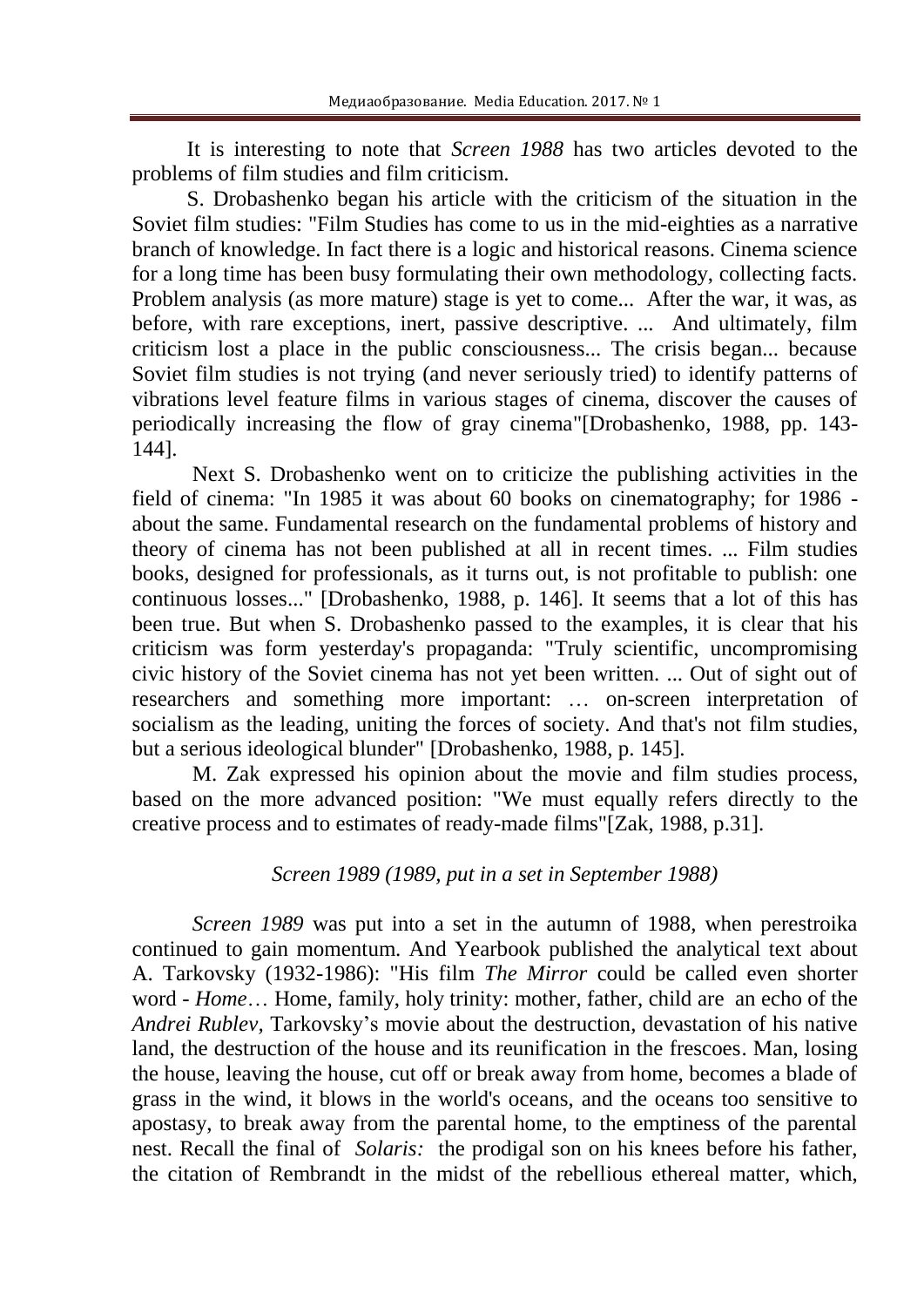however, return it to pacify his son to his father, his remorse, his request for forgiveness" [Zolotussky, 1989, p.78].

E. Stishova's article was the key article in Screen 1989. She wrote: "The audience began to ignore the social problem films: this fact which needed and needs to be explained. Film critics, sociologists and cultural studies reserchers offer different concepts. Some complain of stiffness, the rationality of the director's thinking, the deficit mentality. Others draw attention to global processes, and seized us sinners. Yes, the polarization of the tastes and preferences, yes, the prevalence of younger audiences and the related need for entertainment genres: all these is true. But is the ability to light up a general social interest, general social emotions lost forever? And the final burst of romanticism is gone, along with the 1960s? It turned out there, is not lost. Will see very soon" [Stishova, 1989, pp. 31- 32].

E. Stishova tried to summarize the cinema tendencies: "Criticism has not answered the question, to whom and why it was necessary to uproot from the cinema all that is connected with the drama of human life in general. Born slang word "blackness". A new look at the last war is the blackness. The crisis of the Russian Empire, gave birth to a revolutionary situation in Russia is blackness. The difficulties of post-war life is blackness. Objective contradictions of modern social development is blackness. Non conformist talent is blackness ... Cinematography rescued two factors. Factor of the objective cinema development, which it is impossible to curb... The second factor is the persistent artists, true to himself... They are exist, luckily for us... We have to understand the differences and paradoxes of cinematic development of 1970s-1980s. On the one hand, an unprecedented drop the zero level. And world-class achievements on the other. And all this in parallel, in a historical situation" [Stishova, 1989, pp. 33-34].

Thinking about the future of the national cinema, E. Stishova was convinced that "cinema needed the injection of culture... But this is the problem more difficult. ... What the viewer is necessary? It is the question of questions. Here it is necessary to determine in the main, strategic point: whether to go for cinematography audience, or try to lead him away. The second way is much more difficult: in contrast to the first, a proven practice of the last decade, there is no recipe. In addition, this way is long: it is designed for a certain level of culture of perception" [Stishova, 1989, pp. 34-35].

V. Tolstykh supported the thoughts of E. Stishova: "The relationships between film and spectator are dialectical. This means that the viewer, being the customer cinema, at the same time is the object of art education. … The viewer do not always selective and demanding in their tastes and expectations. … The problem is probably exists in the nature of the relationships that are emerging and established between the spectator and the cinema. In fact, usually a "magnetic field", social and aesthetic, there is between the screen and the viewer" [Tolstykh, 1989, p.142].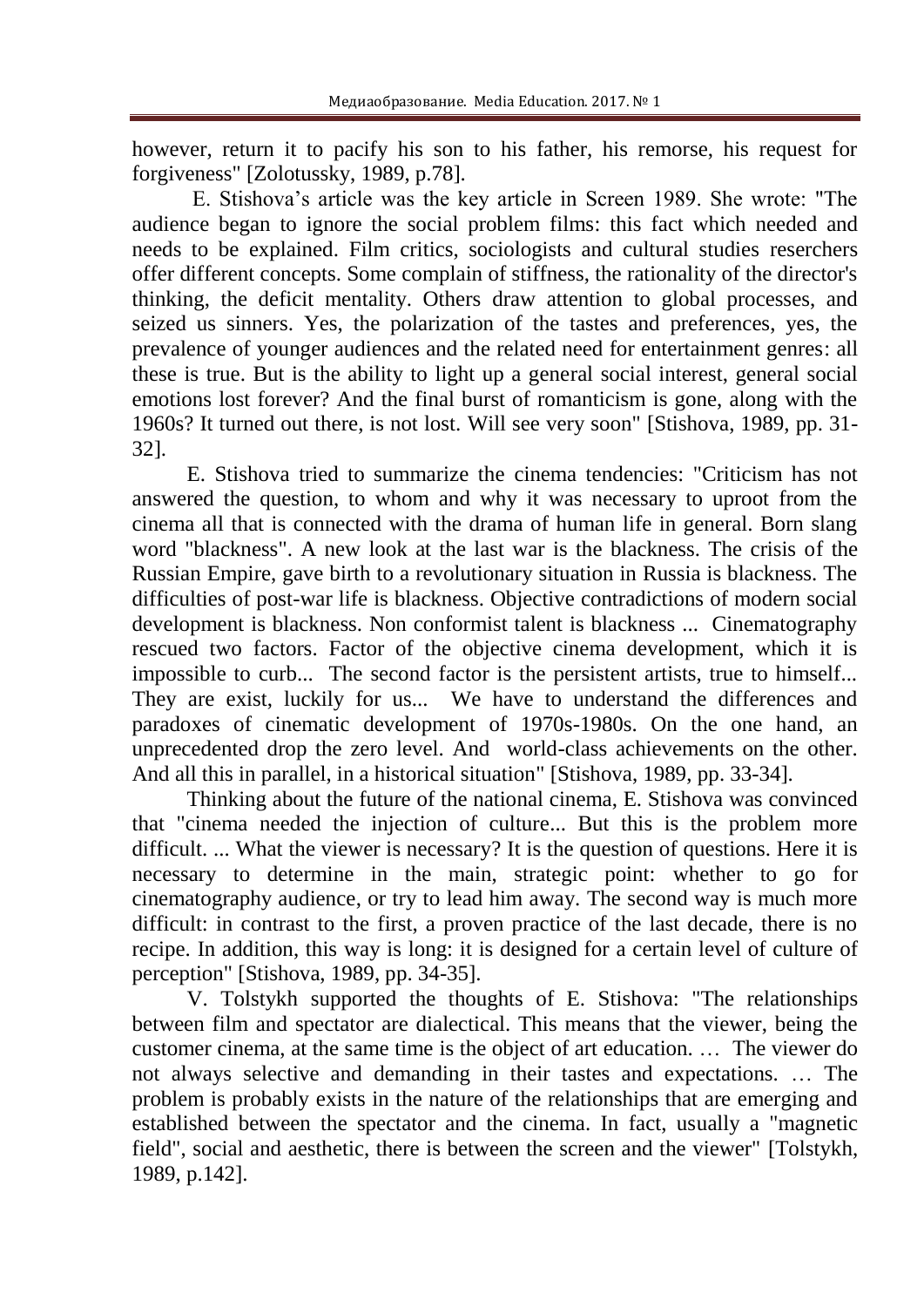Against the background of the current total domination of the entertainment cinema further arguments of V. Tolstykh read already tinged with nostalgia for the lost: "Personally, I'm not against entertainment. But when they become the main or primary spiritual food of millions, the state agree that there is more than strange and disturbing. … However, another point of view expressed, according to which each of us is only "employee plus consumer" who is entitled to fun and relax after a hard day. But this view of man has nothing in common with socialism, but very satisfied with the bureaucrats. … The idea is unenviable: you did a good job, and I will give you the opportunity to relax. And then cinema turns to filmmaking satisfaction of the working masses' current needs, and the main function of the film is declared "restoration" of physical and nervous powers of man (more precisely, the employee). … As soon as the market will begin to penetrate into the sphere of culture, worsen the problem of humanization of our art and its relationship to human beings and human needs" [Tolstykh, 1989, p.143].

The bulk of the Yearbook dedicated to national cinema, was re-assigned to the movies on a contemporary topic. And polemical section again appeared on the pages of the book: A. Gerber, M. Kuznetsova and S. Shumakov arguing about the film *Plumbum, or The Dangerous Game.*

A. Gerber believes that "this film about the destructive power of the social activity that it carries, is not supported by moral ideals, devoid of moral guidelines" [Gerber, 1989, p.124].

But M. Kuznetsova was strongly disagrees with this view: "I am afraid that the younger generation can perceive Plumbum as an example for others to follow" [Kuznetsova, 1989, p.130].

S. Shumakov was even harsher in his assessment: "Cold outside perspective in which no sympathy… And as a result the authors are also prisoners of their own design. The main character sensitively shamelessly manipulates people. It's immoral. But, proving to us that, the filmmakers have not noticed, as the hero began to manipulate, have lost their moral guidelines" [Shumakov, 1989, p.131- 134].

A. Romanenko created generalization of interpretations of youth topis in the cinema: "We need to recognize that the inner life of a young man remained closed for decades, not because so complex and non-contact our children, but because art dreaded look into their features, describe their habits, listen to sincere confession. Because it would require new methods and analysis, and civil courage, and readiness even to the fact that the film can be forbidden. The obstacles were too strong for such films and books... Now the art has begun to catch up, but it does sometimes frantically and quickly penetrates only the top layer of life. Because the life requires new forms of art and communication, and new analysis tools, equipment and philosophical and sociological thinking, and the gift of a publicist. ... Even a decade ago it has been widely distributed three points of view on the current generation of young people. Some have argued that young people have a great, heroic, almost completely burning enthusiasm. Others have focused on the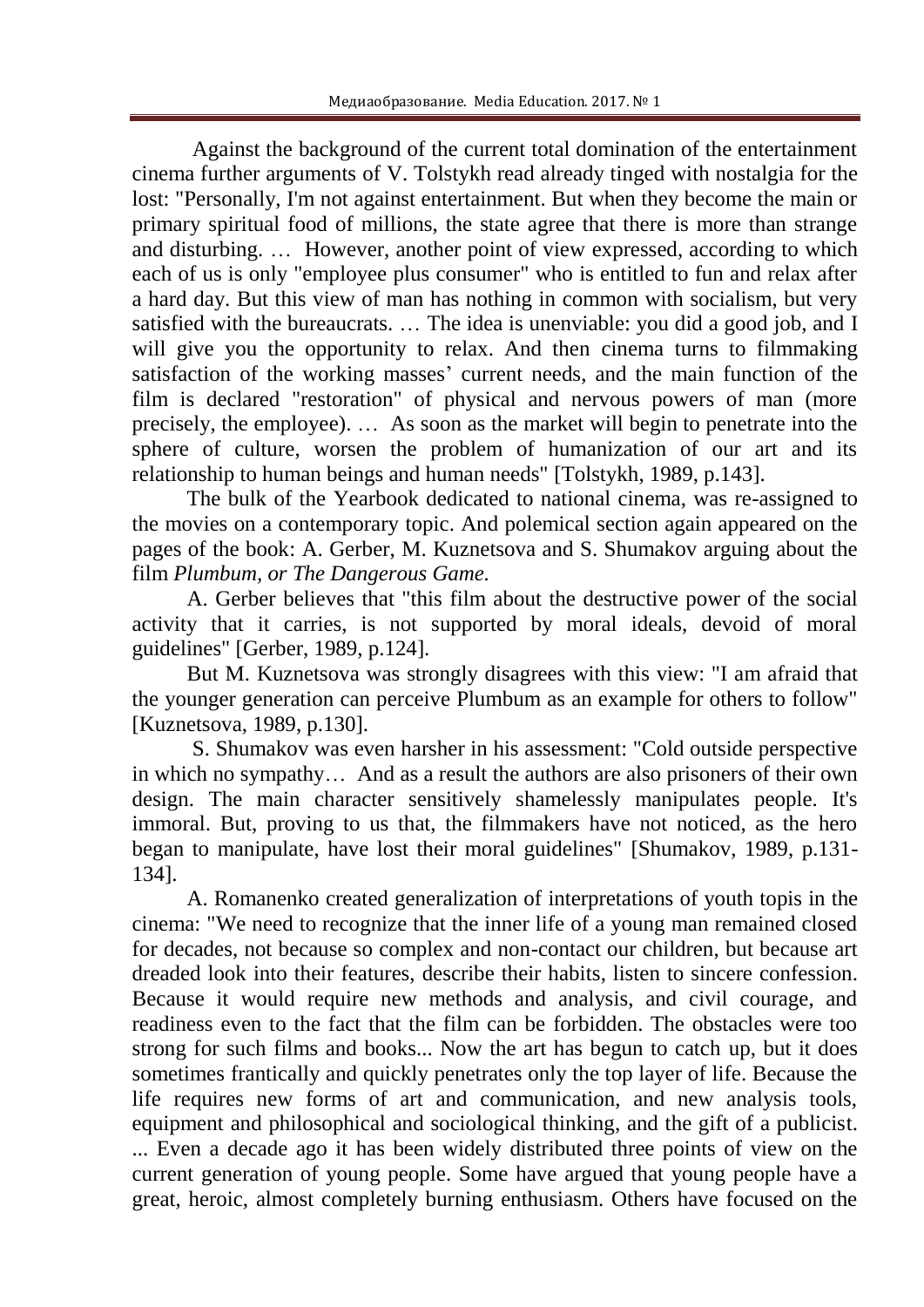negative phenomena in the youth environment, even exaggerated their scale. Others sneered: two thousand years ago, the world lamented the fall of morals of young, and this is age-old story. But none was able to grasp the true essence of the concerns of young people themselves, to feel the guilt and responsibility of the older generation, to understand the role of the social atmosphere that prevailed in the seventies and has influenced the spiritual warehouse for young attitude. Today young people has become a key issue both in life and in art. We found a deep connection between the issues of education and the need for further democratization of society in general"[Romanenko, 1989, pp. 43-46].

The article by V. Shmyrov was a kind of illustration of this. Film critic wrote about *Courier* by K. Shakhnazarov: "This film is natural doubly: is it possible to talk about young people, without counting on the complicity of the audience? In any case, the film does not reduce the level of conversation about real spiritual values, which, in my opinion, to form his central problem" [Shmyrov, 1989, p.122].

The Yearbook published positive articles about films Lefty by S. Ovcharov [Turin, 1989, p.102], Sign of Misfortune by M. Ptashuk (1943-2002) [Yurenev, 1989, p. 96] and the creative portrait of film director K. Muratova [Zorky, 1989, p. 157].

## *Screen 1990 (1990, put in a set in November 1989)*

*Screen 1990*, alas, put the final point in the history of the Yearbook...

Freed from censorship conventions A. Erokhin wrote the brief review of the history of the Soviet cinema. He noted that the concept of "mass culture" is universal, not exclusively Western, as it was considered in the Soviet official film studies. A "mass man" is practically almost the only type of hero of Soviet films, especially in the 1930s-1940s-1950s. Bouncy hard worker, who enthusiastically welcomes any communist ordinary appeal: to raise the virgin soil or to shoot the enemies, to build a Railway or blame the intelligentsia. This character, which is produced by the official Soviet culture for decades is the ideal of "mass man." In approaching this ideal in reality, Soviet cinema achieved very great success. "Mass Man" always willingly going into easily manageable crowd. ... The history of the Soviet cinema must be rewritten" [Erokhin, 1990, pp. 8-10].

V. Shmyrov also wrote the article about the history of the Soviet cinema. He insisted that it is necessary to revise the official textbooks on the history of the Soviet cinema, who praised conjunctural movies (like *Communist, Red Bells, Trust* or *Lenin in Paris*) in favor of the communist regime [Shmyrov, 1990, pp.15- 18].

Addressing by the recent history of the Soviet cinema, L. Elnikova wrote that even in the most difficult years of stagnation *Lenfilm* produced such sharp social films as *Old Wall, Prohindiada, Guys, My Friend Ivan Lapshin, Twenty Days Without War, Dead Man's Letters* [Elnikova, 1990, p.28].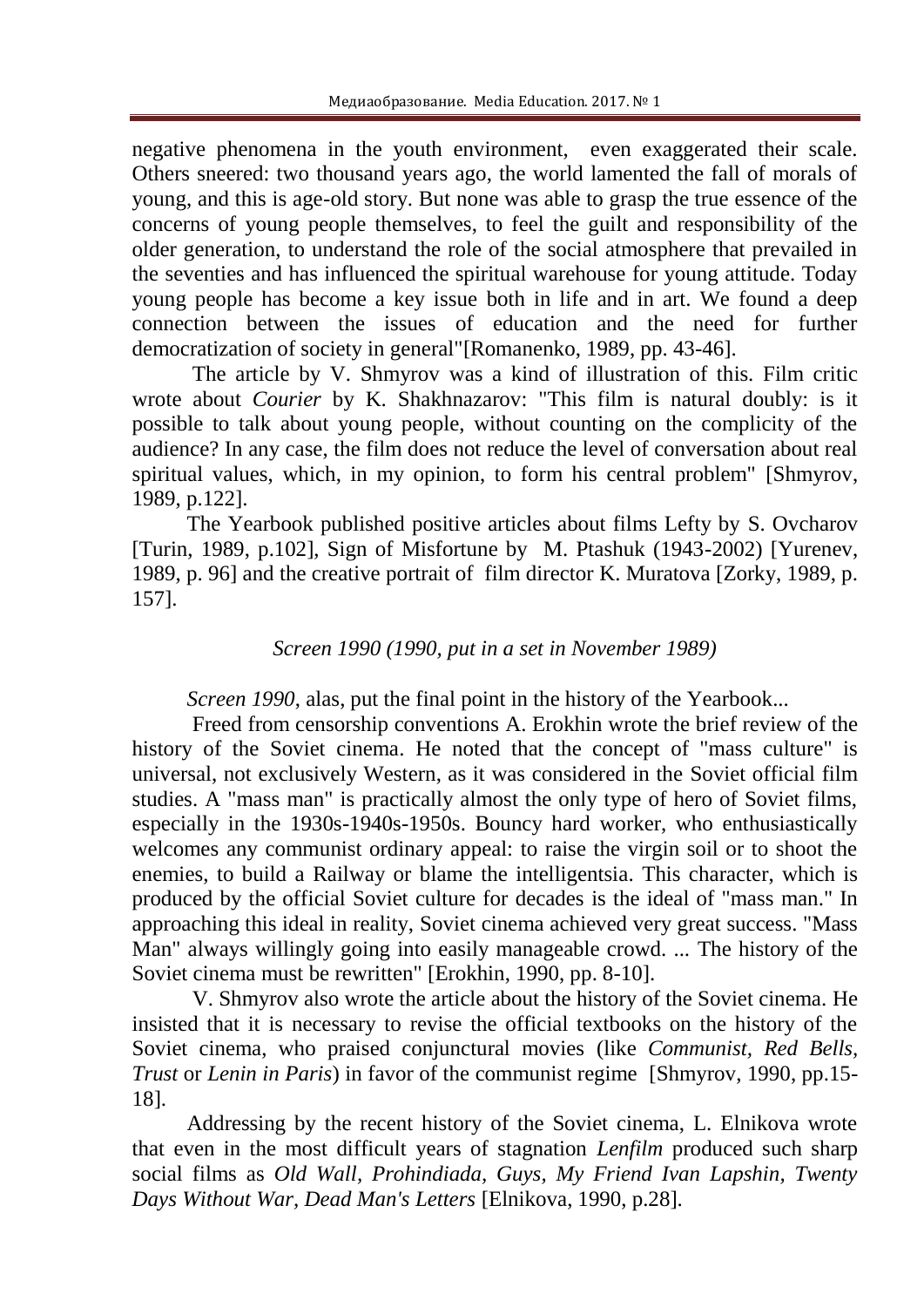*Screen 1990* discussion section was set aside for social drama *Little Vera* by V. Pichul (1961-2015), one the main sensation 1980s.

V. Bozhovich was one of the many supporters of V. Pichul's debut film: "*Little Vera* it seems to me the work of the most mature and promising. It is absolutely no stylistic frills, but achieved rare unity between the subject, manner of narration, visual solutions ... performance of the actors, reaching full compliance between the situation, gesture, intonation and a replica. Those who do not like the film (and there are sure to be many), it will throw a reproach to naturalism. I do not agree with such a reproach. ... The authors of *Little Vera* do not tend to write off the human meanness on the household environment. Here the characters are not opposed to the circumstances, do not suffer under their yoke, but there are with them in some sluggish agreement. Too candid image of sexual entertainment of young people angered many. And the other is not outraged? The whole picture of life, the truth of which can hardly be any doubt, do not make trouble? ... You want to see life as it is? Go and see *Little Vera*. If you want something "beautiful", helped to keep spiritual comfort: no problems, there are a variety of other films, a complete set of comforting and entertaining surrogates. But I prefer *Little Vera* and I hope that it will open in our cinema a new direction: the direction of the harsh and bitter realism. I think that is exactly what we need now in terms of public awareness"[Bozovic, 1990, p.128].

Y. Bogomolov was a more restrained, but also positive: "It turned out that not a cleft between the generations (as one might think, looking at the film *Courier*), but the gulf. ... Usually the conflict between "fathers" and "children" embodies of the romantic style. Here, both generations are mired in stagnation and semi-conscious in a completely mutual exasperation. ... However, the authors' courage has its limits. It is evident that at some point they could not hold on, not to smooth the acuteness of collisions. This is reflected in the fact that the "children" slightly romanticized, i.e. appear more conscious living" [Bogomolov, 1990, p. 129].

But S. Shumakov watched *Little Vera* from a different perspective: "Alas, here it is necessary to recognize that the "children" ... appear more relaxed and smarter because the adults look more stupid, primitive, and sometimes caricature" [Shumakov, 1990, p.131].

Continuing the analysis of the films of the youth topic, M. Kuznetsova emphasized that *Assa* by S. Soloviev "was a success, and not just among young people. The director gave away all the sisters on earrings, each viewer will find in the picture that corresponds to his preferences and to satisfy the demands of cinematic spectacle. ... Collage, magic charms, prudently adjusted" [Kuznetsova, 1990, pp. 132-134].

V. Ivanova wrote about *Temptation* by V. Sorokin. She urged the readers that this film "inherits the best traditions of our school movie: respect for the youngest, the conversation is not on different levels, but on an equal footing, because even the smallest creature scurrying you somewhere underfoot is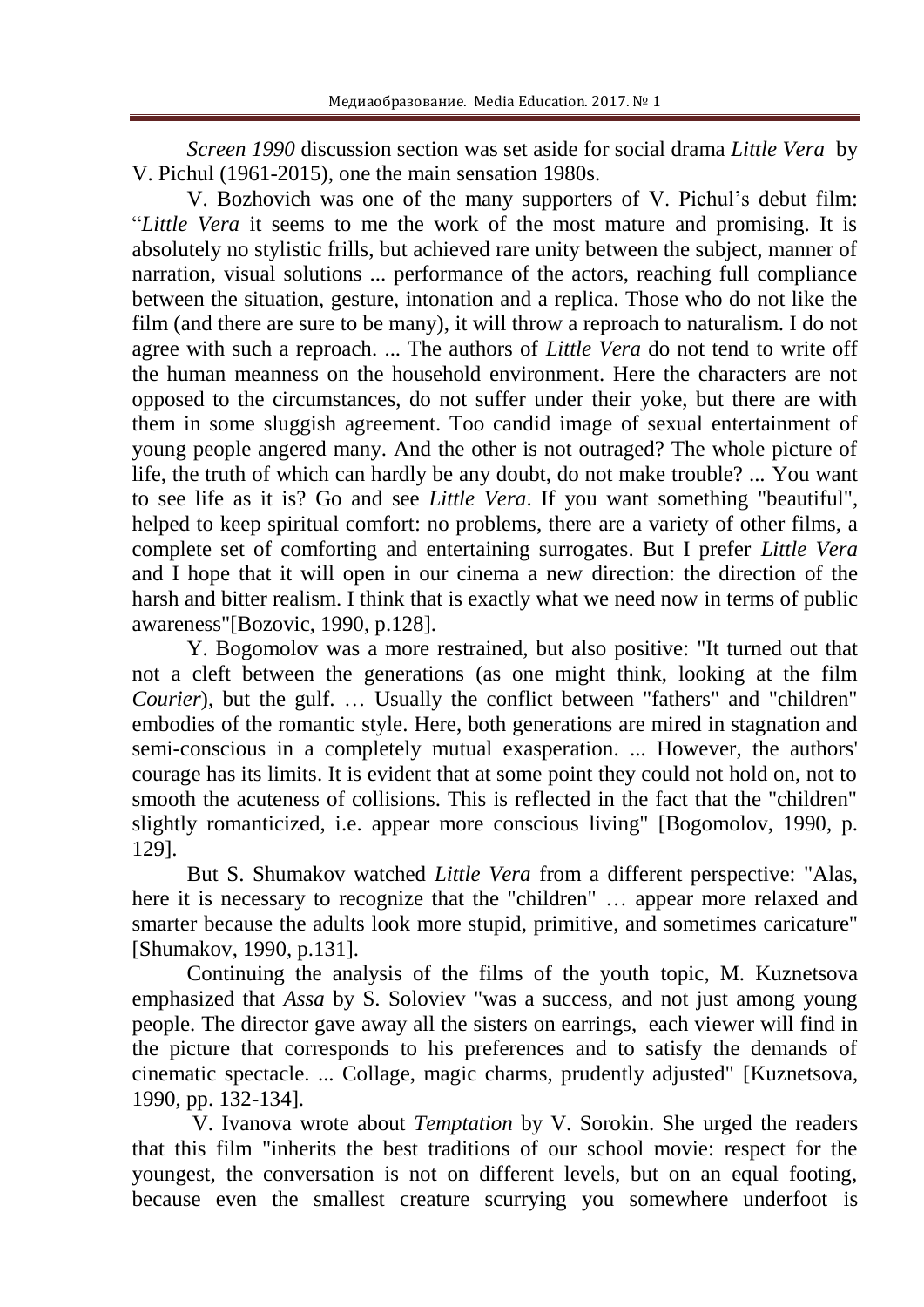personality in the highest sense of this word. That is it, it can be and is already bad, and already good, but they come to life in society, they have the amount of claims, but there is also the sum of pledges. ... Yes, some say, it is necessary as soon as possible to introduce children to the injection of adult life. I do not know. But let's still be introduced gradually, with anesthesia. And in any case, with love, as in the *Temptation* [Ivanova, 1990, p.152].

Extensive articles of L. Anninsky and S. Freilich focused on the difficult fate of the masterpieces of "thaw" cinematography: *The Story of Asya Klyachina* (*Asya Happiness*) by A. Konchalovsky and *I Am Twenty* by M. Khutsiev.

L. Anninsky wrote: "Konchalovsky's films are not connected in a chain, and it is aware of. He is not like those directors that, like Tarkovsky, Shukshin and Khutsiev beating at one point whole life, deep into a topic... He's different, he does not have one world, there is no single solution to it, and in every case the set "the only solutions." He should look for a new solution for each film, it is necessary to invent it again, it is necessary to reinvent the wheel. The main thing is not to be repeated. He was not repeated. Never. Strictly highlighted asceticism of *First Teacher*, crumble, elegiac *Uncle Vanya*, the playful splendor of nostalgic *The Noble Nest* and crystallized epic *Siberiade* with several generations stretched under the "night star"... The appearance of *The Story of Asya Klyachina* in this way is one of the mysteries of art. It really is a miracle: a great film, created as if at the next formal reception. Then double-double miracle and mystery. Firstly, this movie is made completely "formless", "out of style", but this film, I am convinced, is worthy to enter into the history of world cinema as a masterpiece, in which form and content are one another. And, secondly, it is here, at the junction of receptions a revelation born, making *The Story of Asya Klyachina* is not only the best work of Konchalovsky, but one of the key points in the self-knowledge of a whole generation, the whole era" [Anninsky, 1990, p.188].

S. Freilich argued that "the process of spiritual revival of the film *I Am Twenty* by M. Khutsiev occupies a special place. The film was the fact that not only art, but also the fact of social struggle. ... Three friends, young characters of the film, freedom-loving, independent, ironic, straightforward, vulnerable, with a great sense of dignity, they can not be lackeys, and they were potential opponents in the eyes of the pillars of the bureaucratic regime" [Freilich, 1990, p.193].

A section of creative portraits of filmmakers was very strong in the *Screen 1990.* A. Zorky (1935-2006), in particular, wrote about the works of film director A. Smirnov [Zorky, 1990, p.164], I. Shilova (1937-2011) admired the talent of the great actor O. Borisov (1929-1994) [Shilova, 1990, p. 177], and L. Zakrzewskaya appreciated actor V. Gostyukhin [Zakrzhevskaya, 1990, p. 182].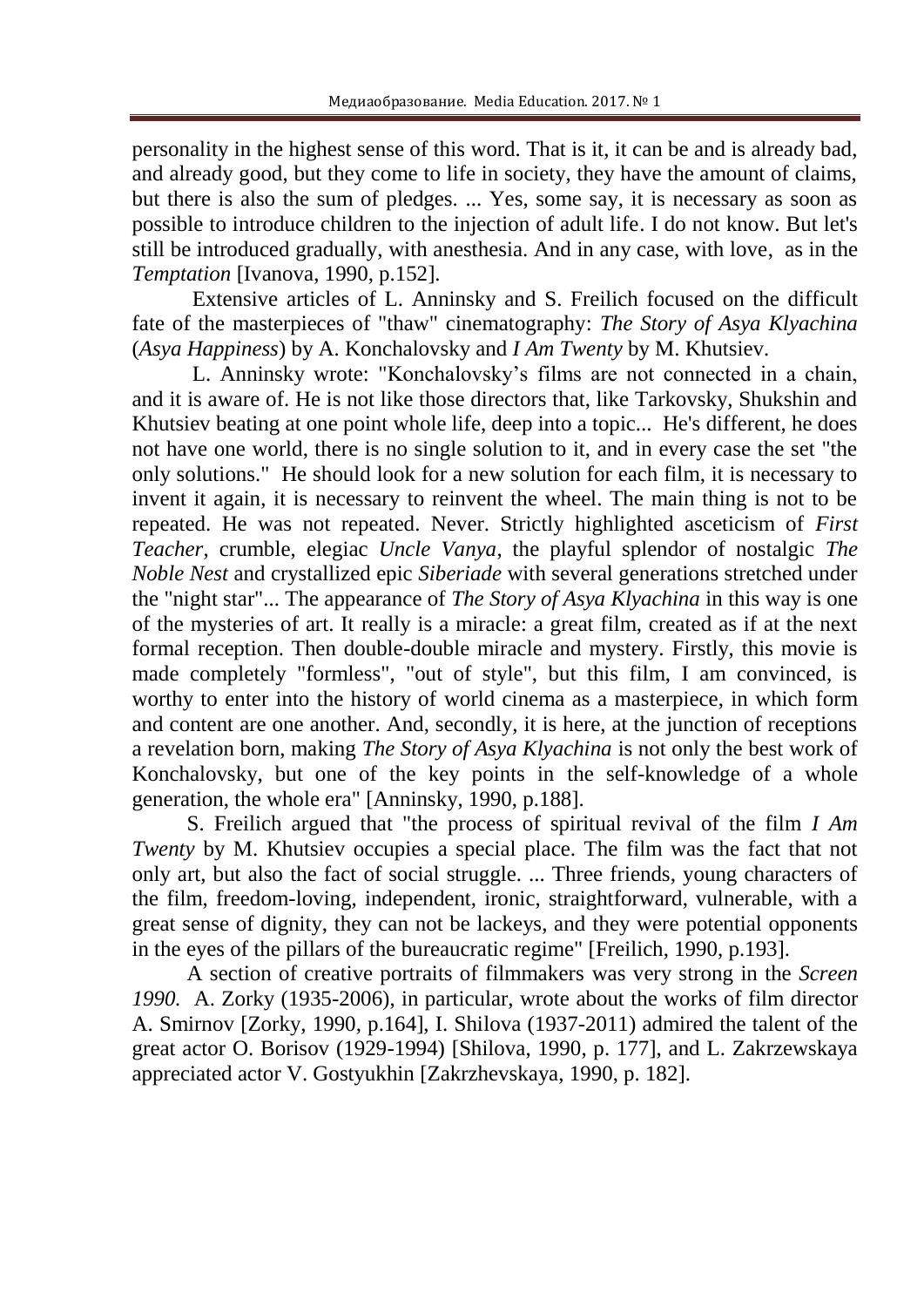#### *Results*

It is interesting to note that Yearbook significantly changed the ratio of materials about the Soviet and foreign films under the pressure of the political situation (Table 2).

| Yearbooks titles | The volume of     | The volume of      | The volume of         |
|------------------|-------------------|--------------------|-----------------------|
|                  | materials on the  | materials about    | information materials |
|                  | Soviet cinema (%) | foreign cinema (%) | (filmography, awards, |
|                  |                   |                    | $etc.$ ) $(\% )$      |
| Screen 1964      | 68                | 27                 | 5                     |
| Screen 1965      | 63                | 28                 | 9                     |
| Screen 1966-1967 | 59                | 29                 | 12                    |
| Screen 1967-1968 | 54                | 43                 | 3                     |
| Screen 1968-1969 | 62                | 35                 | $\overline{3}$        |
| Screen 1969-1970 | 46                | 45                 | 9                     |
| Screen 1970-1971 | 63                | 35                 | $\overline{2}$        |
| Screen 1971-1972 | 44                | 47                 | 9                     |
| Screen 1973-1974 | 51                | 44                 | 5                     |
| Screen 1974-1975 | 75                | 19                 | 6                     |
| Screen 1975-1976 | 62                | 33                 | 5                     |
| Screen 1976-1977 | 64                | 29                 | $\overline{7}$        |
| Screen 1977-1978 | 60                | 32                 | 8                     |
| Screen 1978-1979 | 57                | 36                 | $\overline{7}$        |
| Screen 1979-1980 | 65                | 29                 | 6                     |
| Screen 1980-1981 | 60                | 40                 | $\overline{0}$        |
| Screen 1981-1982 | 67                | 33                 | $\overline{0}$        |
| Screen 1982-1983 | 69                | 31                 | $\boldsymbol{0}$      |
| Screen 1983-1984 | 72                | 28                 | $\overline{0}$        |
| Screen 1987      | 59                | 33                 | 8                     |
| Screen 1988      | 60                | 31                 | 9                     |
| Screen 1989      | 62                | 32                 | 6                     |
| Screen 1990      | 66                | 26                 | 8                     |

| Table 2. Ratio of materials about the Soviet and foreign cinema in the |
|------------------------------------------------------------------------|
| 'Screen' Yearbooks                                                     |

As can be seen from Table 2, the amount of material on the Soviet cinema in the first five years an average of twice the number of pages on the amount of articles about foreign cinema. However, the Resolutions of the Soviet Communist Pary Central Committee "On increasing the responsibility of the heads of the press, radio and television, film, culture and art institutions for the ideological and political level of the published materials and repertoire" (07.01.1969), "On Literary Criticism" (21.01.1972) and "On measures for further development of Soviet cinema" (02.08.1972) played a leading role. In the *Screen 1969-1970* and *Screen*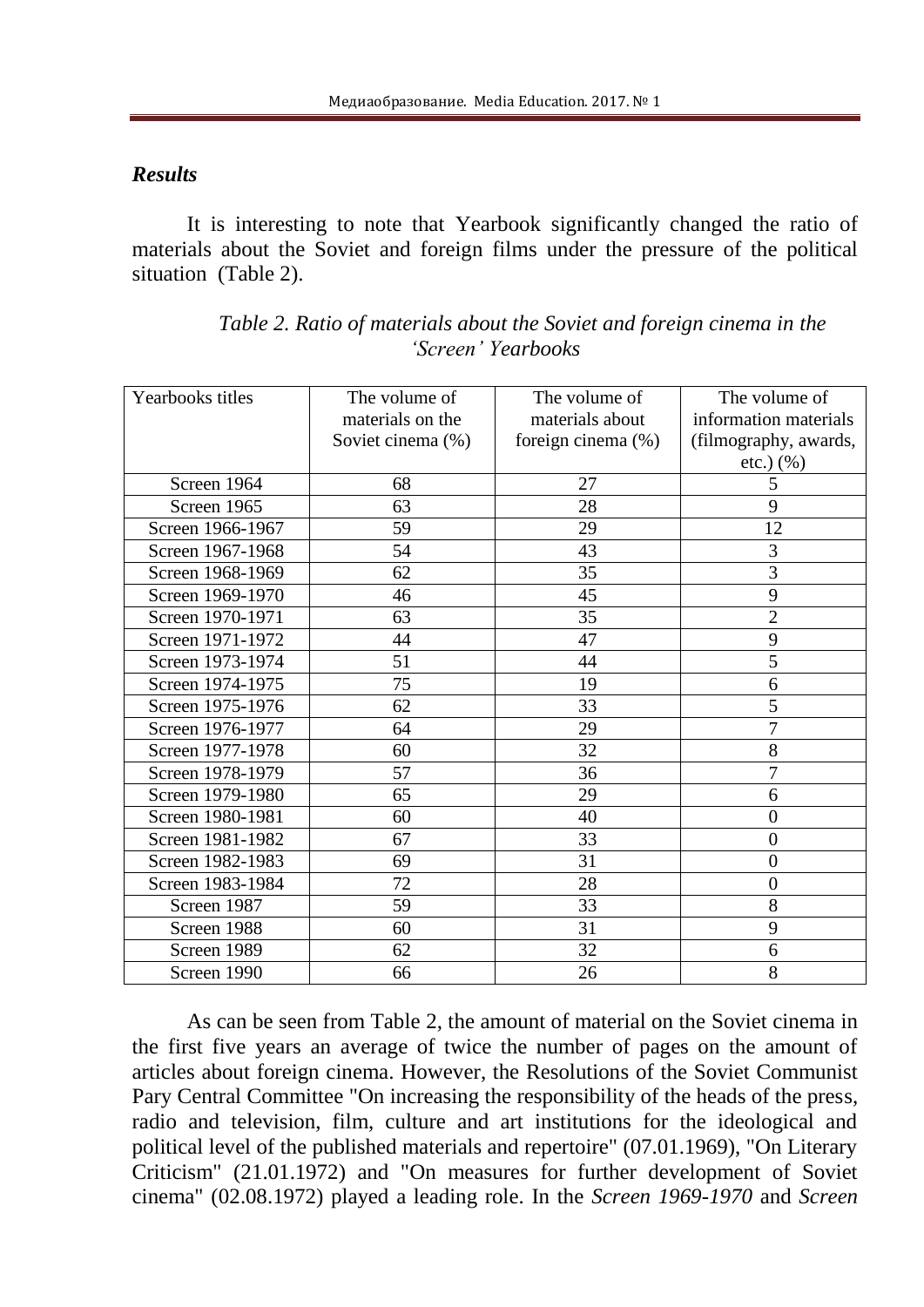*1971-1972* amount of material on the Soviet and foreign cinema almost on par, and, starting with the *Screen 1973-1974,* the volume of articles on Soviet cinema has always greatly exceeded the amount of foreign materials, reaching the highest threshold in the *Screen 1974-1975* (75% vs. 19%) and *Screen 1983-1984* (72% vs. 28%).

The equality between the materials about the film industry of the socialist and Western countries in the Screens in the light of communist Party Resolutions this could be equated with the "propaganda of the bourgeois cinema" (with all the practical consequences ensuing therefrom), and the compilers of yearbooks wwre apparently sensitive for it. Yearbook listened to the directives of the Resolutions, where it was clearly stated the necessity to promote the socialist movies with communist ideology and criticism from all western movies [Resolution..., 1972].

So there is nothing surprising in the fact that, starting with the *Screen 1973- 1974*, and up to the time of perestroika: the articles on the cinema of the socialist and developing countries, loyal to the Soviet Union was dominated in the materials about foreign cinema.

Why informational materials (filmography, information about prizes at festivals, etc.) disappeared on the threshold of the 1980s, and only appeared in the *Screen 1987*? Here it is hard to assume any direct influence of censorship and Resulutions: lists of the films in the Soviet box office were not secret (at the same times, they always appear in the December issue of the *Soviet Screen*). Perhaps the *Screen* wanted to save on annual volume of books?

The content of yearbooks were the materials that are already published previously (in the *Soviet Screen, Cinema Art, Soviet Culture, Film Festival Satellite* and others.), some texts written specifically for a particular collection. Thus, the drafters thought, "screens" were supposed to provide readers not only the annual panorama of cinema, but also the best, most relevant articles of the Soviet film critics and film experts. 24 issues of *Screen* thematic collections were published from 1965 to 1990. The volume of each of the Yearbook was from 175 to 388 pages. Each Yearbook published dozens of articles, artistic portraits and interviews relating to both the Soviet and foreign cinema.

Standard Yearbooks' structure was as follows:

- Section "Close-up" (on the achievements of the Soviet cinema of the current period);

- "Controversy", "Discussion" (review of Soviet films, caused controversy, controversial opinions);

- "Reflections and reviews" (theoretical articles that analyze trends, genres and types of films);

- "Portraits" (creative portraits of Soviet filmmakers);

- "Creative Stand" (articles of Soviet masters of the screen - directors, actors);

- "Before the film, after the film," "Club of interesting meetings" (interview with the masters of Soviet cinema):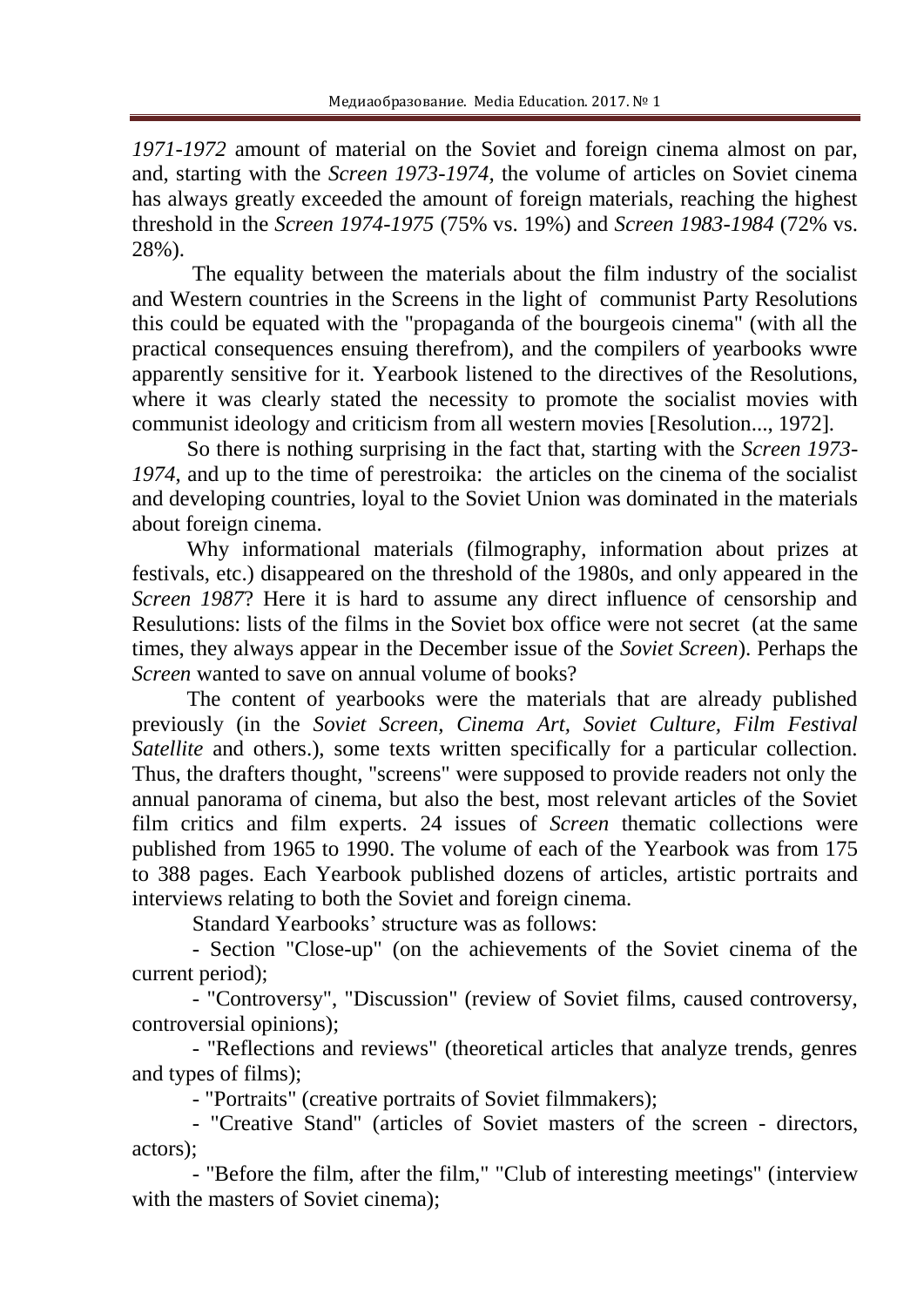- "Anniversaries," "People, events, films," "Pages from the history of cinema" (article to anniversaries screen masters and distinguished films, articles on the history of cinema);

- "Dating", "Screens of the world", "Meeting", "In the picture, and behind the scenes" (interview with foreign filmmakers and the articles about the foreign movie, including topics about the films and guests of Moscow and other international festivals).

- A reference section (filmographies, film awards, prizes).

From time to time Yearbook had different thematic headings (such as "Man and War", "Debuts", "Shield and Music", "Classic" and others.).

The compilers of the first yearbooks were critics M. Dolinsky and S. Chertok (1931-2006). S. Chertok was the only collector from 1970 to 1975. E. Bauman and G. Dolmatovskaya were the collectors of *Screen 1974-1975* and *Screen 1975-1976*. Y. Turin (1938-2016) and G. Dolmatovskaya were the *Screen* Yearbooks' collectors since 1978 and up to the last issue.

The authors of Yearbookss, in most cases were well-known Soviet film critics, many of which occupy leading positions in specialized editions of magazines and newspapers, in the film instituts (Table 3).

| $N_2$          | The names of film experts, film critics, | The number of articles published by     |
|----------------|------------------------------------------|-----------------------------------------|
|                | the most frequently published article    | these film experts, film critics on the |
|                | on the subject of the Soviet feature     | subject of the Soviet feature films in  |
|                | films in the Screen Yearbook             | the Screen Yearbook                     |
|                | Y. Turin *                               | 17                                      |
| $2 - 3$        | M. Dolinsky & S. Chertok **              | 15                                      |
| $\overline{4}$ | E. Gromov                                | 14                                      |
| 5              | L. Zakrzhevskaya                         | 12                                      |
| 6              | E. Bauman                                | 11                                      |
|                | R. Yurenev                               | 11                                      |
| 8              | D. Pisarevsky                            | 10                                      |
| 9              | M. Zak                                   | 10                                      |
| 10             | V. Baskakov                              | 8                                       |
| 11             | I. Levshina                              | 8                                       |
| 12             | T. Khloplyankina                         | 8                                       |
| 13             | I. Shilova                               | 8                                       |
| 14             | A. Zorky                                 | 8                                       |
| 15             | L. Anninsky                              | 7                                       |
| 16             | V. Ivanova ***                           |                                         |
| 17             | G. Kapralov                              | 6                                       |
| 18             | M. Kuznetsova                            | 6                                       |
| 19             | A. Medvedev                              | 6                                       |
| 20             | N. Sumenov                               | 6                                       |
| 21             | J. Warsawsky                             | 6                                       |

*Table 3. The main authors of the 'Screen' Yearbooks (1965-1990)*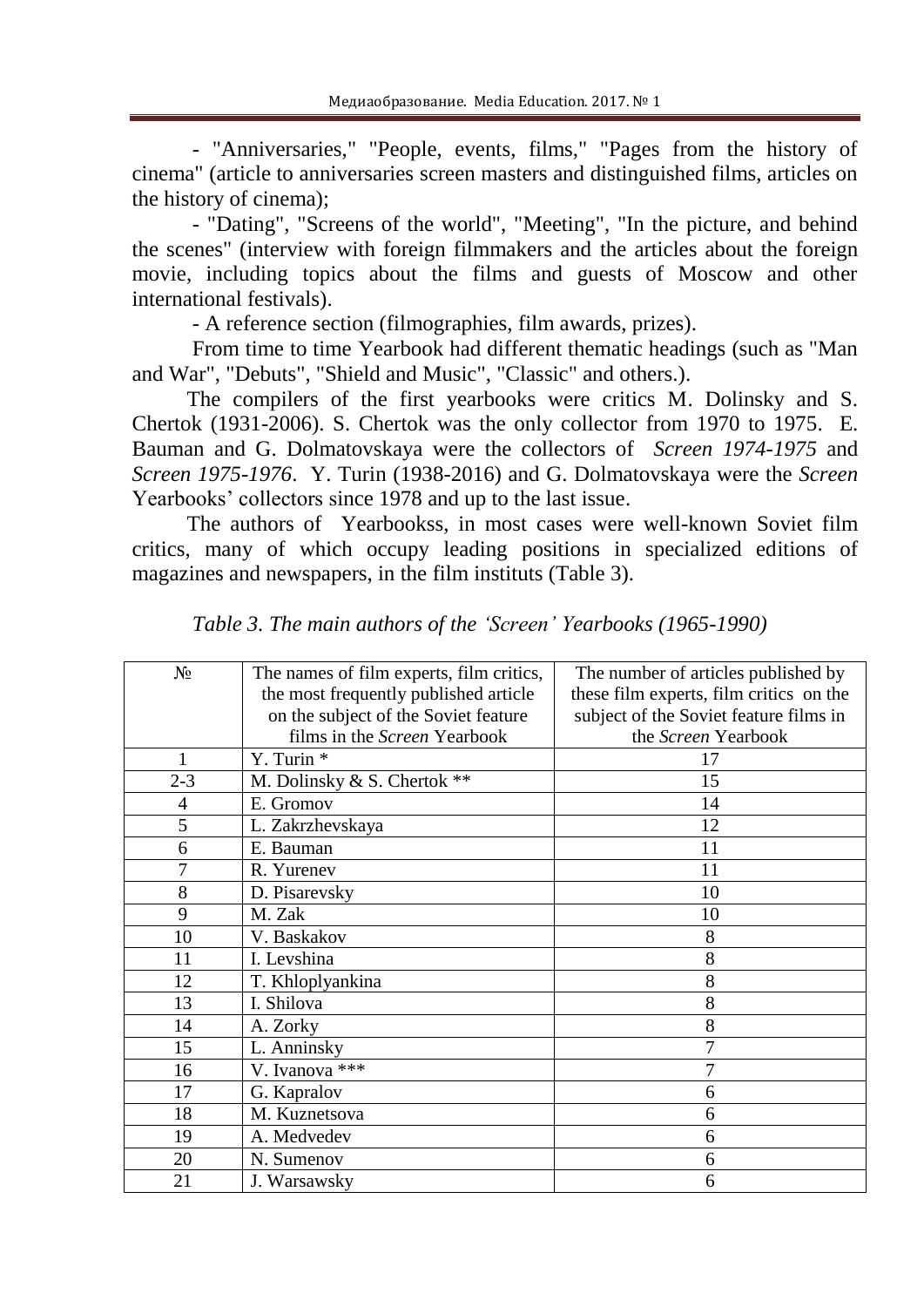\* Some Y. Turin's articles were published under the pen name as Samarin.

\* Some articles of M. Dolinsky & S. Chertok also printed under the pen names as M. Zinoviev and S. Markov. Some their materials are available in the *Screen* collections without reference to the authorship.

\*\*\* Some V. Ivanova's articles also printed under the pen name as V. Esina.

1. Dr. Y. Turin (1938-2016), film critic, editor, novelist and screenwriter. He graduated from the Institute of Cinematography (1962). He worked as an editor at the publishing house *Soviet Russia* (1962-1974). Since 1974, he has become a leading researcher at the Research Institute of Film Arts. He was the winner of the Award of Union of Cinematographers (1981). Author of several books on the subject of cinema.

2-3. M. Dolinsky (born in 1930) is journalist, film critic and editor. S. Chertok (1931-2006) was journalist, film critic, editor. He was the head of information section in *Soviet Screen* from 1964 to 1975, the researcher in Research Institute of Theory and History of Cinema from 1976 to 1979. Author of several books on the subject of cinema. Since 1979, he lived in Israel, where he successfully continued his journalistic activities.

4. Prof. Dr. E. Gromov (1931-2005), film critic, screenwriter, film educator. He graduated from the Moscow State University (1954). He was a member of the Communist Party. He was the researcher at the Institute of Philosophy of the Academy of Sciences, State Institute of Art Academy of Sciences, Research Institute of Theory and History of Cinema. He wrote the scripts for several popular scientific and documentary films. He was also professor in the Institute of Cinematography (1967-1969, 1987-2005). Author of several books on the subject of cinema.

5. Dr. L. Zakrzhevskaya (born in 1940), film criticc and screenwriter. She graduated from the the Institute of Cinematography. Author of many articles on the subject of cinema.

6. E. Bauman (born in 1932), film critic, editor. She graduated from Institute of Theater Art (1955). She was the head of Department of Soviet cinema in the magazine *Soviet Screen* for many years.

7. Prof. Dr. R. Yurenev (1912-2002), film critic, screenwriter, film educator. He graduated from the Institute of Cinematography (1936). He was the winner of the Award of Union of Cinematographers. He taught the Institute of Cinematography (1939-2002). He also worked in the magazine *Cinema Art* (1946- 1948), in the Institute of Art History of the Academy of Sciences (1948-1974), Research Institute of Theory and History of Cinema (1974-2002). He was the author of many works on the history, genre and ideological problems of cinematography. He wrote the scripts of the several documentaries. He was one of the most influential representatives of the official Soviet film critics, receiving accreditation to the major international film festivals.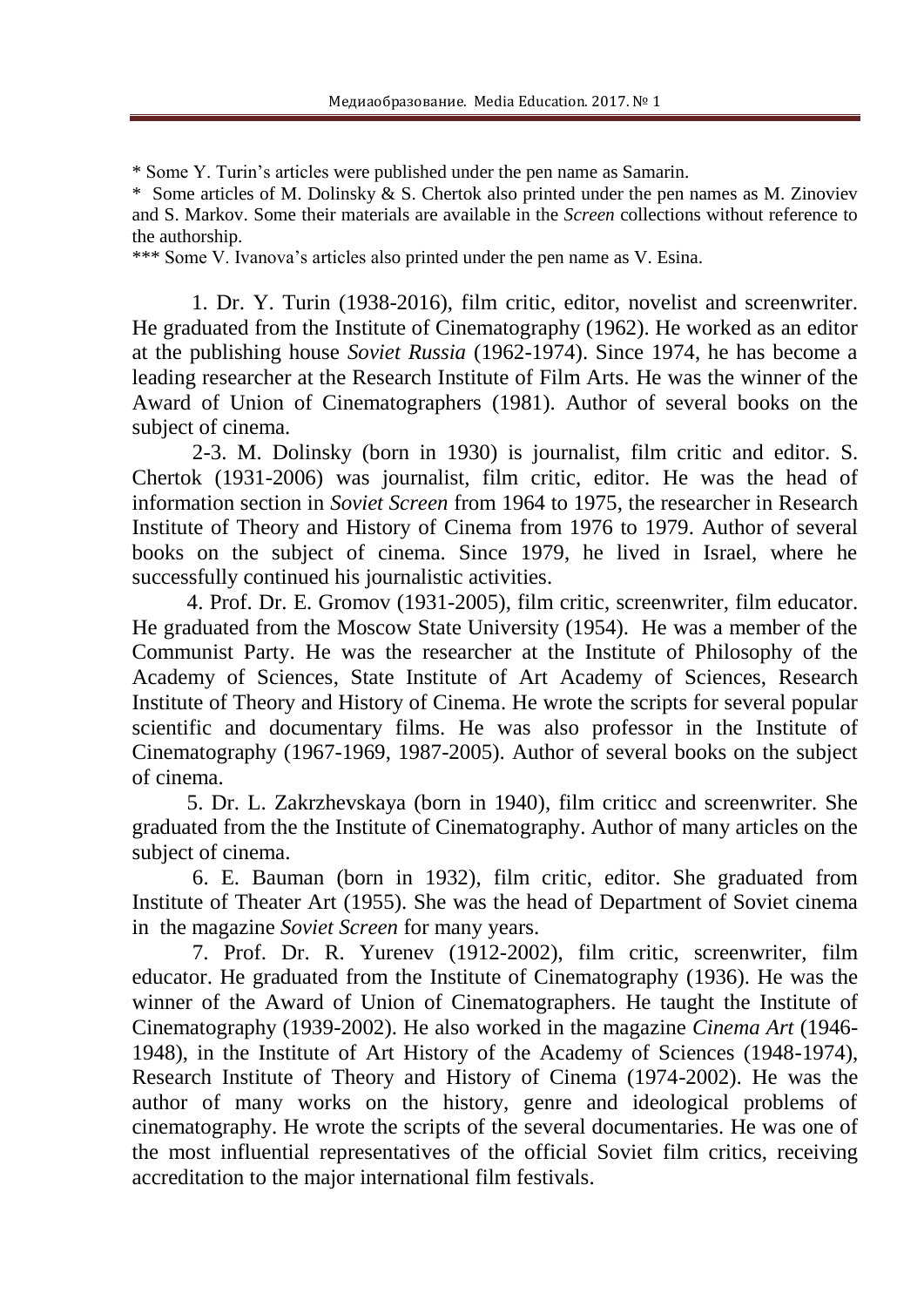8. Dr. D. Pisarevsky (1912-1990), film critic, screenwriter and editor. He graduated from the Academy of Communist education (1934). He was a member of the Communist Party. He was Chief Editor of *Soviet Screen* (1961-1975), the author of several books and many articles on the topic of cinema. He was one of the most influential representatives of the official Soviet film critics in 1960s – 1970s.

9. Dr. M. Zak (1929-2011), film critic, film researcher. He graduated from the Institute of Cinematography (1952). He was a member of the Communist Party. Since 1974 he worked at the Research Institute of Theory and History of Cinema, has gone from a research assistant to the Deputy Director. He was the winner of the prize *Nika* for achievements in the field of film studies (2004), the author of many books and articles on the theory and history of cinema.

10. Prof. Dr. V. Baskakov (1921-1999), film critic. He was a member of the Communist Party. He held the post of first deputy chairman of the State Committee for Cinematography of the USSR (1963-1973), and director of the Research Institute for History and Theory of Cinema / Motion Picture Arts Research Institute (1973-1987). Author of many books and articles, mainly devoted to foreign films and ideological struggle on the screen. He was one of the most influential representatives of the official Soviet film critics, receiving accreditation to the major international film festivals.

11. Dr. I. Levshina (1932-2009), film critic, film educator. She graduated from the Moscow State University (1954). Author of books dedicated to the works of leading Russian actors, and problems of film education in schools.

12. T. Khloplyankina (1937-1993), film critic, screenwriter and editor. She graduated from the Institute of Cinematography (1959). She worked in the *Culture* newspaper, *Literary Gazette.* She was also the deputy editor in *Soviet Screen* (1990-1992). She was the author of many articles about cinema.

13. Dr. I. Shilova (1937-2011), film critic, film educator. She graduated from the Institute of Cinematography (1962). She worked in Research Institute for History and Theory of Cinema and Institute of Cinematography. She was the author of many books and articles about cinema.

14. A. Zorky (1935-2006), film critic and journalist. He graduated from the Institute of Cinematography. For several decades he worked in the *Literary Gazette, Soviet Screen,* and *Cinema Art*. He was the author of many articles about cinema.

15. L. Anninsky (born in 1934), film critic, literary critic, editor. He graduated from the Philological Faculty of Moscow State University (1956). Laureate the prizes of Cinematographers' Union (1980), *Literary Russia* (1984, 1999), *October* (1983), *Literary Review* (1988, 1989), *Zvezda* (1995), *Archer*  (1996; 1998), television *TEFI* (1996). He worked in the magazine *Soviet Union* (1956-1957), in the *Literary Gazette* (1957-1960), in the journal *Znamya (*1960- 1967), at the Institute of Concrete Sociological Research (1968-1972), in magazine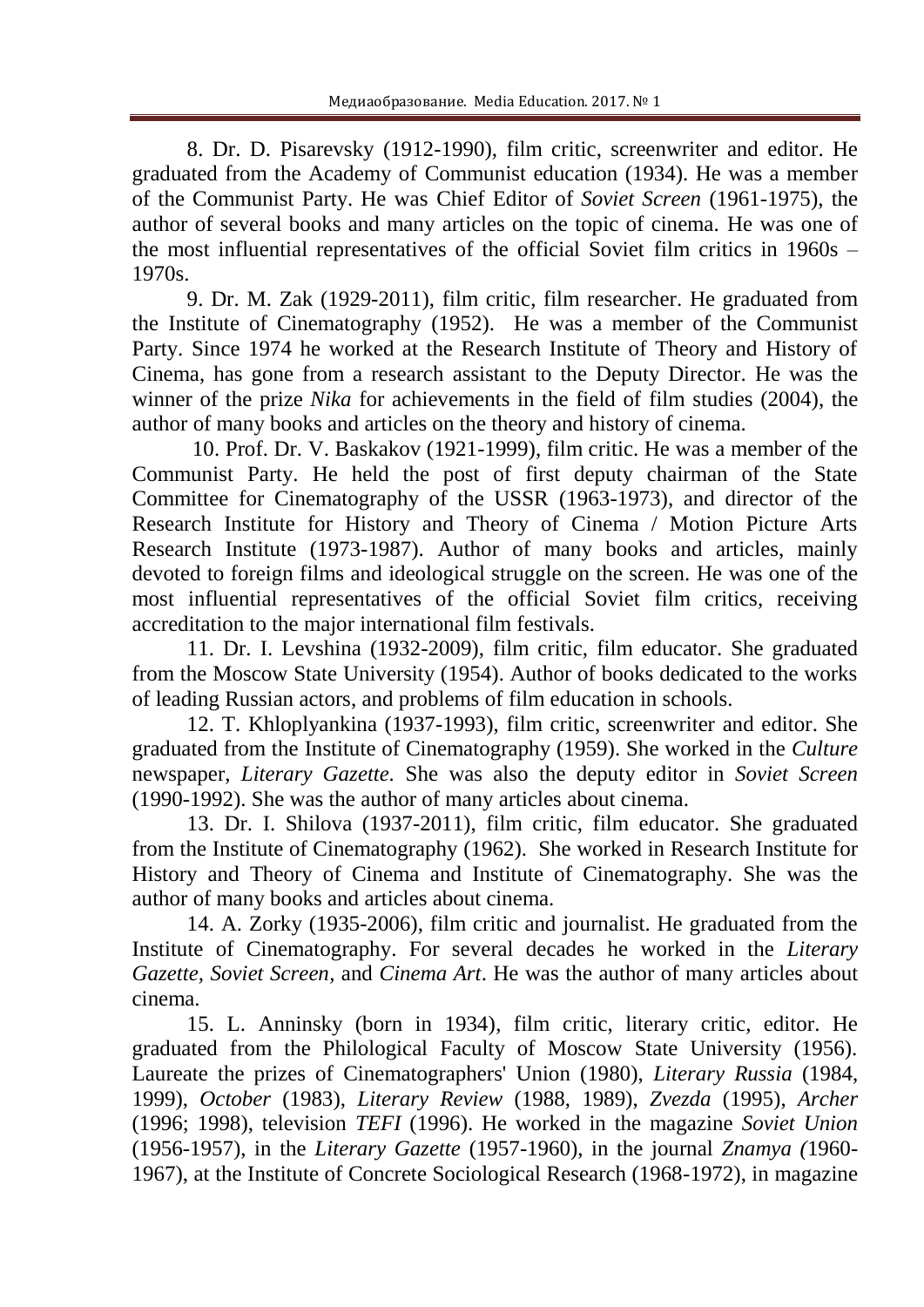*Friendship of peoples* (1972-1991), *Literary Review* (1990-1992), *Homeland* (1992) He is the author of many books and articles on cinema.

16. V. Ivanova (1937-2008), film critic, journalist and editor. He worked in *Moskovsky Komsomolets* and *Soviet Culture.* She was a member of Communist Party. She was the author of many articles on cinema.

17. Dr. G. Kapralov (1921-2010), film critic, journalist, writer. He was a member of Communist Party. He held the prestigious post of deputy head of Department of Literature and Art in the main Soviet newspaper *Pravda*. As the correspondent of *Pravda* he visited regularly at major international film festivals. He headed the Moscow section of the critics of the Union of Cinematographers of the USSR (1962-1986). He held also the post of vice-president International Federation of Film Critics (FIPRESCI) (1967-1986). He was the anchorman of a popular Soviet TV program *Cinema Panorama* (1976-1979). He was the author of several books and many articles on the topic of cinema.

He was one of the most influential representatives of the official Soviet film critics in  $1960s - 1980s$ .

18. M. Kuznetsova, a film critic, journalist, author of several articles on the cinema.

19. Dr. A. Medvedev (born in 1938), film critic, editor, film educator. He graduated from the Institute of Cinematography (1960). Honored Artist of Russia, twice winner of the *Nika* Award. He was a member of Communist Party. He worked in the Bureau of Propaganda of Soviet cinema as a guidance counselor, head of lecture department, and since 1964 - the director. He was editor of *Soviet Film* (1966-1972). Since 1972 he worked as the deputy editor, and (from 1982 to 1984) as editor in chief of the magazine *Cinema Art.* He was the first deputy (1987-1989) and chairman (1989-1991) of the State Committee for Cinematography of the USSR. The top of the career was position of the chairman of the State Committee for Cinematography of the Russian Federation (1992- 1999). Since 1999 he is President of the International Fund for Film and Television Development for Children and Youth (Rolan Bykov Foundation). He is the author of several books and many articles about cinema.

20. Dr. N. Sumenov (1938-2014), film critic, editor, film educator. He graduated from the Institute of Cinematography. He was a member of Communist Party, the chief editor of experimental creative association in *Mosfilm.* He was also editor maneger in *Cinema Art* and advisor of the Minister of Culture of the Russian Federation and member of the State Council, and professor in taught in Institute of Cinematography. He was the author of many works on the subject of cinema.

21. J. Warsawsky (1911-2000), film critic, screenwriter and editor. He graduated from Institute of Theater Art (1935). He was a member of Communist Party. He worked as a deputy editor of *Cinema Art*. He was the author of many books and articles on cinema topic.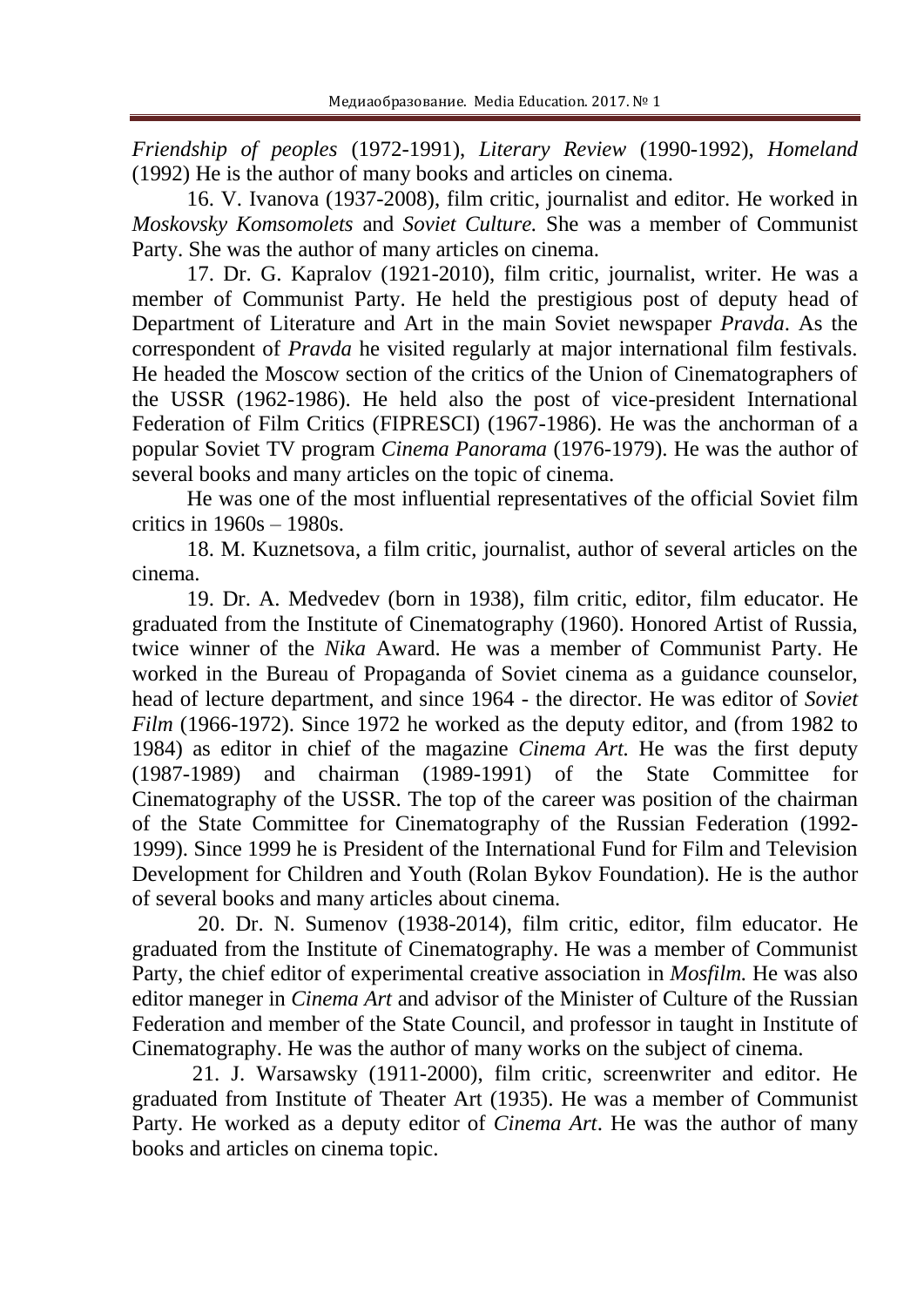#### **Conclusios**

So, *Screen* Yearbooks more than a quarter century became a sort of mirror of the Soviet criticism of the 1960s - 1980s, reflecting its ups and downs, forced to default figures, ideological passages, thaw and perestroika hopes...

Russian film criticism changed significantly now, but compared to thaw and perestroika times not always in the best possible way. For example, glamorous and glossy, often superficial film critics dominate in the press and Internet…

Many of the authors of the *Screen* Yearbooks for a long time are no longer alive... Some of the critics have gone into other professions... But life goes on, and the Russian film criticism, in my opinion, still be able to delight true fans of the film art deep level of analysis...

#### **References**

Afanasyev, A. (1986). Is still much room... *Screen 1983-1984*. Moscow: Art, pp. 91-93.

Alexeev, M. (1976). Alexander Dovzhenko. *Screen 1974-1975.* Moscow: Art, pp. 138-140.

Alexeev, M. (1978). Army of the people and the movie screen. *Screen 1976-1977*. Moscow: Art, pp. 44-54.

Alexeev, M. (1983). Miraculous power (Sholokhov and movie) // *Screen 1980-1981.* Mowcow: Art, pp. 22-27.

Alexeeva, N. (1985). Is not so little - to be a mother... (Lyudmila Zaitseva). *Screen 1982-1983.* Moscow: Art, pp.118-124.

Andreev, B. (1987). The road to the title role (Marina Levtova). *Screen 1987.* Moscow: Art, pp. 135-140.

Anninsky, L. (1965). Exactly what people need. *Screen 1964.* Moscow: Art, pp. 121-125.

Anninsky, L. (1967). It's not the point, daddy! *Screen 1966-1967*. Moscow: Art, pp. 98-104.

Anninsky, L. (1968). Eulogy for Vikniksor, connoisseur of Latin. *Screen 1967-1968.* Moscow: Art, pp. 53-55.

Anninsky, L. (1968). Thoughts after the film. *Screen 1967-1968.* Moscow: Art, pp. 27-34.

Anninsky, L. (1969). A Unconventional triangle. *Screen 1968-1969.* Moscow: Art, pp. 80-81.

Anninsky, L. (1986). Yasnaya Polyana. Astapovo. Eternity. *Screen 1983-1984.* Moscow: Art, pp. 82-87.

Anninsky, L. (1990). Asya's misfortune. *Screen 1990.* Moscow: Art, pp. 188-192.

Babochkina, N. (1983). In the beginning was the word. *Screen 1980-1981*. Moscow: Art, pp. 77- 80.

Baskakov, V. (1968). Good work. *Screen 1967-1968.* Moscow: Art, 1968, pp. 72-75.

Baskakov, V. (1976). They Fought for Their Country. *Screen 1974-1975*. Moscow: Art, pp. 24- 28.

Baskakov, V. (1982). Life Devoted to humanity. *Screen 1979-1980.* Moscow: Art, pp. 84-88.

Baskakov, V. (1983). Viability of creativity (the Word of S. Gerasimov). *Screen 1980-1981.* Moscow: Art, pp. 118-120.

Baskakov, V. (1984). Multinational Soviet cinema in motion the development. *Screen 1981- 1982.* Moscow: Art, pp. 5-12.

Baskakov, V. (1987). Continuity of generations (Notes on young filmmakers). *Screen 1976- 1977.* Moscow: Art, pp. 29-35.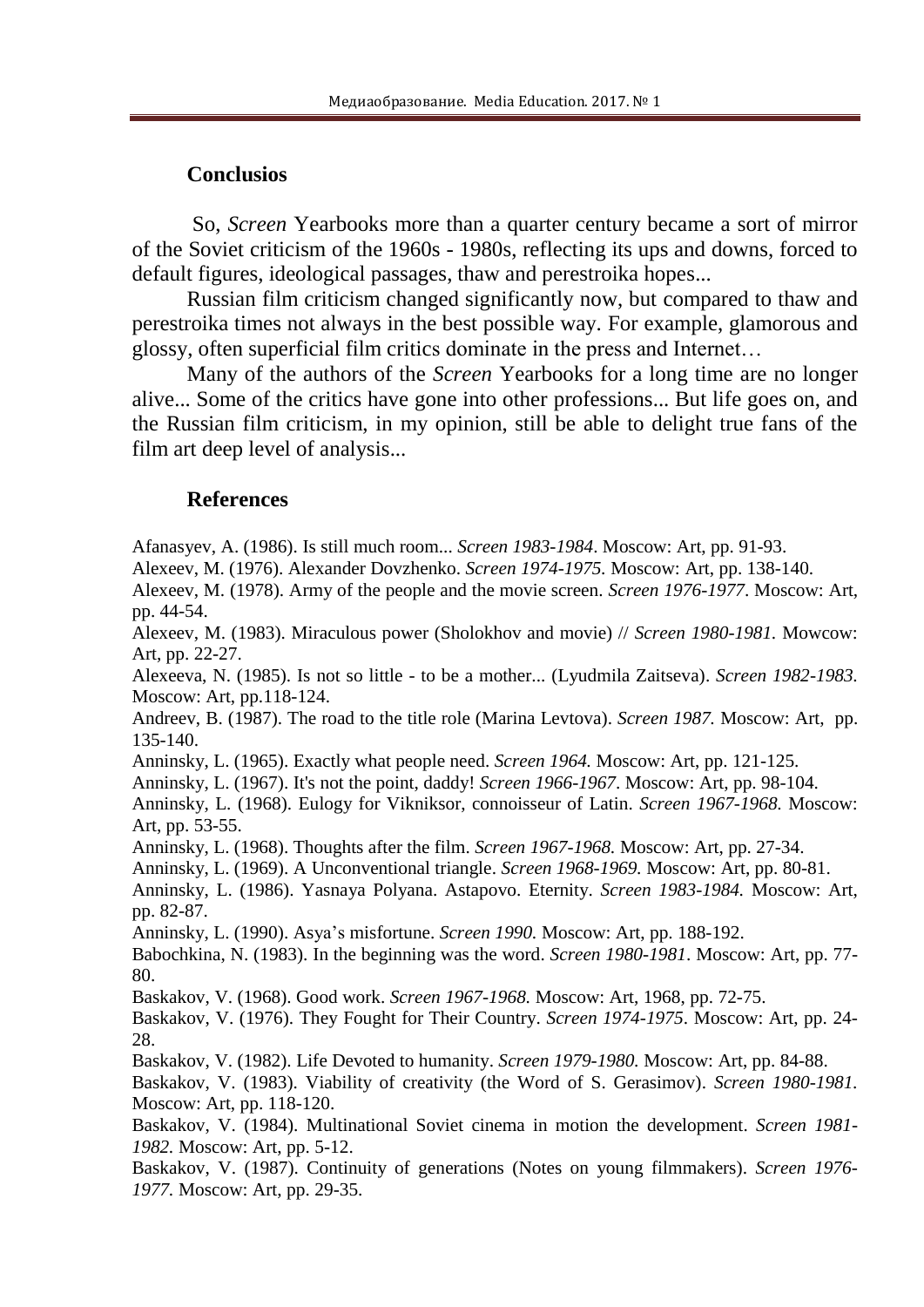Baskakov, V. (1987). Pages of History. *Screen 1987.* Moscow: Art, pp. 86-90. Baskakov, V. (1990). Yevgeny Zamyatin and cinema screen. *Screen 1990.* Moscow: Art, pp. 287-290. Bauman, E. (1967). Bureaucrat, an innovator and a pair of lovers in addition. *Screen 1966-1967.* Moscow: Art, pp. 173-175. Bauman, E. (1976). Flight Formula. *Screen 1974-1975.* Moscow: Art, pp. 124-129. Bauman, E. (1977). Sons of his time. *Screen 1975-1976.* Moscow: Art, pp. 76-80. Bauman, E. (1978). Freestyle wind romance. *Screen 1976-1977.* Moscow: Art, pp. 104-107. Bauman, E. (1979). What is the happiness of the human. *Screen 1977-1978*. Moscow: Art, pp. 101-103. Bauman, E. (1981). Fidelity great writer. *Screen 1978-1979.* Moscow: Art, pp. 149-151. Bauman, E. (1986). Time and people (Kiev-84). *Screen 1983-1984.* Moscow: Art, pp. 139-144. Bauman, E. (1984). Know where light. *Screen 1981-1982.* Moscow: Art, pp. 65-67. Bauman, E. (1987). Link of Times (Minsk-85). *Screen 1987.* Moscow: Art, pp. 146-151. Bauman, E. (1988). Tight Knot. *Screen 1988.* Moscow: Art, pp. 104-106. Bauman, E. (1990). Passion Office. *Screen 1990.* Moscow: Art, pp. 138-143. Beilin, A. (1970). Actor-69. Screen 1969-1970. Moscow: Art, pp. 76-81. Belova, L. (1976). *Mothers and Daughters*. Unexpected Hero. *Screen 1974-1975*. Moscow: Art, pp. 89-92. Belova, L. (1981). At all times. *Screen 1978-1979.* Moscow: Art, pp. 87-89. Bleyman, M. (1966). Start. *Screen 1965.* Moscow: Art, pp. 143-144. Bleyman, M. (1967). Reflections on stamps. *Screen 1966-1967*. Moscow: Art, pp. 166-170. Bleyman, M. (1968). Rules. *Screen 1967-1968.* Moscow: Art, pp. 80-82. Bleyman, M. (1969). Adaptation. Again ?! *Screen 1968-1969.* Moscow: Art, pp. 145-147. Bleyman, M. (1970). Archaists or innovators? *Cinema Art*, N 7. Bocharov, A. (1975). Intransigence and impulse. *Screen 1973-1974.* Moscow: Art, pp. 15-18. Bogomolov, Y. (1990). 'Little Vera'. *Screen 1990*. Moscow: Art, pp. 129-130. Borodin, A. (1972). *The Seagull* by Alla Demidova. *Screen 1971-1972.* Moscow: Art, pp. 45-46. Borodin, A. (1975). Genocide, the thirteenth century. *Screen 1973-1974.* Moscow: Art, pp. 41- 43. Bozhovich, V. (1990). 'Little Vera' *Screen 1990*. Moscow: Art, p.128. Cherepanov, Y. (1981). The man lives. *Screen 1978-1979.* Moscow: Art, pp. 72-75. Cherepanov, Y. (1984). On the rod of life. *Screen 1981-1982.* Moscow: Art, pp. 58-61. Chernyaev, P. (1985). Freaks and their faithful wives. *Screen 1982-1983.* Moscow: Art, pp. 40- 42. Chertok, S. (1971). Minsk: results and suggestions. *Screen 1970-1971.* Moscow: Art, pp. 123- 128. Chertok, S. (1972). Nicholas Olyalin. *Screen 1971-1972.* Moscow: Art, pp. 60-62. Chertok, S. (1975). Bolot Shamshiev and his films. *Screen 1973-1974*. Moscow: Art, pp. 80-82. Demin, V. (1973). Lessons instantaneously. *Soviet Screen.* 1973, № 24, pp. 4-5. Demin, V. (1975). The laughter genre. *Screen 1973-1974*. Moscow: Art, pp. 48-51. Demin, V. (1988). Work hard, tormented and do not worry! *Screen 1988.* Moscow: Art, pp. 119- 124. Dolinsky, M., Chertok, S. (1965). Babkauskas, which we do not know. *Screen 1964*. Moscow: Art, pp. 114-121. Dolinsky, M., Chertok, S. (1967). Two films based on Pushkin. *Screen 1966-1967.* Moscow: Art, pp. 207-213. Dolinsky, M., Chertok, S. (1968). Metamorphoses. *Screen 1967-1968.* Moscow: Art, pp. 41-45. Dolinsky, M., Chertok. S. (1969). Laughter and sadness. *Screen 1968-1969.* Moscow: Art, pp. 107-109.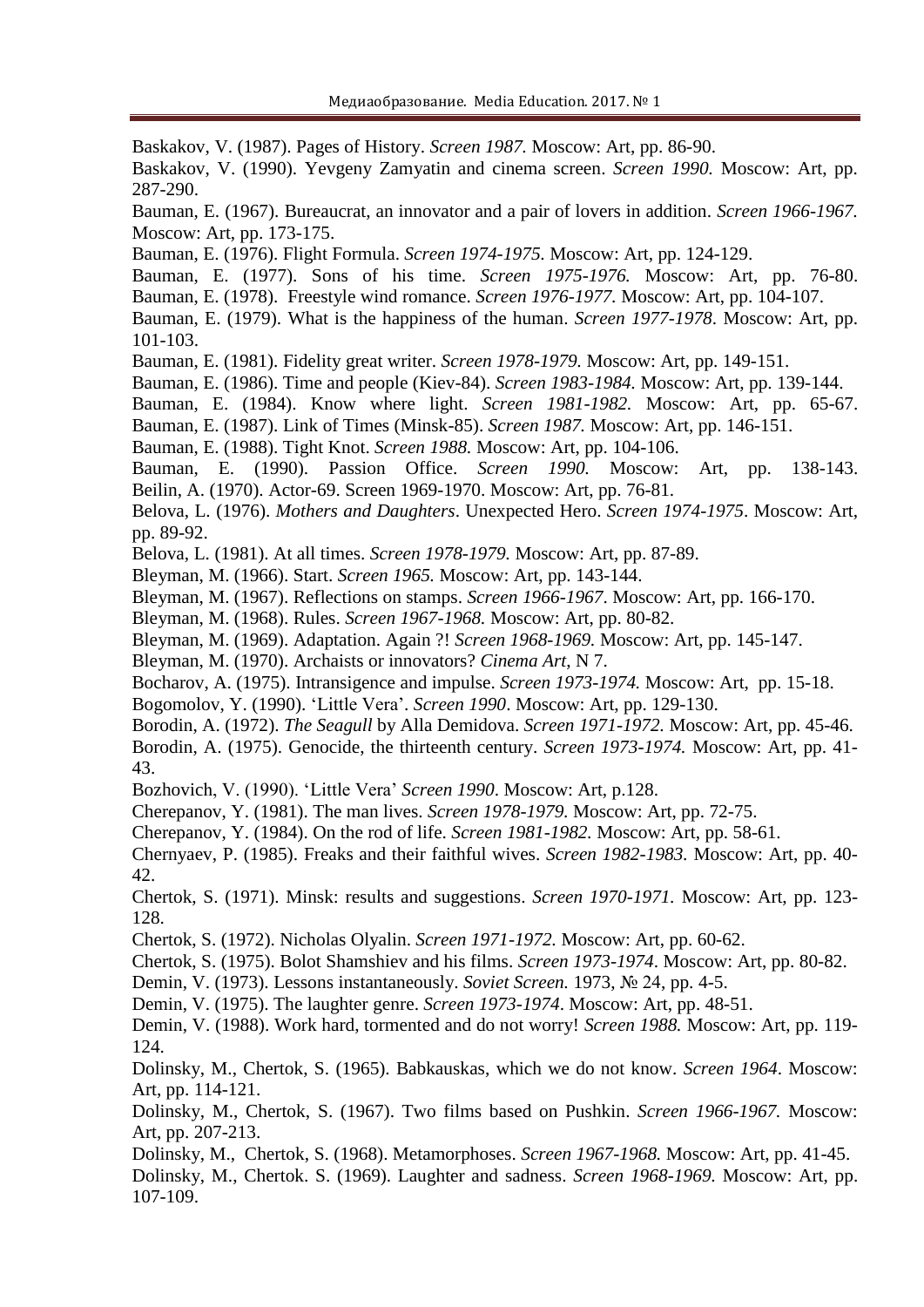Dolmatovskaya, G. (1984). Twenty-four hours in the life of a woman. *Screen 1981-1982.* Moscow: Art, pp. 74-76.

Drach, I. (1966). Opening. *Screen 1965.* Moscow: Art, pp. 29-32.

Drach, I. (1969). When an artist is generous. *Screen 1968-1969.* Moscow: Art, pp. 88-90.

Drobashenko, S. (1981). Impressive panorama. *Screen 1978-1979*. Moscow: Art, pp. 11-17.

Drobashenko, S. (1988). Notes on the contemporary film studies. *Screen 1988*. Moscow: Art, pp. 143-148.

Dubrovina, I. (1967). And that Pechorin? *Screen 1966-1967.* Moscow: Art, pp. 202-203.

Egorov, A. (1976). *The Hottest Month*. *About difficult simpletons.* Screen 1974-1975. Moscow: Art, pp. 83-87.

Elnikova, L. (1990). Creed. *Screen 1990*. Moscow: Art, pp. 28-37.

Ermash, N. (1976). Marina Neelova. *Screen 1974-1975.* Moscow: Art, pp. 159-161.

Erokhin, A. (1986). What is complicity?. *Screen 1983-1984*. Moscow: Art, pp. 102-103.

Erokhin, A. (1988). Non cinema war. *Screen 1988*. Moscow: Art, pp. 93-95.

Esina, V. (1986). Westernization of the history... *Screen 1983-1984.* Moscow: Art, pp. 38-42.

Fedorov, A. (2011). Structural analysis of a media text: stereotypes of the Soviet cinematic image of the war and the film of V. Vinogradov "Eastern Corridor" (1966). *Questions of Cultural Studies*, № 6, pp. 110-116.

Fedorov, A. (2016). Western cinema in the mirror of the Soviet critics (for example, thematic collections of "Myths and Reality": 1966-1989). *Media Education*, N 3.

Fomin, V. (1971). Afterword to victory. *Screen 1970-1971*. Moscow: Art, pp. 27-31.

Fomin, V. (1972). High and earth. *Screen 1971-1972.* Moscow: Art, pp. 96-99.

Fomin, V. (1975). Home and Away. *Screen 1973-1974*. Moscow: Art, pp. 28-31.

Fomin, V. (1977). Pink veil of melodrama. *Screen 1975-1976*. Moscow: Art, pp. 81-84.

Fomin, V. (1989). Undefeated. *Screen 1989.* Moscow: Art, pp. 97-101.

Freilich, S. (1968). Hero of Our Time. *Screen 1967-1968.* Moscow: Art, pp. 14-18.

Freilich, S. (1969). One day of revolution. *Screen 1968-1969.* Moscow: Art, pp. 60-63.

Freilich, S. (1982). Thinking about the film. *Screen 1979-1980.* Moscow: Art, pp. 92-95.

Freilich, S. (1986). Talent it is work. *Screen 1983-1984*. Moscow: Art, pp. 134-138.

Freilich, S. (1990). Anticipation of change. *Screen 1990*. Moscow: Art, pp. 192-194.

Galanov, B. (1969). Missing laughter. *Screen 1968-1969.* Moscow: Art, pp. 104-106.

Gerber, A. (1975). Boy after the war. *Screen 1973-1974.* Moscow: Art, pp. 39-40.

Gerber, A. (1986). Once in a thousand years. *Screen 1983-1984.* Moscow: Art, pp. 97-99.

Gerber, A. (1987). Inna Churikova. *Screen 1976-1977.* Moscow: Art, pp. 160-164.

Gerber, A. (1989). The boy, who are you? Screen 1989. Moscow: Art, pp. 124-129.

Gershenson, O. (2011). Unknown Vinogradov. *Cinema Art*. № 7, pp. 136-144.

Gorelov, D. (2001). The first row, 1961: *Amphibian Man*. <http://www.ozon.ru/context/detail/id/200781/>

Goryunova, N. (1985). Life Lessons. *Screen 1982-1983.* Moscow: Art, pp. 96-98.

Gromov, E. (1969). Paphos of profession. *Screen 1968-1969.* Moscow: Art, pp. 94-95.

Gromov, E. (1972). Opening personality. *Screen 1971-1972.* Moscow: Art, pp. 86-91.

Gromov, E. (1976). *Romance for Lovers*. And you will call trumpeter. *Screen 1974-1975.* Moscow: Art, pp. 79-82.

Gromov, E. (1977). Masters of their own fate. *Screen 1975-1976.* Moscow: Art, pp. 85-87.

Gromov, E. (1978). Our contemporary Ferdowsi. *Screen 1976-1977.* Moscow: Art, pp. 108-111.

Gromov, E. (1981). Plain woman, or feelings of fullness. *Screen 1978-1979.* Moscow: Art, pp. 89-92.

Gromov, E. (1981). School film valtz. *Screen 1978-1979.* Moscow: Art, pp. 31-38.

Gromov, E. (1982). Dream of meeting. *Screen 1979-1980*. Moscow: Art, pp. 54-57.

Gromov, E. (1983). Vine Vaio Valley. *Screen 1980-1981*. Moscow: Art, pp. 72-75.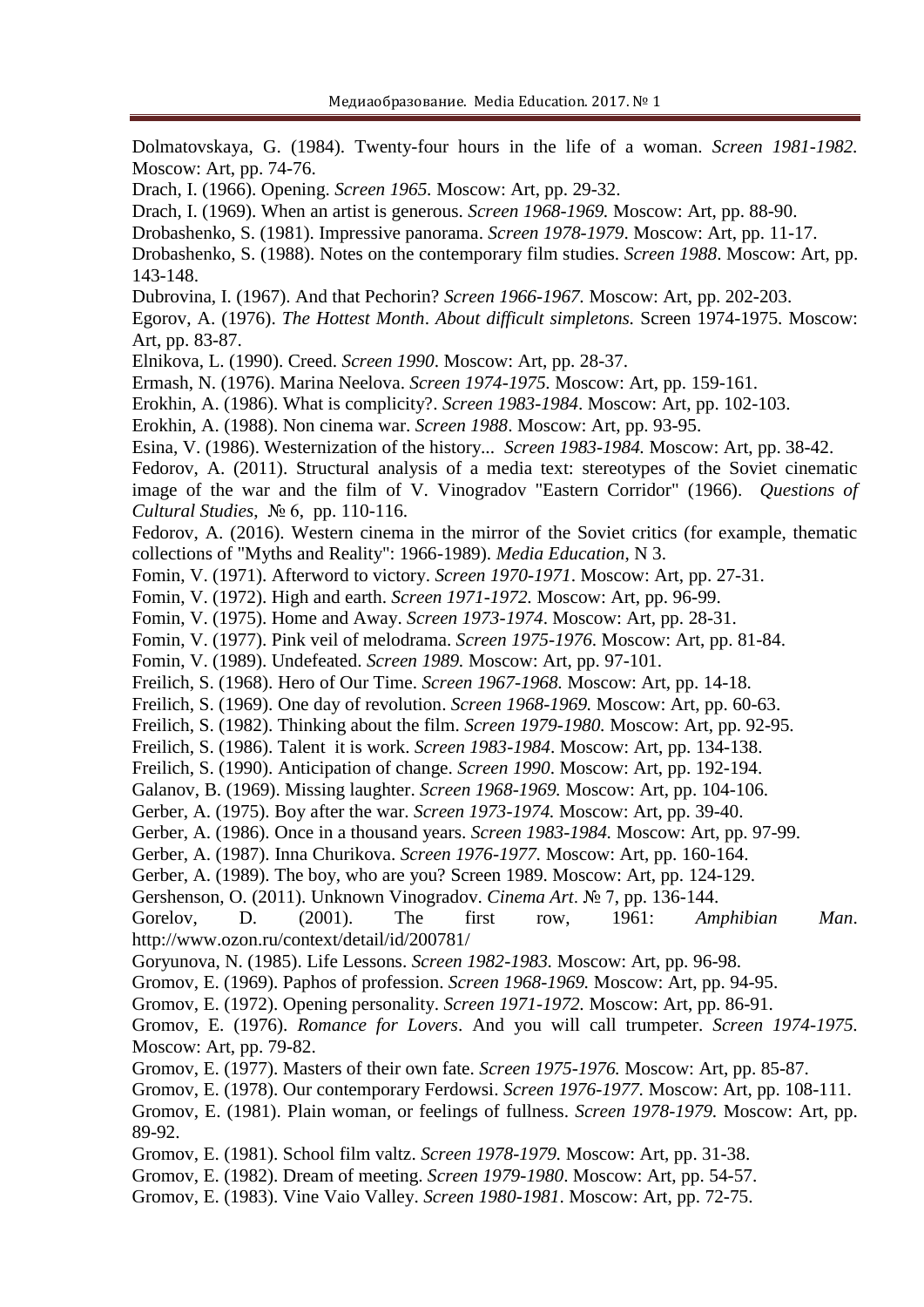Gromov, E. (1984). Thought Wings. *Screen 1981-1982.* Moscow: Art, pp.54-58. Gromov, E. (1985). Station hopes. *Screen 1982-1983.* Moscow: Art, pp. 81-85. Gromov, E. (1986). Burden wishes. *Screen 1983-1984.* Moscow: Art, pp. 88-90. Gromov, E. (1987). Khatyn Nabat. *Screen 1987.* Moscow: Art, pp. 91-95. Gromov, E. (1988). Ice and Fire truths. *Screen 1988*. Moscow: Art, pp. 95-98. Ignatieva, N. (1966). Humor, poetry, wisdom. *Screen 1965*. Moscow: Art, pp. 52-55. Ignatieva, N. (1967). Conversation Continued. *Screen 1966-1967.* Moscow: Art, pp. 28-30. Ignatieva, N. (1983). Next the soul. *Screen 1980-1981*. Moscow: Art, pp. 81-82. Ilyina, N. (1969). I believe ... *Screen 1968-1969.* Moscow: Art, pp. 101-104. Inovertseva, A. (1966). The last day of vacation. *Screen 1965.* Moscow: Art, pp. 34-37. Ivanova T. (1965). Cameo. *Screen 1964.* Moscow: Art, pp. 125-130. Ivanova, T. (1969). "It is hard" - "harder" - "quite difficult ... *Soviet Screen.* 1969, № 24. Ivanova, T. (1970). "It is hard" - "harder" - "quite difficult"... *Screen 1969-1970.* Moscow: Art, pp. 90-95. Ivanova, T. (1976). Boris Andreev. *Screen 1974-1975.* Moscow: Art, pp. 148-153. Ivanova, T. (1976). On Friendship front. *Screen 1974-1975.* Moscow: Art, pp. 48-51. Ivanova, T. (1977). Enchanted Hundred Days. *Screen 1975-1976.* Moscow: Art, pp. 92-96. Ivanova, V. (1967). Alexey Tolstoy and movie. *Screen 1966-1967*. Moscow: Art, pp. 199-201. Ivanova, V. (1967). Lubov Rumyantseva. *Screen 1966-1967*. Moscow: Art, pp. 79-80. Ivanova, V. (1968). Mother's Heart. *Screen 1967-1968.* Moscow: Art, pp. 21-23. Ivanova, V. (1977). Yevgeny Leonov. *Screen 1975-1976*. Moscow: Art, pp. 149-153. Ivanova, V. (1978). Evgenia Simonova. *Screen 1976-1977.* Moscow: Art, pp. 128-129. Ivanova, V. (1990). Madonna of the gate. *Screen 1990*. Moscow: Art, pp. 149-152. Janulaitis, K. (1987). Pages of heroic chronicle. *Screen 1987*. Moscow: Art, pp. 99-101. Kamshalov A. (1977). Ruler of thoughts. *Screen1975-1976.* Moscow: Art, pp. 23-35. Kapralov, G. (1966). Films and symbols. *Screen 1965.* Moscow: Art, pp. 82-84. Kapralov, G. (1967). Through the poet's heart. *Screen 1966-1967*. Moscow: Art, pp. 16-20. Kapralov, G. (1976). Birch of Yegor Prokudin. *Screen 1974-1975*. Moscow: Art, pp. 74-76. Kapralov, G. (1977). It all started with prize. *Screen 1975-1976.* Moscow: Art, pp. 66-69. Kapralov, G. (1981). Prometheus XX century. *Screen 1978-1979*. Moscow: Art, pp. 188-190. Kapralov, G. (1988). "After", which should not be. *Screen 1988.* Moscow: Art, pp. 84-86. Karaganov, A. (1971). Guilties' Drama. *Screen 1970-1971*. Moscow: Art, pp. 57-62. Karaganov, A. (1972). Responsibility of the criticism. *Screen 1971-1972*. Moscow: Art, pp. 92- 96. Karaganov, A. (1976). The Great Patriotic War in the images of Soviet cinema. *Screen 1974- 1975*. Moscow: Art, pp. 8-16. Kardin, V. (1965). Both better. *Screen 1964.* Moscow: Art, pp. 66-73. Kardin, V. (1966). Is parallel lines converge? *Screen 1965.* Moscow: Art, pp. 88-91. Kazakova, R. (1970). Everything should be humanly. *Screen 1969-1970.* Moscow: Art, pp. 44- 46. Kazarinov, V. (1976). The rank is soldier of the Fatherland. *Screen 1974-1975.* Moscow: Art, pp. 46-48. Khanyutin, Y. (1969). Uunfulfilled. *Screen 1968-1969.* Moscow: Art, pp. 112-115. Khanyutin, Y. (1971). On the verge of genres. Notes about the films of young. *Screen 1970- 1971.* Moscow: Art, pp. 116-122. Khanyutin, Y. (1979). Nikita Mikhalkov. *Screen 1977-1978.* Moscow: Art, pp. 131-136. Khloplyankina, T. (1965). Versus. *Screen 1964.* Moscow: Art, pp. 110-114.

Khloplyankina, T. (1966). Whether the ice is broken? *Screen 1965.* Moscow: Art, pp. 100-107. Khloplyankina, T. (1969). At the far, the civil. *Screen 1968-1969.* Moscow: Art, pp. 70-74.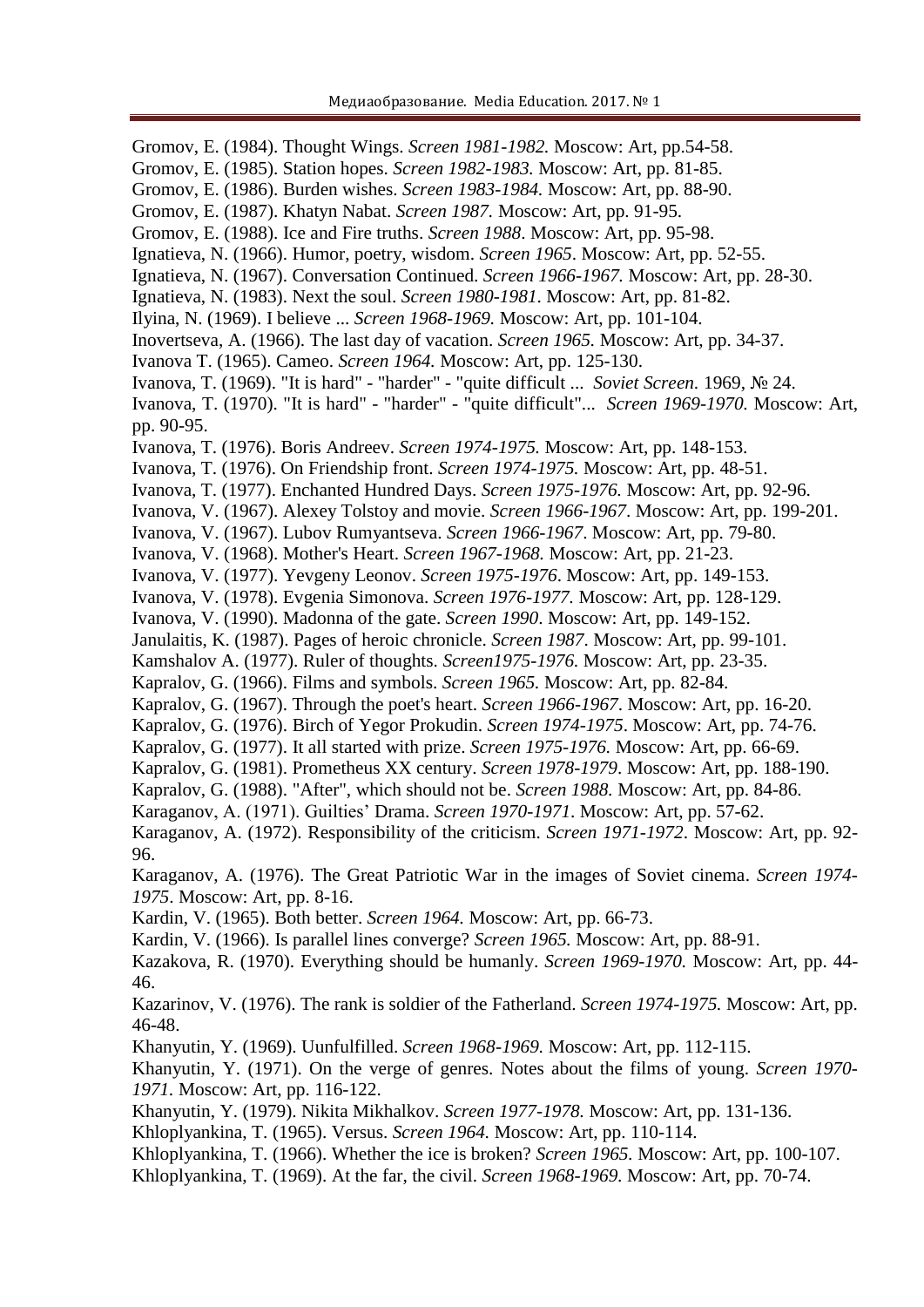| Khloplyankina, T. (1972). "With me that's what happens" Screen 1971-1972. Moscow: Art, pp.<br>$75 - 77.$                                                                                                                                                                                                                                                                                                                                                                                                                                                                                                                                                              |
|-----------------------------------------------------------------------------------------------------------------------------------------------------------------------------------------------------------------------------------------------------------------------------------------------------------------------------------------------------------------------------------------------------------------------------------------------------------------------------------------------------------------------------------------------------------------------------------------------------------------------------------------------------------------------|
| Khloplyankina, T. (1975). Return. Screen 1973-1974. Moscow: Art, pp. 64-66.<br>Khloplyankina, T. (1975). Two Shurka and Tatiana. Screen 1973-1974. Moscow: Art, pp. 94-96.<br>Khloplyankina, T. (1976). Two travel to youth. Screen 1974-1975. Moscow: Art, pp. 120-123.<br>Khloplyankina, T. (1977). Hello, Dersu! Screen 1975-1976. Moscow: Art, pp. 170-173.<br>Kholodov, E. (1966). Neither the letter nor the fact. Screen 1965. Moscow: Art, pp. 96-97.<br>Klado, N. (1967). So what's the deal, the critic? Screen 1966-1967. Moscow: Art, pp. 98-104.<br>Kolesnikova, N. (1966). "Do not run after the first line" Screen 1965. Moscow: Art, pp. 144-<br>145. |
| Kolesnikova, N. (1967). Sophiko Chiaureli. Screen 1966-1967. Moscow: Art, pp. 82-83.<br>Komarov, S. (1974). Cinematography Czechoslovak Socialist Republic (1945-1970). Moscow:<br>Institute of Cinematography, p. 62.<br>Korobkov, L. (1977). Nature and circumstances. Screen 1975-1976. Moscow: Art, pp. 48-58.<br>Korobov, V. (1981). " About the fate of the time". Screen 1978-1979. Moscow: Art, pp. 139-                                                                                                                                                                                                                                                      |
| 145.<br>Kozhevnikova, N. Learning itself. Screen 1990. Moscow: Art, pp. 135-138.                                                                                                                                                                                                                                                                                                                                                                                                                                                                                                                                                                                      |
| Kozhukhova, G. (1972). Ilf and Petrov and others. Screen 1971-1972. Moscow: Art, pp. 72-74.<br>Kremlev, G. (1966). Born comic film. Screen 1965. Moscow: Art, pp. 108-110.<br>Krivitsky, K. (1979). Contemporary (M. Ulyanov - 50). Screen 1977-1978. Moscow: Art, pp.<br>147-153.                                                                                                                                                                                                                                                                                                                                                                                    |
| Kudin, V. Thinking about the national heroism. Screen 1974-1975. Moscow: Art, pp. 38-42.<br>Kukarkina, T. (1978). Success Logic. Screen 1976-1977. Moscow: Art, pp. 118-121.<br>Kurbatov, V. (1989). Remembrance and Hope. Screen 1989. Moscow: Art, pp. 178-180.<br>Kuznetsov, F. (1983). The courage and the strength of the Soviet people. Screen 1980-1981.<br>Moscow: Art, pp. 66-68.                                                                                                                                                                                                                                                                            |
| Kuznetsov, M. (1965). Debut that promises much Screen 1964. Moscow: Art, pp. 136-142.<br>Kuznetsov, M. (1965). Victory and defeat of Yegor Trubnikov. Screen 1964. Moscow: Art, pp.<br>39-44.                                                                                                                                                                                                                                                                                                                                                                                                                                                                         |
| Kuznetsov, M. (1978). On the human passions. Screen 1976-1977. Moscow: Art, pp. 100-104.<br>Kuznetsov, M. (1981). When there is a real hero. Screen 1978-1979. Moscow: Art, pp. 99-102.<br>Kuznetsova M. (1984). Vasily and Vasilisa. Screen 1981-1982. Moscow: Art, pp. 67-69.<br>Kuznetsova, M. (1983). Dostoevsky: the image. Screen 1980-1981. Moscow: Art, pp. 87-89.<br>Kuznetsova, M. (1985). Anxiety. Screen 1982-1983. Moscow: Art, pp. 90-93.                                                                                                                                                                                                               |
| Kuznetsova, M. (1988). For whom is the land? Screen 1988. Moscow: Art, pp. 42-46.<br>Kuznetsova, M. (1989). "Boy, you are who?" Screen 1989. Moscow: Art, pp. 129-131.<br>Kuznetsova, M. (1990). Living Souls and low season. Screen 1990. Moscow: Art, pp. 132-134.                                                                                                                                                                                                                                                                                                                                                                                                  |
| Kvasnetskaya, M. (1965). Match. Screen 1964. Moscow: Art, pp. 61-65.<br>Kvasnetskaya, M. (1969). Not fashion talent. Screen 1968-1969. Moscow: Art, pp. 91-93.<br>Lagina, N. (1979). Alexei Petrenko. Screen 1977-1978. Moscow: Art, pp. 121-126.<br>Levitin, M. (1986). Wait new meetings (Natalia Vavilova). Screen 1983-1984. Moscow: Art, pp.                                                                                                                                                                                                                                                                                                                     |
| 122-126.<br>Levitin, M. (1990). Way up or search for the perpetrators. Screen 1990. Moscow: Art, pp. 38-44.<br>Levshina, I. (1965). Lessons of <i>Match. Screen 1964</i> . Moscow: Art, pp. 60-65.<br>Levshina, I. (1965). Transformations of Donia Trubnikova. Screen 1964. Moscow: Art, pp. 116-<br>121.                                                                                                                                                                                                                                                                                                                                                            |
| Levshina, I. (1966). An invention. Screen 1965. Moscow: Art, pp. 85-87.<br>Levshina, I. (1967). With author wave. Screen 1966-1967. Moscow: Art, pp. 105-11.<br>Levshina, I. (1968). Actor on the screen. Screen 1967-1968. Moscow: Art, pp. 76-79.<br>Levshina, I. (1969). Directing or anti-directing? Screen 1968-1969. Moscow: Art, pp. 148-149.                                                                                                                                                                                                                                                                                                                  |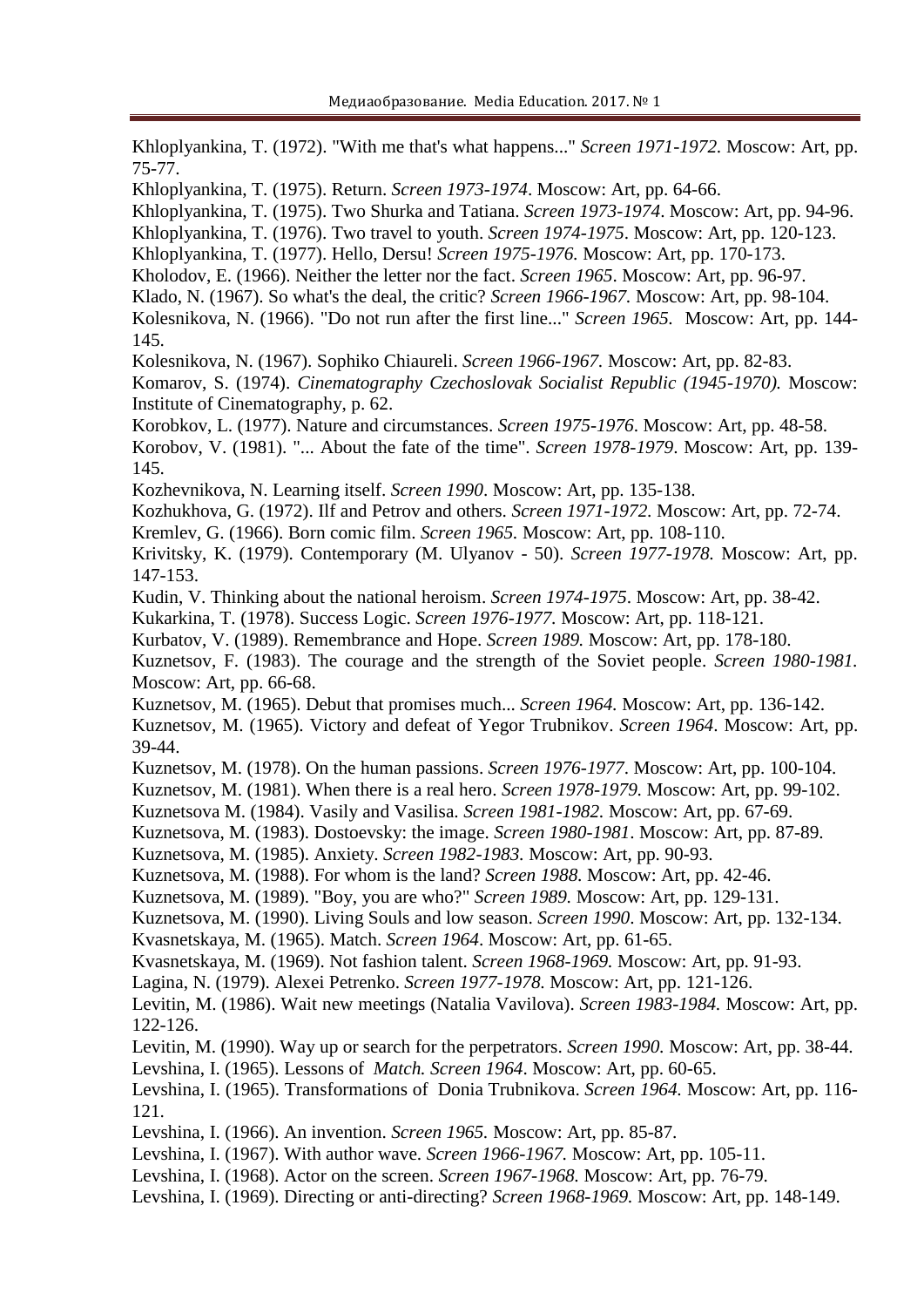Levshina, I. (1972). Two awards. *Screen 1971-1972.* Moscow: Art, pp. 36-38. Levshina, I. (1975). Life of Huckleberry Finn almost without incident. *Screen 1973-1974.* Moscow: Art, pp. 32-34. Lipkov, A. (1970). Generosity. *Screen 1969-1970.* Moscow: Art, pp. 46-49. Lipkov, A. (1971). A final judgment. *Screen 1970-1971.* Moscow: Art, pp. 62-69. Lipkov, A. (1972). Chekhov Cinema. *Screen 1971-1972.* Moscow: Art, pp. 37-44. Lipkov, A. (1975). Heifits Chronicle. *Screen 1973-1974*. Moscow: Art, pp. 24-26. Lishchinsky, I. (1966). The effect of participation. *Screen 1965.* Moscow: Art, pp. 78-80. Lishchinsky, I. (1967). The Price of the "modern". *Screen 1966-1967.* Moscow: Art, pp.170-172. Lishchinsky, I. (1968). A Stage. *Screen 1967-1968.* Moscow: Art, pp. 62-63. Listov, V. (1989). "But there is the fate of the poet...". *Screen 1989.* Moscow: Art, pp. 114-118. Lordkipanidze, N. (1966). Other Eyes. *Screen 1965.* Moscow: Art, pp. 133-137. Lordkipanidze, N. (1967). Most Dangerous. *Screen 1966-1967.* Moscow: Art, pp. 178-181. Lordkipanidze, N. (1968). Opening and repetition. *Screen 1967-1968.* Moscow: Art, pp. 59-61. Lordkipanidze, N. (1969). Who are you? *Screen 1968-1969.* Moscow: Art, pp. 85-87. Lordkipanidze, N. (1975). And general and own. *Screen 1973-1974*. Moscow: Art, pp. 44-47. Macheret, A. (1969). The last movie of Iva Pyrev. *Screen 1968-1969.* Moscow: Art, pp. 150- 153. Makarov, A. (1989). Andrei from the 170<sup>th</sup>. *Screen 1989*. Moscow: Art, pp. 180-185. Mamatova, L. (1987). Incredibly obvious. *Screen 1987.* Moscow: Art, pp. 103-106. Mamatova, L. (1988). On the eve of renovation. *Screen 1988.* Moscow: Art, pp. 20-30. Marchenko, V. (1979). On the brethren and faithfulness. *Screen 1977-1978.* Moscow: Art, pp. 98-101. Markov, S. (1971). Legend and profit. *Screen 1970-1971.* Moscow: Art, pp. 36-38. Markova, F. (1970). Love, death, life ... *Screen 1969-1970.* Moscow: Art, pp. 61-64. Markova, F. (1971). Just War. *Screen 1970-1971.* Moscow: Art, pp. 40-43. Markulan, J. (1969). Meet Ilya Averbash. *Screen 1968-1969.* Moscow: Art, pp. 82-84. *Materials of the Plenum of the Soviet Communist Party Central Committee* (1983). Moscow, p. 7. Matsaytis, S. (1983). Paradoxes expression (J. Budraitis). *Screen 1980-1981.* Moscow: Art, pp. 110-115. Medvedev, A. (1970). Valentina Telichkina. *Screen 1969-1970*. Moscow: Art, pp. 64-66. Medvedev, A. (1972). Will be continued. *Screen 1971-1972*. Moscow: Art, pp. 63-65. Medvedev, A. (1975). Fifty-first Year. *Screen 1973-1974.* Moscow: Art, pp. 86-88. Medvedev, A. (1979). Feat of the people, the fate of folk. *Screen 1977-1978*. Moscow: Art, pp. 39-46. Medvedev, A. (1981). Long Way to itself. *Screen 1978-1979*. Moscow: Art, pp. 95-97. Medvedev, A. (1982). Look back in sorrow. *Screen 1979-1980.* Moscow: Art, pp. 88-91. Medvedev, B. (1966). Not the letter, but the essence... *Screen 1965.* Moscow: Art, pp. 92-95. Medvedeva, G. (1965). Violation of traditions. *Screen 1964.* Moscow: Art, pp. 136-139. Medvedeva, G. (1967). Knight without fear, but with the reproach. *Screen 1966-1967*. Moscow: Art, pp. 25-27. Melville, L. (1982). Eternal Law promised land. *Screen 1979-1980.* Moscow: Art, pp. 110-114. Mikhalkovich, V. (1976). Man and his work. *Screen 1974-1975*. Moscow: Art, pp. 116-120. Mikhalkovich, V. (1987). His voice (Leonid Kalashnikov). *Screen 1987.* Moscow: Art, pp. 140- 144. Monakhova, E. (1977). Vadim Yusov. *Screen 1975-1976*. Moscow: Art, pp. 157-159. Murzina, M. (1990). "Golden Duke" Everything was good, except ... *Screen 1990*. Moscow: Art, pp. 219-228.

Nedelin, V. (1981). The plot of the short story. *Screen 1978-1979*. Moscow: Art, pp. 97-99.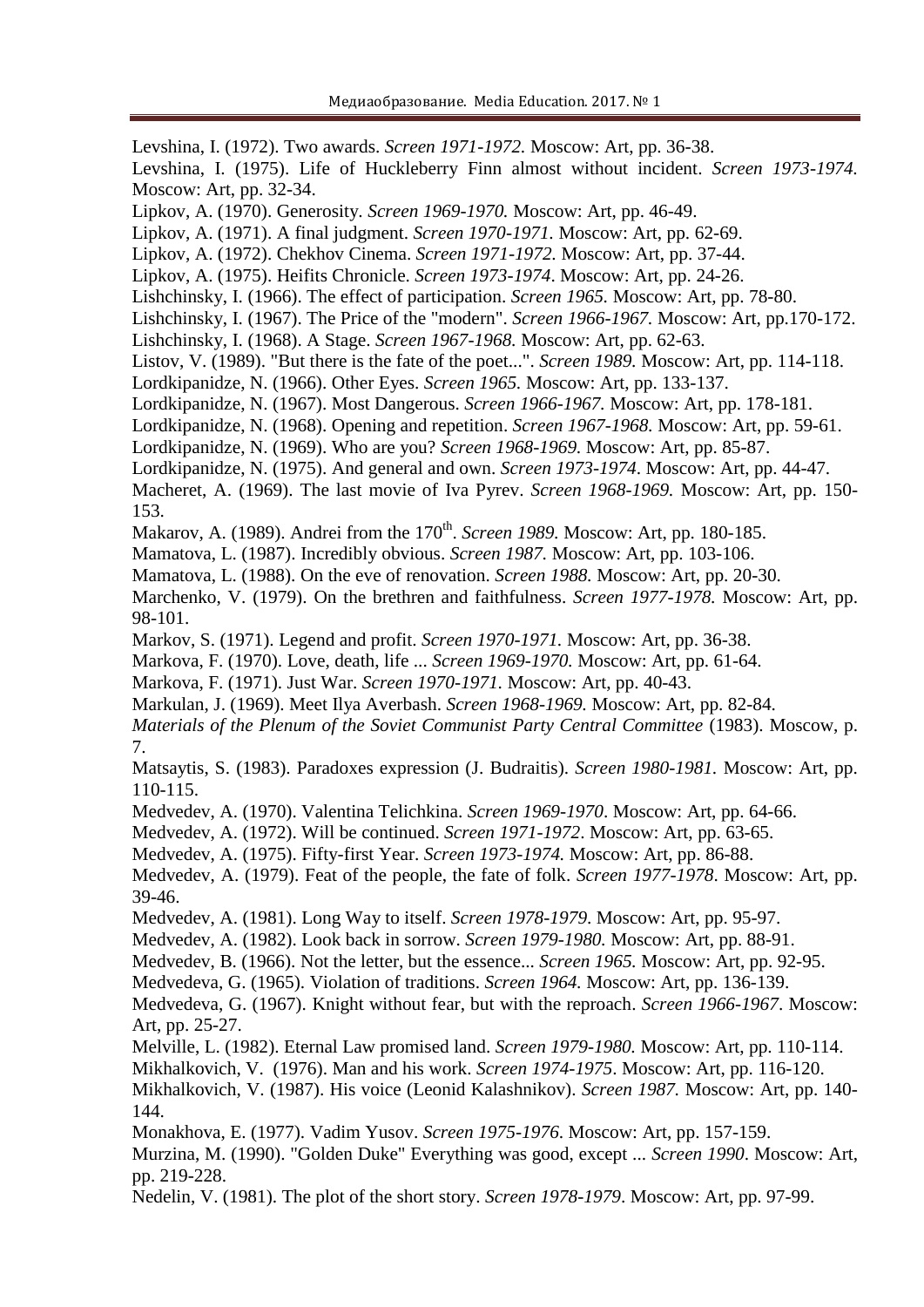Nesteva, M. (1965). Composer as the author of the movie*. Screen 1964.* Moscow: Art, pp. 162- 164.

Nesteva, M. (1966). Feeling genre. *Screen 1965.* Moscow: Art, pp. 37-38.

Novogrudsky, A. (1979). Under the sign of the October Revolution. *Screen 1977-1978.* Moscow: Art, pp. 24-28.

Nujkin, A., Erokhin, A. (1990). Bitter account. *Screen 1990.* Moscow: Art, pp. 6-14.

Ognev, K. (1987). A measure of success (Anatoly Romashin). *Screen 1987.* Moscow: Art, pp. 131-135.

Orlov, D. (1986). Fold the details of the order. *Screen 1983-1984*. Moscow: Art, pp. 28-32.

Orlov, V. (1966). Sleeping Lion comedy. *Screen 1965.* Moscow: Art, pp. 110-114.

Orlov, V. (1969). With pain of the past. *Screen 1968-1969.* Moscow: Art, pp. 68-69.

Ostrovsky, D. (1971). Who are they? *Screen 1970-1971*. Moscow: Art, pp. 84-87.

Pabauskaya, N. (1988). Right to their fate (Tatiana Drubich). *Screen 1988.* Moscow: Art, pp. 128-134.

Pabauskaya, N. (1989). Playwright, Film and time (Evgeny Grigoriev). *Screen 1989.* Moscow: Art, pp. 158-166.

Pabauskaya, N. (1990). As the stars shine ... (Gennady Shpalikov). *Screen 1990*. Moscow: Art, pp. 194-200.

Paperny, Z. (1966). Be careful... *Screen 1965.* Moscow: Art, pp. 115-117.

Pavlyuchik, L. (1988). Gravity (Boris Nevzorov). *Screen 1988.* Moscow: Art, pp. 135-138.

Pavlyuchik, L. (1989). Under the sign of penitence. *Screen 1989.* Moscow: Art, pp. 186-192.

Pisarevsky, D. (1965). Lessons of "Chapaev". *Screen 1964.* Moscow: Art, pp. 216-219.

Pisarevsky, D. (1966). Let's get acquainted. *Screen 1965.* Moscow: Art, pp. 140-142.

Pisarevsky, D. (1967). This is his own, and this is total. *Screen 1966-1967.* Moscow: Art, pp. 66-68.

Pisarevsky, D. (1968). Again in formation. *Screen 1967-1968*. Moscow: Art, pp. 19-20.

Pisarevsky, D. (1968). Panorama of national heroism. *Screen 1967-1968.* Moscow: Art, pp. 23- 26.

Pisarevsky, D. (1969). "Mother" *Screen 1968-1969.* Moscow: Art, pp. 18-19.

Pisarevsky, D. (1970). Comedy Detective. *Screen 1969-1970.* Moscow: Art, pp. 58-61.

Pisarevsky, D. (1972). From relocation of terms... *Screen 1971-1972.* Moscow: Art, pp. 100-103.

Pisarevsky, D. (1975). Attendance and Movies. *Screen 1973-1974.* Moscow: Art, pp. 98-100.

Pisarevsky, D. (1977). Artists innovators: Vasilyev brothers. *Screen 1975-1976.* Moscow: Art, pp. 125-128.

Pistunova, A. (1984). The sea was great (Anatoly Petritsky). *Screen 1981-1982*. Moscow: Art, pp. 92-96.

Plakhov, A. (1987). Not the letter, but the essence! *Screen 1987.* Moscow: Art, pp. 39-44.

Pogozheva, L. (1971). "Crime and Punishment". *Screen 1970-1971.* Moscow: Art, pp. 78-83.

Pogozheva, L. (1975). Debut took place. *Screen 1973-1974.* Moscow: Art, pp. 22-23.

Povolyaev, V. (1983). It is a live picture of the history. *Screen 1980-1981.* Moscow: Art, pp. 69- 71.

Pritulenko, V. (1989). From what Alex runs away? *Screen 1989.* Moscow: Art, pp. 111-114.

Pritulenko, V. (1990). Who is the owner on earth. *Screen 1990.* Moscow: Art, pp. 143-149.

*Proceedings of XXVI Soviet Communist Party Congress* (1981). Moscow, pp. 61-63.

Pustynskaya, L. (1978). Wind of Revolution. *Screen 1976-1977.* Moscow: Art, pp. 132-133.

Pustynskaya, L. (1989). Its young heroine (Vera Glagoleva). *Screen 1989.* Moscow: Art, pp. 171-176.

Pustynskaya, L. (1990). Moment of fortune (M. Martinsone). *Screen 1990.* Moscow: Art, pp.168-171.

Rachuk, I. (1983). With a mission of liberation. *Screen 1980-1981.* Moscow: Art, pp. 75-77.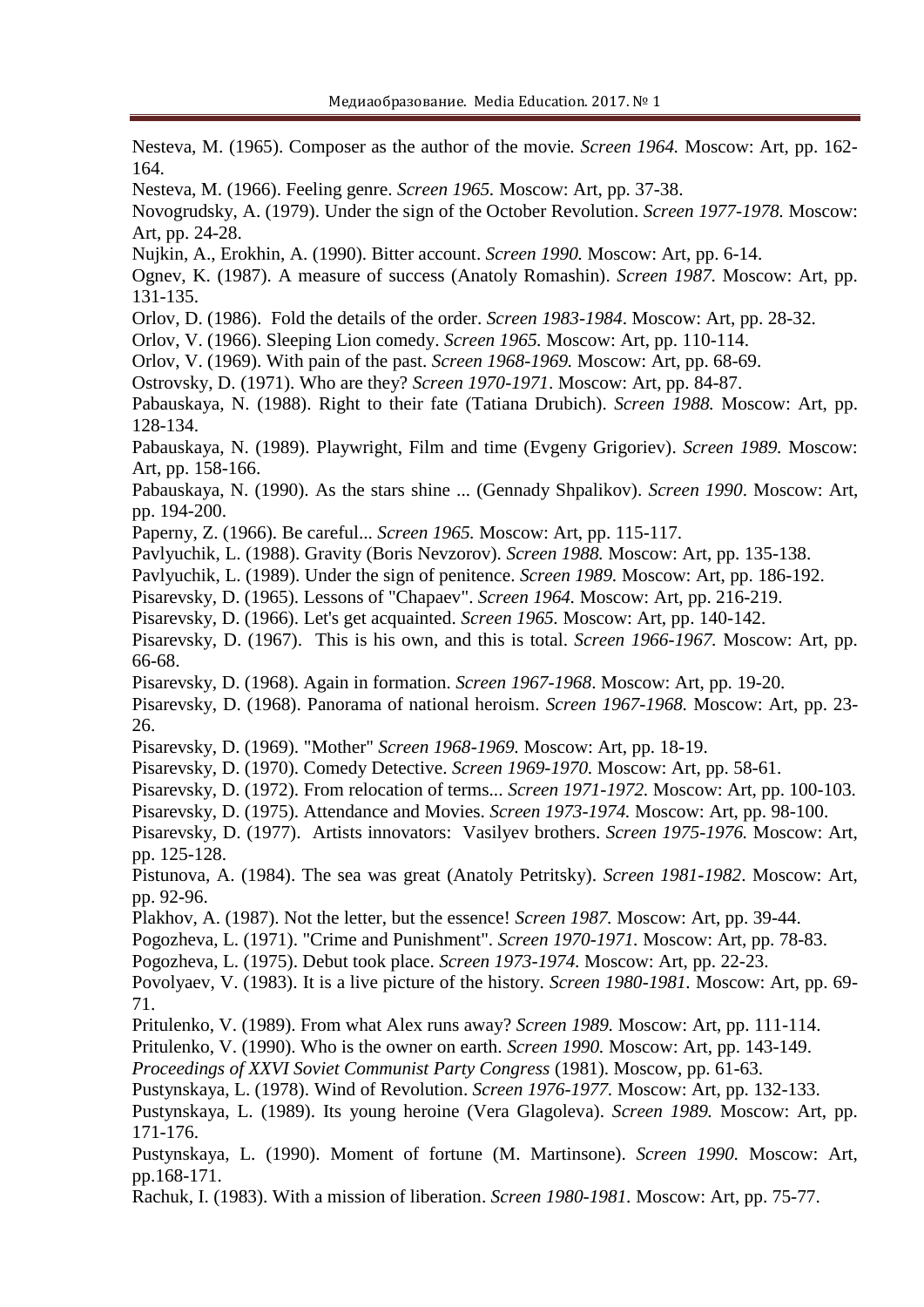Rakhmanov, L. (1969). Short but happy life of Tanya Tetkina. *Screen 1968-1969*. Moscow: Art, pp. 64-67.

Rassadin, S. (1967). Why? *Screen 1966-1967.* Moscow: Art, pp. 190-196.

Resolution of the Soviet Communist Party Central Committee (1969). *On increasing the responsibility of the heads of the press, radio and television, film, culture and art institutions for the ideological and political level of the published materials and repertoire*. Moscow.

Resolution of the Soviet Communist Party Central Committee (1972). 'On Literary Criticism'. *The Soviet Communist Party in Resolutions and Decisions of Congresses, Conferences and Central Committee plenums.* Moscow: Politizdat, 1986, Vol. 12, pp. 170-173.

Resolution of the Soviet Communist Party Central Committee (1967). 'On measures for further development of the social sciences and enhance their role in the building of communism'. *The Soviet Communist Party in Resolutions* (1986). Moscow, Vol. 11, pp. 237-251.

Resolution of the Soviet Communist Party Central Committee "On measures for further development of Soviet cinema." (1972). *The Soviet Communist Party in Resolutions*. (1986). Moscow, Vol. 12, pp. 263-268.

Resolution of the Soviet Communist Party Central Committee *On the Mosfilm* (1964). Moscow. Revich, V. (1968). About Science Fiction. *Screen 1967-1968.* Moscow: Art, pp. 82-86.

Revich, V. (1969). Zorge's Companions. *Screen 1968-1969.* Moscow: Art, pp. 139-144.

Revich, V. (1971). Five evenings in the TV-screen. *Screen 1970-1971.* Moscow: Art, pp. 99-104.

Revich, V. (1972). About the workers' cause. *Screen 1971-1972.* Moscow: Art, pp. 82-86.

Revich, V. (1975). Should I announce Shah queen? *Screen 1973-1974.* Moscow: Art, pp. 92-94.

Romanenko, A. (1983). Holiday with me and without me. *Screen 1980-1981.* Moscow: Art, pp. 32-36.

Romanenko, A. (1984). At the root of the character. *Screen 1981-1982*. Moscow: Art, pp. 72-74.

Romanenko, A. (1987). How young we were. *Screen 1987.* Moscow: Art, pp. 113-114.

Romanenko, A. (1988). Smile, baby ... or a game for school age children. *Screen 1988.* Moscow: Art, pp. 102-104.

Romanenko, A. (1989). They and we. *Screen 1989.* Moscow: Arts, pp. 43-48.

Rubanova, I. (1966). Strict test days and years. *Screen 1965.* Moscow: Art, pp. 64-68.

Rudnitsky, K. (1978). The parallels. *Screen 1976-1977.* Moscow: Art, pp. 122-124.

Rybak, L. (1977). Failure to escape. *Screen 1975-1976.* Moscow: Art, pp. 102-107.

Ryzhova, V. (1971). Composer. Music. Film. *Screen 1970-1971.* Moscow: Art, pp. 87-91.

Samarin, Y. (1984). Russian epic time. *Screen 1981-1982*. Moscow: Art, pp. 77-79.

Samarin, Y. (1985). We are looking for understanding and love. *Screen 1982-1983.* Moscow: Art, pp. 93-95.

Samarin, Y. (1986). Tale about Urals. *Screen 1983-1984.* Moscow: Art, pp. 104-106.

Samarin, Y. (1987). No wonder all Russia remembers. *Screen 1987.* Moscow: Art, pp. 48-54.

Samarin, Y. (1990). Last role of Anatoly Papanov in a movie. *Screen 1990.* Moscow: Art, pp. 201-204.

Savinchenko, N., Shirokov, A. (1970). About the film "The Sixth of July". *Ogoniok.* № 13, p.25.

Savitsky, N. (1978). Man and his work. *Screen 1976-1977.* Moscow: Art, pp. 92-96.

Savitsky, N. (1979). Direct connection. *Screen 1977-1978*. Moscow: Art, pp. 87-92.

Scherbakov, K. (1969). Only true? *Screen 1968-1969.* Moscow: Art, pp. 98-101.

Scherbakov, K. (1988). Long breath. *Screen 1988.* Moscow: Art, pp. 87-90.

*Screen 1964* (1965). Moscow: Art, 388 p.

*Screen 1965* (1966). Moscow: Art, 326 p.

*Screen 1966-1967* (1967). Moscow: Art, 344 p.

*Screen 1967-1968* (1968). Moscow: Art, 288 p.

*Screen 1968-1969* (1969). Moscow: Art, 320 p.

*Screen 1969-1970* (1970). Moscow: Art, 272 p.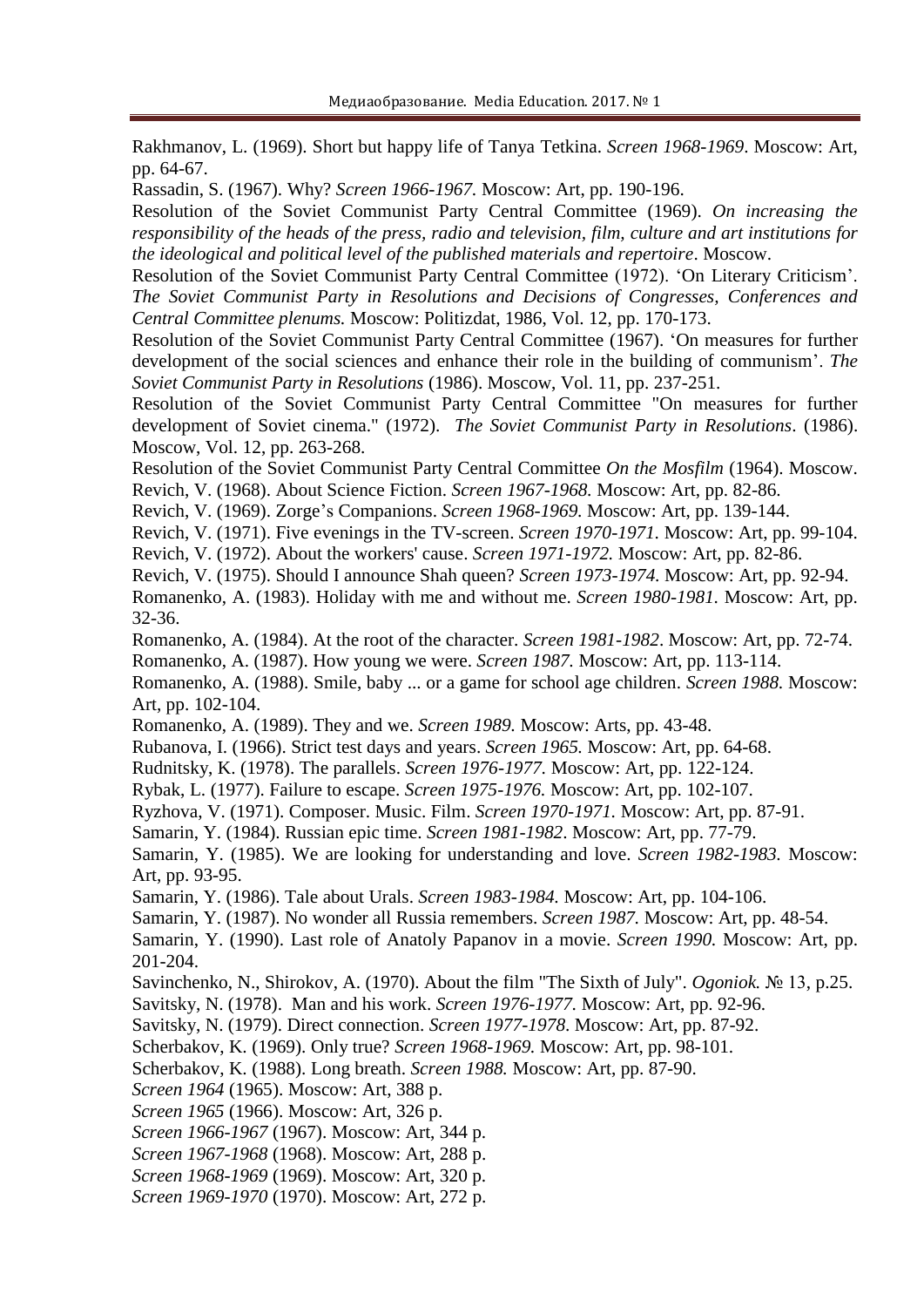*Screen 1970-1971* (1971). Moscow: Art, 304 p. *Screen 1971-1972* (1972). Moscow: Art, 288 p.

- *Screen 1972-1973* (1974). Moscow: Art, 256 p.
- *Screen 1973-1974* (1975). Moscow: Art, 264 p.
- *Screen 1974-1975* (1976). Moscow: Art, 246 p.
- *Screen 1975-1976* (1977). Moscow: Art, 272 p.
- *Screen 1976-1977* (1978). Moscow: Art, 285 p. *Screen 1977-1978* (1979). Moscow: Art, 278 p.
- *Screen 1978-1979* (1980). Moscow: Art, 272 p.
- Screen 1979-1980 (1982). Moscow: Art, 270 p.
- *Screen 1980-1981* (1983). Moscow: Art, 224 p.
- *Screen 1981-1982* (1984). Moscow: Art, 175 p.
- *Screen 1982-1983* (1985). Moscow: Art, 207 p.
- *Screen 1983-1984* (1986). Moscow: Art, 207 p.
- *Screen 1987 (1987).* Moscow: Art, 272 p.
- *Screen 1988 (1988).* Moscow: Art, 272 p.
- *Screen 1989 (1989).* Moscow: Art, 320 p.
- *Screen 1990 (1990).* Moscow: Art, 320 p.

Semenov, M. (1965). Instead anthem. *Screen 1964.* Moscow: Art, pp. 66-71.

Semenov, M. (1966). Small masterpiece. *Screen 1965.* Moscow: Art, pp. 138-139.

Shatsillo, D. (1976). Guerrilla prowess. *Screen 1974-1975*. Moscow: Art, pp. 42-46.

Shatsillo, D. (1977). The Revolution Continues. *Screen 1975-1976*. Moscow: Art, pp. 87-91.

Shatsillo, D. (1985). As a high score (Elena Drapeko). *Screen 1982-1983.* Moscow: Art, pp.108- 113.

Shatsillo, D. (1986). Poem about war and peace. *Screen 1983-1984*. Moscow: Art, pp. 61-64. Shatsillo, D. (1987). Feat in ice. *Screen 1987*. Moscow: Art, pp. 95-99.

Shcherbakov, K. (1965). Tradition schemes quest ... *Screen 1964.* Moscow: Art, pp. 85-91.

Shcherbakov, K. (1967). Again about detectives. *Screen 1966-1967.* Moscow: Art, pp. 175-178.

Shilova, I. (1978). Regimantas Adomaitis. *Screen 1976-1977.* Moscow: Art, pp. 156-160.

Shilova, I. (1981). Mythology of Contemporary History. *Screen 1978-1979*. Moscow: Art, pp. 83-87.

Shilova, I. (1982). Natalia Andreichenko. *Screen 1979-1980*. Moscow: Art, pp. 132-136.

Shilova, I. (1984). His choosing the path ... (Michael Nozhkin). *Screen 1981-1982*. Moscow: Art, pp. 82-84.

Shilova, I. (1985). Contemporary screen. *Screen 1982-1983.* Moscow: Art, pp. 14-40.

- Shilova, I. (1986). Afterword or Foreword? *Screen 1983-1984.* Moscow: Art, pp. 94-96.
- Shilova, I. (1988). Industrial conflicts, family conflicts. *Screen 1988.* Moscow: Art, pp. 36-41.

Shilova, I. (1990). Duty (Oleg Borisov). *Screen 1990.* Moscow: Art, pp. 172-177.

Shitova, V. (1972). Do not applause ... *Screen 1971-1972*. Moscow: Art, pp. 70-72.

Shmyrov, V. (1989). Soul of sphinx. *Screen 1989*. Moscow: Art, pp. 118-122.

Shmyrov, V. (1990). Returning to the theme. *Screen 1990.* Moscow: Art, pp. 15-20.

Sholokhov, S. (1990). Other times - other songs. *Screen 1990.* Moscow: Art, pp. 49-53.

Shumakov, S. (1987). ... Good fellows a lesson. *Screen 1987.* Moscow: Art, pp. 115-118.

Shumakov, S. (1988). About position of decent man. *Screen 1988*. Moscow: Art, pp. 99-101.

Shumakov, S. (1989). "There is no sadder ...". *Screen 1989.* Moscow: Art, pp. 131-134.

Shumakov, S. (1990). "Little Faith". *Screen 1990*. Moscow: Art, p.131.

Sobolev, R. (1971). "The Beginning", which has no end. *Screen 1970-1971*. Moscow: Art, pp. 69-74.

Sobolev, R. (1975). Twelve meetings with the eleventh muse. *Screen 1973-1974*. Moscow: Art, pp. 52-54.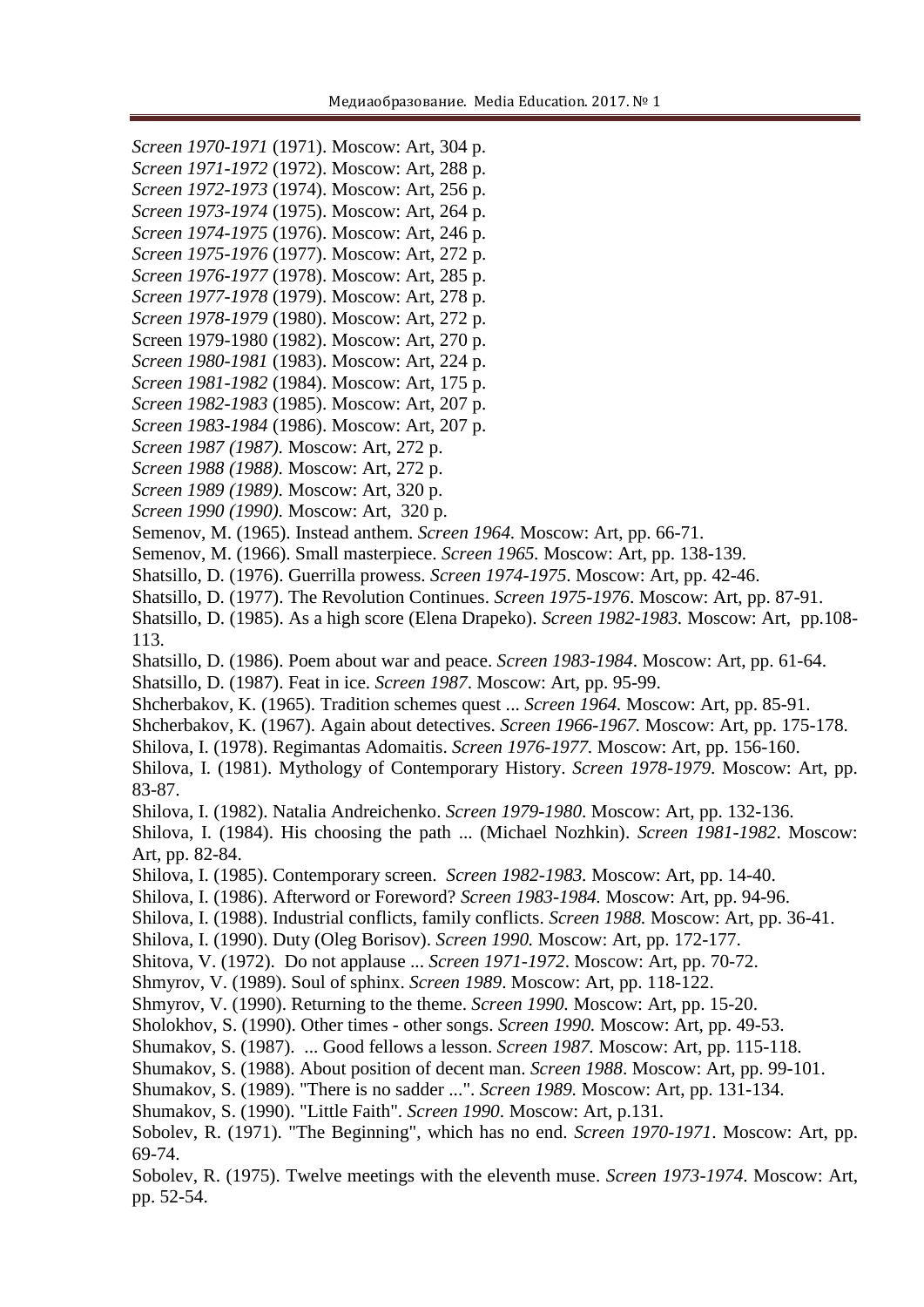Sobolev, R. (1983). Simplicity Wisdom (Vsevolod Sanaev). *Screen 1980-1981.* Moscow: Art, pp. 92-96. Sologub, V. (1978). Georgy Burkov. *Screen 1976-1977.* Moscow: Art, pp. 164-167. Solovyova, I. (1965). A man named Hamlet. *Screen 1964.* Moscow: Art, pp. 94-100. Stishova, E. (1981). Natalia Gundareva. *Screen 1978-1979.* Moscow: Art, pp. 119-124. Stishova, E. (1982). Entry (Notes on film debut). *Screen 1979-1980*. Moscow: Art, pp. 74-78. Stishova, E. (1984). A few words in defense of women's virtue. *Screen 1981-1982.* Moscow: Art, pp. 32-36. Stishova, E. (1987). Close the past (*My Friend Ivan Lapshin*). *Screen 1987.* Moscow: Art, pp. 107-112. Stishova, E. (1989). Laura and thorns. *Screen 1989*. Moscow: Art, pp. 31-36. Sulkin, M. (1972). Last movie of Shaken Aimanov. *Screen 1971-1972.* Moscow: Art, pp. 28-32. Sulkin, M. (1975). Brutal good truth of Tolomush Okeev. *Screen 1973-1974.* Moscow: Art, pp. 35-38. Sulkin, M. (1982). Elaman engages in battle. *Screen 1979-1980.* Moscow: Art, pp. 96-98. Sumenov, N. (1977). One day, the whole life. *Screen 1975-1976.* Moscow: Art, pp. 70-75. Sumenov, N. (1978). Poem about the brotherhood. *Screen 1976-1977*. Moscow: Art, pp. 78-83. Sumenov, N. (1981). Red Marius. *Screen 1978-1979.* Moscow: Art, pp. 80-83. Sumenov, N. (1982). Several interviews on important issues. *Screen 1979-1980*. Moscow: Art, pp. 106-109. Sumenov, N. (1984). A few days after the outbreak of war. *Screen 1981-1982.* Moscow: Art, pp. 69-71. Sumenov, N. (1985). Fidelity truth of history. *Screen 1982-1983.* Moscow: Art, pp. 78-80. Surkov, E. (1965). Yegor Trubnikov and his time. *Screen 1964.* Moscow: Art, pp. 34-39. Svobodin, A. (1968). Anna Karenina. A screen adaptation of 1967. *Screen 1967-1968.* Moscow: Art, pp. 35-40. Tarasenko, L. (1979). Emile Lotyanu. *Screen 1977-1978.* Moscow: Art, pp. 136-141. Tolchenova, N. (1976). Sholokhov and cinema. *Screen 1974-1975.* Moscow: Art, pp. 106-110. Tolchenova, N. (1978). The soul must work (Julia Solntseva - 70). *Screen 1976-1977*. Moscow: Art, pp. 148-150. Tolstysh, V. (1989). What audience we deserve? *Screen 1989*. Moscow: Art, pp. 142-150. Troshin, A. (1970). "Art like a wild horse". *Screen 1969-1970.* Moscow: Art, pp. 56-58. Troshin, A. (1971). "Or I die, or I will play ..." *Screen 1970-1971*. Moscow: Art, pp. 75-77. Troshin, A. (1988). Sound of a breaking string. *Screen 1988.* Moscow: Art, pp. 107-108. Tsereteli, K. (1969). "Eliso". *Screen 1968-1969.* Moscow: Art, p. 28. Turbin, V. (1969). Alexander Green, his rights, his duties. *Screen 1968-1969.* Moscow: Art, pp. 110-111. Turin, Y. (1977). Way of the Cross. *Screen 1975-1976*. Moscow: Art, pp. 96-102. Turin, Y. (1978). Welcome win! *Screen 1976-1977*. Moscow: Art, pp. 97-99. Turin, Y. (1979). Children after the war. *Screen 1977-1978.* Moscow: Art, pp. 92-97. Turin, Y. (1981). Ivan Ryzhov. *Screen 1978-1979.* Moscow: Art, pp. 115-118. Turin, Y. (1982). Anatoly Solonitsyn. *Screen 1979-1980.* Moscow: Art, pp. 136-143. Turin, Y. (1983). Again, the historical film. *Screen 1980-1981.* Moscow: Art, pp. 36-43. Turin, Y. (1984). Film-call. *Screen 1981-1982.* Moscow: Art, pp. 62-65. Turin, Y. (1985). Earth, water, people. *Screen 1982-1983.* Moscow: Art, pp. 86-90. Turin, Y. (1986). Faces of heroic themes. *Screen 1983-1984.* Moscow: Art, pp. 47-56. Turin, Y. (1987). Humanism Lessons (Sholokhov - Bondarchuk: *The destiny of man)*. *Screen 1987*. Moscow: Art, pp. 152-158. Turin, Y. (1988). *Quiet Flows the Don* of Sergei Gerasimov. *Screen 1988.* Moscow: Art, pp. 151-154.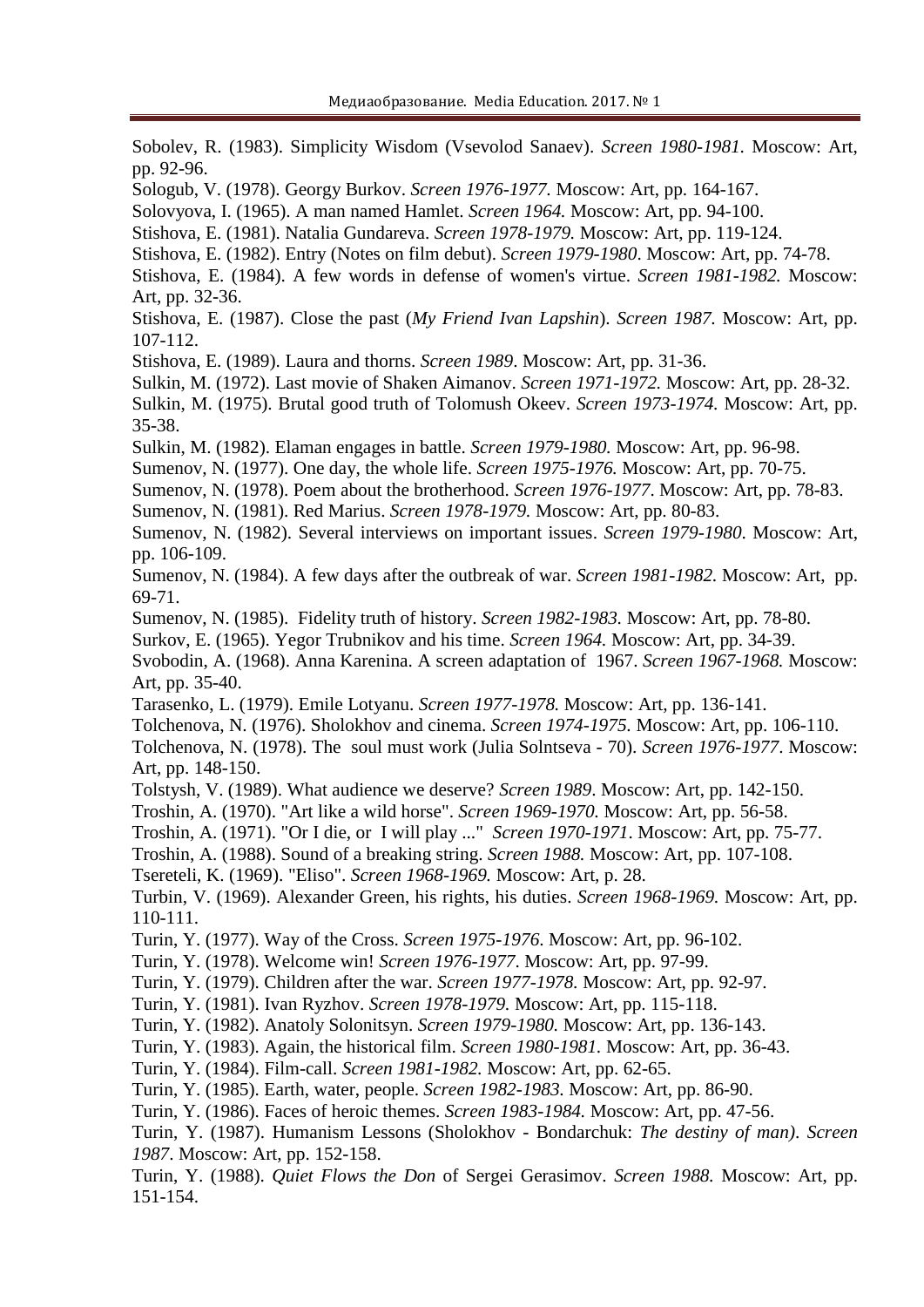Turin, Y. (1989). Talent of Resistance. *Screen 1989.* Moscow: Art, pp. 102-105.

Tvalchrelidze, T. (1977). Sophia Chiaureli. *Screen 1975-1976.* Moscow: Art, pp. 145-148.

Ungureanu L. (1984). Actor with deep temperament (Mihai Volontir). *Screen 1981-1982.* Moscow: Art, pp. 88-92.

Urnov, D. (1987). Why? What for? *Screen 1987*. Moscow: Art, pp. 28-32.

Vartanov, A. (1969). Stories, events, characters. *Screen 1968-1969.* Moscow: Art, pp. 134-138.

Vartanov, A. (1971). Telefilms? And what is it? *Screen 1970-1971*. Moscow: Art, pp. 128-134.

Vartanov, A. (1972). We and G. Malyan's film. *Screen 1971-1972*. Moscow: Art, pp. 47-49.

Vladimirova, E. (1979). Fidelity (I. Talankin - 50). *Screen 1977-1978.* Moscow: Art, pp. 154- 157.

Vlasov, M. (1984). Happy gift. *Screen 1981-1982.* Moscow: Art, pp. 103-106.

Warsawsky, J. (1965). Film of action delayed. *Screen 1964.* Moscow: Art, pp. 44-51.

Warsawsky, J. (1966). Return to movie. *Screen 1965.* Moscow: Art, pp. 124-132.

Warsawsky, J. (1967). Comedy of Errors. *Screen 1966-1967.* Moscow: Art, pp. 105-111.

Warsawsky, J. (1967). Work of the Film. *Screen 1966-1967.* Moscow: Art, pp. 20-24.

Warsawsky, J. (1969). Dignity. *Screen 1968-1969.* Moscow: Art, pp. 75-79.

Warsawsky, J. (1971). Through the chronicle. *Screen 1970-1971.* Moscow: Art, pp. 92-93.

Wilchek, V. (1976). Spectrogram of success. *Screen 1975-1976.* Moscow: Art, pp. 58-63.

Yurenev, A. (1977). Boris Babochkin. *Screen 1975-1976*. Moscow: Art, pp. 142-144.

Yurenev, A. (1979). Happy fate (A. Khokhlova - 80). *Screen 1977-1978.* Moscow: Art, pp. 145- 147.

Yurenev, R. (1975). About sensitivity of the human. *Screen 1973-1974.* Moscow: Art, pp. 19-21.

Yurenev, R. (1978). Indomitable (the 75th anniversary of I. Pyrev). *Screen 1976-1977.* Moscow: Art, pp. 136-142.

Yurenev, R. (1982). Five parties and two actors. *Screen 1979-1980.* Moscow: Art, pp. 100-102.

Yurenev, R. (1983). Victory of conscience. *Screen 1980-1981*. Moscow: Art, pp. 82-84.

Yurenev, R. (1984). Jakov Protazanov. *Screen 1981-1982.* Moscow: Art, pp. 106-110.

Yurenev, R. (1985). Vsevolod Pudovkin. *Screen 1982-1983.* Moscow: Art, pp. 130-134.

Yurenev, R. (1986). Failure. Screen 1983-1984. Moscow: Art, pp. 100-101.

Yurenev, R. (1988). Military prose Poetry. *Screen 1988.* Moscow: Art, pp. 90-92.

Yurenev, R. (1989). Cleansing Fire. *Screen 1989.* Moscow: Art, pp. 94-96.

Zaitsev, N. (1978). Optimsm of the revolutionary perspective. *Screen 1976-1977.* Moscow: Art, pp. 84-86.

Zaitsev, N. (1981). No one is forgotten and nothing is forgotten. *Screen 1978-1979.* Moscow: Art, pp. 76-80.

Zak, M. (1975). Big Picture Show. From observations of cinema. *Screen 1974-1975*. Moscow: Art, pp. 111-116.

Zak, M. (1977). Master. *Screen 1975-1976.* Moscow: Art, pp. 134-137.

Zak, M. (1978). Director selects the position. *Screen 1976-1977*. Moscow: Art, pp. 63-69.

Zak, M. (1981). Autobiography of love. *Screen 1978-1979.* Moscow: Art, pp. 92-95.

Zak, M. (1982). Counter-movement. *Screen 1979-1980*. Moscow: Art, pp. 103-106.

Zak, M. (1985). Business man on vacation. *Screen 1982-1983.* Moscow: Art, pp. 75-78.

Zak, M. (1986). Dialogues. *Screen 1983-1984*. Moscow: Art, pp. 32-37.

Zak, M. (1987). Checking using life. *Screen 1987*. Moscow: Art, pp. 22-28.

Zak, M. (1988). Stairs analysis. *Screen 1988.* Moscow: Art, pp. 31-35.

Zak, M. (1989). Myocardial as a social category, or to the question of entertainment movie screen. *Screen 1989.* Moscow: Art, pp. 106-111.

Zakrzhevskaya, L. (1968). Seven shots over Rediul Mare. Screen *1967-1968.* Moscow: Art, pp. 56-58.

Zakrzhevskaya, L. (1972). Russian Nature ... *Screen 1971-1972*. Moscow: Art, pp. 58-59.